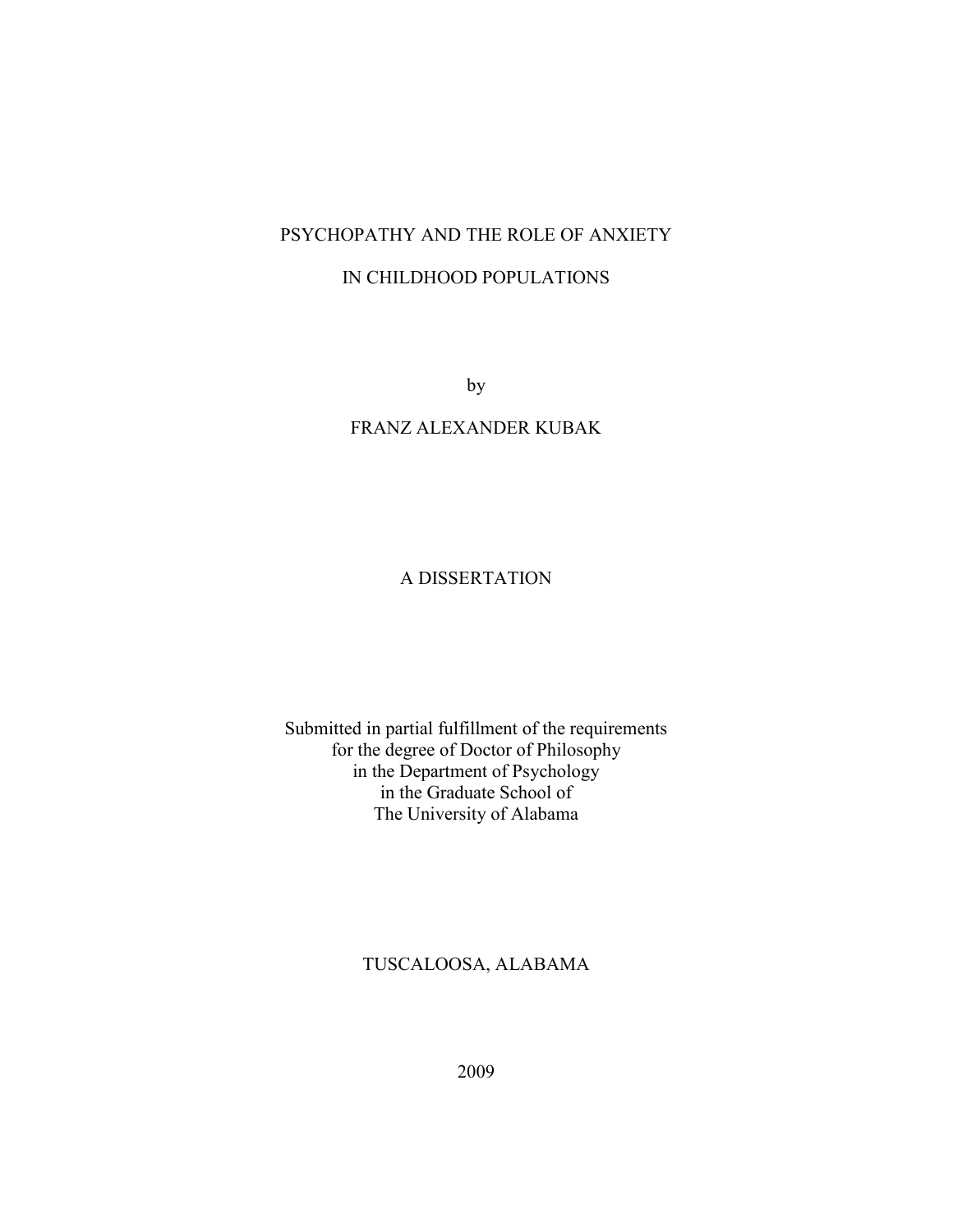Copyright Franz Alexander Kubak 2009 ALL RIGHTS RESERVED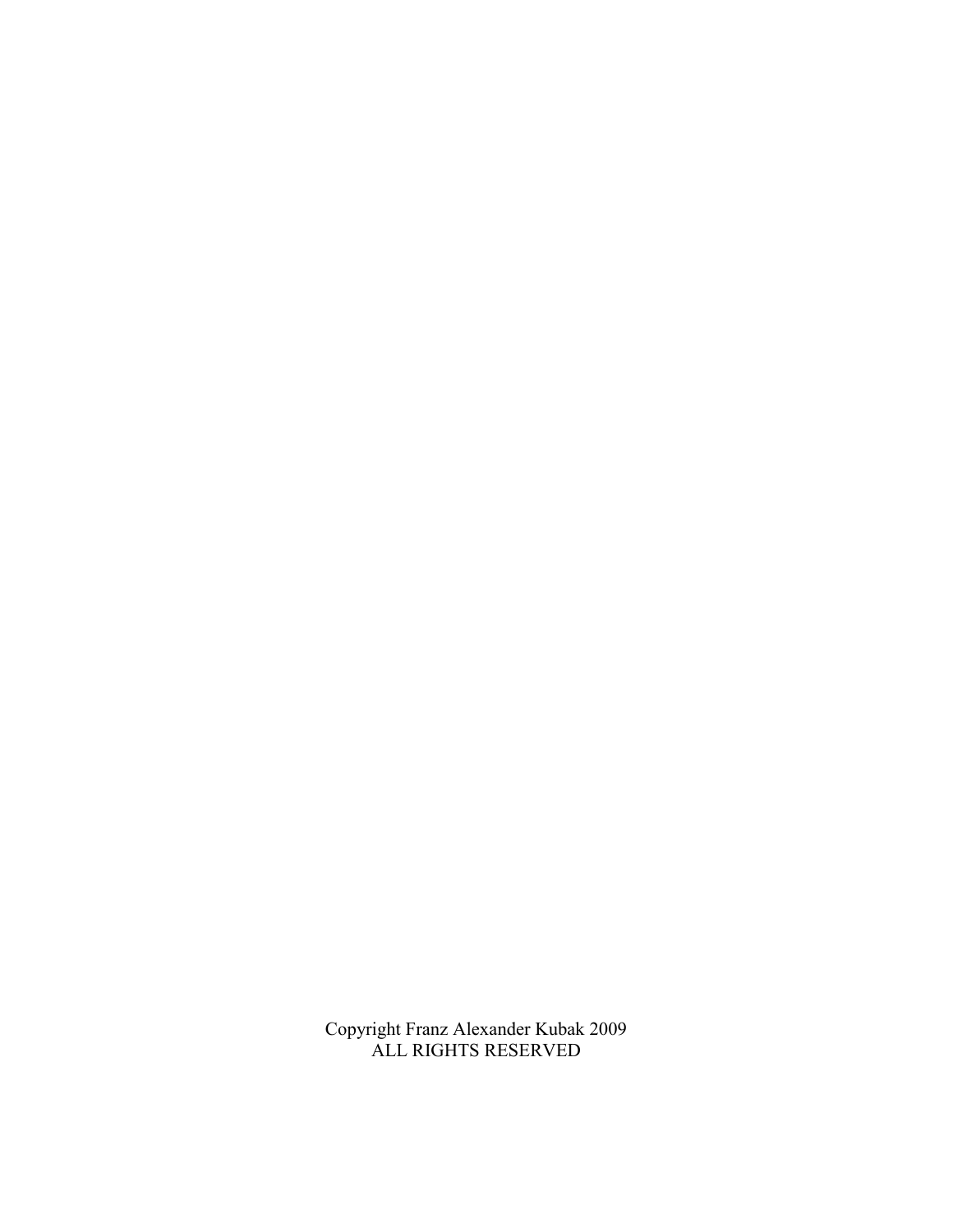### ABSTRACT

The study examined the relationship between psychopathy and anxiety in 147 community boys. Children and their guardians completed self- and parent-report measures of child psychopathy (APSD) and child anxiety (MASC). In the literature, the psychopathy and anxiety association has been conceptualized as nonexistent, more a function of fearlessness, and a consequence of the impulsive lifestyle of psychopathy. The study suggested that anxiety may also be a reaction to fluctuating affective and interpersonal features that may diminish with age. Structural equation modeling was used to examine these hypotheses. The inverse relationship theory and the lifestyle consequence theory were not supported in the young (ages 8-14) community sample. However, the expected association with fearfulness and psychopathy was present, although it was limited to the impulsive lifestyle features. As posited, higher levels of self-report anxiety were associated with higher levels of psychopathy, including callousemotional features. Age was not shown to be a significant moderator of the relationship. Regardless, there was a clear developmental distinction that conflicted with previous theory as well as the adult psychopathy literature. The current results suggest that anxiety may have important implications for the development and treatment of psychopathy in children.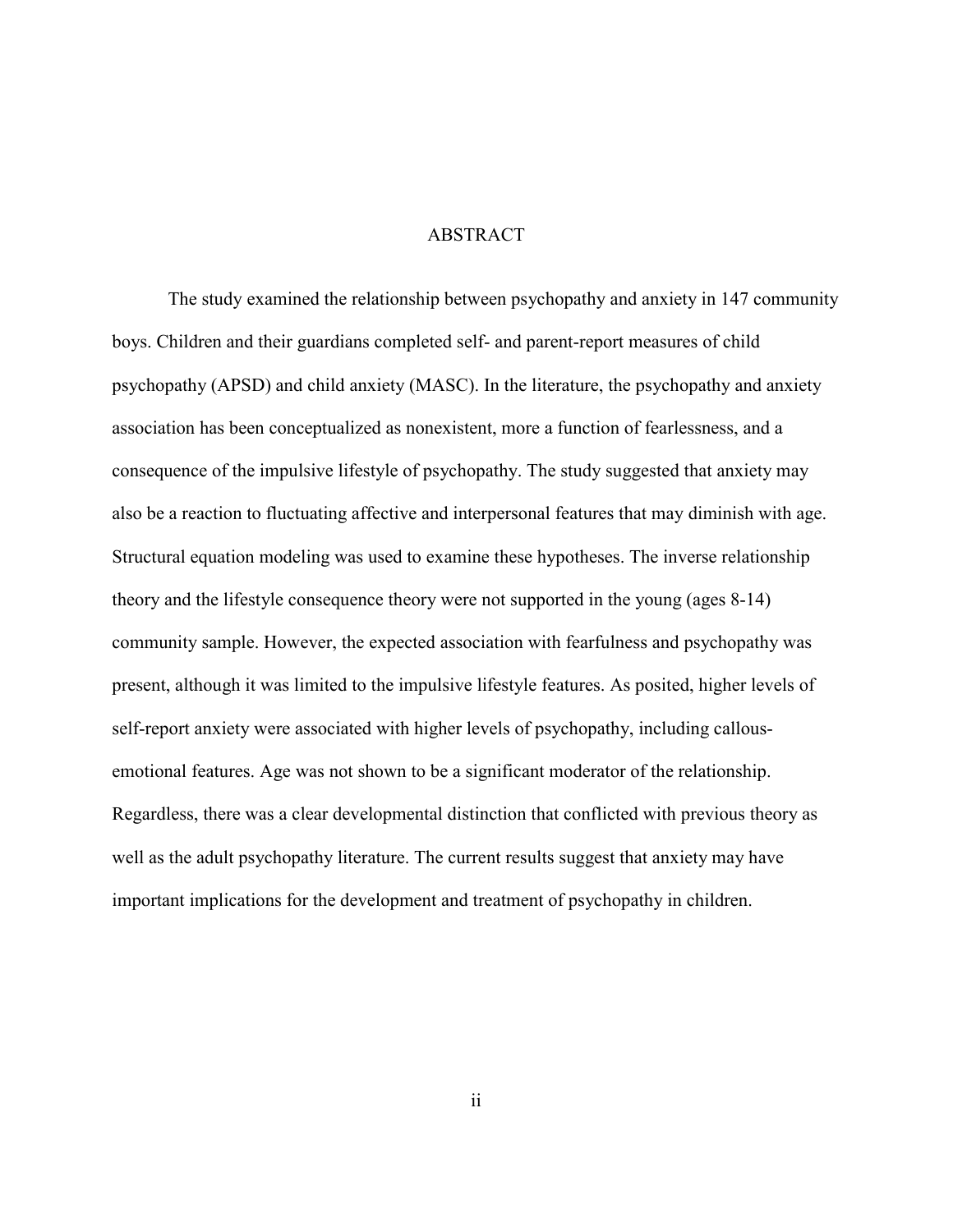## DEDICATION

This dissertation is dedicated to everyone who stuck by me, who supported me, and put up with my occasional bouts of ranting, raving, and lunacy. I love you all. Mom and Dad, I promise I will get you those cruise tickets as soon as I can.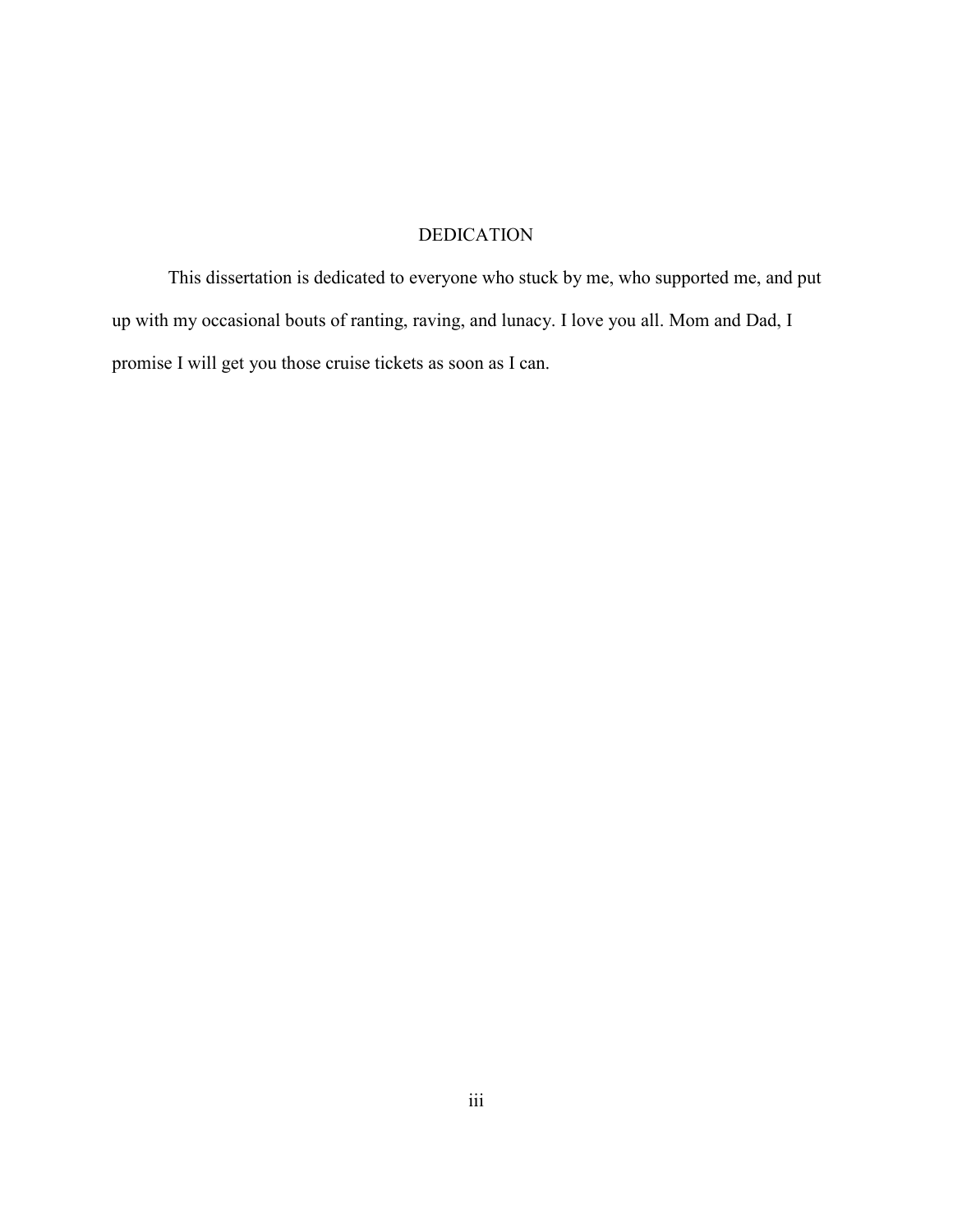## LIST OF ABBREVIATIONS AND SYMBOLS

- *a* Cronbach's index of internal consistency
- *df* Degrees of freedom
- *M* Mean
- *p* Probability associated with the occurrence under the null hypothesis of a value as extreme as or more extreme than the observed value
- *r* Pearson product-moment correlation
- *<* Less than
- > More than
- *=* Equal to
- $\chi^2$ Pearson's chi-square
- $\chi^2$ The chi-square to degrees of freedom ratio, or relative likelihood ratio (RLR)
- *β* Regression coefficient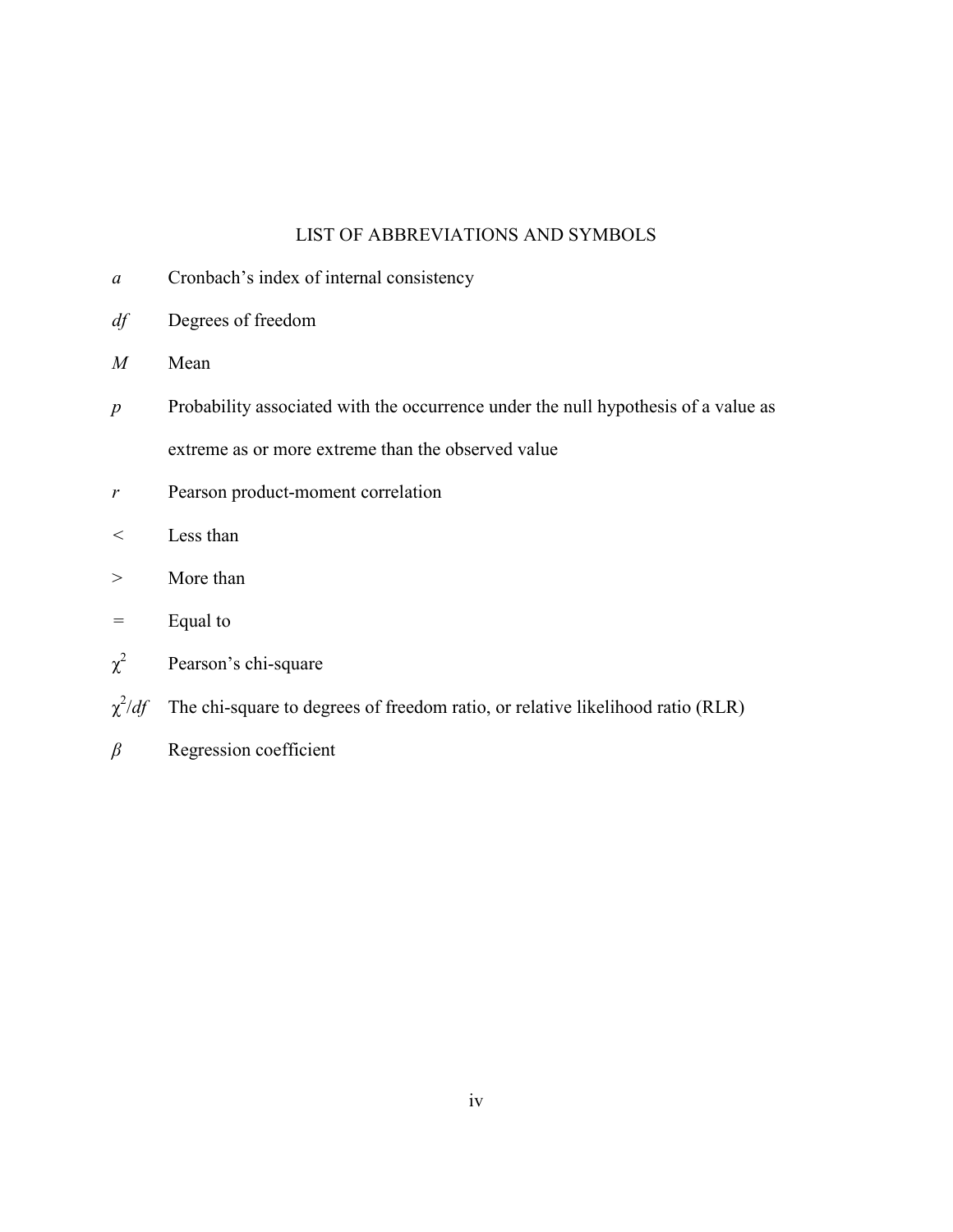#### ACKNOWLEDGMENTS

I would like to thank the peers, friends, and faculty members who have helped me with this dissertation, my education, and my clinical training. I would like to thank Randall Salekin, the chairman of this dissertation, for his guidance, encouragement, and all the cups of coffee. I would also like to express gratitude to my committee members, including Melissa Jackson, Mark Klinger, Wesley Church, and Sheila Black. I must also thank Jill Rosenbaum for helping me from afar when I was a thousand miles away from a growing pile of data packets. I will also thank David Lee, my internship training director, for letting me take multiple trips to Alabama and for listening to me ramble about research far removed from him. I need to thank the school district that let me collect data from their students and fill their conference room with boxes of mailing packets. I am also grateful to all of the children and parents who were kind enough to take the time to answer my lengthy research questionnaires. This gratefulness is doubled for one boy who wished me good luck on his packet AND sent back his dollar bill. Last, but never the least, I want to give a heart-felt thanks to my family and the close friends who supported me, no matter what. I could never have done this without you.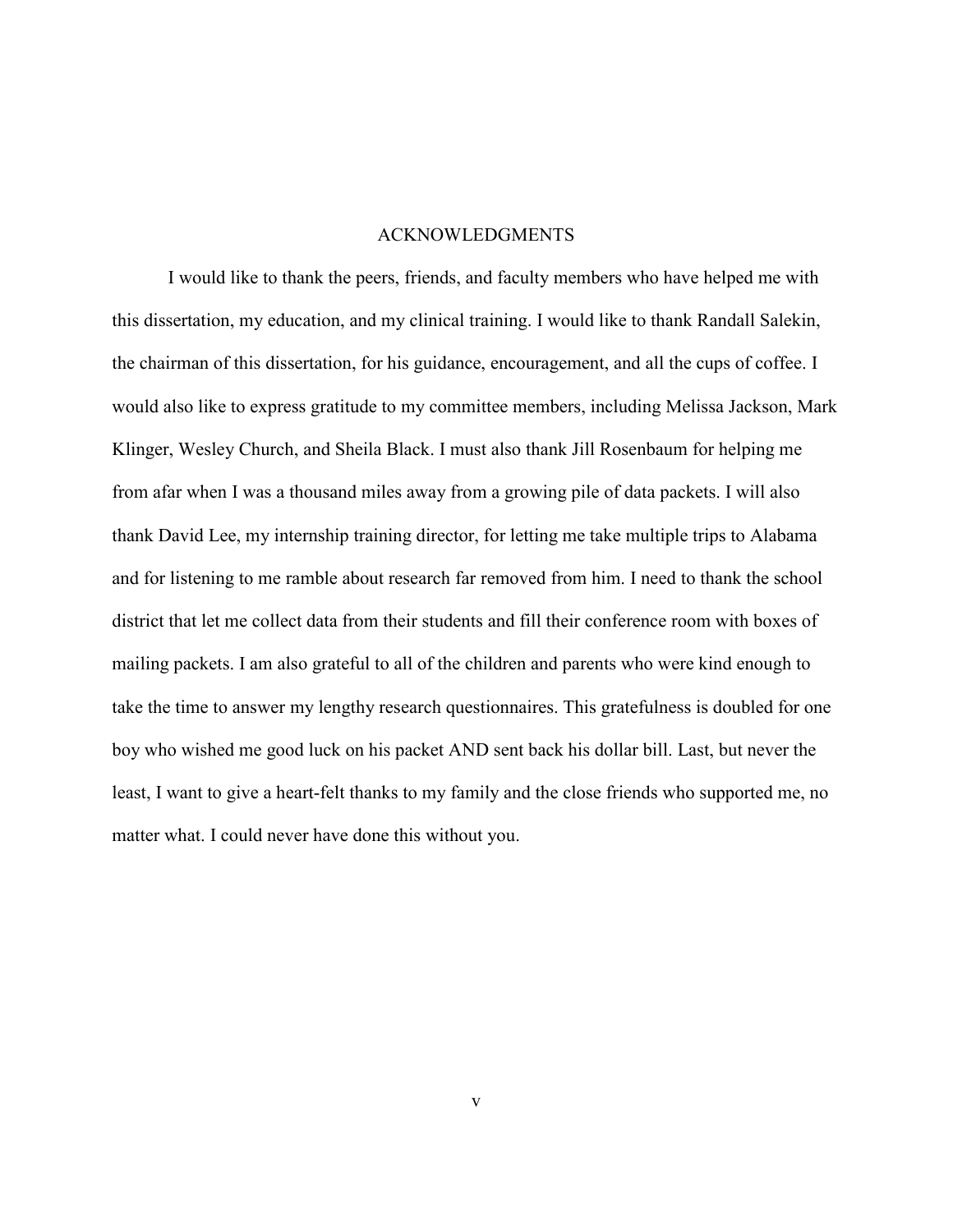## **CONTENTS**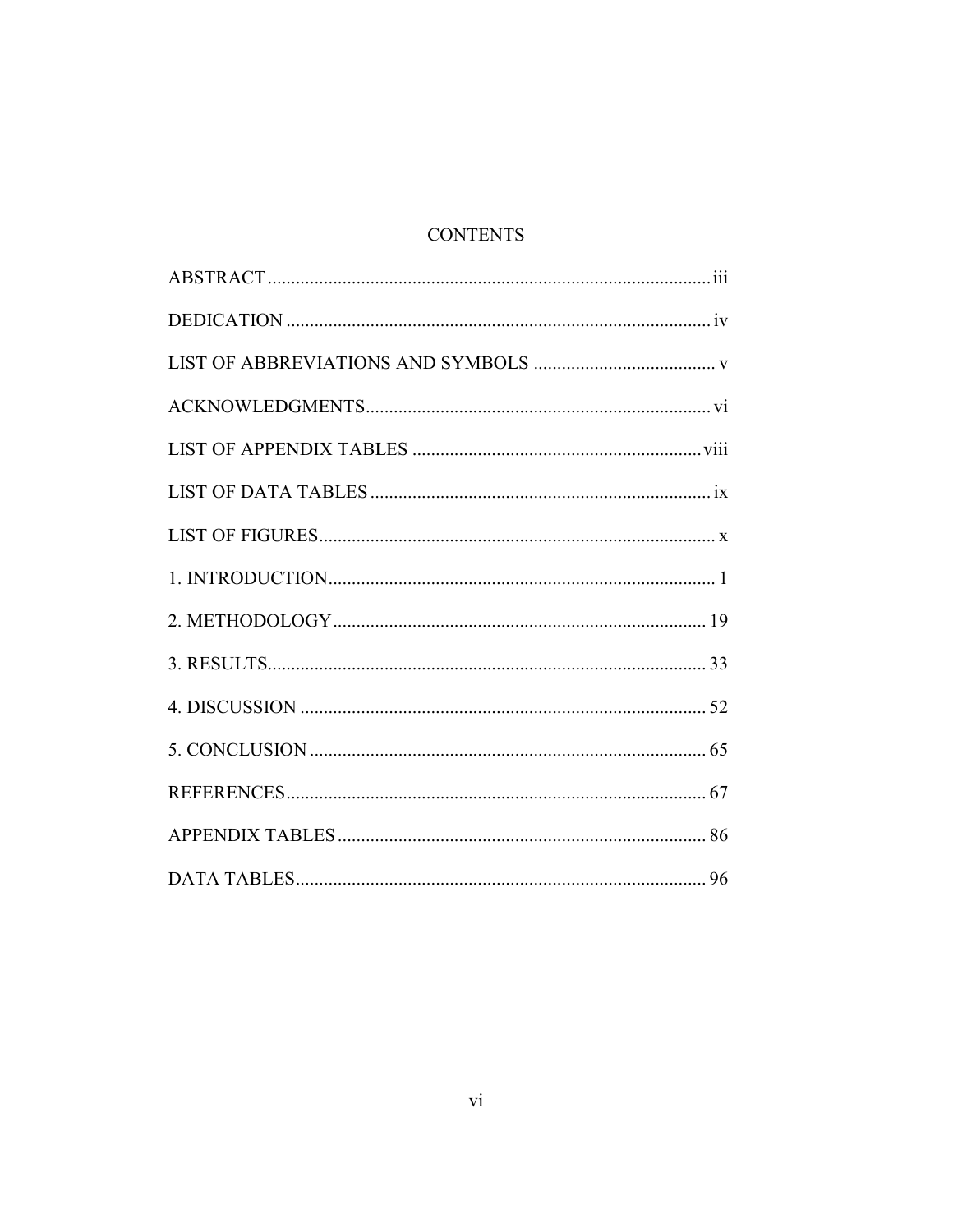## LIST OF APPENDIX TABLES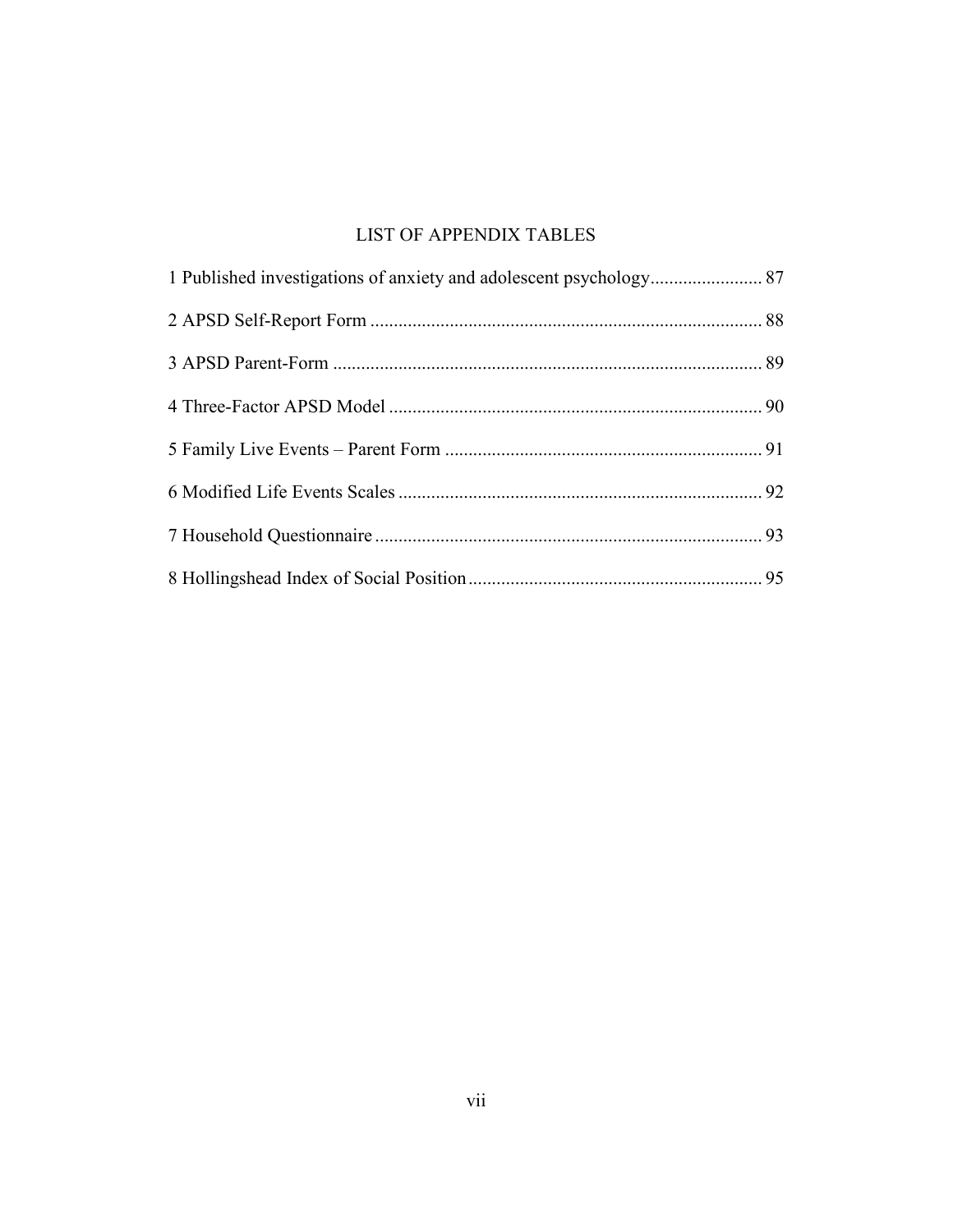## LIST OF DATA TABLES

| 14 Pearson correlation coefficients between child and guardian reports 102   |  |
|------------------------------------------------------------------------------|--|
| 15 Correlation coefficients of the Modified Family Life Events  103          |  |
| 16 Two-tailed zero-order and partial correlations for child-report APSD  104 |  |
| 17 Two-tailed zero-order and partial correlations for child-report MASC 105  |  |
|                                                                              |  |
| 19 Three-factor confirmatory factor analysis of the APSD  107                |  |
|                                                                              |  |
|                                                                              |  |
|                                                                              |  |
|                                                                              |  |
|                                                                              |  |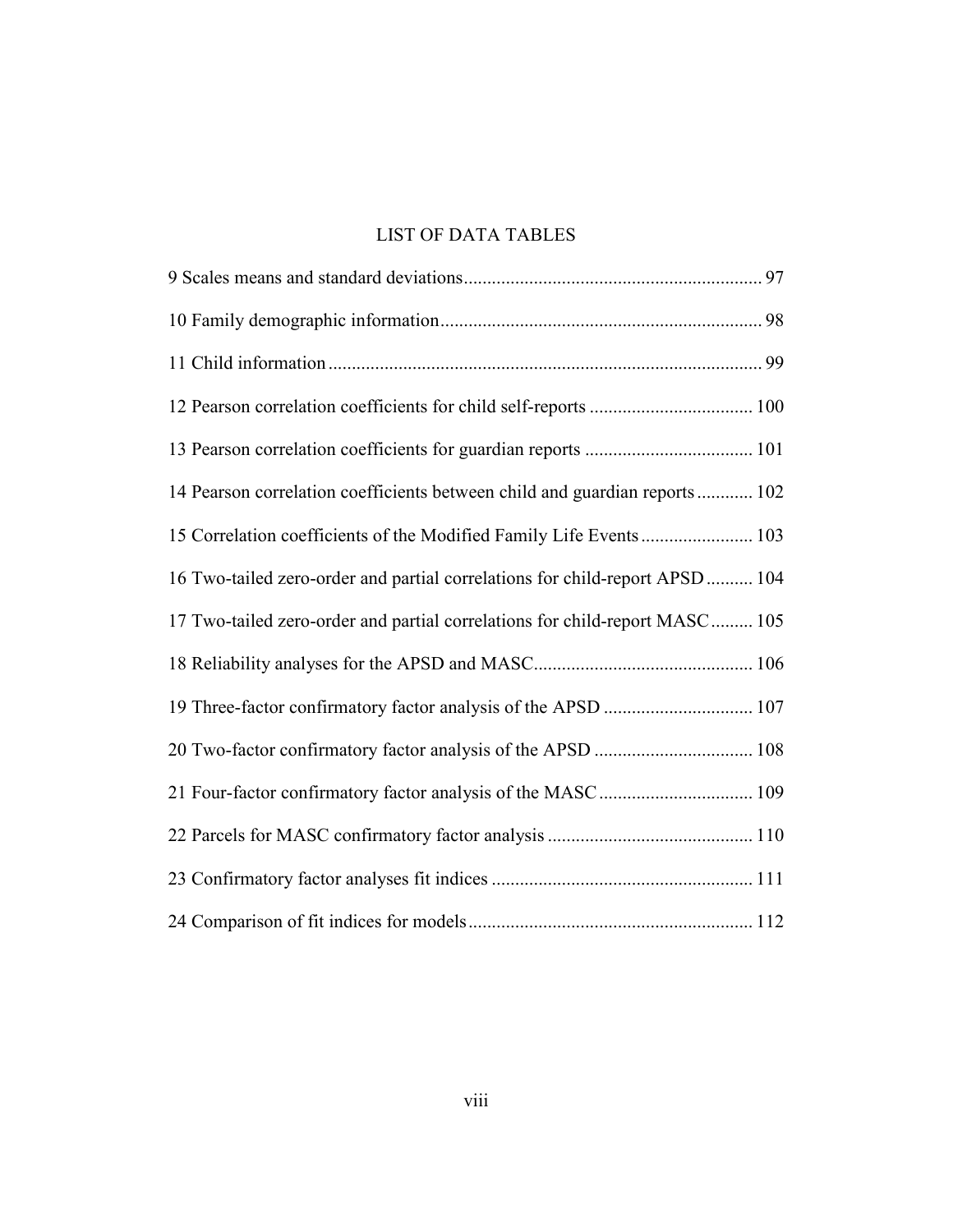# LIST OF FIGURES

| 14 1 CFA results for the three-factor APSD model of youth psychopathy 114        |
|----------------------------------------------------------------------------------|
|                                                                                  |
| 3 The Lifestyle Consequence Model using Impulsivity as predictor of anxiety. 116 |
| 3a The Lifestyle Consequence Model including Narcissism and CU 117               |
|                                                                                  |
|                                                                                  |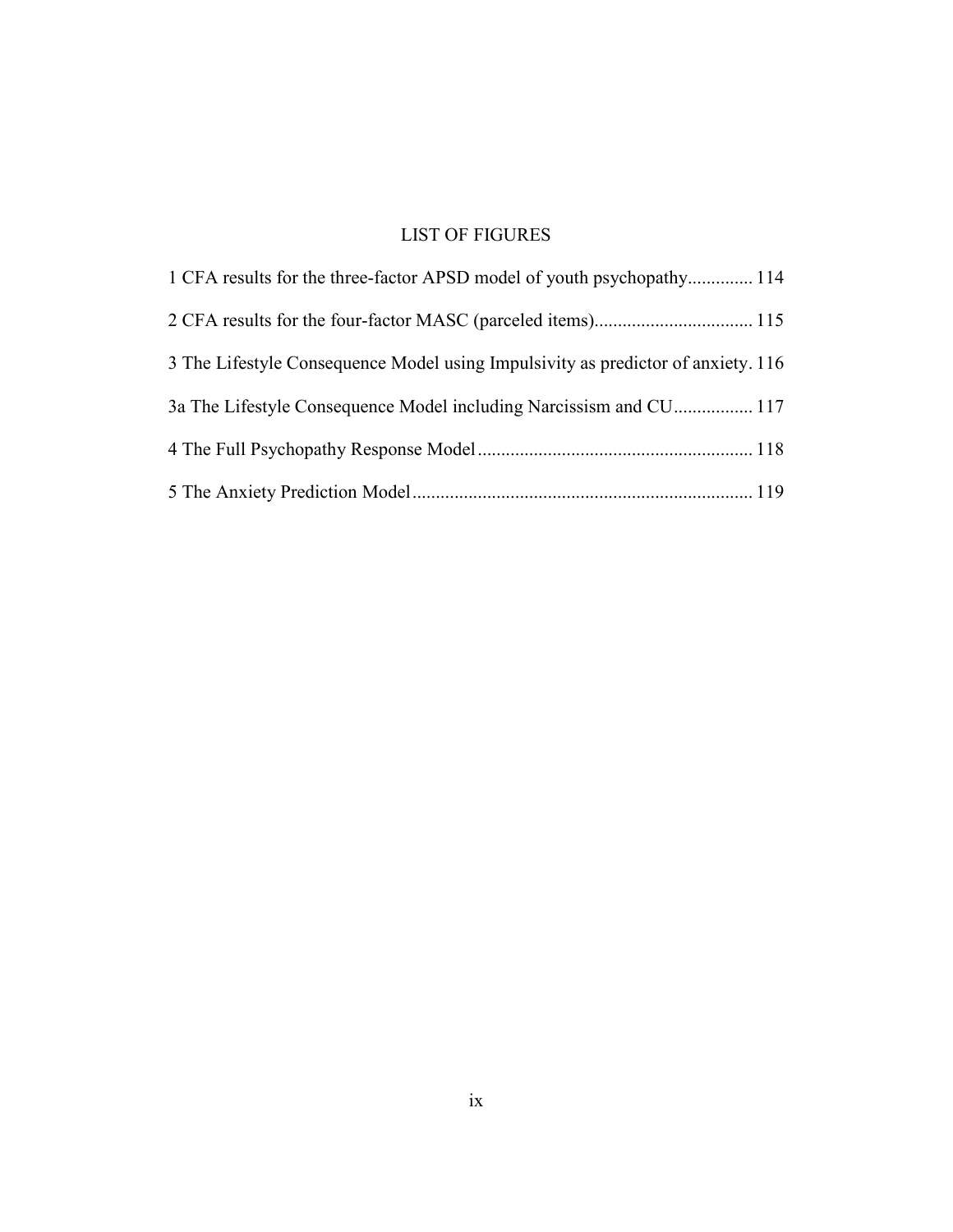#### CHAPTER 1

#### INTRODUCTION

Psychopathy is a personality disorder comprised of a network of affective, interpersonal, and behavioral traits. The disorder is strongly linked to stable and severe presentations of antisocial behavior, increased hostile institutional behavior, as well as higher rates of overall recidivism (Leistico, Salekin, DeCoster, & Rogers, 2008). Detecting psychopathy in children and adolescence holds inestimable value for our society (e.g. Forth, Hare & Hart, 1990; Hare, 1991; Lynam, 2002), as it may assist in the detection of chronic lawbreakers, as well as reveal the developmental pathways to the disorder (Frick & Marsee, 2006; Lynam, 1996, 1997; Salekin, 2006). In response to these potential benefits, the research on psychopathy in young populations has flourished in the last two decades. A number of studies have shown that child psychopathy appears to fit a conceptual presentation comparable to adult psychopathy (Lynam & Gudonis, 2005; Salekin, 2006). For instance, child psychopathy shares a similar constellation of personality features as the adult counterpart, predicts proactive and reactive aggression (Barry, Frick, Adler, & Grafeman, 2007), and evidences a relationship with future reoffending (Kubak & Salekin, 2009; Lynam & Gudonis, 2005). Uncovering the etiology of the disorder may provide insight into early intervention programming.

However, the downward extension of psychopathy remains a lively discourse, as there is empirical evidence of divergence as well as the aforementioned parallels (see Hart, Watt & Vincent, 2002; Seagrave & Grisso, 2002). One such contentious difference arose as child and adolescent psychopathy evidenced comorbidity with internalizing disorders, a significant departure from the adult psychopathy presentation (Frick, 2002; Kosson, Cyterski, Steuerwald, Neumann, & Walker-Matthews, 2002; Lilienfeld, 2003; Salekin, Neumann, Leistico, DiCicco, &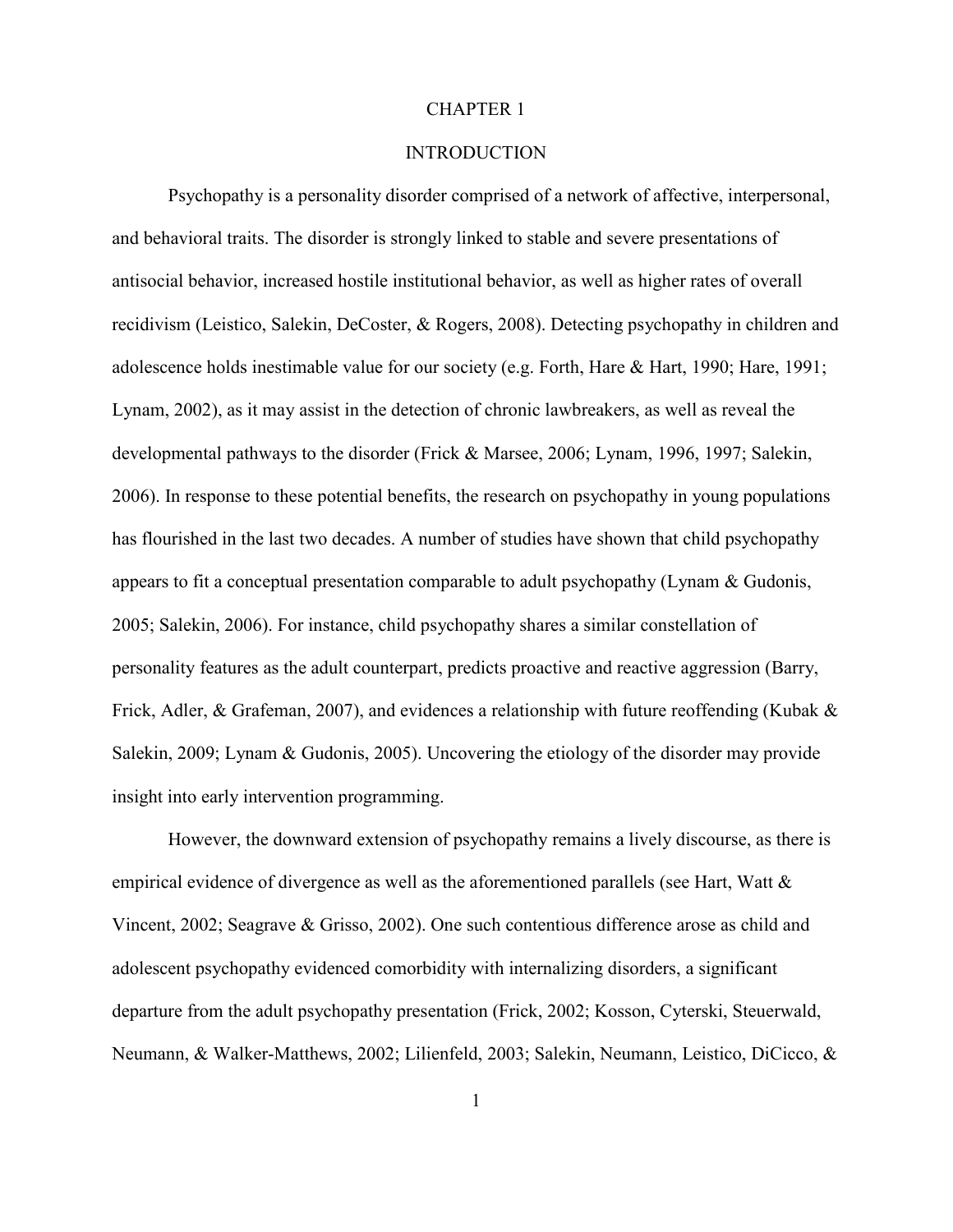Duros, 2004). Within adult populations, the psychopathy construct has evidenced strong discriminant validity and has consistently exhibited a lack of association with most Axis I disorders from the *Diagnostic and Statistical Manual of Mental Disorders* (DSM-IV; American Psychiatric Association, 1994; Hart & Hare, 1989; Lilienfeld & Andrews, 1996; Lovelace & Gannon, 1999).

Childhood disorders have a well-known reputation for coinciding with other forms of psychopathology that adult presentations do not typically exhibit (Caron & Rutter, 1991; Lahey, Loeber, Burke, Rathouse, & McBurnett, 2002; Last, Strauss, & Francis, 1987). Comorbidity plays a role in childhood disruptive disorders and antisocial behavior, particularly with attentiondeficit/hyperactivity disorder (ADHD), depression, and anxiety (Caron & Rutter, 1991; Lahey et al., 2002; Loeber & Keenan, 1994; Russo & Beidel, 1993; Ulzen & Hamilton, 1998; Zoccolillo, 1992). Even prior to the current debate regarding the downward extension of child psychopathy, Rutter (1997) argued for the need to investigate co-occurring psychopathology. In doing so, Rutter believed childhood disorders could be better understood, particularly in how psychopathology develops over time and how it may be treated.

When viewed from a developmental perspective, co-occurring symptoms of other disorders may not be a severe concern, given that many childhood and adolescent samples evidence comorbidity (Salekin et al., 2004). While specifically examining the relation of comorbid psychopathology and psychopathy, Salekin et al. (2004) revealed that youth psychopathy evidenced extensive comorbidity with a spectrum of other disorders. Of particular note, Salekin et al. found slightly less comorbidity for psychopathy than the DSM-IV disruptive behavior disorders (CD, ODD, and ADHD), demonstrating that the psychopathy disorder may provide a cleaner conceptualization than the DSM-IV disruptive behavior disorders. Co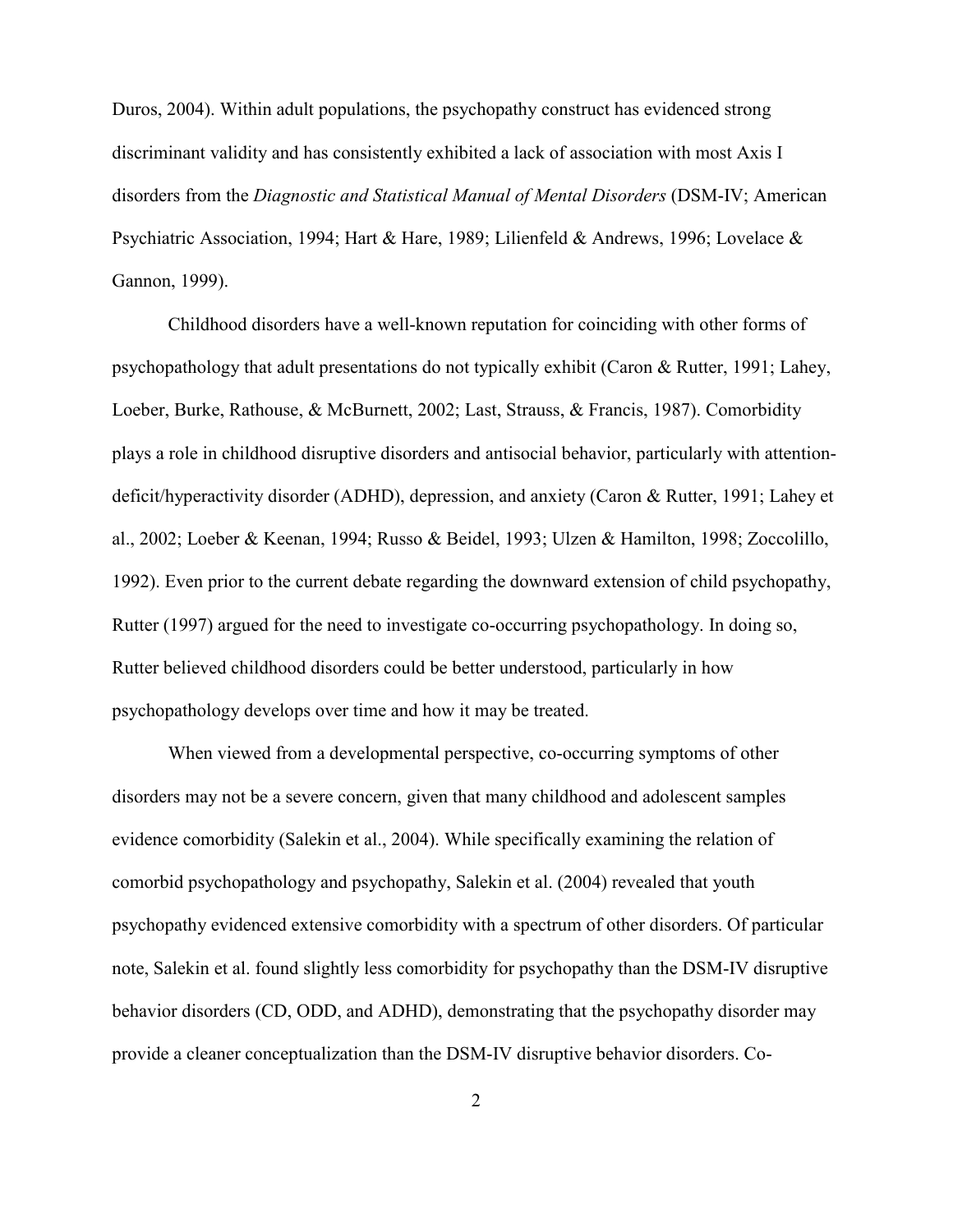occurring psychopathy and psychopathology should be expected and nonthreatening (Salekin & Frick, 2005). Rather than conceptualizing this interconnection as an imperfection of the psychopathy construct, it is essential that we uncover how these comorbid disorders interact with and relate to psychopathic traits, as well as how these relationships shift with development (Salekin et al., 2004; Rutter, 1997).

The most perplexing comorbidity may be the positive correlation between child psychopathy and anxiety seen across several studies (Brandt, Kennedy, Patrick, & Curtin, 1997; Frick, Lilienfeld, Ellis, Loney, & Silverthorn, 1999; Kosson et al., 2002; Kubak & Salekin, 2009; Salekin, Leistico, Trobst, Schrum, & Lochman, 2005). The presence of anxiety is notably distinct from the seminal theoretical models of adult psychopathy, whose original conceptions denied association or promoted a negative relationship with anxiety (Cleckley, 1941; Lykken, 1957; Schmitt & Newman, 1999). From a modern perspective, the presence of anxiety offers exciting possibilities for the developmental processes of the disorder, as well as a positive predictive sign for treatment (Garfield, 1994; Salekin, 2002).

## **Conceptualizations of Anxiety and Psychopathy**

Psychopathic notoriety initially included an ostensible lack of anxiety or neurotic conflict (Cleckley, 1976). Cleckley (1976) depicted anxiety as "remorse, uneasy anticipation, apprehensive scrupulousness, the sense of being under stress or strain" (p.257), and that psychopathic individuals are "as incapable of anxiety as of profound remorse." Cleckley's conviction regarding the disengagement of anxiety and psychopathy was strong enough for him to assert, "It is doubtful if in the whole of medicine any other two reactions stand out in clear contrast" (p.259). On the foundation of Cleckley's foremost depiction of the model psychopath, earlier literature contends that psychopathy is inversely related to the anxiety construct or fearful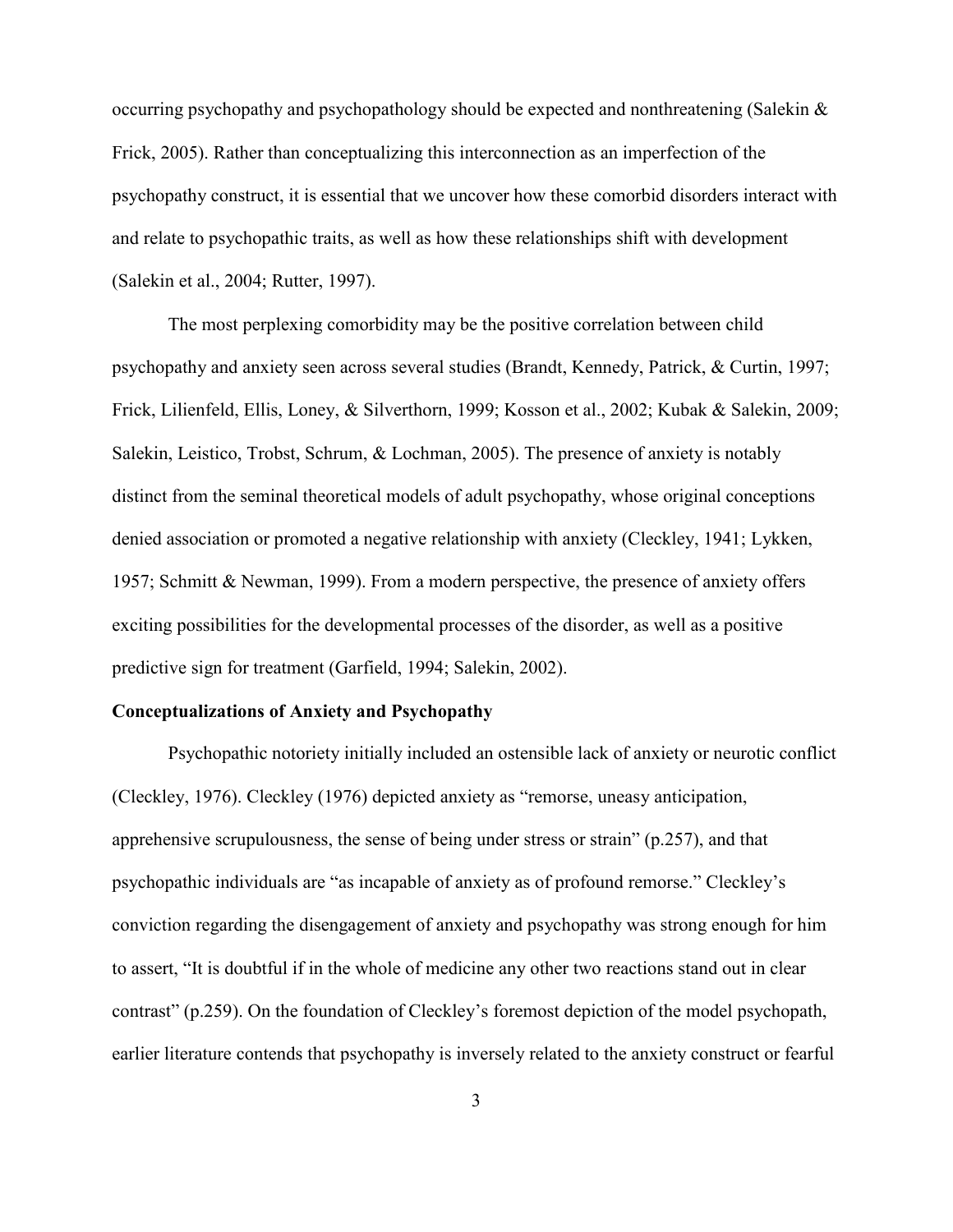inhibition (Frick et al., 1999; Schmitt & Newman, 1999). In addition to being incapable of trait anxiety, Cleckley also posited that psychopaths have "immunity from such anxiety and worry as might be judged normal or appropriate in disturbing situations" (p.340). Resulting from Cleckley's nonspecific explanation and use of anxiety, several different interpretations have appeared prominently in the literature.

Lykken (1957) supplemented the aforementioned conceptualization of psychopathy and anxiety by demonstrating that individuals meeting psychopathy criteria had lower levels of fear but no differences in levels of trait anxiety. The argument followed a galvanic skin response study which compared how inmate and community comparison groups reacted to electric shocks. Lykken found that the two groups evidenced little difference in their self-report of anxiety, yet the inmates demonstrated significantly lower galvanic skin responses to the electric shock than the community comparison. Accordingly, a low fearfulness causal model of psychopathy was offered to supplement the negative relation to anxiety put forward by Cleckley's theory (Blair, 1999; Frick, 1998; Lykken, 1995). The low fearfulness model found additional support through Patrick's (1994; Patrick, Bradley, & Lang, 1993) studies of startle reflex. Using emotionallysalient photographs and auditory bursts of white noise, Patrick and his colleagues (1993) found that psychopaths had a diminished startle response following aversive pictures. As noted by Patrick (1994), the absence of startle reflex during aversive stimulus processing in psychopaths is important theoretically because of the abundant evidence linking startle potential with fear. Recent research with children has found support for the fearlessness theory, as higher scores on psychopathy measurements appear related to higher scores on fearlessness scales (Kubak & Salekin, 2009).

4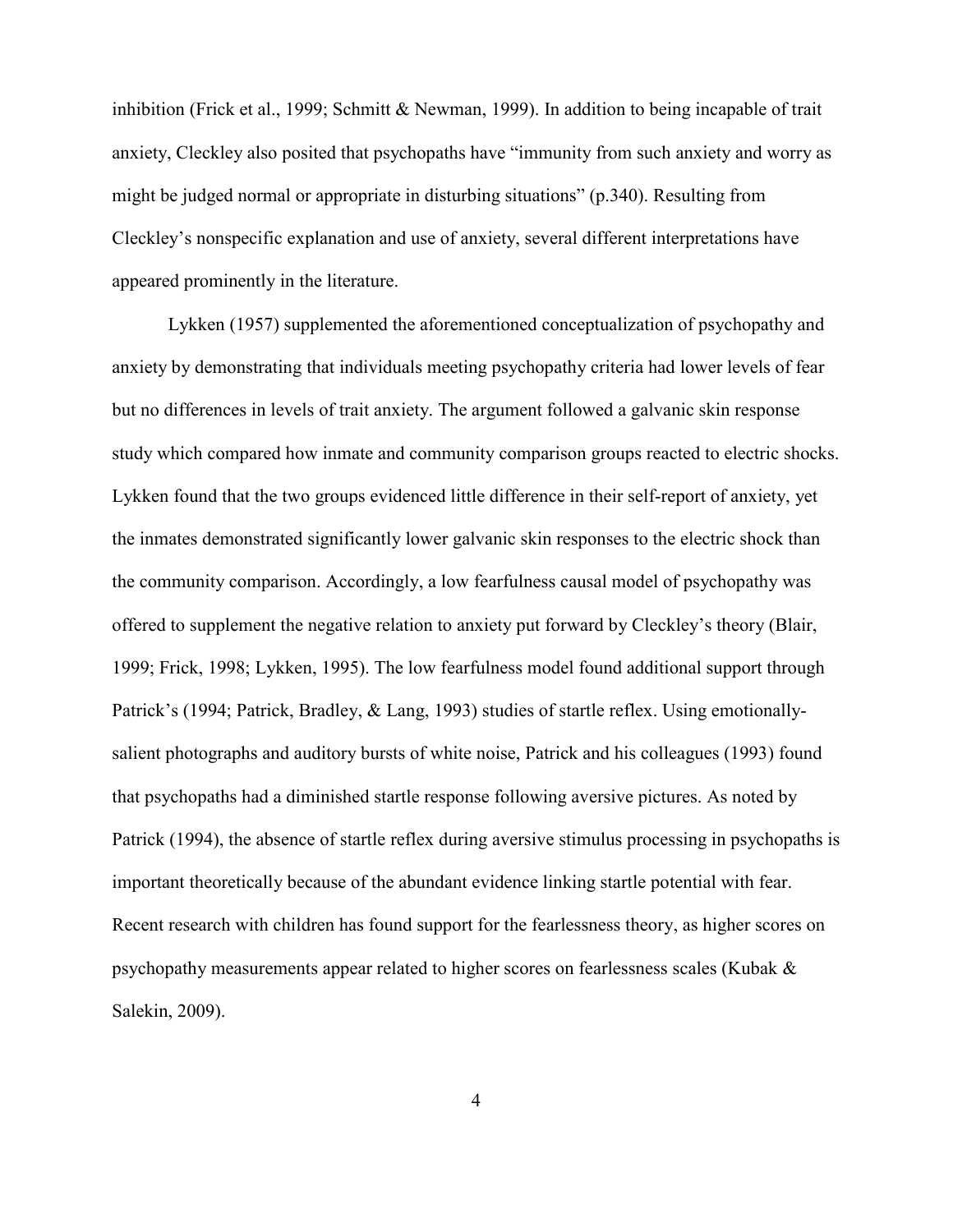More recently, arguments of trait anxiety in psychopathy have pointed towards the large amount of stressful events that individuals face from their risk-taking antisocial behavior (Frick, 1998; Lilienfeld, 1994). Antisocial behavior leads to numerous stressful events (e.g. incarceration, familial discord, criticism by others), which would cause high levels of negative affect in antisocial individuals, who would thusly obtain high scores on measures of trait anxiety as a result (Frick et al., 1999; Lilienfeld, 1994). Thus, any reports of anxiety are not due to temperament or personality, but instead a reaction to the events created through lifestyle, circumstance, or consequence. Not only does this line of reasoning run counter to Cleckley's theory, there is little research to strengthen this theory, and it has yet to be examined with more modern definitions of psychopathy that attempt to remove the antisocial behavior focus (see Cooke & Michie, 2001).

### **Evidence of Youth Psychopathy and Anxiety**

Despite the extensive theoretical discussion and research seen in the adult literature, the relationship between anxiety and psychopathy is not clearly emerging within the child and adolescent research. While the relationship has appeared frequently in published findings (see Table 1), the presence of anxiety is often unexpected and unexplained (see Kosson et al. 2002; Vitale, Newman, & Bates, 2005). The presence of anxiety is in sharp contrast to adult populations, as psychopathy scores in adult offenders are generally independent of anxiety (see Schmitt & Newman, 1999). Several arguments have arisen to attempt to explain the positive relationship between anxiety and childhood psychopathy. For instance, the use of nonspecific anxiety conceptualizations, anxiety measures, and psychopathy models has done little to crystallize the understanding of youth psychopathy and anxiety in the literature. DSM-IV

5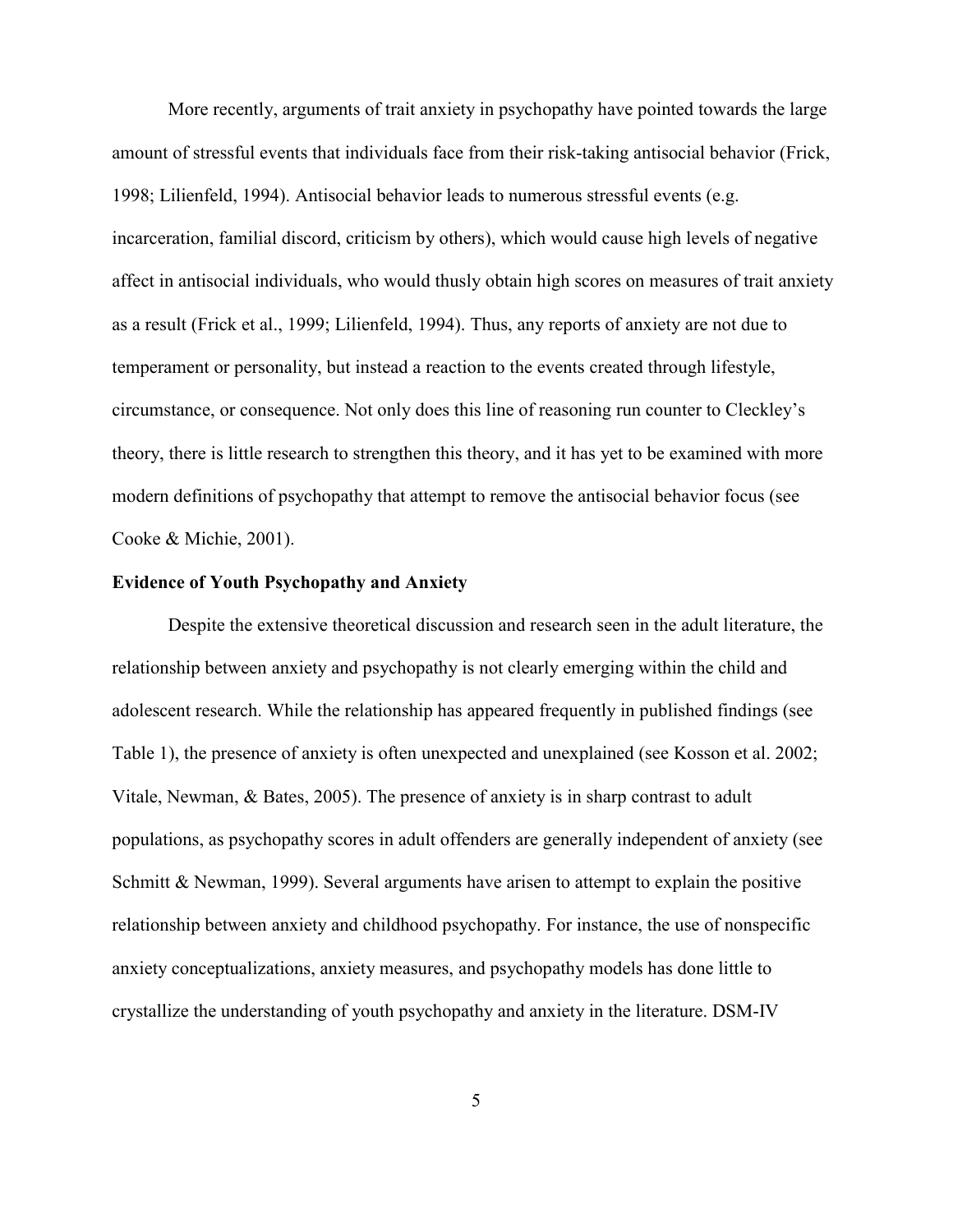conceptualizations of anxiety have not been comprehensively examined in relationship to childhood psychopathy.

Additionally, very few studies have examined psychopathy while also considering measures of DSM-IV anxiety disorders specifically designed for use with a young population (Kubak & Salekin, 2009). The majority used varying measures of trait anxiety (Frick et al., 1999; Kosson et al. 2002; Vitale et al., 2005) which may not detect alternative presentations of anxiety (e.g. somatic complaints) or anxiety specific to identifiable triggers (i.e. separation anxiety, social anxiety). By examining DSM anxiety specific to children and adolescents, we may better understand how anxiety interacts with psychopathy in younger populations.

In one of the first articles to target this interaction, Frick et al. (1999) expressly examined actual DSM-III-R anxiety disorder symptom criteria in the presence of childhood psychopathy. Participants were 143 children recruited from a university-based outpatient mental health clinic. Anxiety was assessed by the highly structured NIMH Diagnostic Interview Schedule for Children (DISC-2.3; Schaffer, Fisher, Piacentini, Schwab-Stone, & Wicks, 1992). Although the symptoms of overanxious disorder, separation anxiety disorder, social phobia and simple phobia were all assessed, they were not compared individually to the psychopathy assessment. Instead, the symptoms of these disorders were combined and used to form a composite index of trait anxiety. Using the Psychopathy Screening Device (PSD; renamed Antisocial Process Screening Device; APSD; Frick & Hare, 2001), a measure of youth psychopathy modeled directly after the Psychopathy Checklist-Revised (PCL-R; Hare, 1991), psychopathy impulsive/conduct problems were positively correlated with a DSM-III-R anxiety symptoms composite  $(r = .19)$ , which led to Frick's support that the anxiety was a reaction caused by behavioral consequences. Furthermore, PSD callous/unemotional problems were negatively correlated to DSM-III-R anxiety (*r* = -.33).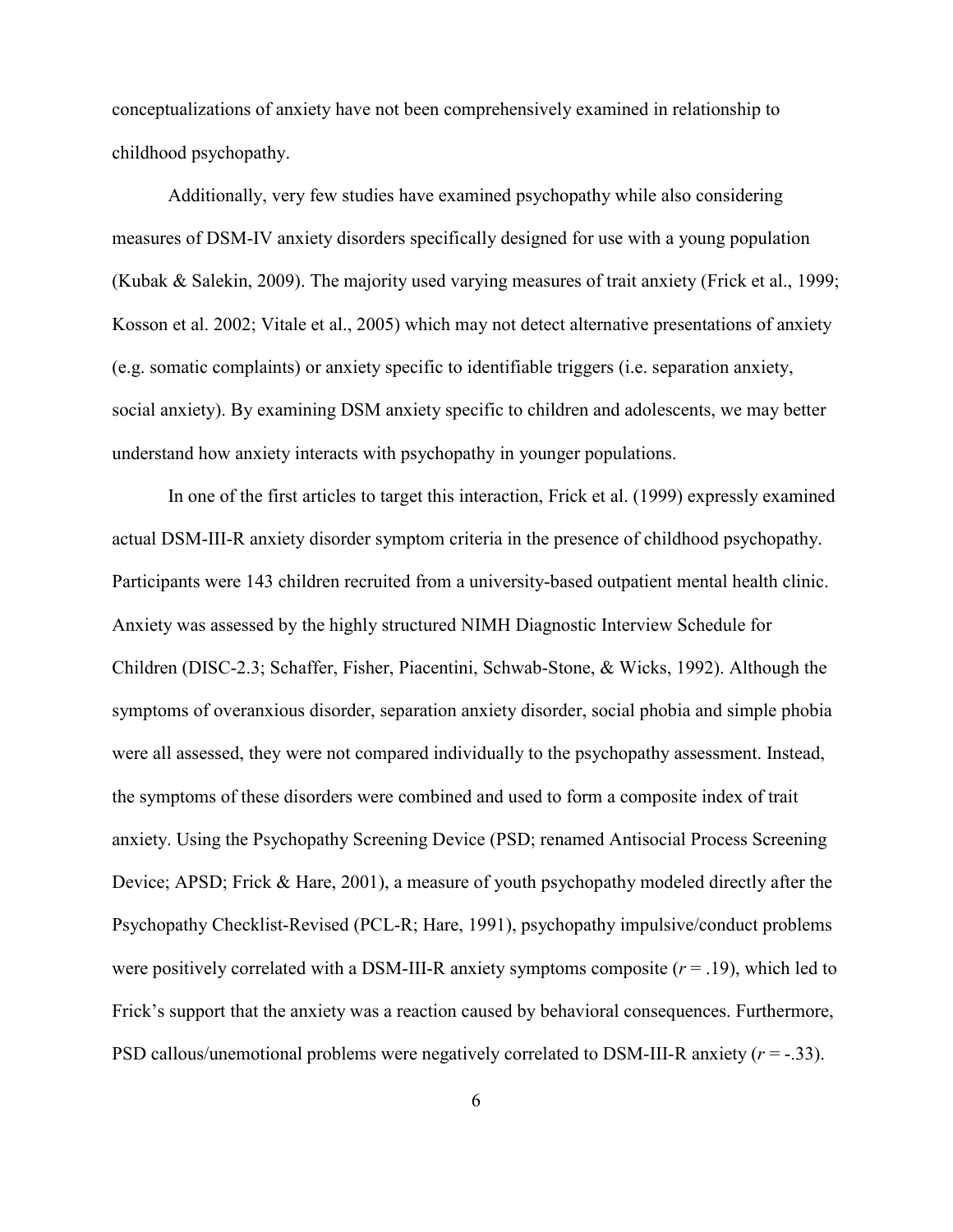Drawing from Lilienfeld (1994), Frick et al. contended that if anxiety relates to an individual's antisocial lifestyle and its consequences, it follows that the anxiety should relate to conduct problems rather than with callous and unemotional traits.

Frick (1999) stated that the confusing presence of anxiety in past studies was due primarily to investigators failing to separate the antisocial lifestyle dimension from the callous/unemotional dimension of psychopathy. Since several prominent psychopathy measures contain blended items assessing the callous/unemotional dimension and the impulsive/conduct problem dimension, Frick and colleagues contended that past measurements of psychopathy in relation to trait anxiety failed to discriminate between the two dimensions. While Frick et al. found evidence to support their model, this hypothesis has not universally fit other data sets in the literature (Kubak & Salekin, 2009), nor has the hypothesis been held up to a nonreferred community sample.

The surprising presence of anxiety contrasted by the dearth of anxiety specific research prompted Kubak and Salekin (2009) to explicitly examine co-occurring youth anxiety, psychopathy, and recidivism. Kubak and Salekin sampled a population of adjudicated children and adolescents using the Psychopathy Checklist: Youth Version (PCL:YV; Forth, Kosson, & Hare, 2003), the APSD (Frick & Hare, 2001), and the Adolescent Psychopathology Scale (APS; Reynolds, 1998). The APS is a self-report multiscale measure developed to evaluate symptoms of clinical and personality disorders and distress in adolescents that are consistent with formal DSM-IV disorders. Kubak and Salekin found that the PCL:YV was correlated with both Separation Anxiety Disorder and Post-Traumatic Stress Disorder. The APSD was significantly correlated with both Separation Anxiety Disorder and PTSD. Within the overall sample, impulsive/conduct problem factors were positively correlated with multiple APS anxiety scales,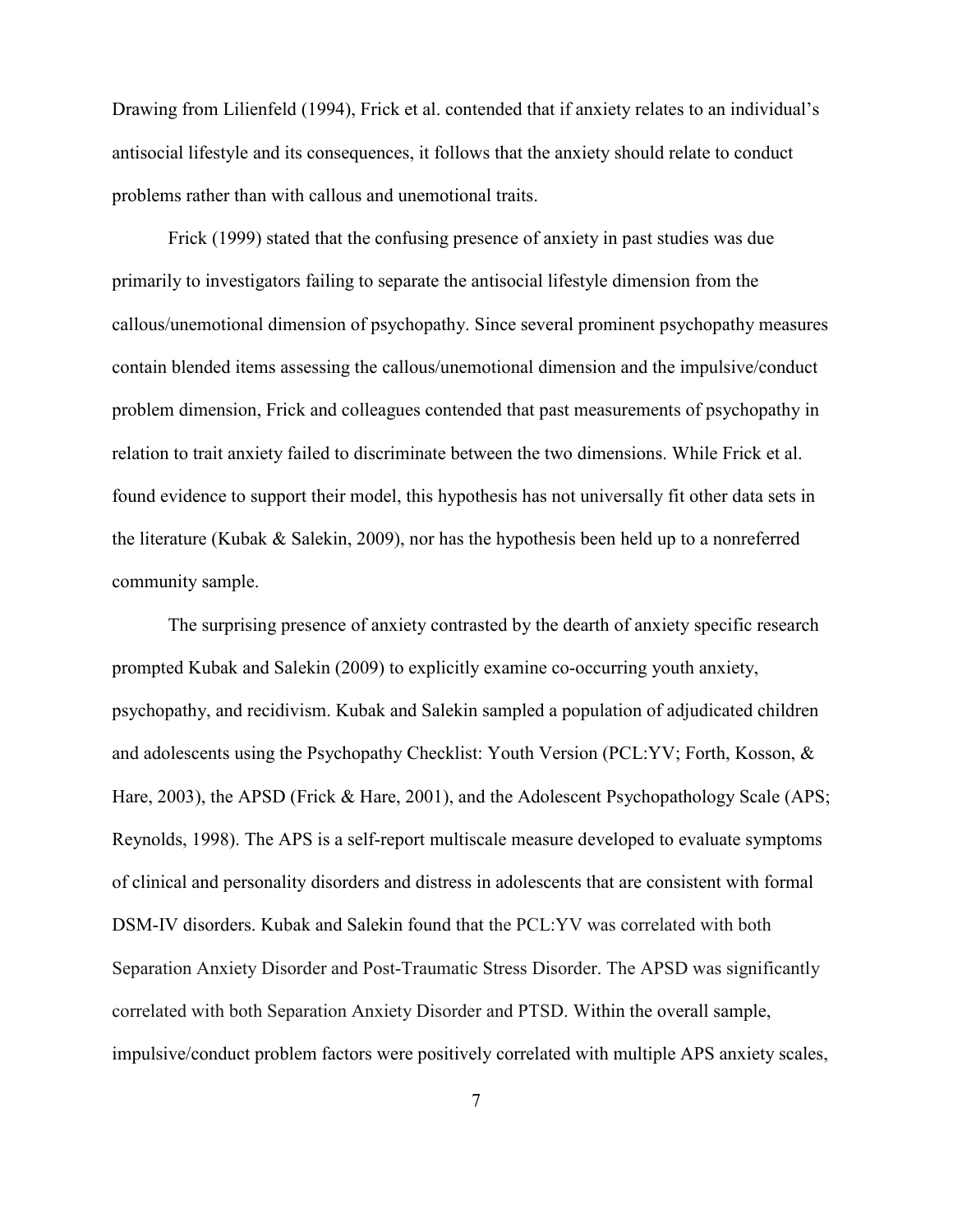including Generalized Anxiety Disorder, Social Phobia, and Separation Anxiety Disorder. In the full sample, callous/unemotional traits were unrelated to anxiety disorders after the impulsive/conduct problems were controlled. When the full sample was separated by age group, children (aged 9 to 13) presented callous/unemotional traits that strongly associated with several anxiety disorder symptoms, while conduct problems were either independent or negatively connected with anxiety. Additionally, the study did not find any support for the theorized inverse relationship between psychopathy and anxiety. These findings were unexpected, and may indicate fundamental distinctions between child and adolescent psychopathy and its relationship with anxiety. The PCL:YV was also found to mediate the relationships between two types of anxiety (trait anxiety and fearlessness) and two types of reoffending (violent and nonviolent).

In addition to the two anxiety-specific studies listed above, multiple studies have also encountered comorbid anxiety during their investigations. For example, Kosson et al. (2002) found an unexpected moderate positive correlation between anxiety and PCL-YV assessments of adolescents on probation  $(r = .25)$ . The Welsh Anxiety Scale (WAS; Welsh, 1956) was used to assess anxiety. The WAS is a 39-item true/false questionnaire, derived from the MMPI, that measures anxiety and negative affect. Gray (1982) has suggested that the construct assessed by the WAS is an amalgamation of neuroticism and introversion. Despite the widespread use of the WAS (e.g., Hiatt, Schmitt, & Newman, 2004; Newman, Widom, & Nathan, 1985), it may not be an exceptionally specific measure of anxiety in youth. Furthermore, Kosson and colleagues did not make any factor distinctions in their child studies (Kosson et al., 2002), thereby combining the behavioral and affective components of youth psychopathy. Kosson et al. (2002) were unable to explain the unexpected presence of anxiety in their sample, speculating that their sample may have been "atypical" on the dimension of negative affectivity. However, they noted that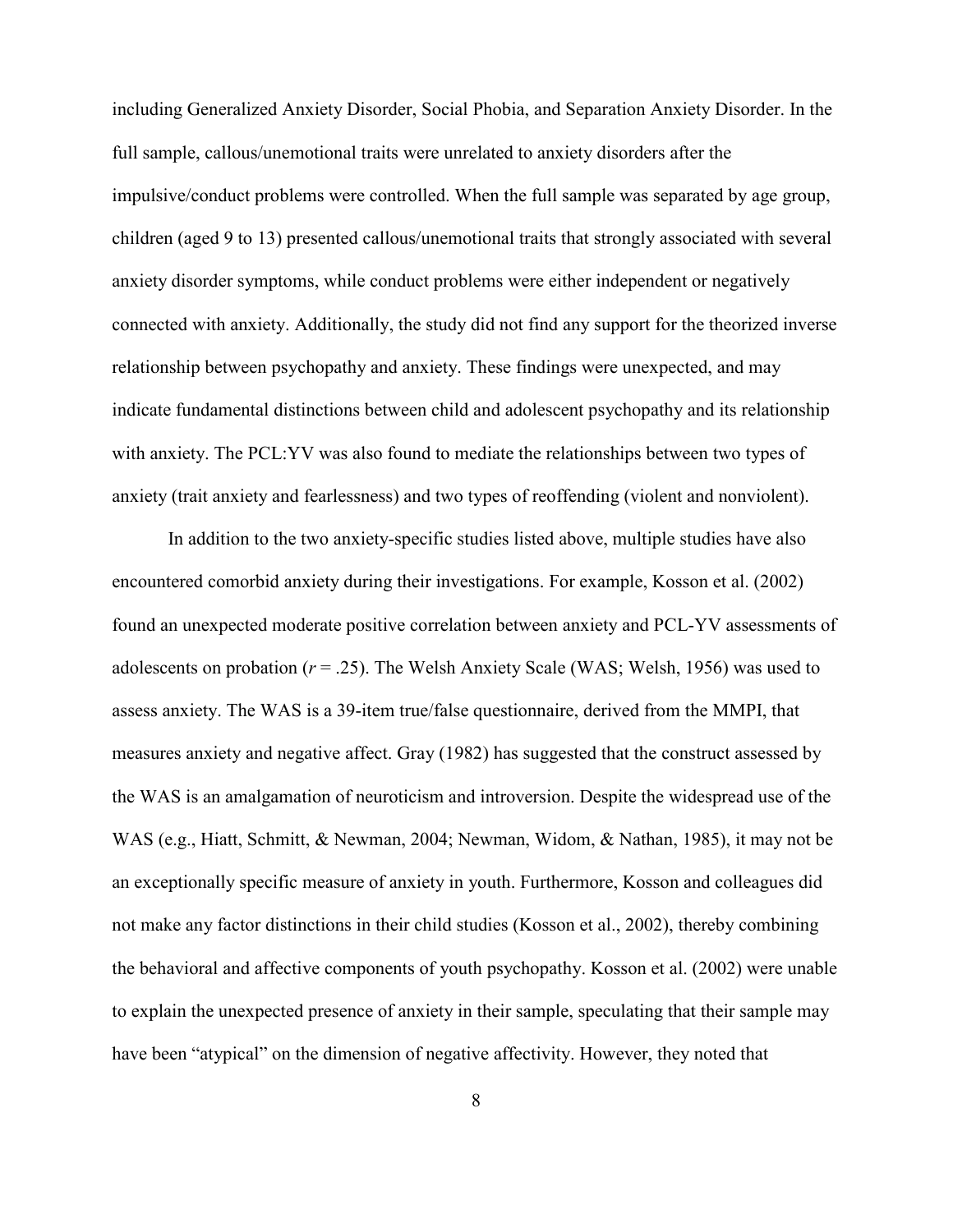"informal clinical accounts" indicate that anxiety, or "negative affectivity," may be a "useful dimension" for distinguishing between adolescent and adult psychopathy. They estimate that while adults have established a "seamless veneer of affectlessness, adolescents with psychopathic traits have the same dispositions (impulsivity, callousness, manipulativeness, etc.) but have not yet developed the same impenetrable mask of sanity" (p.102, Kosson et al., 2002). In other words, while adolescents may exhibit characteristics and behaviors consistent with adult psychopathy, they have not developed to the point to where they are free of distress or worry regarding their personality or actions.

Vitale et al. (2005) also implemented the Welsch Anxiety Scale while studying response modulation in 16-year-old psychopaths. While Vitale and colleagues were more interested in finding low anxiety psychopaths, they noted surprisingly high rates of WAS anxiety. The correlations between APSD and WAS scores in their sample were  $r(169) = .46$ ,  $p < .05$ , for males and  $r(158) = .53$ ,  $p < .05$ , for females. Roughly 30% of both males and females fell into a "high-APSD, high-WAS" group, yet Vitale et al. did not make any mention or explanation of that group in their discussion of their findings.

In a study addressing the association between personality theory and the concept of child and adolescent psychopathy, Salekin et al. (2005) found that psychopathy measurements made with the APSD and the Child Psychopathy Scale (CPS; Lynam, 1996) correlated with neuroticism to a high degree in a male adolescent offender population ( $r = .41$ ,  $r = .33$ , respectively). On the factor level, APSD impulsive/conduct and callous/unemotional problems continued to relate to neuroticism  $(r = .42, r = .32,$  respectively). While not anxiety per se, neuroticism can be defined as an enduring predisposition to experience negative emotional states. Individuals who score high on neuroticism are more likely than the average to experience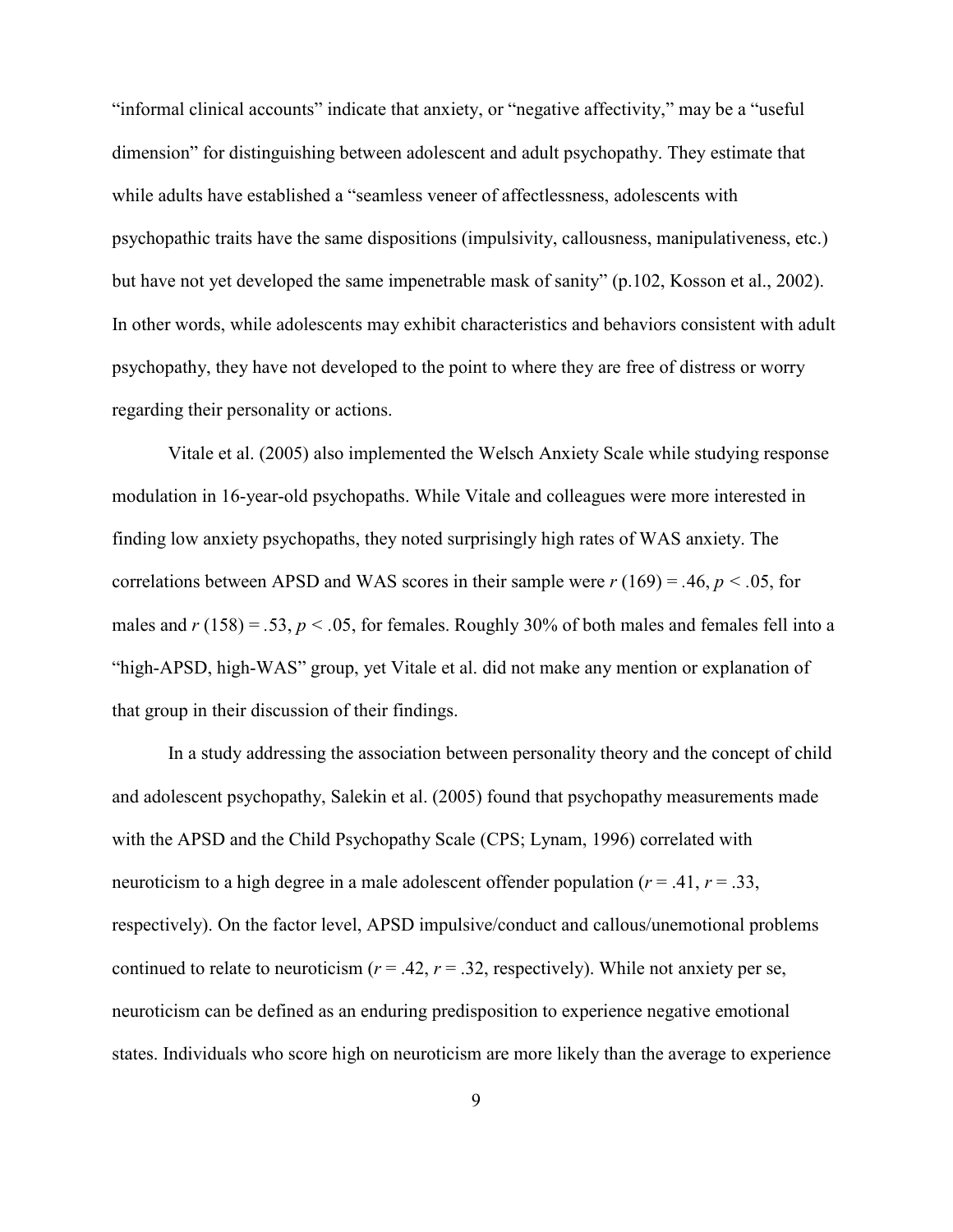such feelings as anxiety, anger, guilt, and depression (Matthews & Deary, 1998). However, neuroticism includes several factors that may be quite dissimilar from anxiousness, including angry hostility, depressiveness, self-consciousness, impulsivity, and vulnerability (Brinkley, Newman, Widiger, & Lynam, 2004), therefore making it difficult to draw comparisons to anxiety symptoms.

Regardless, Salekin et al. (2005) stated that the presence of anxiety may have noteworthy repercussions for the treatment response of youth, particularly if they experience distress about their "predicament or personality development." As first suggested by Frick et al. (1999), Salekin et al. argue that youth may feel anxiety over environmental factors such as incarceration, educational truncation, or a criminal record. However, they continue by proposing a personenvironmental interaction in the development of psychopathy. Anxiety may go through a developmental shift over time, with the youth experiencing less and less anxiety as they continue to get into trouble (Salekin et al, 2005).

Additionally, anxiety disorders frequently appear with severely conduct-disordered adolescents (Zoccolillo, 1992b) and incarcerated juveniles (Ulzen & Hamilton, 1998). Ulzen & Hamilton's (1998) study found that approximately 63.3% of incarcerated adolescents had 2 or more psychiatric disorders, including separation anxiety disorder (30.6%), overanxious disorder (26.5%), and posttraumatic stress disorder (24.5%). Bauer and Kosson (2000) found 80 detained adolescent girls presenting psychopathy with a great number of psychiatric diagnoses, including PTSD (19%), even after removing CD from their analyses.

Not all published findings found significant relationships between anxiety and psychopathy. O'Neill, Lidz, and Heilbrun (2003) found no correlation between PCL-YV scores and anxiety  $(r = -0.09)$  in adolescents, though they assessed 'general anxiety' through the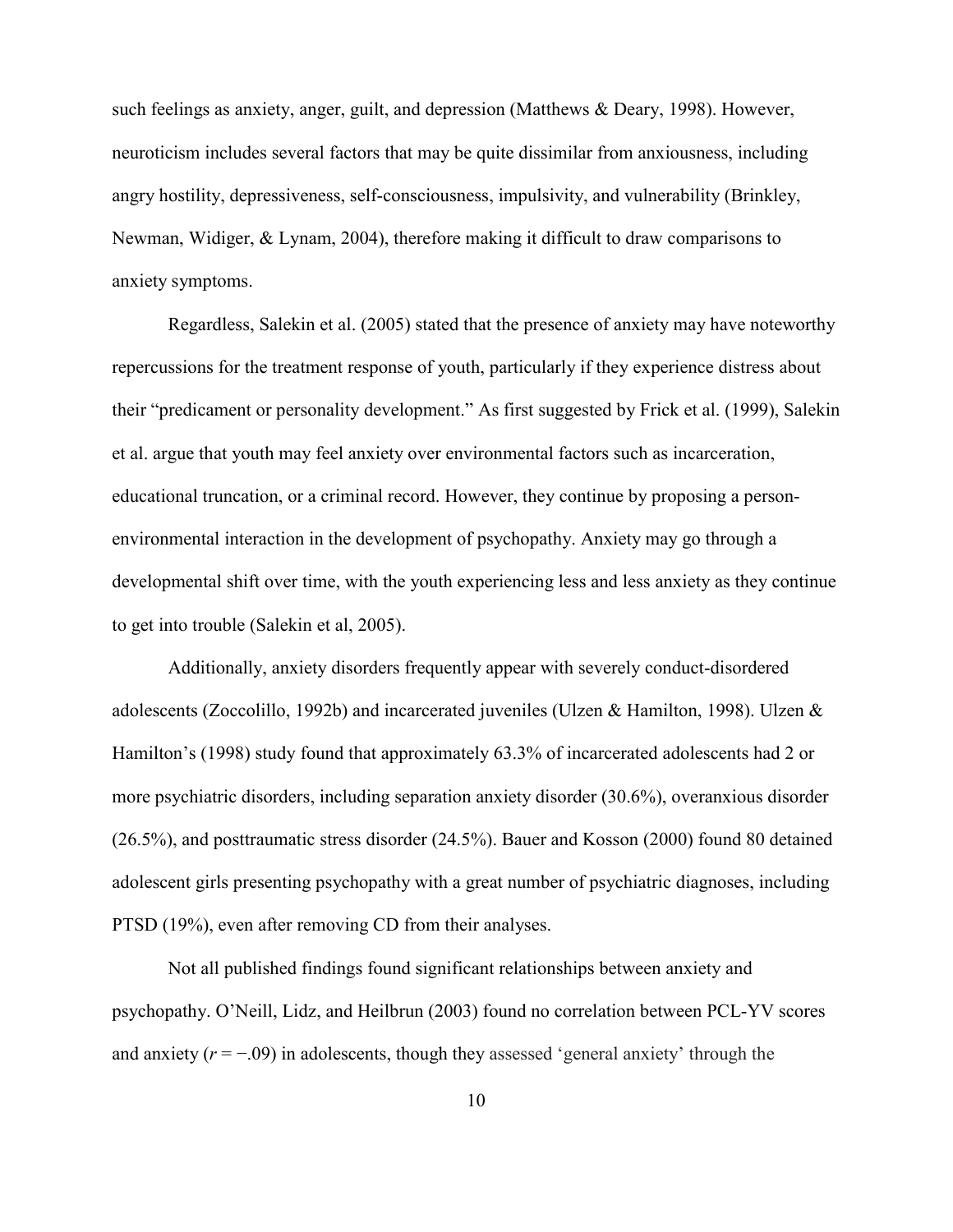hyperarousal items of the Posttraumatic Diagnostic Scale (PDS; Foa, 1995). The PDS is a 49 item self-report instrument designed to aid in the diagnosis of posttraumatic stress disorder and to quantify the severity of symptoms. Only the hyperarousal subscale of the PDS was used, as O'Neill et al. (2003) stated that the re-experiencing and avoidance subscales of the PDS were characteristic of posttraumatic stress disorder and not general anxiety. The PDS was validated on a diverse sample of men and women who had experienced a variety of high-magnitude stressors, including women's shelters, fire stations, and ambulance corps (Foa, et al., 1997). However, the validation study participants were between the ages of 18 and 65 years, while O'Neill et al.'s participants were male adolescents, ages 15 to 18, who were receiving substance abuse treatment in a partial hospital program. The PDS may not generalize appropriately toward children, adolescents, and general anxiety.

Skeem and Caufman (2003) found anxiety unrelated to the two-factor PCL:YV (RCMAS Anxiety;  $r = -0.04$ ,  $-0.05$ , 0.01 for Total, Factor 1, and Factor 2 scores, respectively). The Revised Children's Manifest Anxiety Scale (RCMAS; Reynolds & Richmond, 1979, 1997) is a 37-item self-report measure designed to assess anxiety symptoms in children between 6 and 19 years of age. However, they found that the ADI, DAE, and IIB dimensions on the Youth Psychopathic traits Inventory (YPI; Andershed, Kerr, Stattin, & Levander, 2002) were negatively correlated with RCMAS anxiety.

### **Construction of Youth Psychopathy**

The personality-orientated conceptualization of psychopathy is credited to Cleckley (1941, 1976), who delineated the primary psychopathic traits and original diagnostic criteria that provided groundwork for modern psychopathy research (Lilienfeld, 1998). Cleckley (1941, 1976) indicated that the foremost components of the disorder were the interpersonal and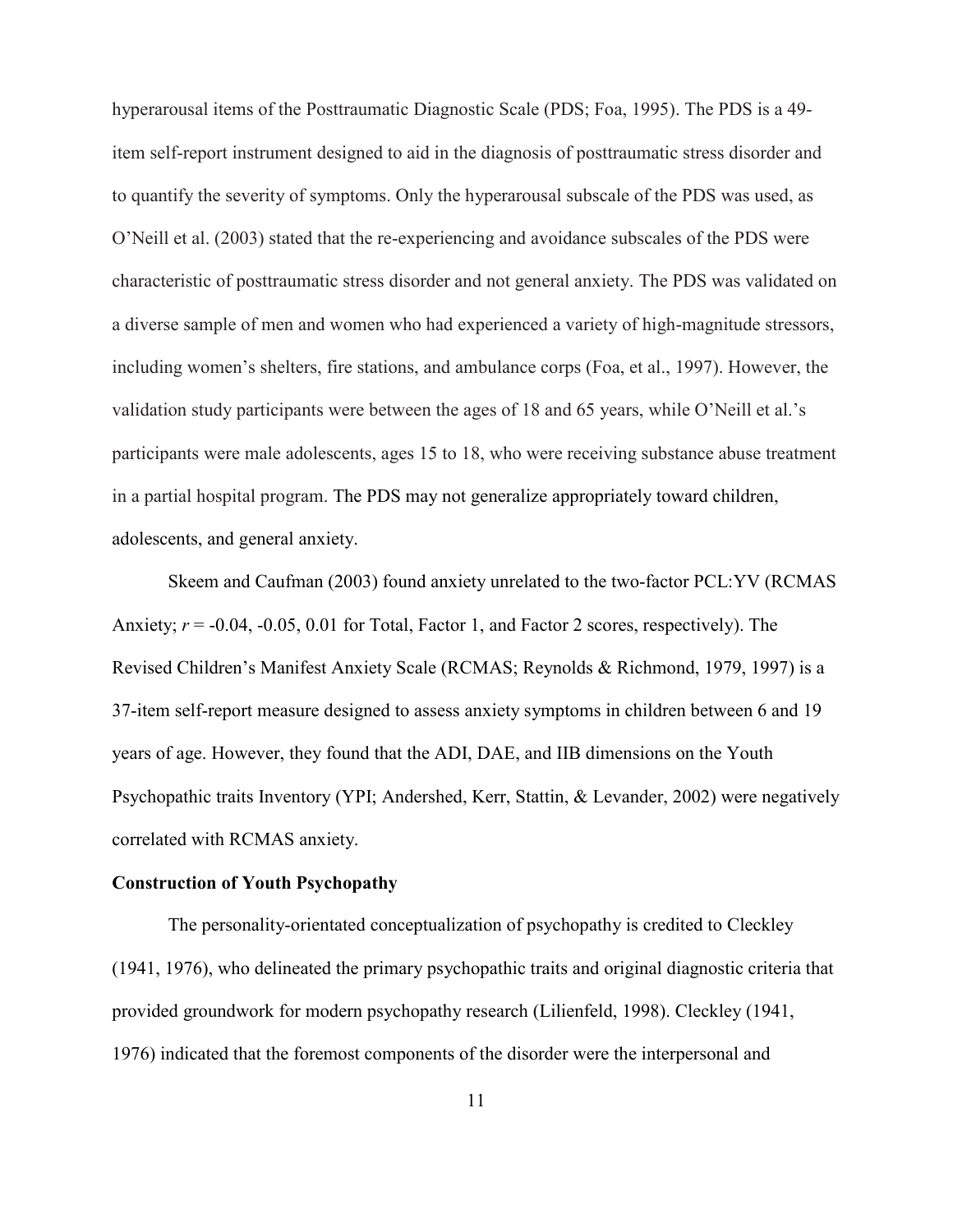affective characteristics of the "psychopathic personality." Cleckley (1941, 1976) placed less emphasis on the behavioral dimensions of psychopathy, although he noted that psychopaths typically engaged in antisocial behavior and were unconcerned with achieving life goals. The most prominent operationalization of these criteria has been Hare's (1991) creation and revision of the Psychopathy Checklist (PCL-R), often referred to as the "gold-standard" of adult psychopathy assessment. Factor 1  $(F_1)$  is comprised of the primary personality traits and Factor 2 (F2) consists of behavioral characteristics (Harpur, Hare, & Hakstian, 1989). Scholars and clinicians alike have readily agreed on the presence of  $F_1$  traits, which include egocentricity, callousness, lack of guilt, shallowness, and irresponsibility (Lilienfeld, 1998).  $F_2$  encapsulates the antisocial and social deviant behaviors of psychopathy, notably impulsivity and criminality. As the PCL was developed and validated on largely adult offender populations, the measure has an extensive focus on criminal behaviors (Lilienfeld, 1998).

The Psychopathy Checklist: Youth Version (PCL:YV, Forth, Kosson, & Hare, 2003) is a direct descendant of the PCL-R, with measure items remaining predominantly the same, but rewritten for adolescents. Correspondingly, a large section of child psychopathy research has assumed that childhood and adolescent psychopathy is equivalent to the adult presentation (Lynam, 1998). This assumption has not been unanimously accepted, as several researchers remain skeptical about the existence of youth psychopathy (Edens, Skeem, Cruise, & Cauffman, 2001; Hart et al., 2002; Seagrave & Grisso, 2002). For example, some argue that psychopathic traits observed in adolescence may be developmentally transient characteristics that will resolve by adulthood (Seagrave & Grisso, 2002). While PCL items such as "failure to accept responsibility" or "need for stimulation" may be noteworthy indicators in adulthood, these characteristics may be normative in children and adolescents. However, it is difficult to argue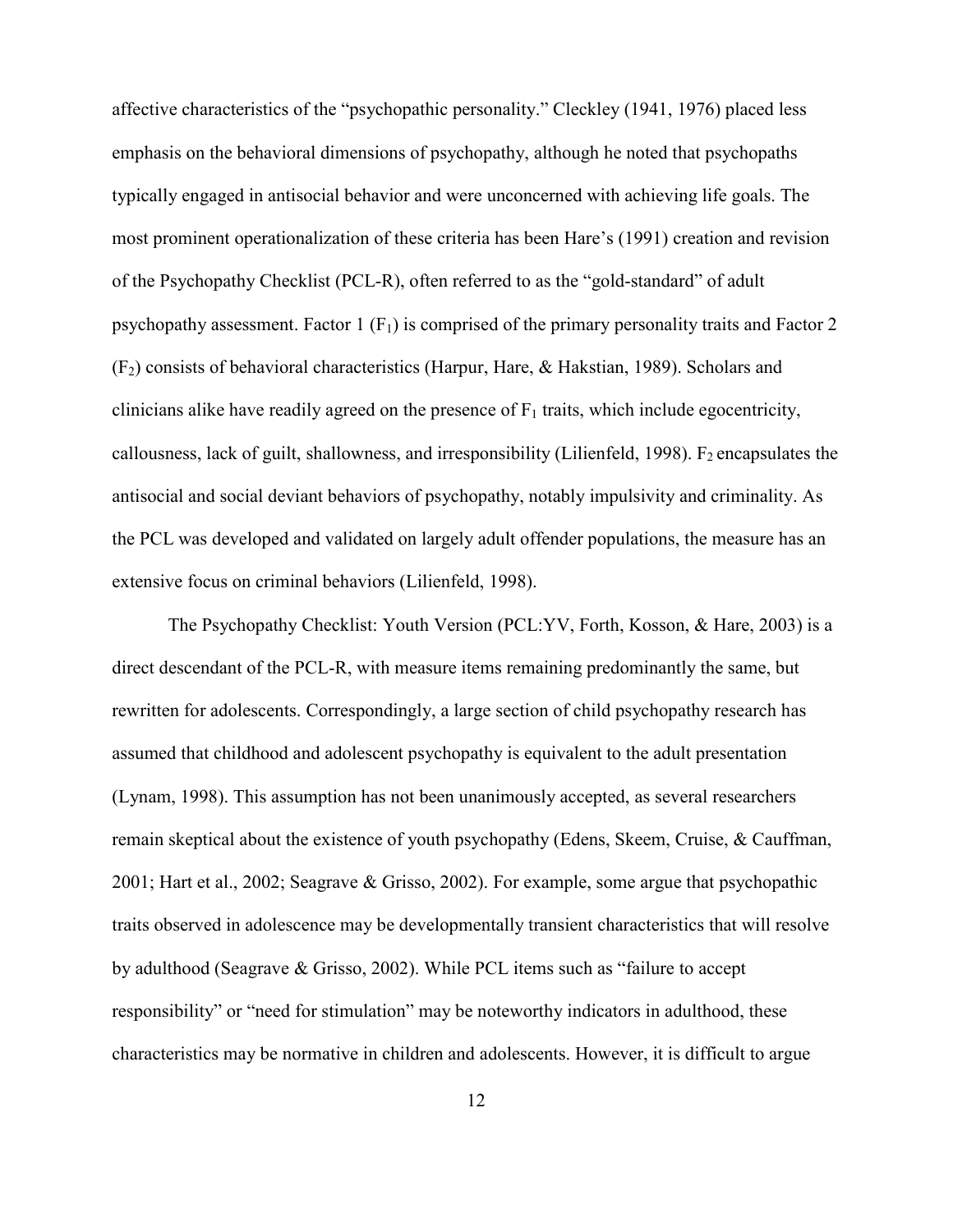that the traits and behaviors measured in adult psychopaths do not first have their roots in childhood and adolescence (Hare, 1996).

The growing interest in psychopathy development has redirected focus to internal features rather than the criminality inherent in many of the assessed adult populations. Cooke and his colleagues (Cooke & Michie, 2001; Cooke, Michie, Hart, & Clark, 2004) put forward a personality-based definition that emphasized the interpersonal styles, impulsive behaviors, and affective experiences of psychopathy over criminality. The Cooke and Michie (2001) model includes three important dimensions (Frick, Bodin, & Barry, 2000): First, an arrogant, deceitful interpersonal style (ADI), which includes self-centeredness, lying, conning, manipulation, deceitfulness, a grandiose sense of self-worth, glibness, and superficial charm. The second factor, deficient affective experience (DAE), contains low empathy, low remorse, low guilt, a weak conscience, shallow affect, callousness, and a failure to accept responsibility for actions. The third facet contains an impulsive or irresponsible behavioral style (IIB), including excitement-seeking, a lack of long-term goals, impulsiveness, failing to think before acting, and a parasitic lifestyle. The growing evidence indicates that the three-factor model fits the psychopathy data better than traditional two-factor models (Cooke & Michie, 2001; Kosson et al., 2002; Lee, Vincent, Hart, & Corrado, 2003; Skeem & Cauffman, 2003).

Subsequently, youth psychopathy researchers have begun to suggest that problematic behaviors should be classified under the disruptive behavior disorders while psychopathy should concentrate on the affective, interpersonal, and motivational factors behind these behaviors (Frick, 2002; Kazdin, 1997; Salekin, 2006). Frick et al. (2000) revealed a similar three-factor structure, consisting of Narcissistic, Impulsivity, and Callous–Unemotional dimensions, which provided the best structural fit for a large community sample of elementary schoolchildren.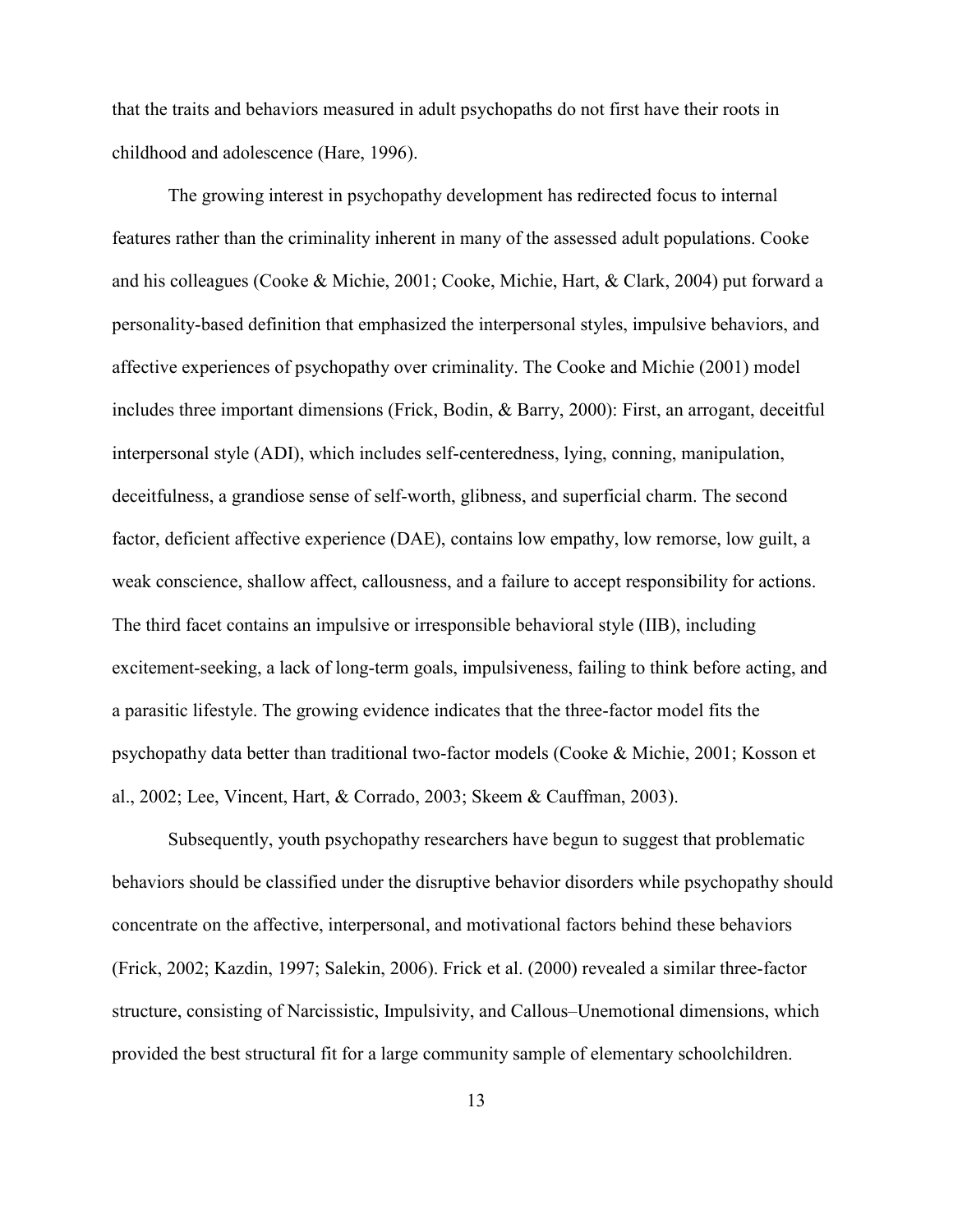Callous-unemotional traits (or emotional detachment) in children has received a lot of individual attention (see Barry, Frick, DeShazo, & McCoy, 2000), as evidence suggests that early callous traits may lead to more severe, persistent forms of antisocial behavior later in life (Loney, Taylor, & Butler, 2007). If high scorers on the Narcissistic, Impulsivity, and Callous– Unemotional dimensions are shown to behave and act indisputably different than other adolescents, it would not be unwarranted to deem youth with psychopathy features as psychiatrically disordered (Farrington, 2005).

With the shift away from antisocial behavior and back toward affective and interpersonal factors, it becomes vital that researchers determine how psychopathy might relate to forms of internalizing psychopathology that were once considered a problematic presence. Yet, there is still confusion within the literature on what to expect from this developmental overlap. Lynam (1997) stated that if childhood psychopathy is to be in the same nomological network as adult psychopathy, then assessed childhood psychopathy should negatively correlate with internalizing disorders but positively correlate with externalizing disorders. Again, such an argument is thwarted by the number of child and adolescent studies where psychopathy (Bauer & Kosson, 2000; Frick et al., 1999; Kosson et al., 2002; Kubak & Salekin, 2009; Salekin et al. 2005; Vitale et al., 2005) presents paralleled to anxiety, an internalizing symptom theoretically in "contrast" with psychopathy (Cleckley, 1976, p.259).

### **Implications for Treatment**

While the presence of anxiety may not have fit with older conceptualizations of psychopathy, it offers possibilities for the developmental processes of the disorder, as well as a positive predictive sign for treatment (Bergin & Garfield, 1994; Garfield, 1994; Salekin, 2002). Perhaps the most important reason to investigate the beginning pathways of psychopathic traits is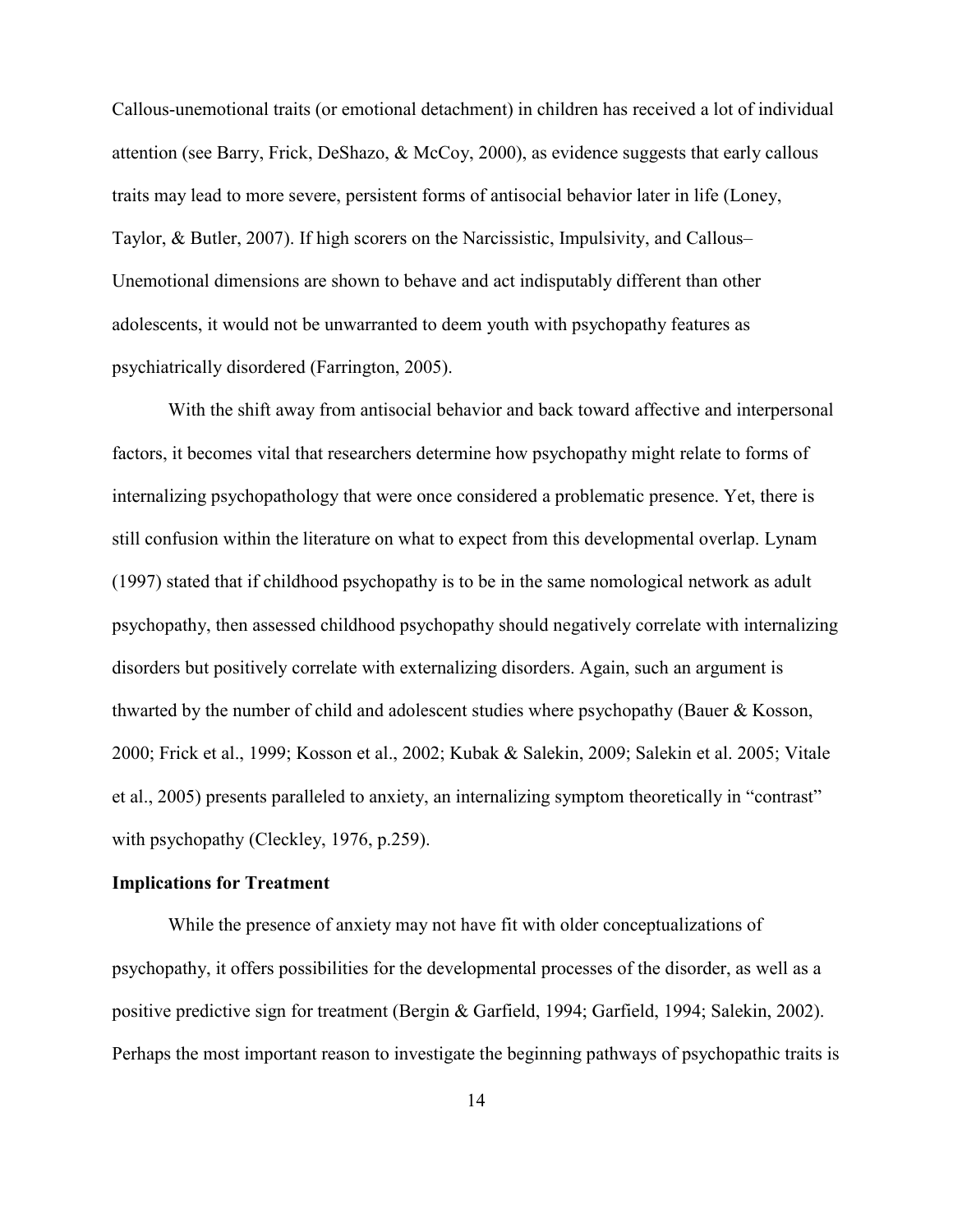to enhance our early childhood interventions. The extension of the psychopathy construct to youth is essential for identifying psychopathic features at their childhood emergence, hopefully a period where they are more mutable and susceptible to treatment (Frick et al., 1998, 2001, 2003; Salekin, 2002).

Past research indicates that anxiety and psychopathy may undergo developmental changes from childhood through adulthood, with anxiety diminishing over time as individuals persist in psychopathic behaviors (Kubak & Salekin, 2009; Kosson et al., 2002; Salekin et al., 2005). Co-occurring anxiety could indicate the critical juncture where children are most susceptible to treatment. Anxiety may appear in a child who is still uneasy about engaging in a low empathic or self-centered interpersonal style. Anxiety due to negative circumstances may also act as a protective factor that encourages a child or adolescent to change (Salekin, 2006), particularly if the child is ill at ease about the consequences of their actions or their personality development (Salekin et al., 2005).

Psychopathy is associated with behavior that may cause numerous stressful events, such as incarceration, familial discord, criticism by others, all of which would cause high levels of anxiety as a result (Caron & Rutter, 1991; Lilienfeld, 1994). However, the anxiety is not necessarily stable, and as the youth becomes accustomed to being in trouble, it causes him or her less discomfort (Salekin et al., 2005). Treatment is likely to be the most successful when the youth is still experiencing the initial period of anxiety (Salekin et al., 2005). From a clinical perspective, the detection of comorbid anxiety could be a useful indicator of positive treatment outcome (Garfield, 1994). Anxiety caused by negative events may be a protective factor against psychopathy development for children that can encourage positive adjustment in the youth (Salekin, 2006).

15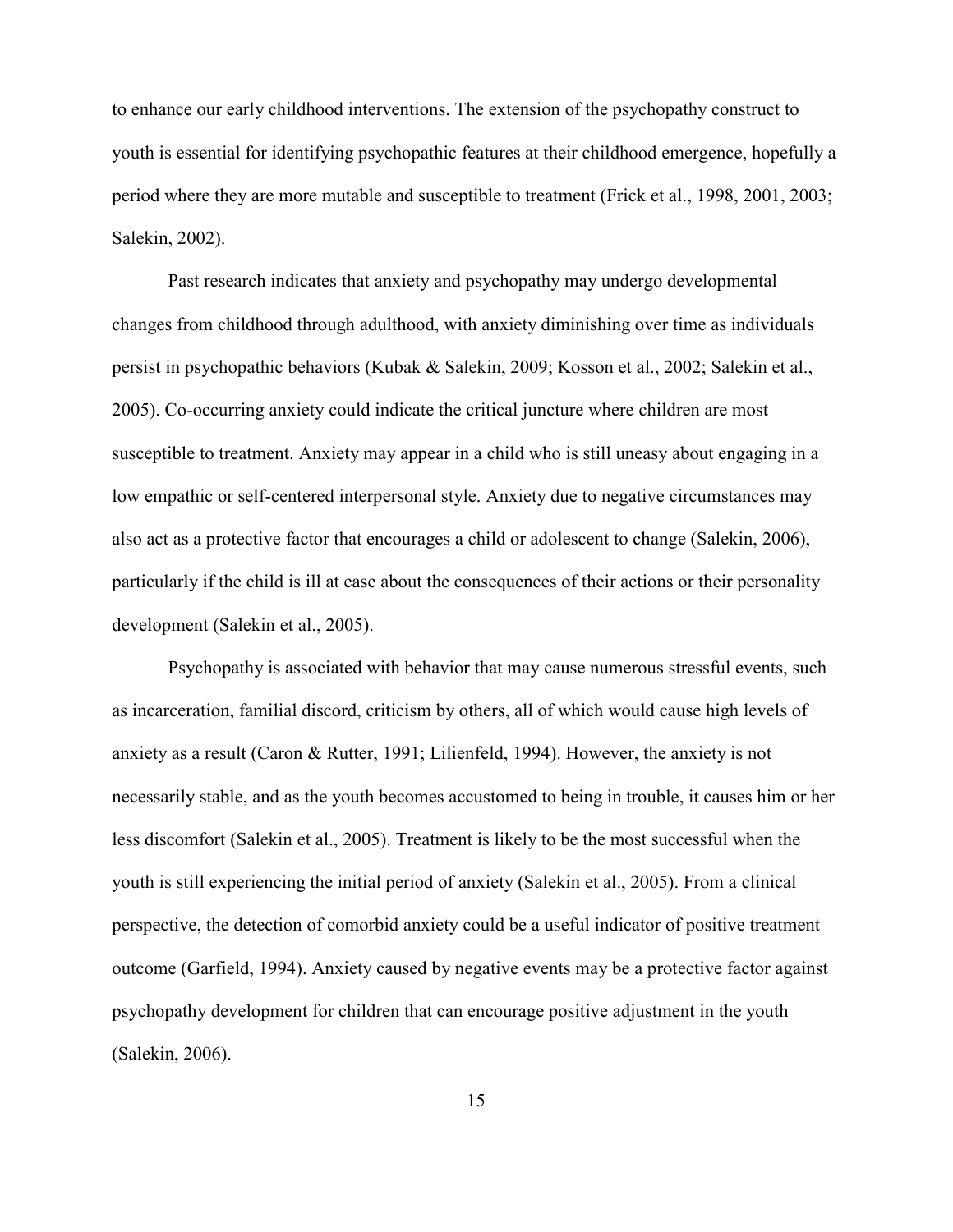Proactive community screening of anxiety and psychopathy is useful for several reasons. Psychopathy treatment is most successful during earlier developmental stages when affective and interpersonal features are not fully stable. Personality traits are often considered less stable in children than adults, as children are experiencing many developmental changes that help shape who they will become as adults (Frick et al., 2003; Roberts & Del Vecchio, 2000). Furthermore, evidence has suggested that personality traits are not even stable in adults until around 30 years old (Finn, 1987; McCrae & Costa, 2003). Researchers have hoped that the downward psychopathy extension would identify these features while they are less stable and more susceptible to treatment. In his meta-analysis of 42 youth and adult psychopathy treatment studies, Salekin (2002) noted that although all ages benefit from therapy, there was a significantly higher rate of success with young clients. However, many children with psychopathic traits are not detected until they come to the attention of legal officials. This is in part due to the reluctance to research psychopathic features in children (see Seagrave & Grisso, 2002) and the juvenile court preferences to keep younger behavior disordered children with their families. Earlier screening could guide families toward treatment while the disorder is theoretically easier to treat.

Screening of children may play another important role, as the manifestation of anxiety or psychopathy features may identify distress occurring due to environmental or family factors that may be alleviated through targeted family intervention. Environmental risk has been theorized to contribute to the development of psychopathic features (Karpman, 1941, 1945; Lykken, 1995). Psychopathy has been suggested to be a heterogeneous construct with multiple etiology subtypes, many of which have been sociocultural in nature (e.g., McCord & McCord, 1964; Poythress, Skeem, & Lilienfeld, 2006). For example, in a divergence from the primary Cleckley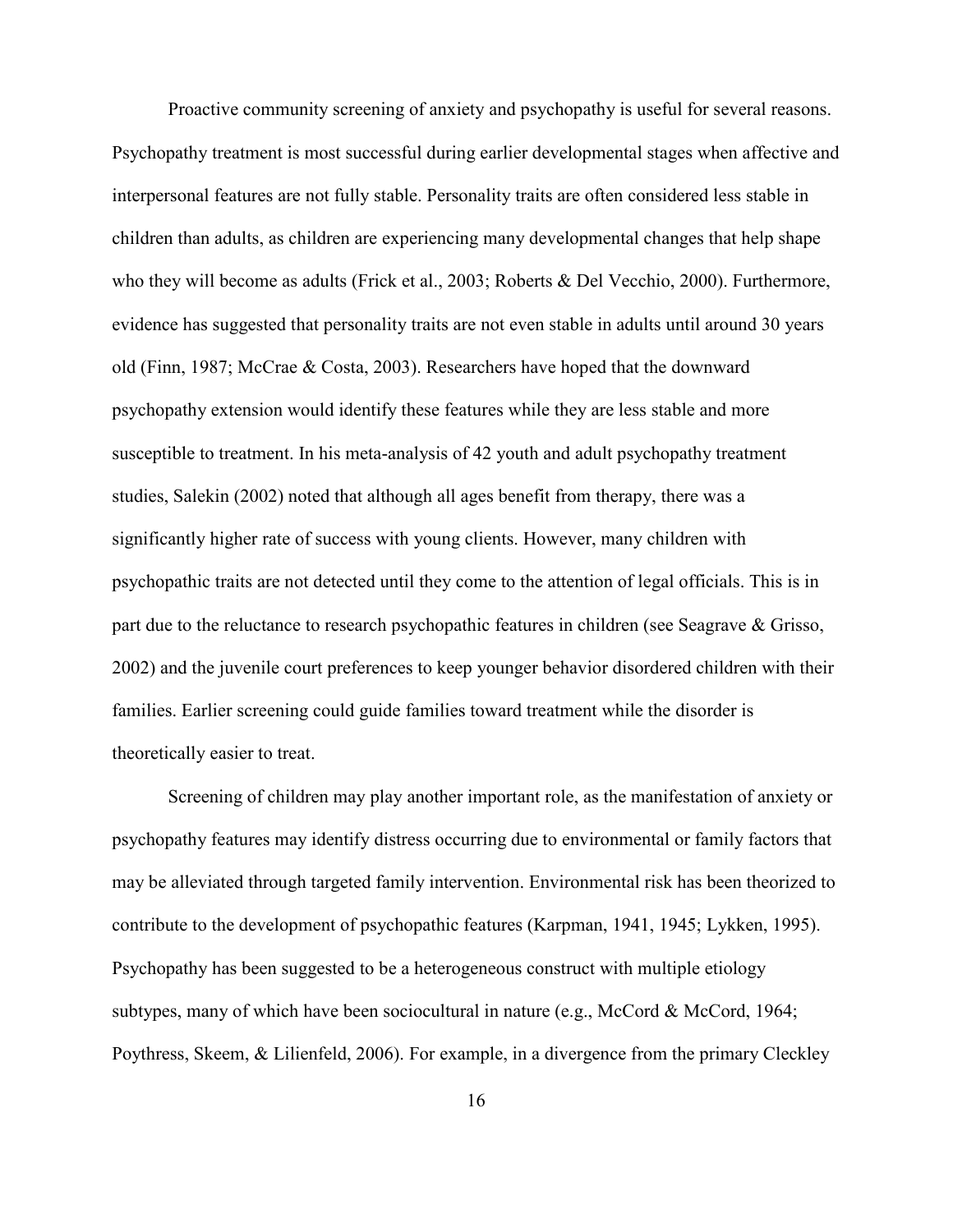psychopath, Karpman (1941, 1945) proposed a secondary psychopath whose features were due to unresolved conflicts from environmental factors. McCord and McCord (1964) argued early on in the conceptualization of psychopathy that abuse, neglect and rejection were among the most significant pathways in the development of psychopathic characteristics. Lykken (1995) also proposed that psychopathic features could be shaped from environmental factors, including ineffective or impoverished parenting. Poythress and colleagues (2006) found support for the link between abuse, psychopathy, and antisocial behavior.

Early childhood detection and intervention would also allow for treatment modalities that are impossible in later developmental periods, but are able to target core characteristics of the psychopathic disorder, such as parent training. If the psychosocial etiological theories are correct, then an additional treatment of psychopathic individuals may be possible. Treatment modalities that focus on extensive parent-child training and stress reconnecting youth with the community may benefit children with psychopathic features (Salekin, 2006). Hawes and Dadds (2005) explored how callous-unemotional traits would affect the treatment outcome and therapy processes with young conduct-problem boys. They found a significant relationship between callous-unemotional traits and the effectiveness of the disciplinary component of treatment (i.e., time-out; Hawes & Dadds, 2005). The effectiveness of reward strategies (i.e., descriptive praise) was successful with boys high in callous-unemotional traits, and some participants exhibited a drop in callous-unemotional ratings across treatment. Methods emphasizing rewarding experiences in a positive parent-child relationship may hold excellent potential for treatment gains for these children. Hawes and Dadds suggested that the early assessment of callousunemotional features in combination with other recognized risk factors would allow children to be treated with more effective individualized intervention. Ignoring callous-unemotional features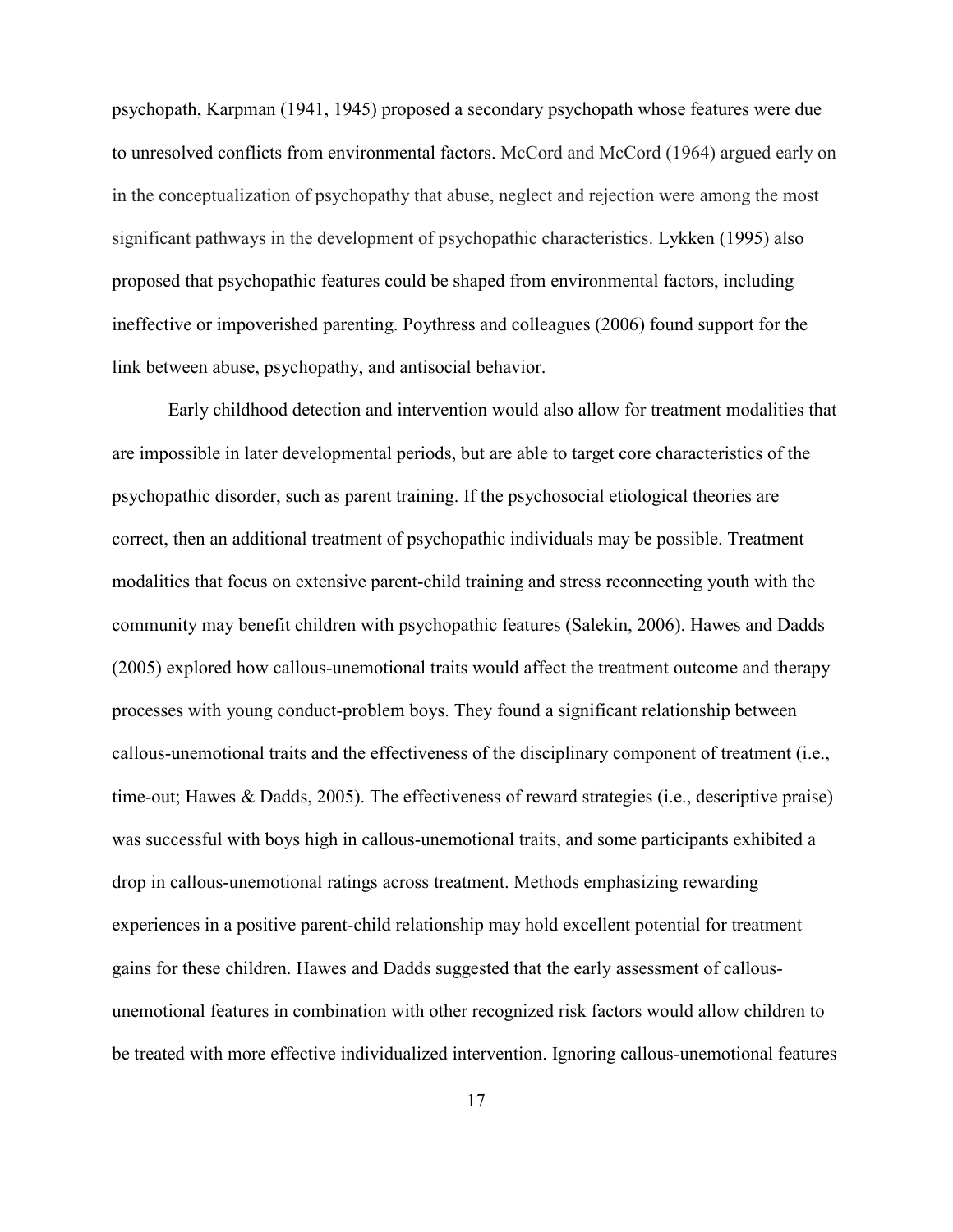would significantly impair treatment as well as parental motivation to improve their relationship with their children. As noted by Hawes and Dadds, recognizing individual risk factors is necessary to inform treatment. Psychopathy may be a construct best understood from an equifinality standpoint. Anxiety and familial stress screening could identify the psychosocial factors that are causing the most distress in the child and their primary family system.

Finally, it is unknown when youths begin the developmental change that causes them to resist the anxiety once caused by their actions. The behavioral and emotional expressions of psychopathy may vary at different ages, and the currently used psychopathy instruments do not assess for stability, as they do not refer specific time periods (i.e., the last year) and therefore are not sensitive to change over time. Developmentally speaking, it becomes critical that researchers begin conducting studies with younger samples that have not already developed to the point of criminal behaviors. Cross-sectional and longitudinal surveys are necessary for the establishment of what risk factors are preceding and predicting psychopathy (Farrington, 2005).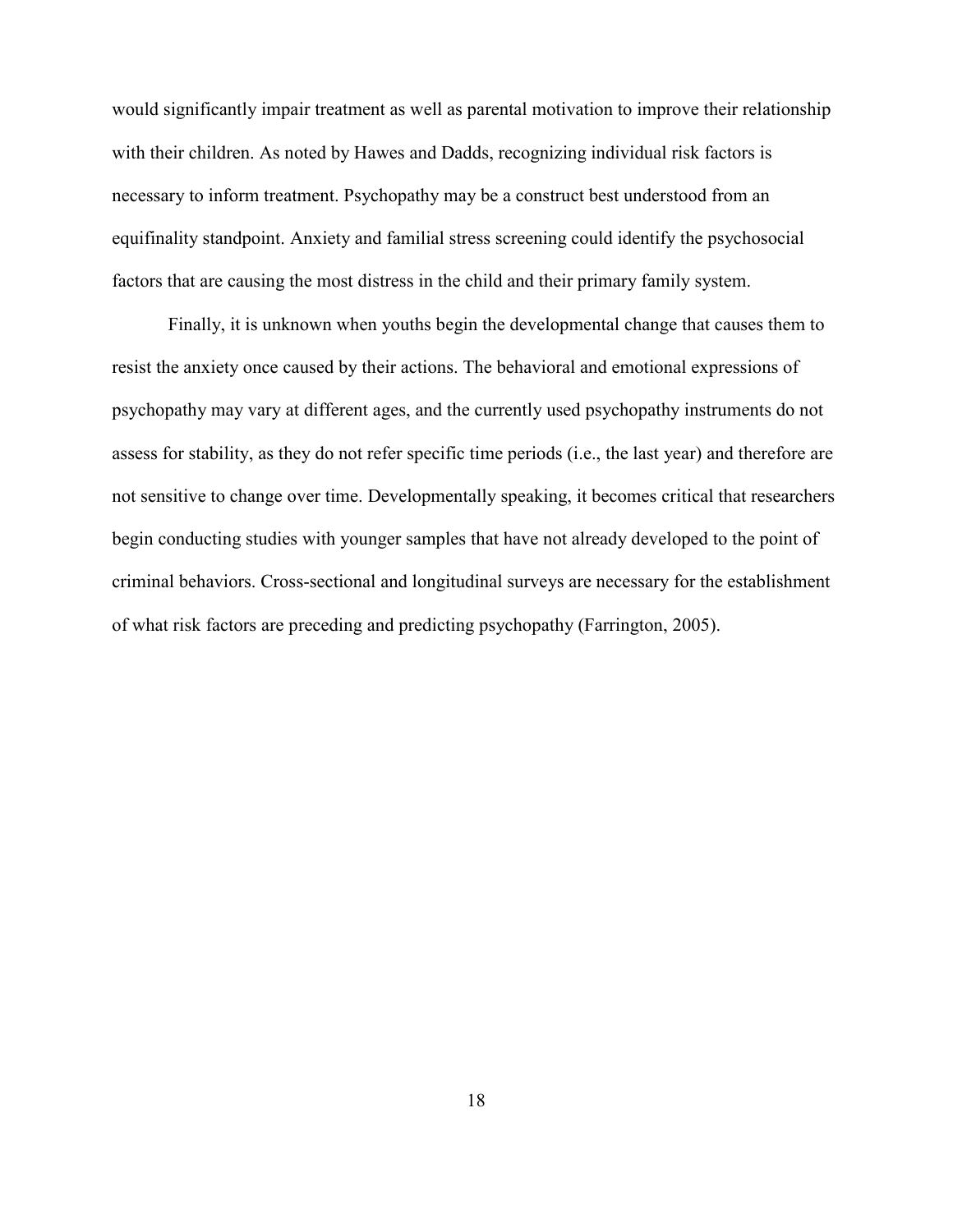#### CHAPTER 2

#### METHODOLOGY

#### **Purposes and Hypotheses of the Current Study**

The rapid expansion of the psychopathy construct to children and adolescents has unearthed multiple conceptual questions. The issue of anxiety is particularly intriguing since it contradicts past theoretical approaches. Within modern definitions of psychopathy, however, anxiety may have important implications concerning the development and treatment of psychopathy. Earlier screening for psychopathy features and anxiety may detect a segment of youth who are ripe for treatment or uncover protective factors that prevent the formation of psychopathy traits. While some research has come forward to examine co-existing child psychopathy and psychopathology, the relationship between child psychopathy and anxiety deserves a greater exploration.

Based on preceding research and contemporary definitions of psychopathy (Cooke  $\&$ Michie, 2001; Cook, Michie, Hart, & Clark, 2004; Frick, 1998) and the potential connection between anxiety (e.g., Cleckley, 1941; Frick et al., 1999; Kubak & Salekin, 2009; Lykken, 1957; Salekin et al., 2005;) and early psychosocial risk factors (Frick et al., 2003; Megargee & Golden, 1973; Morretti, Holland, & Peterson, 1994; Schuster, 1976), the present study examined the connection between childhood psychopathy and anxiety, and then compared the results with competing models of the relationship. One unique feature of the current study is that it utilized advanced statistical techniques to evaluate the strengths of several theoretical models existing in the literature. In addition, the study placed an emphasis on child specific anxiety symptoms and an expanded model of child psychopathy that separates affective, interpersonal, and behavioral features.

19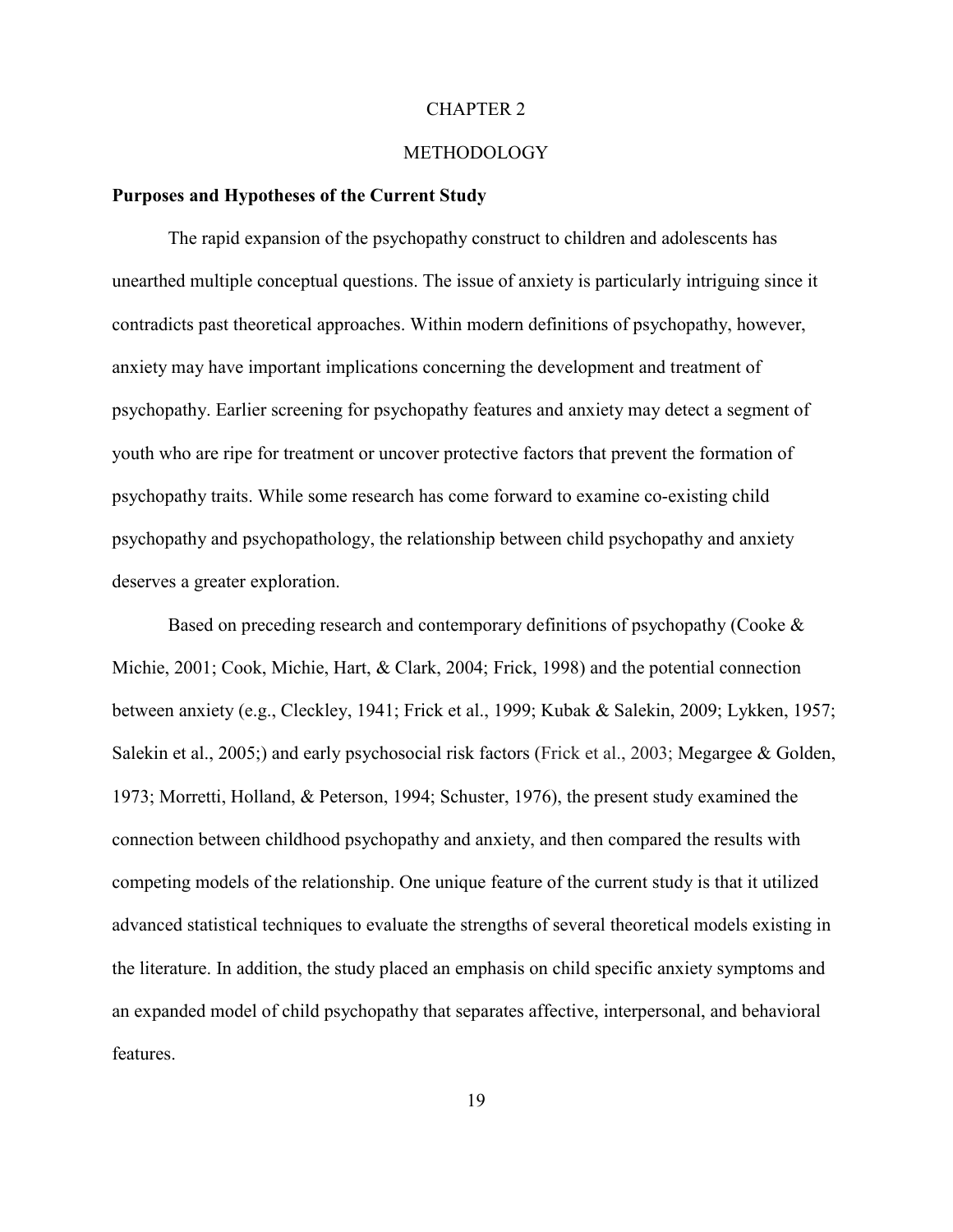Specifically, the study examined Cleckley's inverse anxiety theory, fearlessness (Lykken, 1957; Patrick, 1994), the lifestyle consequence model (Frick et al. 1999; Lilienfeld & Penna, 2001), and a full psychopathy anxiety response model, which expected the relationship to exist beyond lifestyle and link with affective and interpersonal traits. The current study was one of the few to collect community data on childhood psychopathy and anxiety. Both parent-report and child self-report formats were gathered. Structural equation modeling (SEM) was applied to test for causal paths among anxiety and psychopathy. In addition, given that psychopathy may have a psychosocial etiology, supplemental data collection included the presence of family stress events.

The current study assessed the construct validity of the child-report APSD through confirmatory factor analysis (CFA) to increase the understanding of psychopathy and its underlying dimensions in a middle-class community population. The study investigated whether the APSD two- and three-factor structure could be replicated with a community sample of children who had not already been identified clinically or through the juvenile justice system. A 39-item anxiety measure (i.e., the Multivariate Anxiety Scale for Children [MASC]; March, Parker, Sullivan, Stallings, & Conners, 1997) was also assessed. While the MASC has received previous factor structure investigations with CFA (Baldwin & Dadds, 2007; Olason et al., 2004; March et al., 1997, 1999; Grills-Taquechel, Ollendick, & Fisak, 2008), it has never been used in combination with psychopathy investigations.

The study wished to increase the knowledge of the relation between the features of childhood psychopathy and child-specific symptoms of anxiety. Several sets of models were compared via SEM to see how the APSD three-factor model of psychopathy related to anxiety. Considering previous research with childhood psychopathy and anxiety, the study first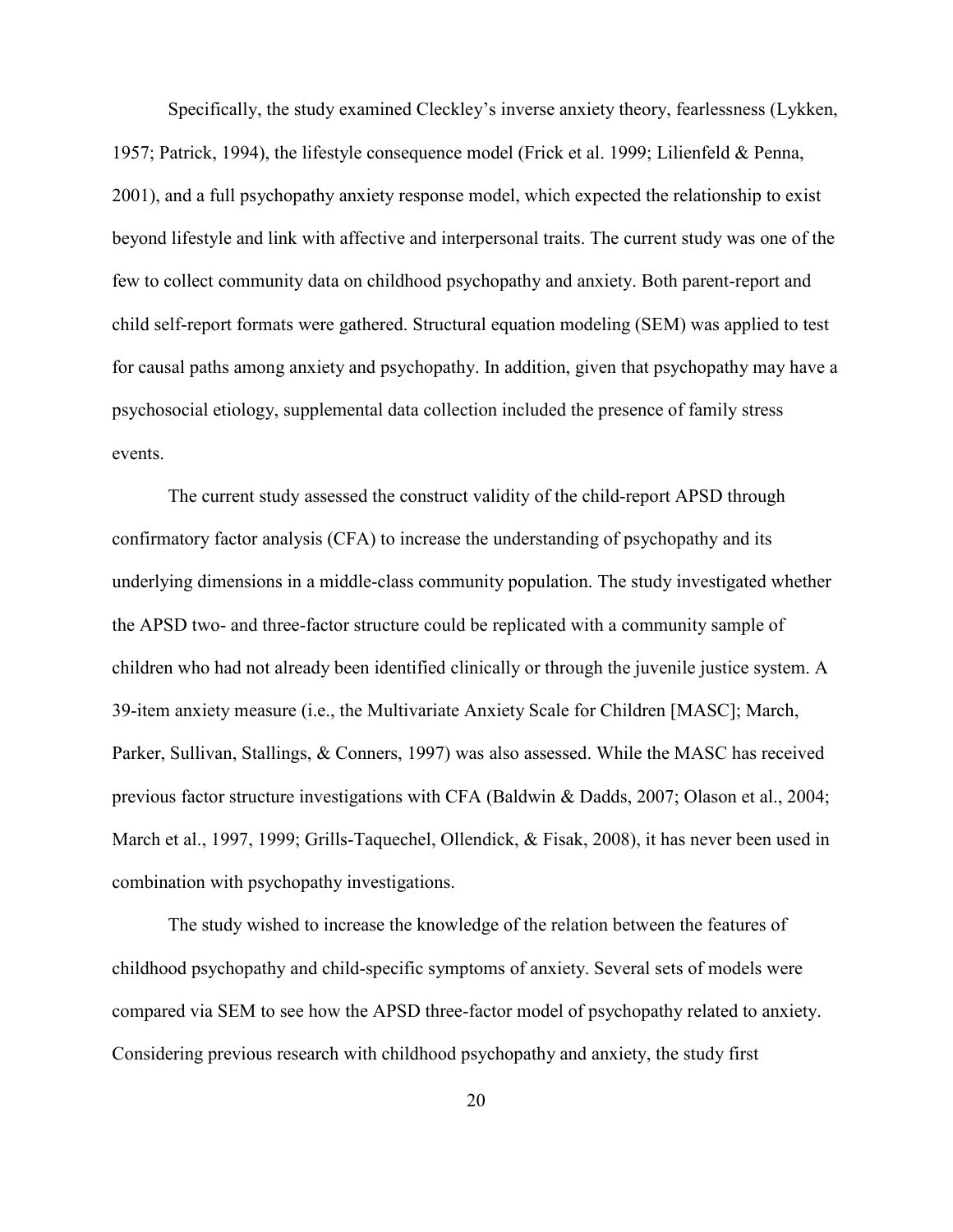hypothesized that anxiety symptoms positively associate with overall childhood psychopathy features in contrast with the inverse relationship theory. Second, as an indirect examination of the fearlessness theory (Lykken, 1957; Patrick, 1994), it was hypothesized that high levels of fearful behaviors (as reported through the MASC Harm Avoidance scale; March et al., 1997) would be inversely related to psychopathy features. Third, the study examined the lifestyle consequence theory in which anxiety is primarily a reaction to an individual's antisocial lifestyle (Frick et al., 1999, Lilienfeld, 1994). Specifically, anxiety is a response to the consequences of an impulsive and irresponsible lifestyle rather than temperament. In such a case, it follows that anxiety should posit a positive association to the impulsive or irresponsible behavioral style of psychopathy, but keep an inverse relationship with narcissistic and callous-unemotional traits in children. Finally, the study examined an anxiety response model which hypothesized an expanded version of the lifestyle consequence theory. It was posited that anxiety would correlate positively to narcissistic and callous-unemotional features and would also be moderated by age (Kubak & Salekin, 2009).

Demographic variables were also collected and controlled for, including individual characteristics and family variables (SES, household size, guardians present, type of guardian). As a supplemental investigation, six domains of family stress (Loss-Death, Loss-Separation, Social Adversity, Negative Family Environment, Academic Difficulties, and Peer Rejection) theorized to be associated with psychopathy (Frick et al., 2003; Megargee & Golden, 1973; Morretti et al., 1994; Schuster, 1976) and anxiety (Grover, Ginsburg, & Ialongo, 2005) were compared to reported anxiety and psychopathy features. It was expected that a greater number of family stress events would positively associate with concurrent anxiety and psychopathy reports,

21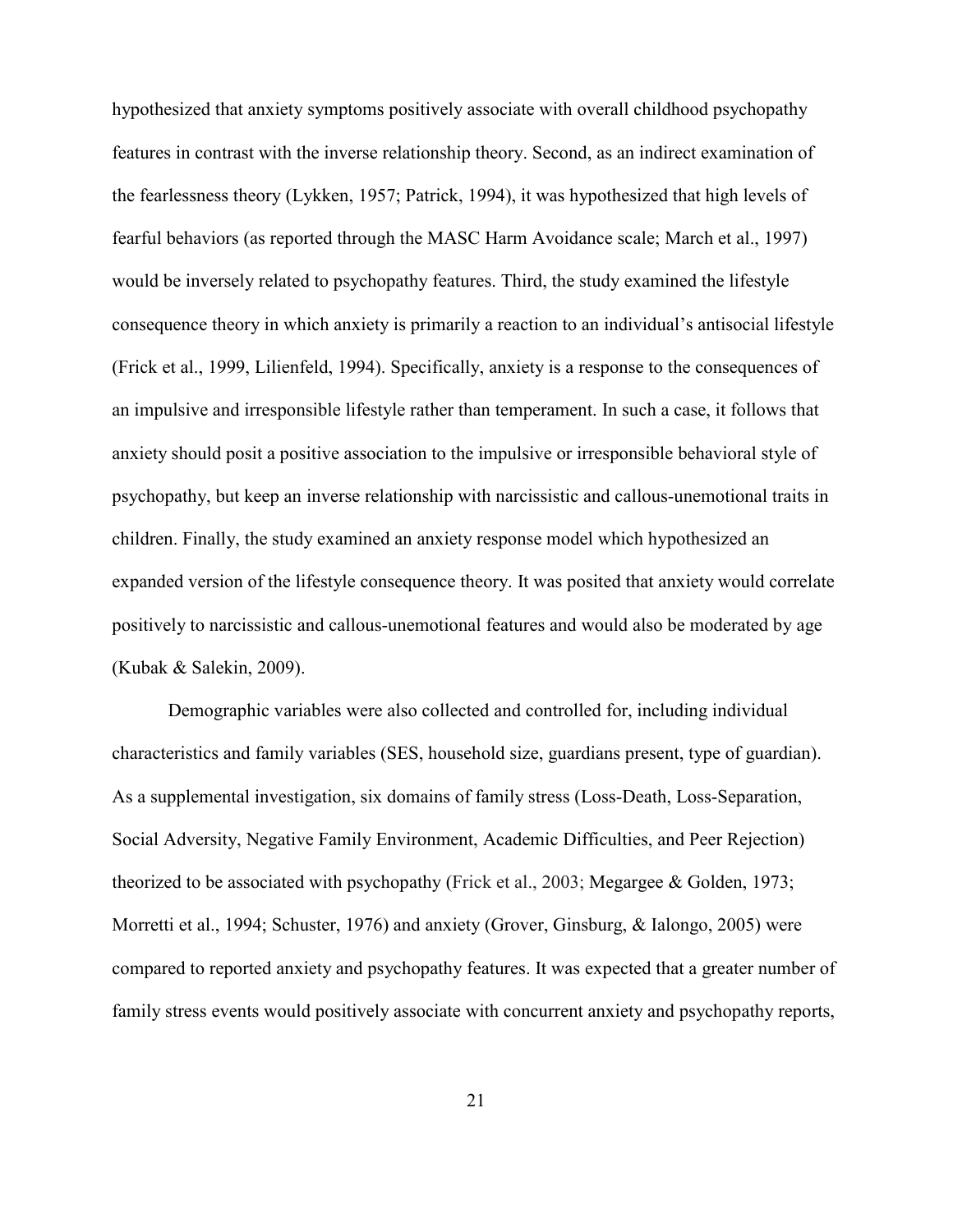as the buildup of risk factors has been shown to be additive in relation to a greater risk of psychopathology (Kessler, Davis, & Kendler, 1997).

#### **Participants and Procedure**

To address the studies primary questions, a community sample of school-age boys and their guardians was recruited. The difficulty with using a community sample of youth is that there are lowered expectations for the numbers of participants who score moderate-to-high on measures of psychopathy features (Frick et al., 2003). Very few studies currently exist that have reported findings from longitudinal community samplings of psychopathic traits (Dadds, Fraser, Frost, & Hawes, 2005; Frick et al., 2003; Frick & Dantagnan, 2005) or examining psychopathic features in young children (Kimonis, Frick, & Boris, 2006). Currently, there are no normative samples that can provide an approximate prevalence of psychopathic traits (Frick et al., 2003), although only one-third of clinic-referred children have exhibited high levels (Christian, Frick, Hill, & Tyler et al, 1997). While rates in a non-referred community sample were expected to be low, the current study focused on the affective and narcissistic features. High levels of criminality were not expected in a child community sample. Although the clinical utility of selfreport psychopathy measures is still under debate, there are growing indications that self-report measures can identify psychopathic traits that are associated with criminological outcomes (Vaughn & Matthew, 2006). While repeated longitudinal measures were out of the scope of the current study, consent forms requested permission to contact all participants on three annual year intervals.

Permission to conduct research was obtained from The University of Alabama Institutional Review Board and from the education management system of a southern school system located in an affluent suburb. School management could not directly release directory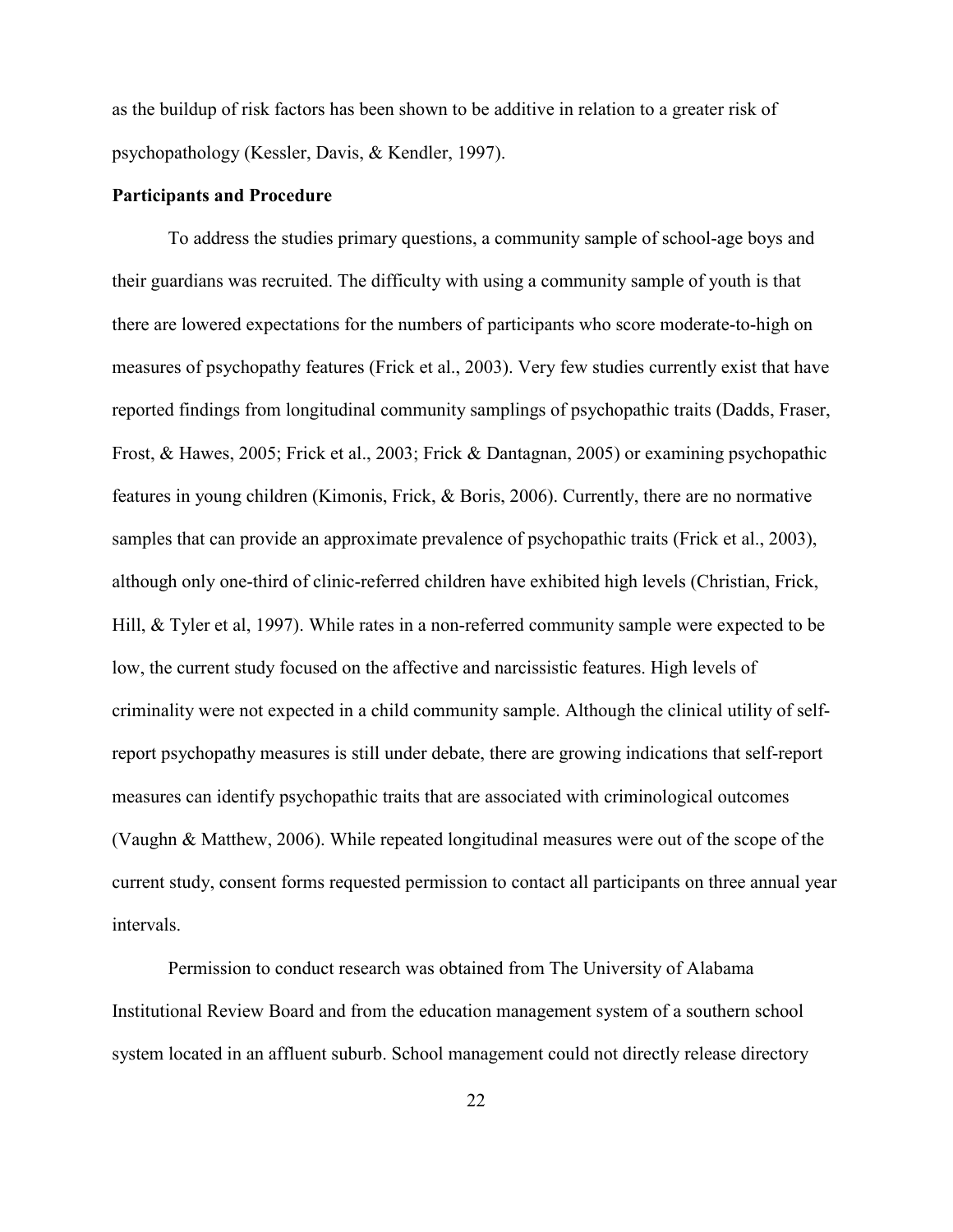information to the investigator, so the test battery was distributed by mail directly from the educational system to all boys in the third to seventh grade. Mail survey is often the most costeffective method to collect a large representative sample of community parent and child responses (Dillman, 2007). Consultations with school officials also suggested that less intrusive methods were preferred by education management systems. Furthermore, extensive evidence suggests that people are more likely to give honest answers to self-administered forms than to interview questionnaires (Fowler, Roman, & Di, 1998). Data collection procedure was balanced between Dillman's Tailored Design Method (TDM; 1972, 2007), a system of procedures for conducting empirically valid mail surveys, and the requirements of the education management. TDM is firmly based on principals of social exchange theory (Dillman, 2007).

Prior to the mailing, informational flyers were sent home with boys through their classrooms. In the mailing packet, a cover letter, parent and child consent forms, and child- and parent-report test batteries were sent to the homes of all third through seventh grade boys. Questionnaire batteries were mailed with a \$1 dollar bill rather than a promise for payment for returned protocols. Much research has shown that "token" incentives given with the request to complete a questionnaire, a form of social exchange, consistently improves response rates (Church, 1993; Dillman, 2007; James & Bolstein, 1992). James and Bolstein (1992) found that response rates from individuals were higher when they included checks for one to five dollars  $(64\% - 71\%)$  than the promise of fifty dollar checks once the questionnaire was completed (57%) or no compensation at all (52%). Additionally, Johnson and McLaughlin (1990) found 10% higher response rates when they included a five dollar check then when they promised a ten dollar check upon questionnaire return. As recommended by Dillman (2007), cover letters were limited to one page and briefly covered information that was given in more detail on the consent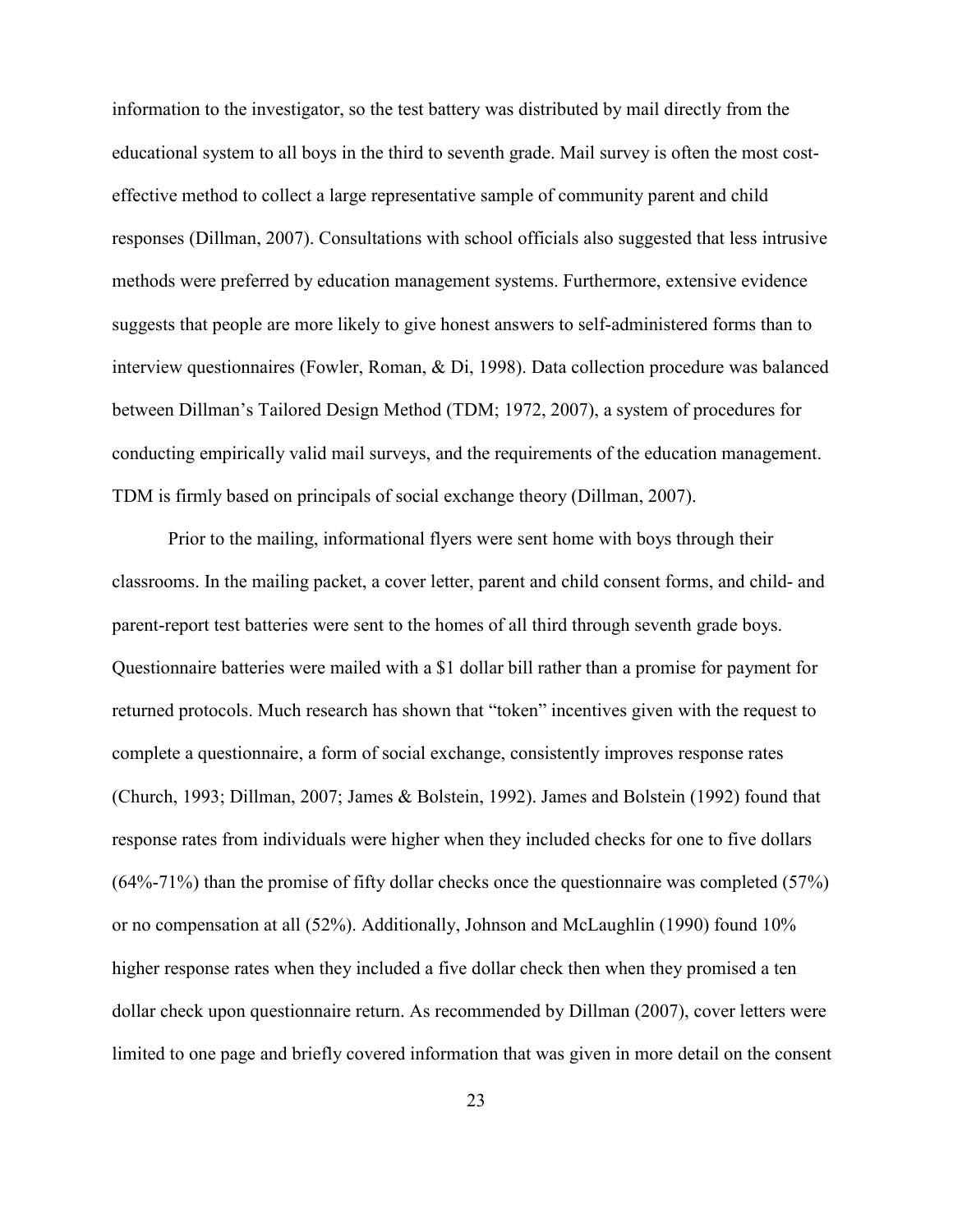forms. Parents read a request for help, reasons why they were selected, the usefulness of the research project (i.e. early screening to see if anxiety can affect the stability of personality traits), a promise of confidentiality, a mention of the token of appreciation, as well as the contact information of the main researcher via mail, email, or telephone. The cover letter concluded with a thank you and a real signature to add further personification to the request. Outgoing and return envelopes were sent using regular postage stamps, as business reply envelopes have the tendency to be thrown away while the presence of stamps on return envelopes has been shown to positively influence response rates (Armstrong & Luske, 1987; Dillman, 1991).

Stressing confidentiality, the letter stated that none of the information gathered from the study would be available to the school. Test batteries did not record the names of participants. Hard copies of directory information were not provided to the investigator by education management. During the consent procedure, parents were able to provide contact information if they wanted to participate in longitudinal data collection. Otherwise, they were not required to provide phone numbers or addresses participate in the current study. Battery responses were linked to an assigned numerical value. Since confidentiality is of special concern because of the age of the participants, all participant names were made anonymous through numerical coding. The child and parent must each have consented to the study to allow the youth to participate. Families were informed that they could withdraw from participation at any time without any negative consequence, and that all of their information will be destroyed. All data is stored in a secure room at The University of Alabama.

Completed questionnaires were sent to the university in self-addressed envelopes. To check whether variations in return rates were associated with sample characteristics, the means of the school system demographics were compared to the current sample and found to be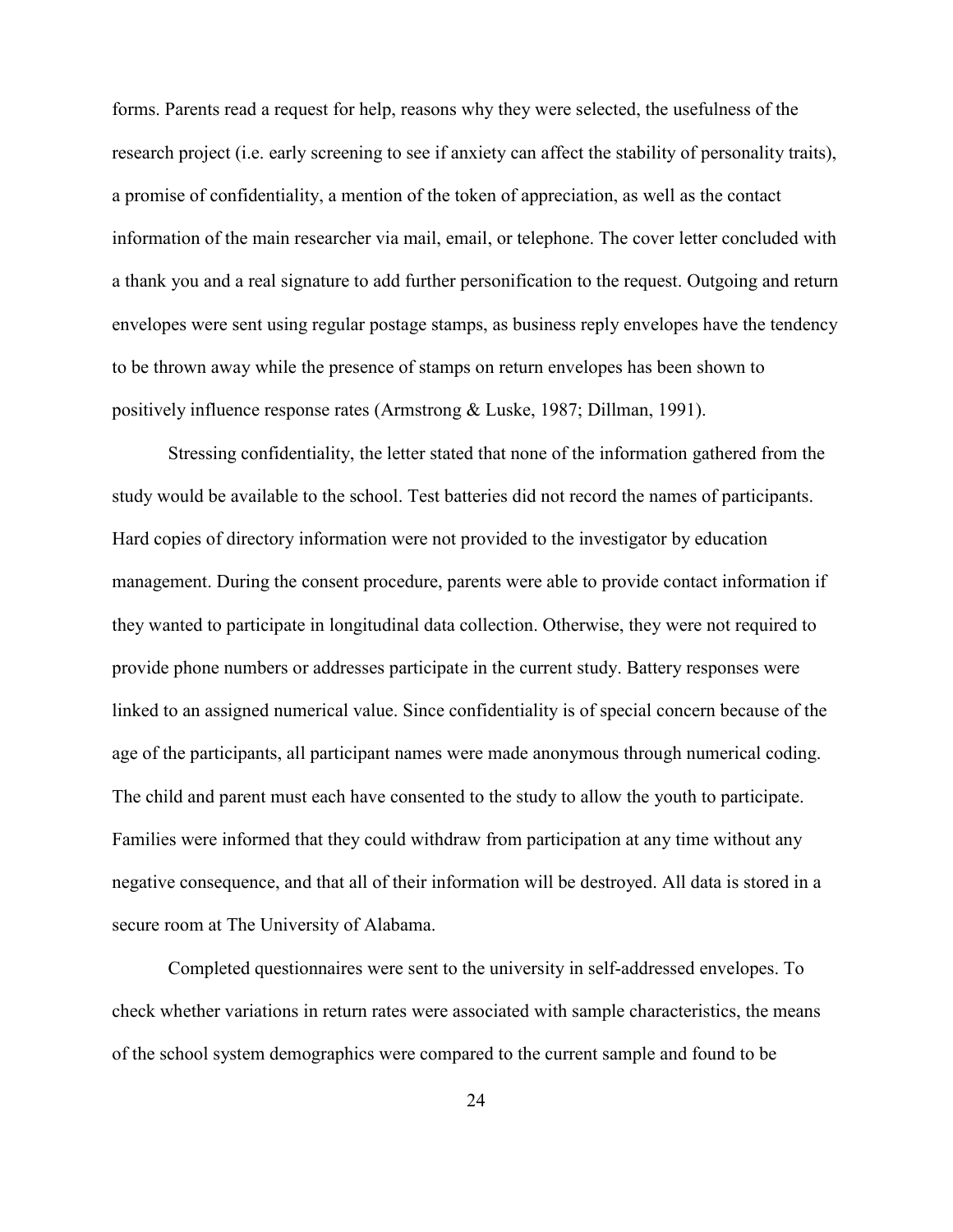concurrent. The sample consisted of 147 boys who were 8–14 years old  $(M = 11.2, SD = 1.4)$  and their primary guardian. Families were recruited from 5 elementary schools and 2 middle schools of an affluent suburb of a large southern city. The schools all belonged to the same city school district. On the Hollingshead Two-Factor Index of Social Position (ISP; Hollingshead, 1971), a measure that combines educational level and occupational prestige level to categorize individuals into five social classes, families were distributed among Class I (upper class, 8.5%), Class II (upper-middle class, 53.5%), Class III (middle class, 28%), Class IV (working class, 2.5%), while 7.5% were unreported. Education in parents consisted of completion of some high school (2%), high school graduate (1%), some college (8%), college/university degree (48%), some graduate education (13%), and graduate degrees (28%). The majority of families (87%) comprised two caregivers; 13% comprised sole parents. Families were primarily Caucasian-American (88%), with smaller representations of Asian-American (5.6%), African-American (3.5%), South-Asian American (1.4%), and Latin-American (1%) families. Guardians reported that their boys earned predominately A's (67%) and B's (27%). Boys belonged to the 3<sup>rd</sup> Grade (8%),  $4^{th}$  Grade (13%),  $5^{th}$  Grade (21%),  $6^{th}$  Grade (23%), and  $7^{th}$  Grade (35%). A small amount of boys were reported to have received mental health treatment at some point in their lives  $(13\%)$ .

#### **Measures**

## **Antisocial Process Screening Device (APSD; Frick & Hare, 2001; see Appendix C).**

The APSD, formerly known as the Psychopathy Screening Device, is comprised of 20 behavioral items to provide parent, teacher, and self-report ratings of youth psychopathy. Modeled directly after the Psychopathy Checklist-Revised (PCL-R; Hare, 1991) to contain content appropriate for pre-adolescent children (age 6 -13), each item is rated on a three-point scale (0 - not at all true, 1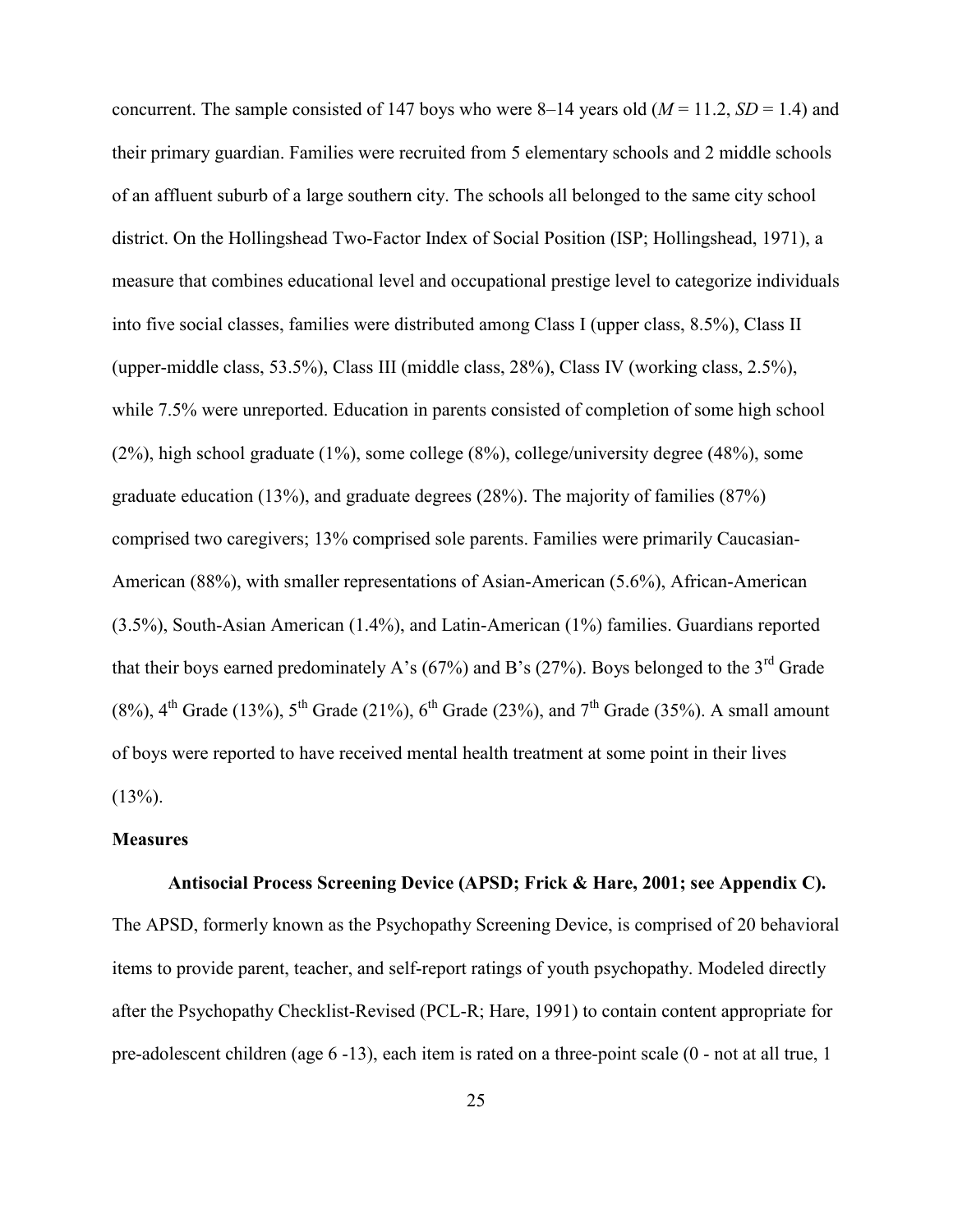- sometimes true, 2 - definitely true). The items combine to provide a total score that can range from 0 to 40. Also, some items from the PCL-R were deleted because they were inappropriate for children (e.g. parasitic lifestyle) or the wording of items was changed to be more developmentally appropriate (Frick et al., 1994; Frick & Hare, 2001). Questions include statements like "Your emotions are shallow and fake," or "You do risky or dangerous things." A total score is generated by summing scores across the subscales. Total and subscale scores can be converted to *T*-scores with a mean score of 50 and standard deviation of 10.

Originally designed to evaluate psychopathy traits based on ratings by parents and teachers in preadolescent children (Frick et al., 1994), the APSD has since been modified as a self-report scale for use with children and adolescents. Owing to its direct decent from the PCL-R, the APSD is considered a valid measure of psychopathy. The APSD has acceptable reliability and validity in both community and clinic-based samples (Barry, Frick, & Killian, 2003; Frick et al., 1994, 2000). However, the APSD does have slight discrepancies in its assessment across ethnicity and culture, so these factors require continued analysis.

In their original presentation of the instrument, Frick, O'Brien, Wooten & McBurnett (1994) presented a two-factor structure for the APSD consisting of an Impulsive/Conduct Problems factor and a Callous Unemotional factor. However, a later study (Frick et al., 2000) revealed a three-factor structure, consisting of a seven-item Narcissism dimension (e.g. ''thinks he/she is more important than others''), a five-item Impulsivity dimension (e.g. ''acts without thinking''), and a six-item Callous–Unemotional dimension (e.g. ''is concerned about the feelings of others''). In their investigation of psychopathy structure in children, Frick and his group (2000) collected parent and teacher ratings on the APSD for a community sample of 1,136 elementary schoolchildren between the ages of 6 - 13 years (mean age: 10.6 years) and a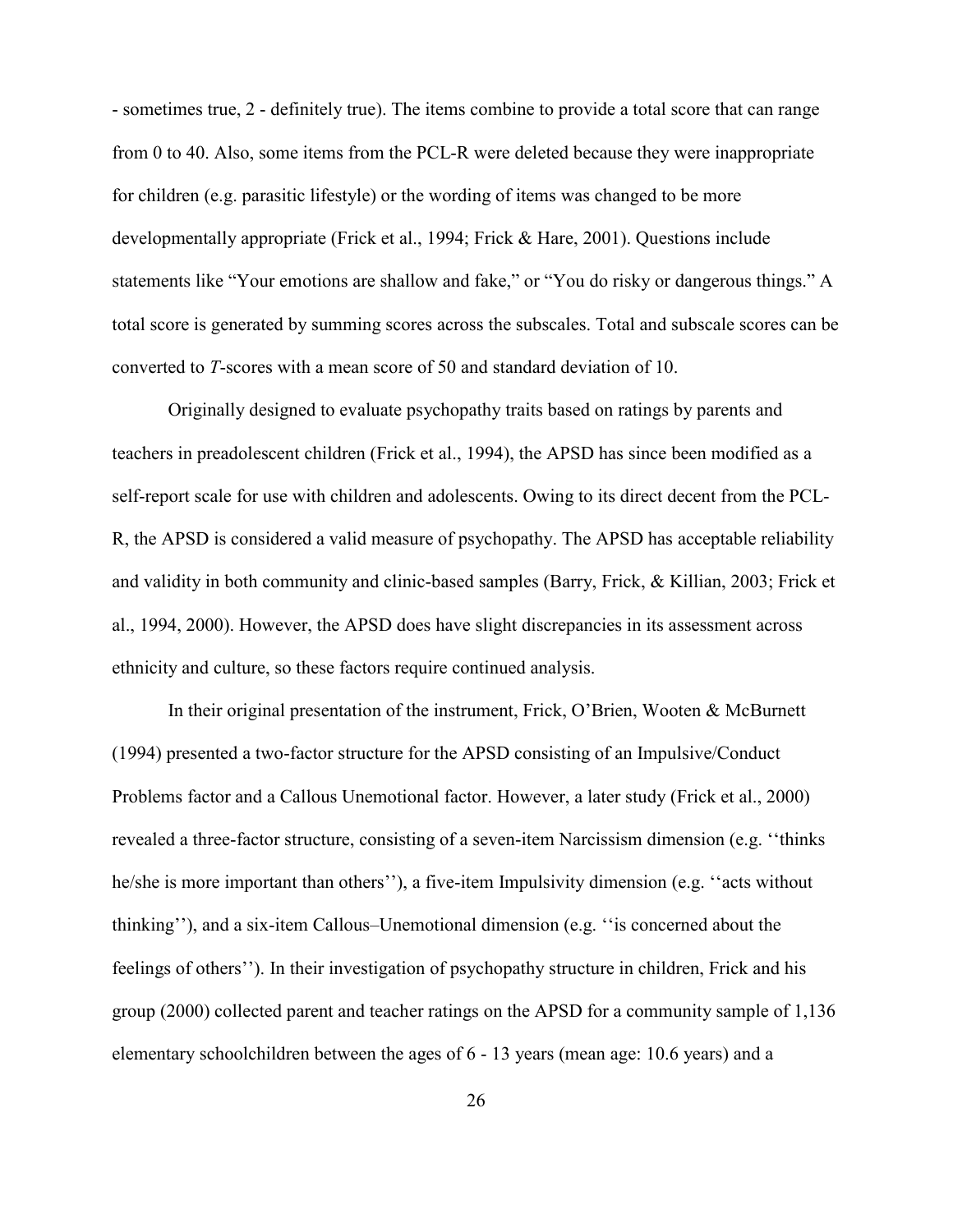comparison clinic sample (*n=*160; mean age: 8.5 years). Factor analysis showed that both the two-factor solution and the three-factor structure were acceptable, although the three-factor solution provided better fit in the community sample. Frick and his team recommended using the three-factor model as it is likely more stable given that it was observed in a large community sample and the two-factor solution has only been found in smaller samples (Frick et al., 2001). While Frick et al. (2000) used parent and teacher reports, it has since been suggested that children 7 and older offer useful self-reports (Dadds et al., 2005).

Given the findings of Frick et al. (2000), the three-factor structure should provide the best fit for a sample of nonclinical children: Narcissism, sum of Items 5, 8, 10, 11, 14, 15, and 16; Callous–Unemotional, sum of Items 3, 7, 12, 18, 19, and 20; and Impulsivity, sum of Items 1, 4, 9, 13, and 17 (Vitacco, Rogers, & Neumann, 2003). Vitacco et al. (2003) showed that, with a cut-off of 20 on the APSD, sensitivity and specificity of .75 and .78 respectively, a positive predictive power on the PCL:YV of 47% could be obtained. When items are omitted, factor and total scores are prorated. For comparison, analyses will also be conducted using the older twofactor model. However, the three-factor solution has been suggested to be is more pertinent to community samples. Specifically, community youth are likely less behaviorally disordered than hospitalized children (Fite, Greening, Stoppelbein, & Fabiano, 2009). To avoid the pejorative connotations of the label psychopathy, the APSD will be renamed the Personality Screening Device for the purposes of community data collection.

The measure has evidenced satisfactory internal consistency for a large normative sample of 3rd to 7th graders (Cronbach's  $\alpha$  = .93 for teacher-report and .86 for parent-report), and modest cross-informant agreement  $(r = .43)$  using parent and teacher reports (Frick & Hare, 2001). The APSD has evidenced acceptable stability in repeated administrations over a 4-year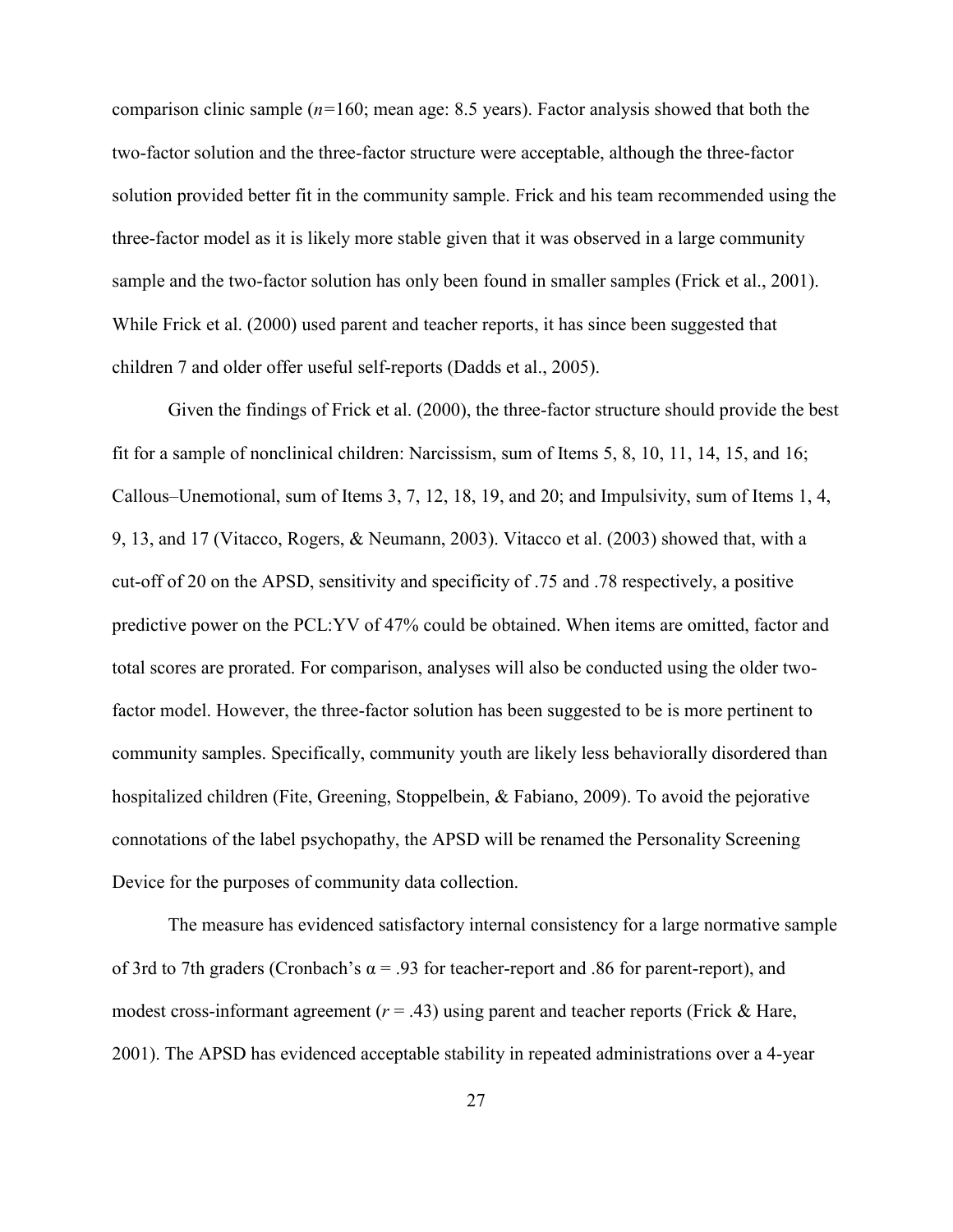interval among community sample children (Frick, Kimonis, Dandreaux, & Farell, 2003). Additionally, validity examinations of the APSD and PCL show moderate correlations between measure total scores (*r*s between .30 and .40). The APSD self-report measure appears to identify psychopathic traits that are associated with criminological outcomes (Vaughn & Matthew, 2006). Demonstration of predictive validity was supported in a study of sexual offenders (Caputo, Frick, & Brodsky, 1999), with the CU factor showed significant relationships with violence. The APSD has shown predictive validity with constructs including program noncompliance  $(r = .31, p <$ .05) and recidivism (*r* = .33, *p* <.05; Falkenbach, Poythress, & Heide, 2003), total scores (*r* =.38, .36,  $p < .001$ ) and subscale scores (CU & I) with violent behavior measures (Kruh, Frick, & Clements, 2005), and significant correlations with criminal records ( $r = .22$ ,  $p < .05$ ), clinical records ( $r = .30$ ,  $p < .01$ ) and incarcerated violence ( $r = .25$ ,  $p < .01$ ; Murrie, Cornell, Kaplan, McConville, & Levy-Elkon, 2004). Construct validity is supported by moderate correlations between the APSD total score and the Children's Symptom Inventory-4 (Gadow & Sprafkin, 2002) Oppositional Defiant Disorder Scale, *r* = .65; Conduct Disorder Scale, *r* = .56; Impulsive-Hyperactive Scale,  $r = .64$ ; and Inattention-Disorganized Scale,  $r = .63$ , for a community sample (Frick & Hare, 2001).

Reliability analyses were conducted to examine the internal consistency of the factors (see Table 18). The alpha scores were moderate to high. Internal consistency was acceptable for the present sample. The child self-report APSD ( $\alpha$  for total scale = .78;  $\alpha$  for the Narcissism subscale = .62;  $\alpha$  for C/U subscale = .74;  $\alpha$  for the Impulsivity subscale = .51) was slightly less consistent than the parent report APSD ( $\alpha$  for total scale = .84;  $\alpha$  for the Narcissism subscale = .76;  $\alpha$  for C/U subscale = .79;  $\alpha$  for the Impulsivity subscale = .58), which was consistent with alpha coefficients for parents completing ratings for a normative sample (Frick & Hare, 2001;  $\alpha$ )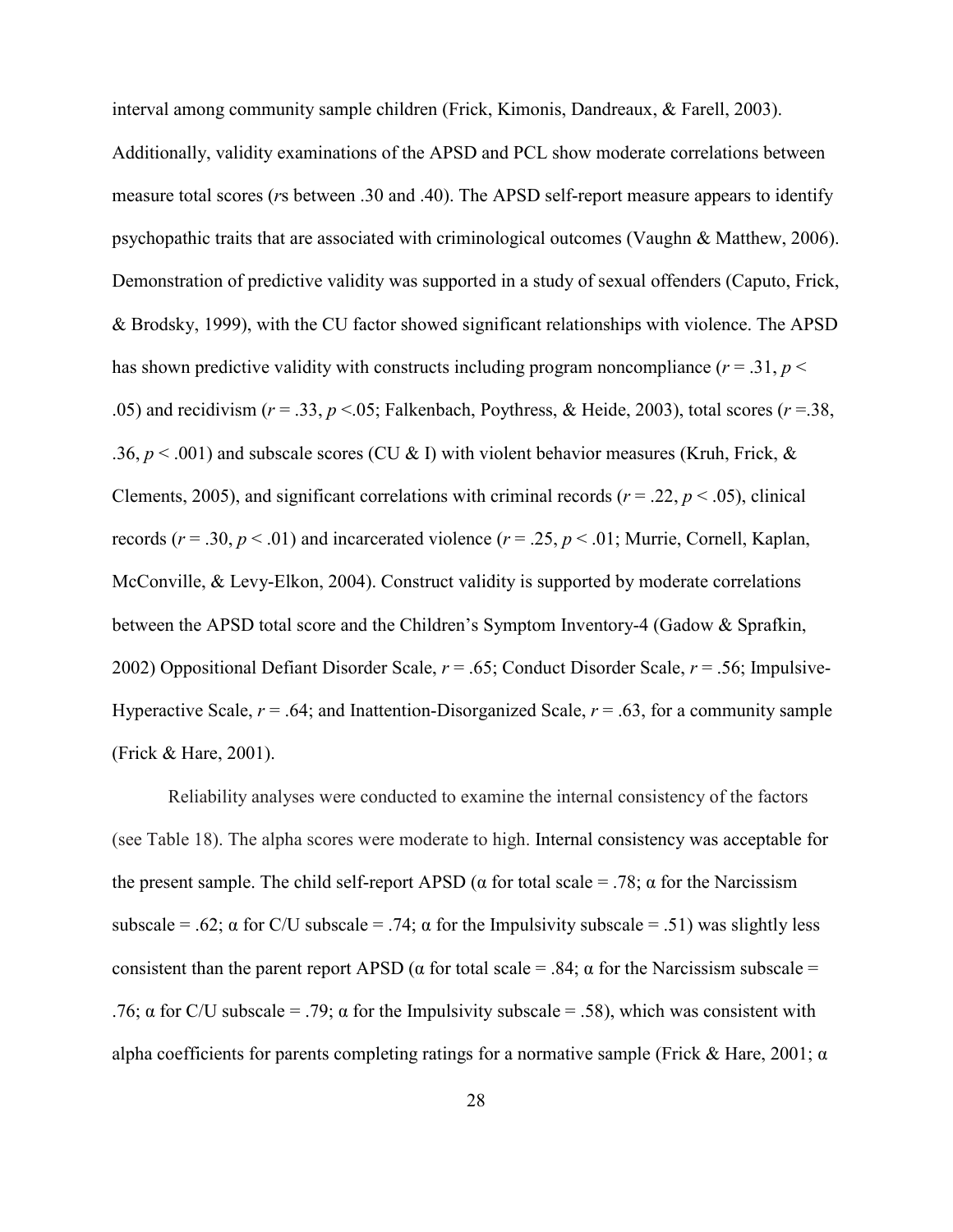for total scale = .86; α for C/U subscale = .70; α for the Narcissism subscale = .76; α for the Impulsivity subscale  $= 0.68$ . This suggests that the Callousness factor is a more cohesive subscale than the narcissism and impulsivity dimensions. This is not an unexpected finding since the latter two scales assess a wider array of issues.

**Multidimensional Anxiety Scale for Children (MASC; March et al., 1997).** The MASC is a 39-item 4-point Likert-style self-report scale that has undergone extensive psychometric evaluation (March, 1998). The MASC main and subfactors include physical symptoms (tense/restless and somatic/autonomic), harm avoidance (anxious coping and perfectionism), social anxiety (humiliation/rejection and public performance fears), and separation anxiety/panic. In a clinical outpatient sample, the social anxiety subscale significantly predicted social phobia and the harm avoidance subscale significantly predicted generalized anxiety disorder (Grills-Taquechel, Ollendick, & Fisak, 2008). A Total Score is available, as well as an Anxiety Disorder Index, which helps differentiate children with a diagnosis of an anxiety disorder from children without an anxiety disorder. The MASC factor structure has been crossvalidated in clinical and population samples (March, 1998) and has been shown appropriate to use across children ages 8-19 years, gender, and race (March, 1998; March et al., 1997). The four-factor structure was replicated using a community sample of Icelandic children, even providing a better fit for the data than a one-factor model (Olason, Sighvatsson, & Smarj, 2004). In a study examining the MASC factor structure in an African-American Adolescent sample, there was overlap in the underlying structure of anxiety between the original MASC studies, although items reflecting separation anxiety did not emerge as a separate factor (Kingery, Ginsburg, & Burstein, 2009). Another confirmatory factor analysis study confirmed that the original MASC four-factor structure was suitable for Chinese adolescents (Zou & Yao, 2007).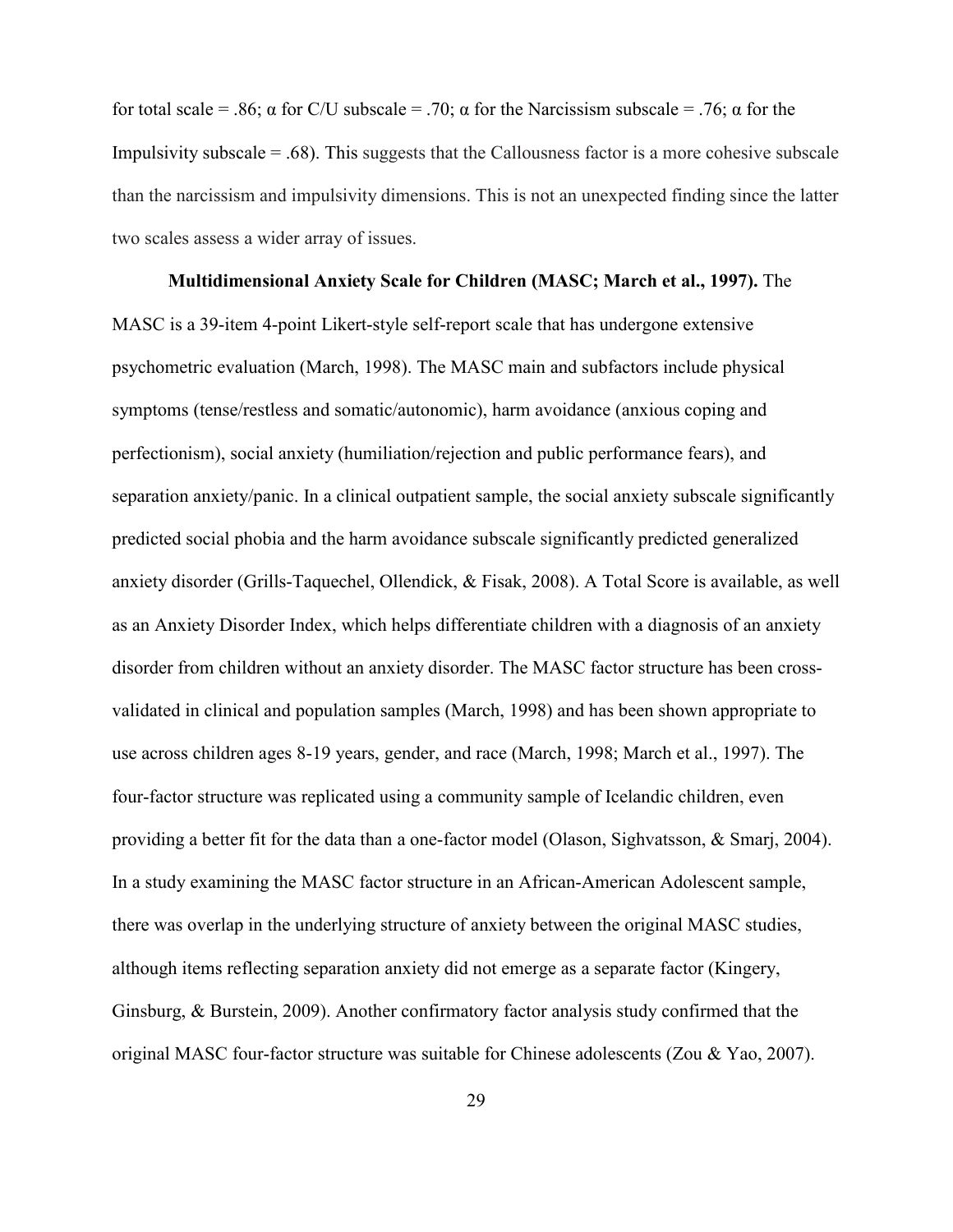Concerning test-retest reliability, the MASC had average intraclass correlation coefficients of 0.79 for the 3-week interval and 0.93 for the 3-month interval (March et al., 1997). The MASC has evidenced satisfactory convergent and divergent validity, as it significantly correlates with the Revised Children's Manifest Anxiety Scales, but does not correlate with the Children's Depression Inventory (March et al., 1997; Olason et al., 2004). Additionally, the MASC provided adequate discrimination between anxious and ADHD youths (March et al., 1997), as well as anxious and depressed children and adolescents (Rynn, Barber, & Khalid-Khan, 2006). A parent-report version of the MASC given to a community sample has been shown to adequately fit the four-factor structure obtained by March et al (1997) during his clinical sampling for the original MASC child self-reports (Baldwin & Dadds, 2007; Grills-Taquechel et al., 2008).

Reliability analyses were conducted to examine the internal consistency of the MASC factors. The alpha scores were moderate to high. Internal consistency was acceptable for the present sample. The child self-report MASC ( $\alpha$  for total scale = .84;  $\alpha$  for the Physical Symptoms subscale = .79;  $\alpha$  for Harm Avoidance subscale = .71;  $\alpha$  for the Social Anxiety subscale = .78;  $\alpha$ for the Separation/Panic subscale  $= .71$ ) was slightly less consistent than the parent report MASC ( $\alpha$  for total scale = .86;  $\alpha$  for the Physical Symptoms subscale = .79;  $\alpha$  for Harm Avoidance subscale = .73;  $\alpha$  for the Social Anxiety subscale = .84;  $\alpha$  for the Separation/Panic subscale = .75). These findings were uniform with alpha coefficients from previous studies that examined child (Baldwin & Dadds, 2007; March et al., 1997) and parent reports (Baldwin & Dadds, 2007) of the MASC.

**The Modified Life Events Schedule (mLES; see Appendix E).** The Life Events Schedule (LES) is a widely accepted parent-report measure of 30 stressful live events across the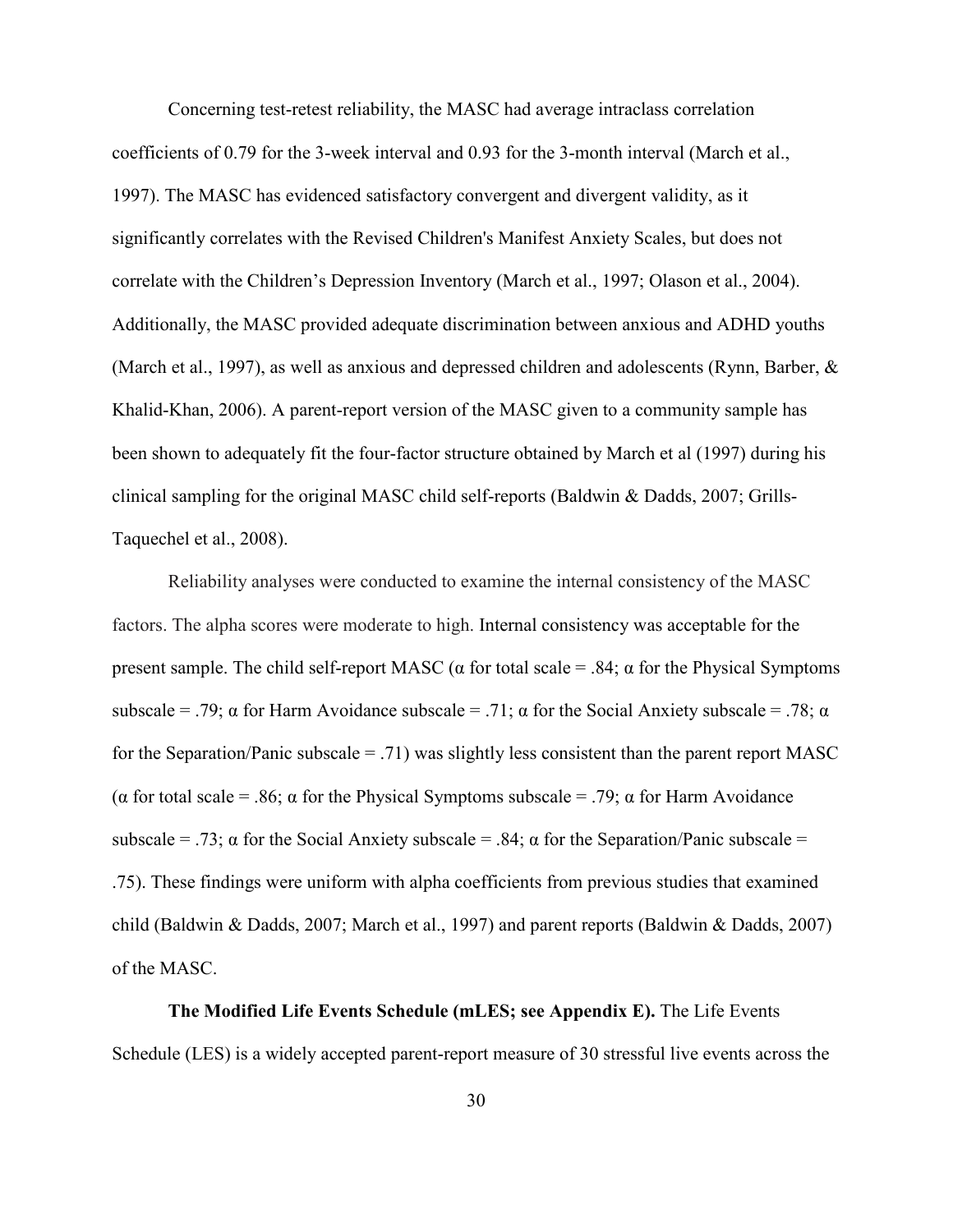past six months (Coddington, 1972). Test-retest coefficients ranging from .87 to .89 indicate strong reliability estimates (Spence, Najman, & Bor, 2002). The LES has been used in multiple studies to demonstrate a consistent link between life events and child mental and physical health (see Velez, Johnson, & Cohen, 1989). Grover, Ginsburg, and Ialongo (2005) modified the LES to include items that represent negative home environments and additional social adversity factors. The current study utilized the Grover et al. version of the LES, but including parental report items for academic performance and peer relations. As utilized by Grover et al., childhood risk factors will be grouped into six domains: loss-death, loss-separation, social adversity, negative family environment, academic difficulties, and peer rejection. To reinforce the structure of the above domains, two clinical psychology graduate students were separately asked to sort the 31 items into the six possible categories. 100% agreement was achieved between the two separate classifications. Parents are asked to answer "yes/no" regarding each risk factor item. For the current study, each item will be scored "1" for presence and "0" for absence for inclusion in the predictor domains.

**Socioeconomic Demographics Questionnaire (see Appendix F).** Using the Four Factor Index of Social Position (ISP; Hollingshead, 1971; see Appendix G), family SES was measured on the basis of the education and occupation of the participants' parents (averaged, if both available). The Hollingshead Two-Factor ISP classifies occupation into one of nine categories. Occupational prestige is rated on a 7-point scale, from 1 (i.e., higher executives, proprietors of large concerns, and major professionals*)* to 7 (i.e., unskilled employees*)*.An individual's education level is also rated on a 7-point scale. Educational attainment was categorized as less than  $7<sup>th</sup>$  grade,  $8<sup>th</sup>$  through  $9<sup>th</sup>$  grades,  $10<sup>th</sup>$  through  $11<sup>th</sup>$  grades, high school graduate, some college education, college graduate, some graduate school, or graduate school. These two ratings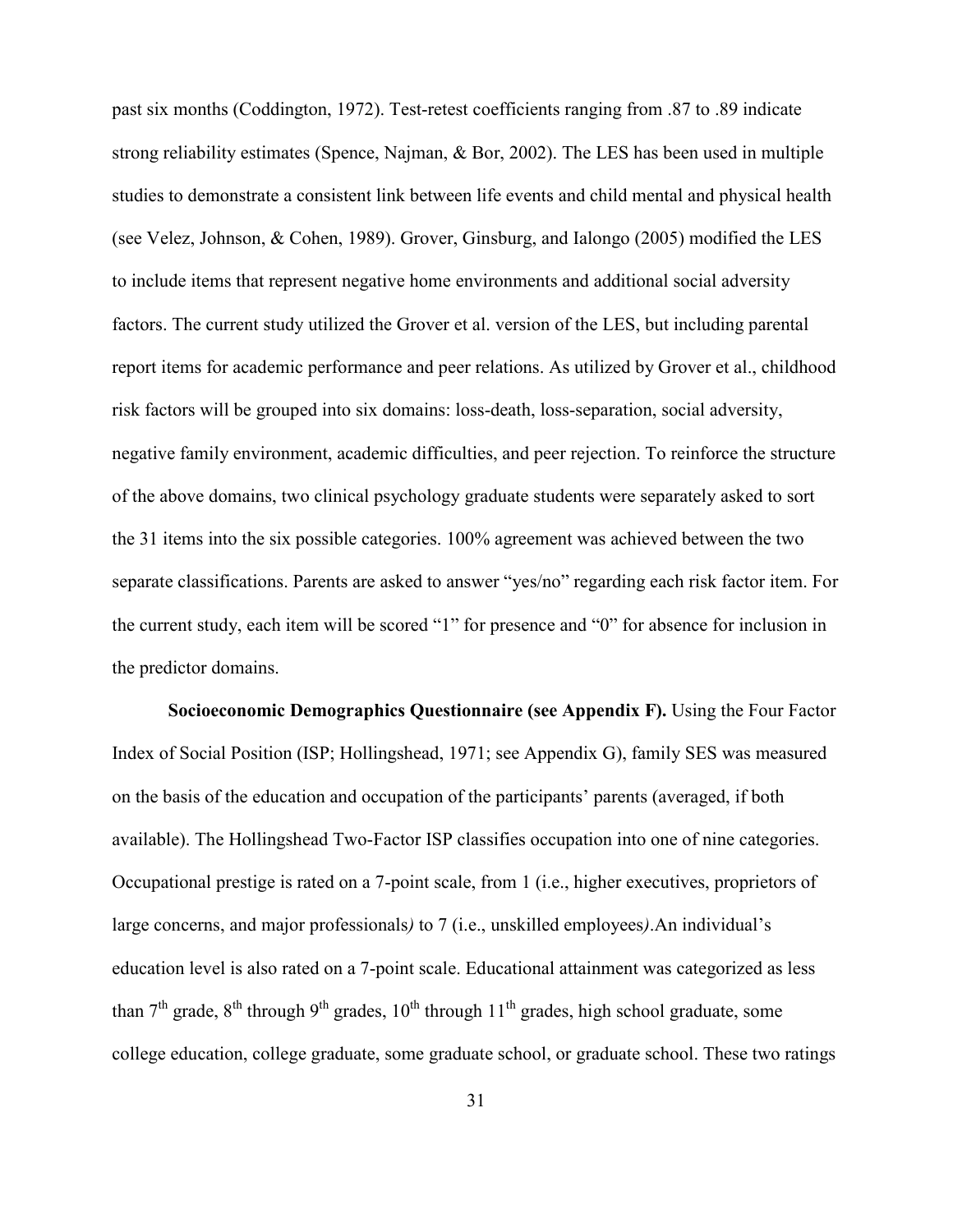are then combined as follows:  $(7 \times \text{foccupation}) + (4 \times \text{f education})$ . Predetermined cutoff scores then assign individuals to one of five social classes. These social classes correspond roughly with upper class (Class I), the middle classes (Classes II and III), the working class (Class IV), and the poor (Class V). Lower scores represent higher socioeconomic status.

 In all analyses, the ISP was used as a categorical variable, with patients in Classes II and III (middle-class) as the reference group, and comparing both participants in Class I (upper class) and in Classes IV and V (working class and poor) to those in Classes II and III. The ISP, education, and family income are the most commonly used indicators of SES in psychotherapy research (Garfield, 1994) and allow for comparison with this literature. In particular, Liu et al. (2004) found, in their review of empirical research articles that included SES, that the ISP was the most commonly used measure of SES.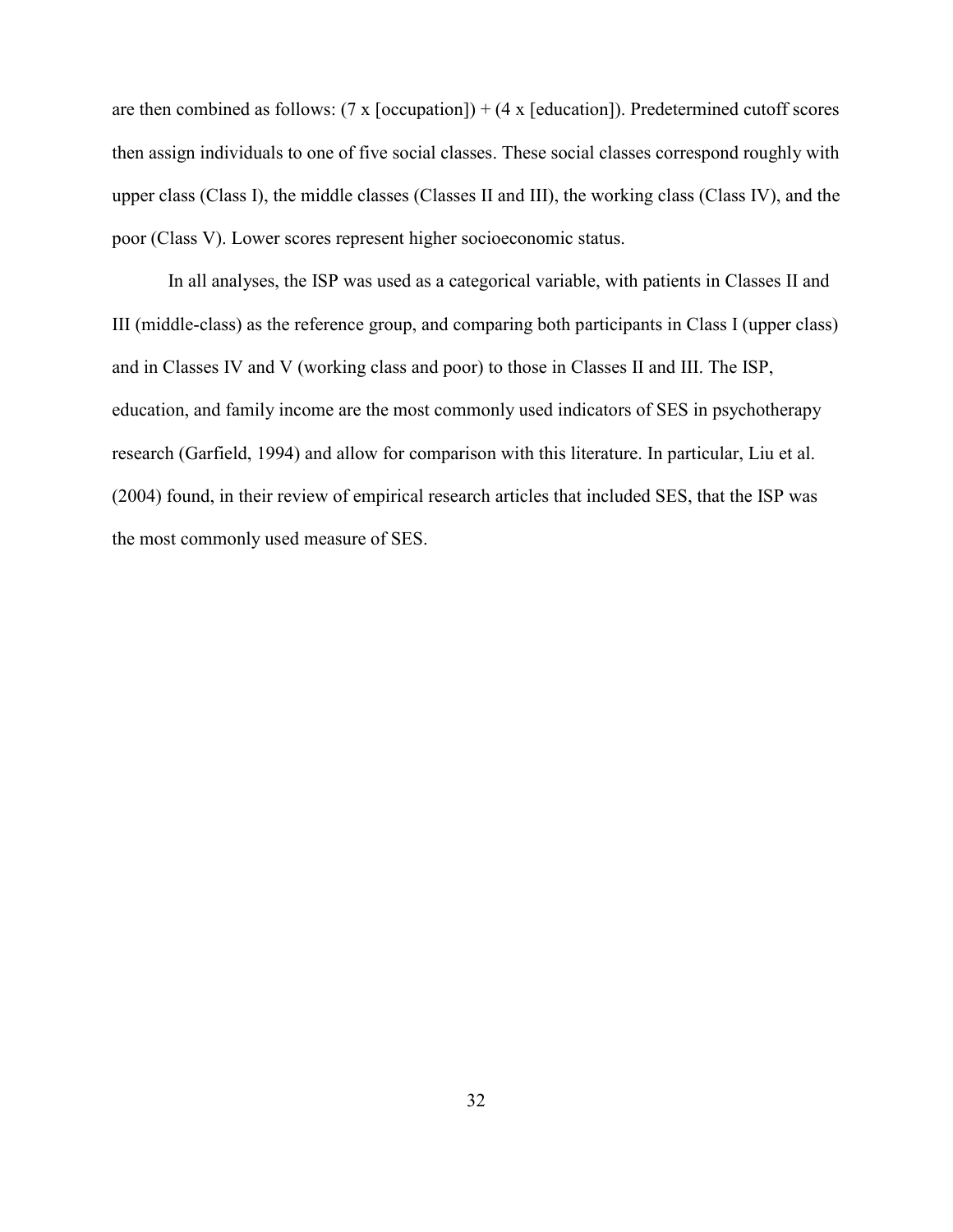### CHAPTER 3

### RESULTS

Hypotheses concerning the relationships between psychopathy traits and anxiety were evaluated using Structural Equation Modeling (SEM). SEM provides separate estimations of relationships among latent variables and manifest indicators (measurement models) and the hypothesized relationships among constructs (structural model). SEM techniques reduce measurement error and provide simultaneous estimations of multiple linear equations and the ability to evaluate competing theoretical models based on comparative fit indices. Data was analyzed using Maximum Likelihood estimation in SEM. First, preliminary analyses were conducted and descriptive statistics were obtained to determine whether the data met the basic assumptions of SEM. Second, confirmatory factor analysis (CFA) was conducted to determine the fit of the measurement models (Byrne, 2001). The main advantage of confirmatory factor models is that prior knowledge can be accounted for when formulating a model (Blunch, 2008). Consequently, confirmatory models open up for various methods for testing the models. The third phase of data analysis included the simultaneous testing of the measurement and structural models. Finally, fit statistics were compared to evaluate which model provided the best fit for the data.

Many recent studies have conducted SEM and CFA to analyze the various dimensional conceptualizations of psychopathy and its links to various constructs. SEM has seen considerable use in the adult (see Neumann, Kosson, & Forth, 2006; Neumann, Hare, & Newman, 2008) and child (see Fite et al., 2009; Salekin, Neumann, Leistico & Zalot, 2004; Vitacco, Neumann, Caldwell, Leistico, & Van Ryboek, 2006) psychopathy literature. CFA provides two major advantages over exploratory factor analysis. It allows investigators to statistically test the fit of a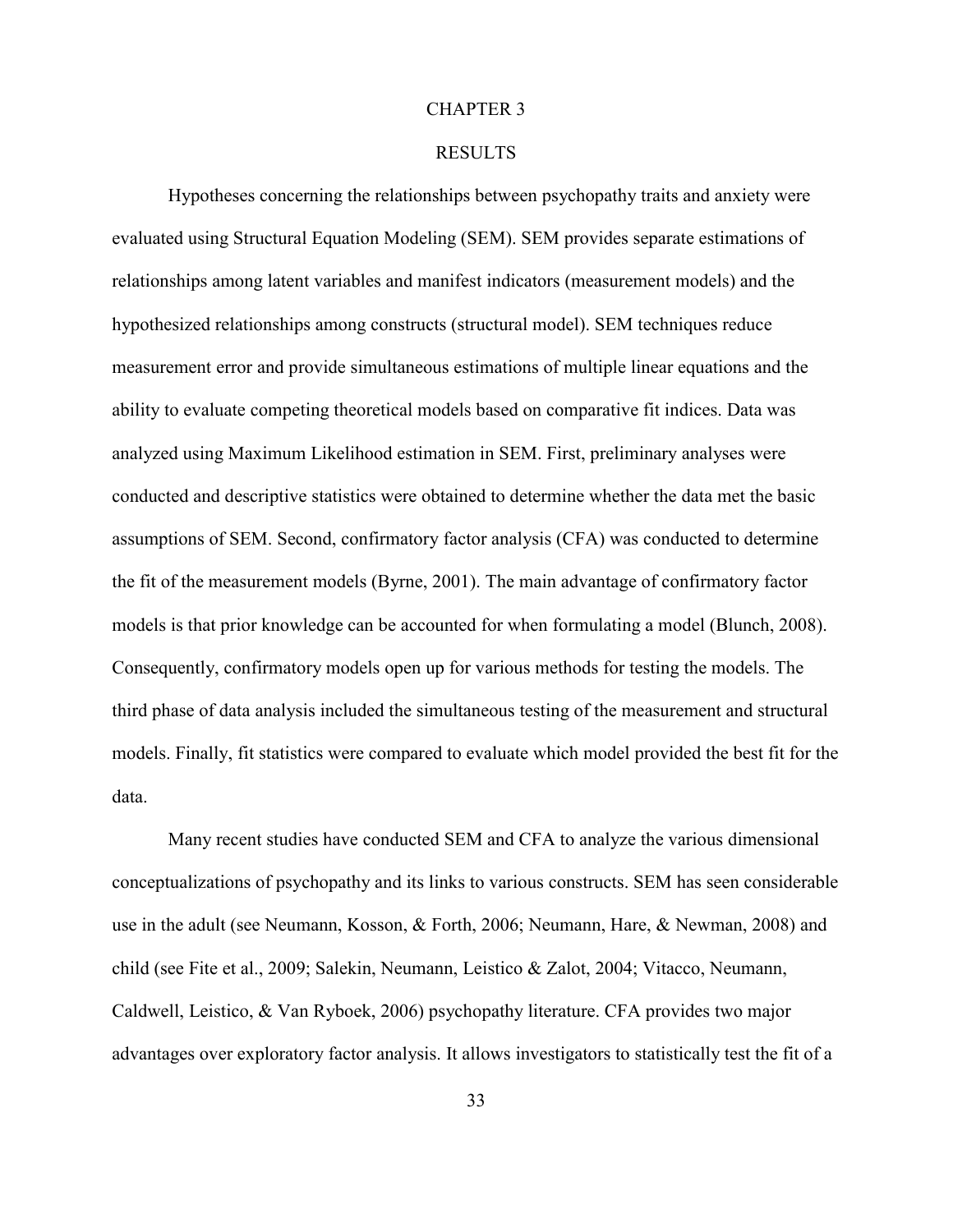specified model as well as the comparative fit of competing theoretical models (Schumaker & Lomax, 2004). However, there has been some discussion in the SEM literature as to the sample size requirements to maintain power and obtain stable parameters and standard errors (see Ding, Velicer, & Harlow, 1995; Hu & Bentler, 1999; Kline, 2005; Schumaker & Lomax, 2004).

Fortunately, modern advances in SEM have made analyses less sensitive to sample size (see Blunch, 2008; Kline; 2005; Schumaker & Lomax, 2004). While  $\chi$ 2 was originally used as the frontline index of fit,  $\chi$ 2 indices are sensitive to larger sample sizes. To minimize this sensitivity, the  $\gamma$ 2 to degrees of freedom ratio ( $\gamma$ 2/df), or relative likelihood ratio (RLR), is often examined, with ratios of < 3 generally considered representative of a good fit with the data (Kline, 2005). Several other fit indices are now commonly utilized in determining good fit: the Comparative Fit Index (CFI), the Root Mean Square Error of Approximation (RMSEA), and the Tucker-Lewis index (TLI). Hu and Bentler (1999) also recommend using the RCFI (Bentler, 1995), which avoids underestimation of fit and sampling variability associated with other fit indices. Ding and colleagues (1995) found numerous studies (e.g., Anderson & Gerbing, 1988) that were in agreement that 100 to 150 subjects is a minimum satisfactory sample size when constructing structural equation models.

Numerous studies have utilized SEM with modest samples to explore psychopathy factors, as well as to explore the links between psychopathy dimensions and various constructs. Using a sample of 122 detained children and adolescents, Salekin et al. (2004) conducted SEM and CFA analyses of the *Psychopathy Checklist: Youth Version* (PCL:YV) factors to examine the link between psychopathy dimensions and intelligence. With a moderate sample, Salekin et al. found good modeling results which supported their hypothesis that the ADI (arrogant and deceptive interpersonal style) dimension was positively related to traditional verbal and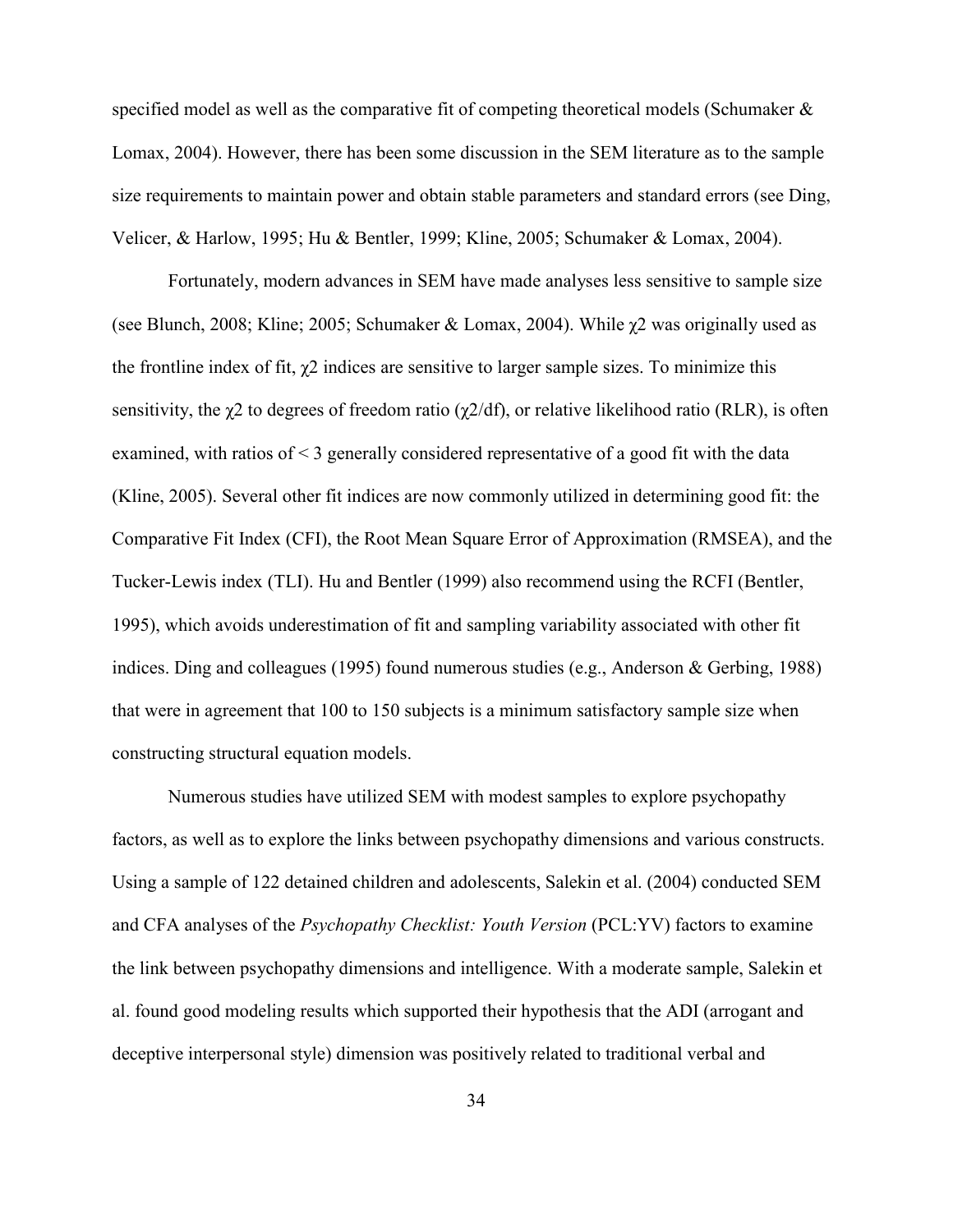nontraditional forms of intelligence. Later, with a modest sample of 130 adolescent offenders, Salekin, Brannen, Zalot, Leistico & Neuman (2006) again used confirmatory factor analyses to determine that the three- and four-factor models of the PCL:YV evidenced a good fit on their sample and were justifiable. Specifically, results provided support for a modification of Cooke and Michie's (2001) three-factor model, which provided an adequate fit for the PCL:YV items.

Vitacco, Rogers, Neumann, Harrison, & Vincent (2005) directly compared factor models with confirmatory factor analysis on a small sample of 94 male, mentally disordered offenders. They found that a nested three factor model and a four-factor model both provided excellent fit with their sample. While they note that a larger sample size may have led to more robust findings and cross-validation of their factor solutions, Vitacco et al. cite Bentler (1995) to reason that their sample size is adequate to conduct confirmatory factor analyses. Vitacco, Neumann, & Wodushek (2008) used SEM to evaluate the relations between the *Psychopathy* Checklist: Screening Version (PCL:SV) factors and full-scale intelligence (FIQ) in 100 males detained in a county jail. Despite their moderate sample size, Vitacco et al. (2008) found robust findings that were consistent with other recent SEM studies on psychopathy and IQ (Neumann & Hare, 2007; Salekin et al., 2004; Vitacco et al., 2005). Vitacco and colleagues (2006) used SEM to successfully evaluate the relationship between psychopathy and instrumental aggression on a population of 122 incarcerated male offenders. SEM results indicated that a 4-factor model of the PCL:YV accounted for 20% of the variance for instrumental violence.

As final examples of strong SEM psychopathy studies with moderate sample sizes, Poythress, Dembo, Wareham, & Greenbaum (2006) used confirmatory factor analysis to examine the fit of the three-factor APSD model on 165 juvenile offenders. Lastly, Odger and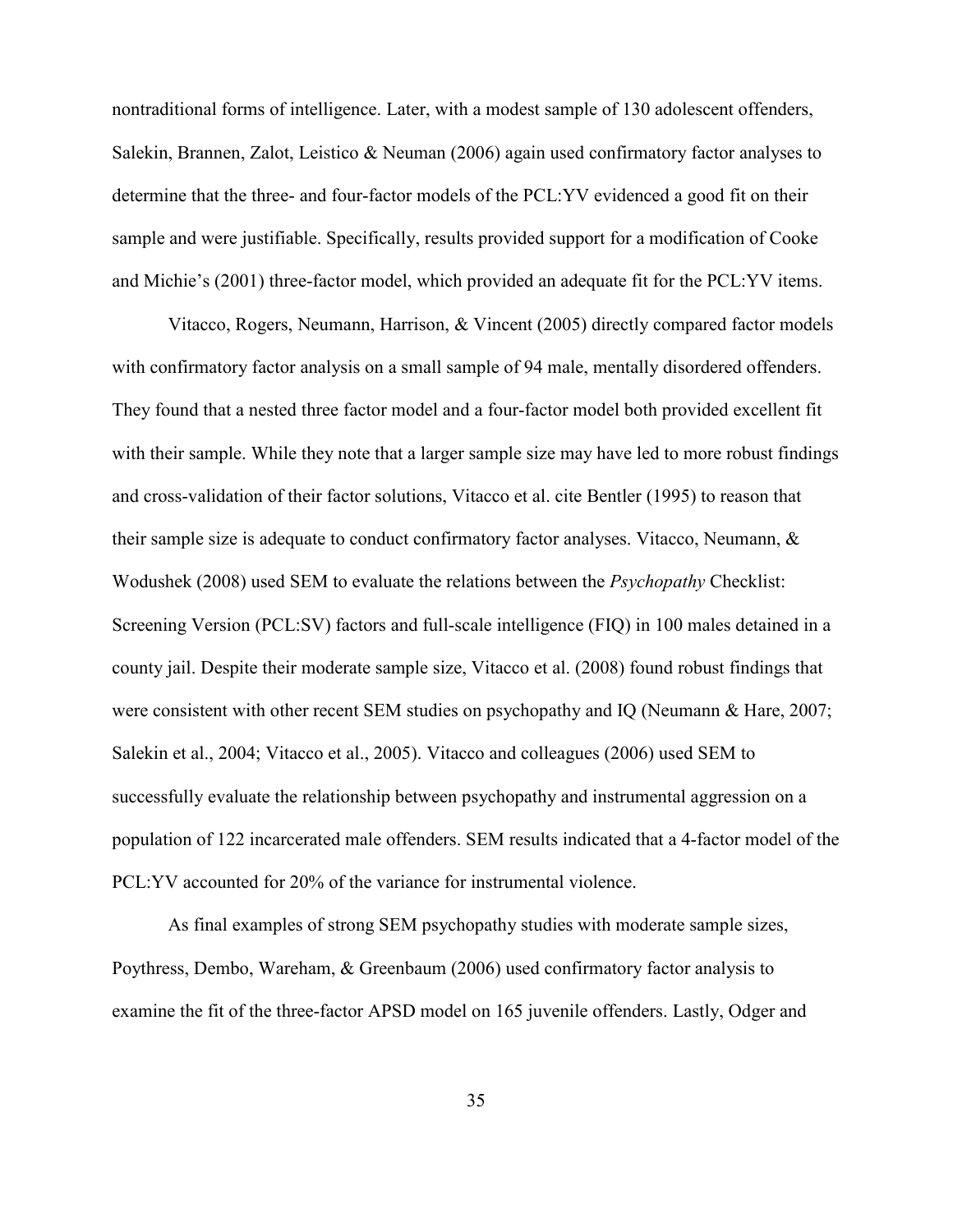colleagues (2005) evaluated PCL:YV psychopathy traits, victimization, and violence within a SEM framework with a moderate population of female juvenile offenders  $(N = 125)$ .

As the Multidimensional Anxiety Scale for Children (MASC) is the measure of anxiety in the current study, empirical precedence for SEM and moderate sample sizes was also investigated. In a study examining the MASC factor structure in a sample of 118 African-American Adolescents, there was overlap in the underlying structure of anxiety between the original MASC study (March et al., 1997), although items reflecting separation anxiety did not emerge as a separate factor (Kingery et al., 2009). The four-factor structure was replicated using a community sample of Icelandic children, even providing a better fit for the data than a onefactor model (Olason et al., 2004). Another confirmatory factor analysis study confirmed that the original MASC four-factor structure was suitable for Chinese adolescents (Zou & Yao, 2007). Based on the precedence of previous psychopathy studies with adults and children, as well as the extensive SEM literature, the current studies' use of CFA and SEM analyses with a moderate sample size appears valid.

# **Preliminary Results**

A number of examinations were performed prior the main psychopathy-anxiety investigations. Preliminary analyses were performed to examine the assumptions of normality, linearity and homoscedasticity. Skewness was less than 2.0 and kurtosis was less than 2.5 for the majority of the main study variables, suggesting that nonnormality of the data was not a concern (Kline, 2005). Univariate skewness for most APSD items was under 1. However, both childreport and parent report MASC items of 30 ("I get scared riding in the car or bus") and 35 ("My hands shake") evidenced positive skewing and kurtosis. This does not necessarily indicate a problem with the scale, as many social science measures have score that are skewed (Pallant,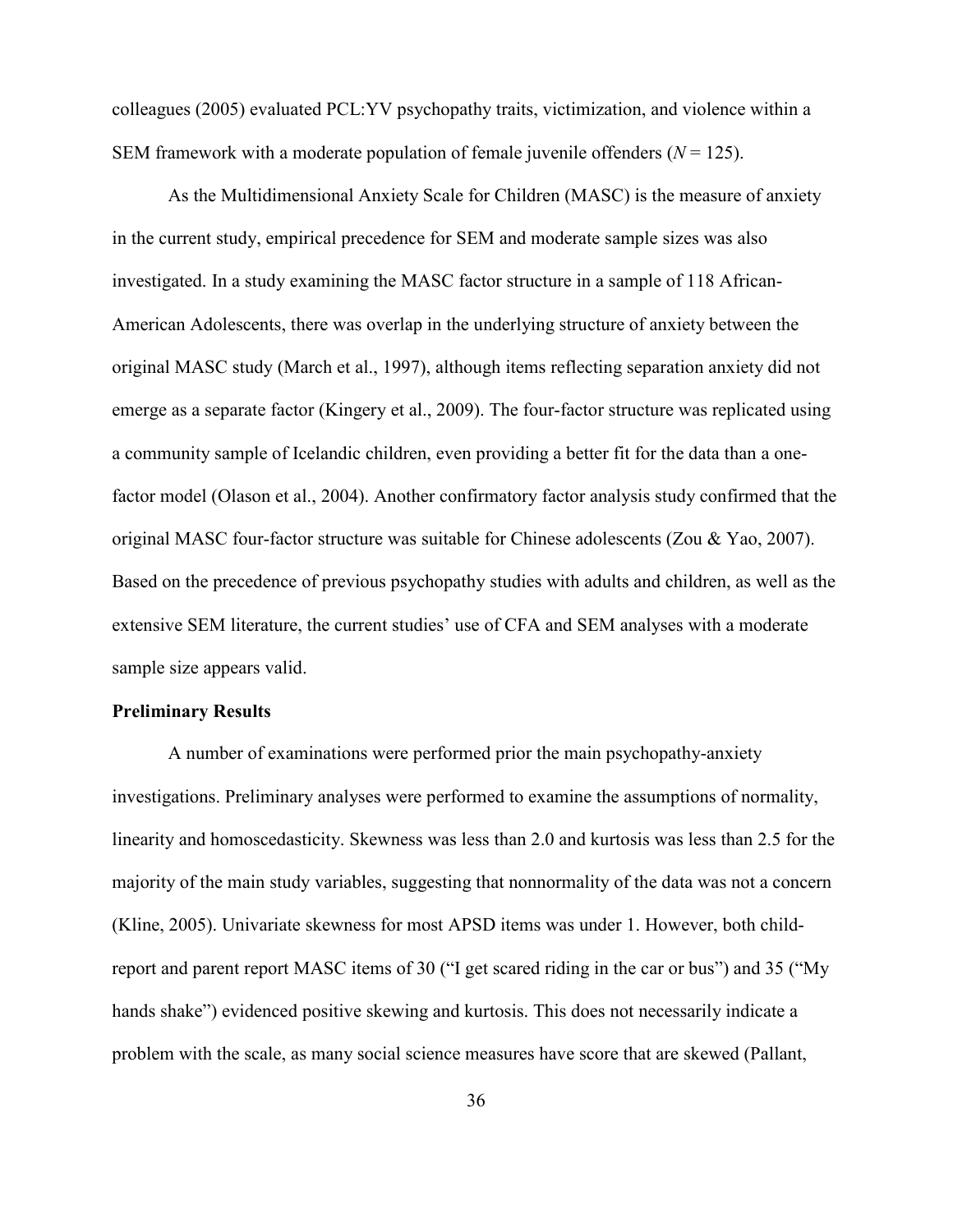2007). For instance, measures of depression are often positively skewed in community populations, as most people record few symptoms of depression. Regardless, MASC items 30 and 35 were logarithmically transformed to decrease their nonnormal distribution. Similar transformations were made for several of the mLES scales (e.g., academic difficulties, peer rejection).

Second, missing values were inspected. Cases exhibiting a large amount of missing data (>10%) or irregular reporting (i.e., missing all self-report data) were not included in the final analyses. For initial analyses, pairwise exclusion was used to exclude cases only if they were missing the data required for the specific analyses. As SEM analyses require complete variable groups, missing values for variables with no greater than 10% missing data were replaced with randomly chosen values (for categorical variables) or average scores of the entire sample (for continuous variables). Mean substitution for small amounts of missing data is recommended over listwise and pairwise deletion of cases, as it avoids the possibility of excluding a large number of subjects (Schumacker & Lomax, 2004. The final N included 147 complete cases. Finally, to investigate the relationship between anxiety and psychopathy (including relationships with domains of psychopathy separately), the APSD, MASC and the mFLE were investigated using Pearson product moment correlation coefficients.

Descriptive statistics of the study variables are presented in Tables 9-11. 12% of boys and 12% of guardians reported APSD scores of 20 or higher. The upper quartile of child self-reported APSD scores began at 17. Based on the *T-*Score interpretive guidelines from the MASC manual (March et al., 1997), 12.6% of boys self-reported MASC Total scores that are considered *Above Average* or higher. Demographic variables (e.g., ethnicity, child age, family ISP) were also included in the initial correlation analyses. For the most part, demographic variables were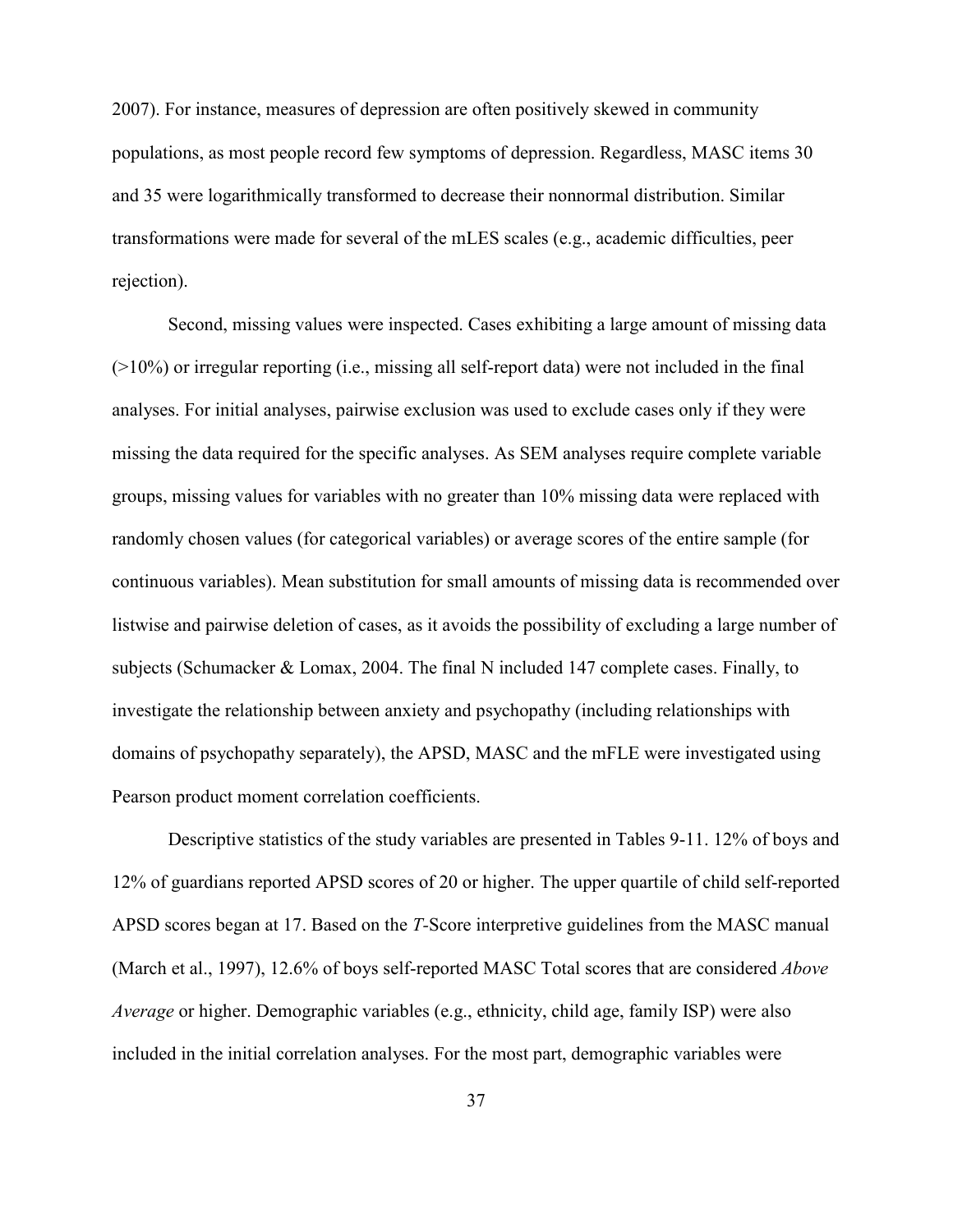unrelated to the main study variables. However, child age and previous mental health treatment evidenced small associations with several study variables.

Child age was negatively related to child-reported Harm Avoidance  $(r = -0.227, p < 0.01)$ , child-reported Separation/Panic  $(r = -.359, p < .01)$ , and child-report MASC Total score  $(r = -$ .174, p<.05). Corresponding negative relationships were found with parent-report Harm Avoidance, Separation/Panic, and MASC Total scores. Child age was positively related to the child-reported APSD Total score  $(r = .261, p < .01)$ , child-report Callousness  $(r = .278, p < .01)$ , parent-report Callousness  $(r = .259, p < .01)$ , and the parent-reported APSD Total. Previous mental health treatment was minimally related to child-reported Physical Symptoms (*r* = .171, p<.05), APSD Total score ( $r = .190$ , p<.05), Narcissism ( $r = .255$ , p<.01), and Impulsivity ( $r =$ .205, p<.05), but negatively related to child-report Harm Avoidance  $(r = -0.236, p < 0.01)$ . In regards to parent-reported measures, previous treatment associated with Physical Symptoms (*r* = .305, p<.01), Separation/Panic (*r* = .181, p<.05), APSD Total score (*r* = .273, p<.01), Narcissism (*r* = .242, p<.01), and Impulsivity ( $r = 0.280$ , p<.01), but negatively related to child-report Harm Avoidance  $(r = -.208, p < .05)$ .

Pearson correlation analyses were used as an initial step to examine the study's main hypotheses (see Tables 12-15). It was hypothesized that the MASC anxiety scales would correlate positively and significantly with the latent APSD psychopathy factors, except for the Harm Avoidance scale, which was anticipated to negatively correlate with psychopathy features. There were considerable relationships between the variables of interest in the child self-reports (see Table 12). Although there was a negligible correlation between the MASC total score and the APSD total and its dimensions, the APSD total evidenced small-to-moderate correlations with MASC Physical Symptoms ( $r = .305$ ,  $p < .01$ ) and Social Anxiety ( $r = .304$ ,  $p < .01$ ), a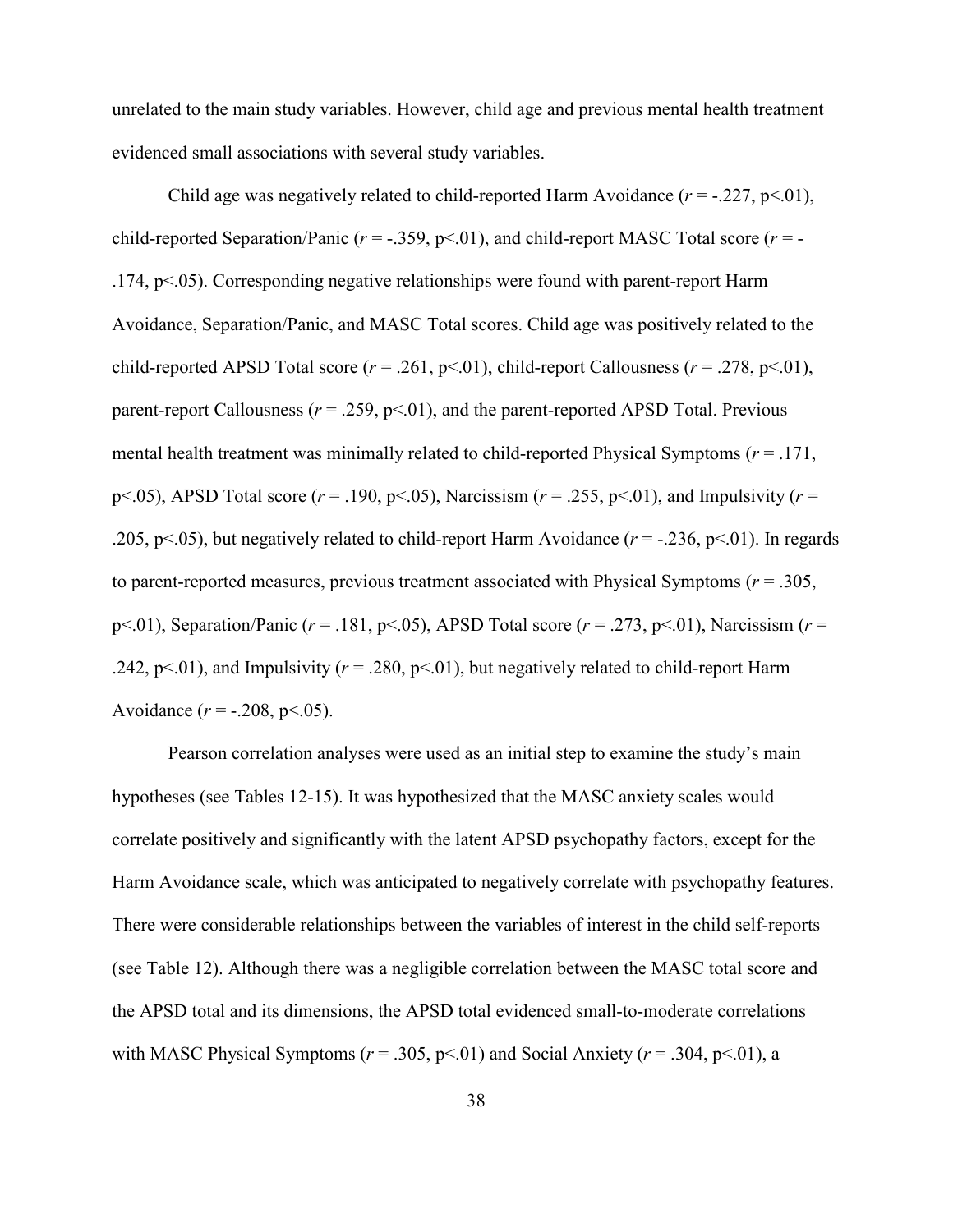negative correlation with Harm Avoidance  $(r = -0.277, p < 0.01)$ , and yet no convergence with Separation/Panic. APSD Narcissism demonstrated minor relationships with Physical Symptoms  $(r = .262, p < .01)$  and Social Anxiety  $(r = .203, p < .05)$ . APSD Callousness was modestly associated with Social Anxiety ( $r = .273$ ,  $p < .01$ ) and minimally with Physical Symptoms ( $r =$ .166, p<.05). APSD Impulsivity was moderately associated with Physical Symptoms (*r* = .273, p<.01), negatively associated with Harm Avoidance  $(r = -.367, p < .01)$ , and had a small correlation with Social Anxiety ( $r = .175$ ,  $p < .05$ ). Separation/Panic was not associated with any of the APSD dimensions.

Guardian reports evidenced similar patterns as the self-report relationships (Table 13). There remained a negligible correlation between the MASC total score and the APSD total (*r* = .177, p<.05) but not with APSD dimensions. The APSD total evidenced moderate correlations with MASC Physical Symptoms ( $r = .367$ ,  $p < .01$ ) and Social Anxiety ( $r = .368$ ,  $p < .01$ ), no convergence with Separation/Panic, and a negative correlation with Harm Avoidance (*r* = -.343, p<.01). In fact, Harm Avoidance negatively correlated with all three APSD dimensions. APSD Narcissism demonstrated medium relationships with Physical Symptoms ( $r = .346$ ,  $p < .01$ ) and Social Anxiety  $(r = .260, p < .01)$ . APSD Callousness had moderate convergence with Physical Symptoms  $(r = .217, p < .01)$  and Social Anxiety  $(r = .279, p < .01)$ . APSD Impulsivity was moderately associated with Physical Symptoms (*r* = .357, p<.01) and Social Anxiety (*r* = .374,  $p<.01$ ).

Parent-child agreement was examined for the MASC and APSD scales and was expected to be low but significant. As seen in Table 14, parent-child agreement on the MASC scales actually evidenced moderate-to-large cross-source correlations. The correlations ranged from .39 (Harm Avoidance), .468 (Social Anxiety), .537 (Physical Symptoms), .707 (Separation/Panic).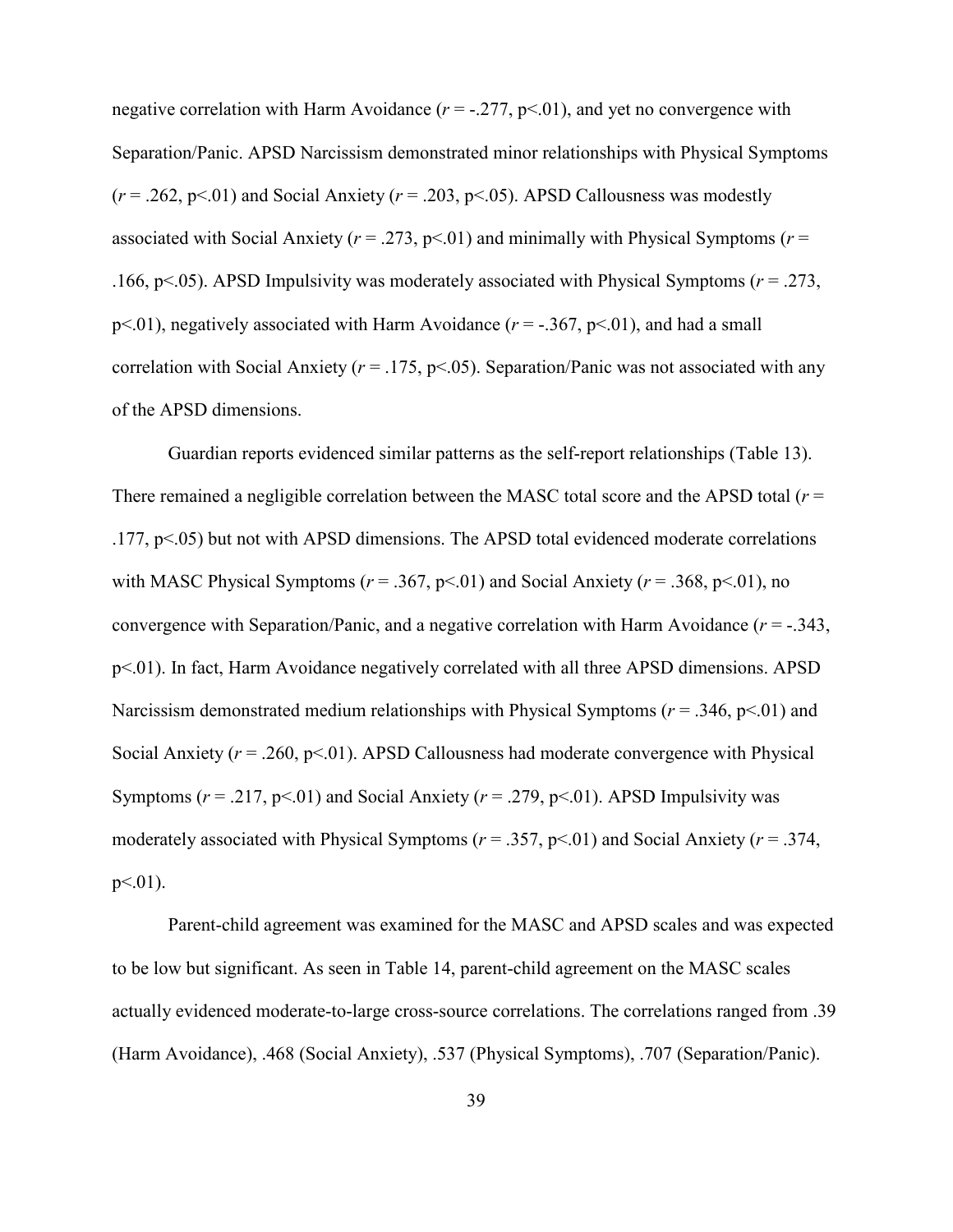Parent-child agreement on the APSD scales was also moderate-to-large. The correlations ranged from .336 (Narcissism), .586 (Callousness), and .573 (Impulsivity). Considering cross-scale correlations, several interesting relationships emerged. Parent ratings of Harm Avoidance were moderately and negatively related to all child-report APSD scale scores. Parent ratings of Social Anxiety were positively related to child-reported Callousness ( $r = .249$ ,  $p < .01$ ) and Impulsivity (*r* = .206, p<.05). Parent-report Callousness was moderately related to child-report Social Anxiety ( $r = 0.284$ ,  $p \le 0.01$ ). Parent-report Impulsivity had medium convergence with child-report Physical Symptoms ( $r = .249$ ,  $p < .01$ ), a small correlation with child-report Social Anxiety ( $r =$ .213, p $\leq$ .05), and a minor negative relation with child-reported Harm Avoidance ( $r = -175$ , p<.05). Based on the strong cross-source correlations and emphasis on internalizing symptoms, the following SEM analyses were conducted on the child-report APSD and MASC measures.

Reliability analyses for the parent and child-report APSD and MASC scales are presented in Table 18. Although the alpha values indicate satisfactory internal consistency for the APSD total scores, the alpha values for the child-reported Narcissism subscale and both Impulsivity scales are below the conventionally recommended criterion value of .70 (Pallant, 2007). All MASC total and scale scores had acceptable internal consistency.

Pearson correlation analyses were also used to examine the relationship of the main study scales with the Modified Family Life Events Questionnaire that was completed by guardians (see Table 15). Negative Family Environment was strongly related to multiple scales, including parent- and child-ratings of Physical Symptoms and Separation/Panic, child-report Social Anxiety, and parent-reported Narcissism (.327, *p* <.01) and Impulsivity (.287, *p* <.01). Negative Family Environment was unrelated to either report of Callous-Unemotional or Harm Avoidance. It was intriguing that Negative Family Environment was strongly related to parent-reports of two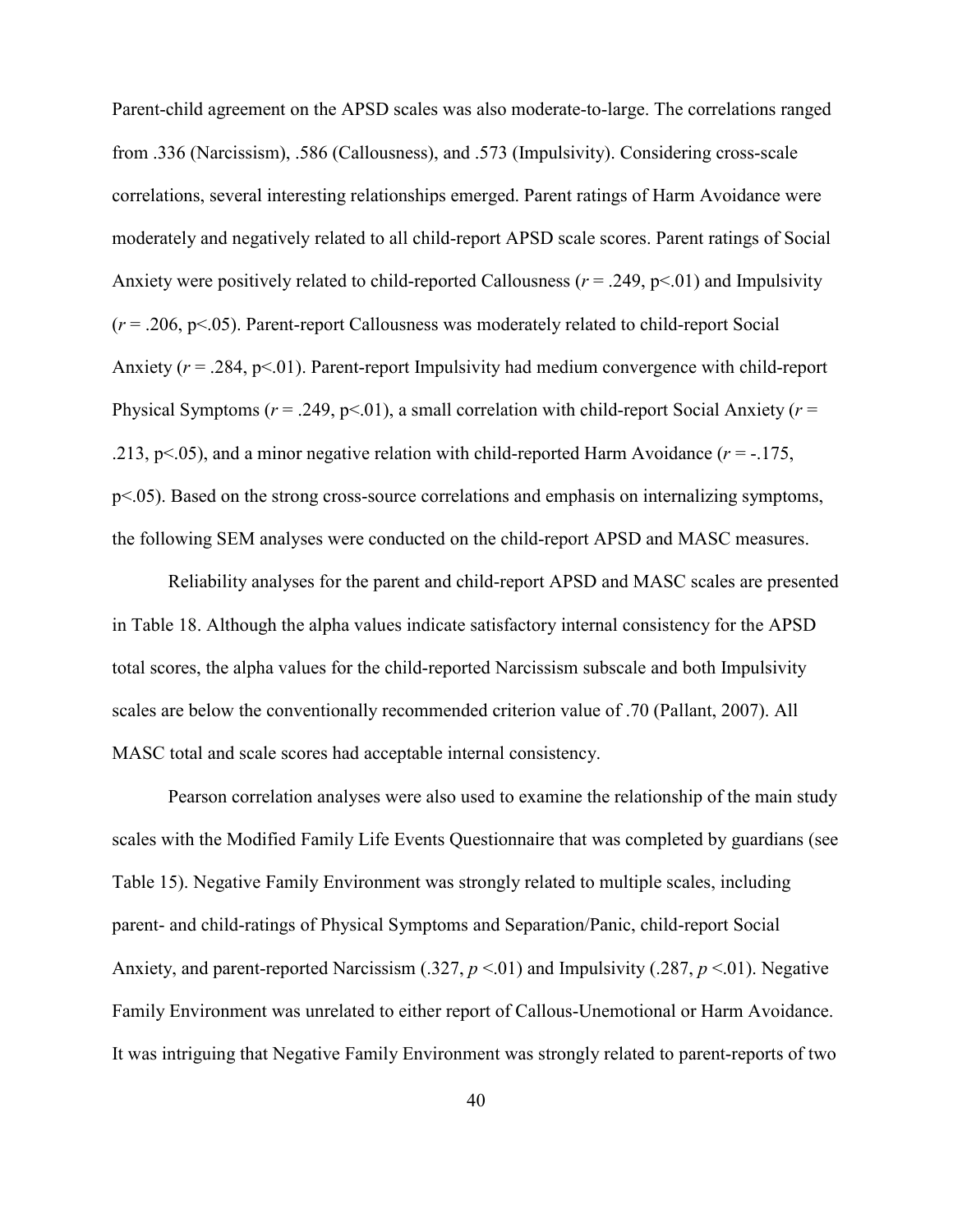psychopathy factors, but did not even approach significance with child-reported psychopathy. Following this trend, Social Adversity was associated with all parent reports of APSD Psychopathy, but interestingly, not so for the child-report measures. The presence of Peer Rejection was related to both reports of Social Anxiety and Narcissism, as well as parentreported Callous-Unemotional.

In preparation of the SEM analyses, partial correlations were also used to control for the effects of measure factors upon each other when testing a single factor's relationship with other study variables. This method was effectively used in previous studies examining psychopathy and anxiety (see Frick et al., 1999; Kubak & Salekin, 2009). As seen in Table 16, APSD partial correlations found small relationships between child-report Narcissism and the Physical Symptoms (.168,  $p < 0.05$ ) and Social Anxiety (.162,  $p < 0.05$ ) scales. Callousness significantly converged with Social Anxiety (.235, *p* <.01). Impulsivity was negatively associated with Harm Avoidance  $(-.312, p \le 01)$ . The partial relationships indicated no significance between APSD scales and Separation/Panic. The loss seen from zero-order to partial correlations suggests multicollinarity effects present within the three APSD factors. In Table 17, the MASC factors continued to evidence strong relationships even after controlling for the other factors. Physical symptoms associated with Narcissism (.238,  $p \le 01$ ) and Impulsivity (.242,  $p \le 01$ ), Harm Avoidance was negatively related to Impulsivity (-.363, *p* <.01), and Social Anxiety converged with Narcissism  $(.163, p < .05)$  and Callousness  $(.272, p < .01)$ . Separation/Panic remained completely unrelated to the psychopathy factors.

# **Structural Equation Modeling**

According to MacCallum et al.'s (1996) heavily cited article on power analysis and sample size in SEM, adequate power for the recommended tests can be achieved with relatively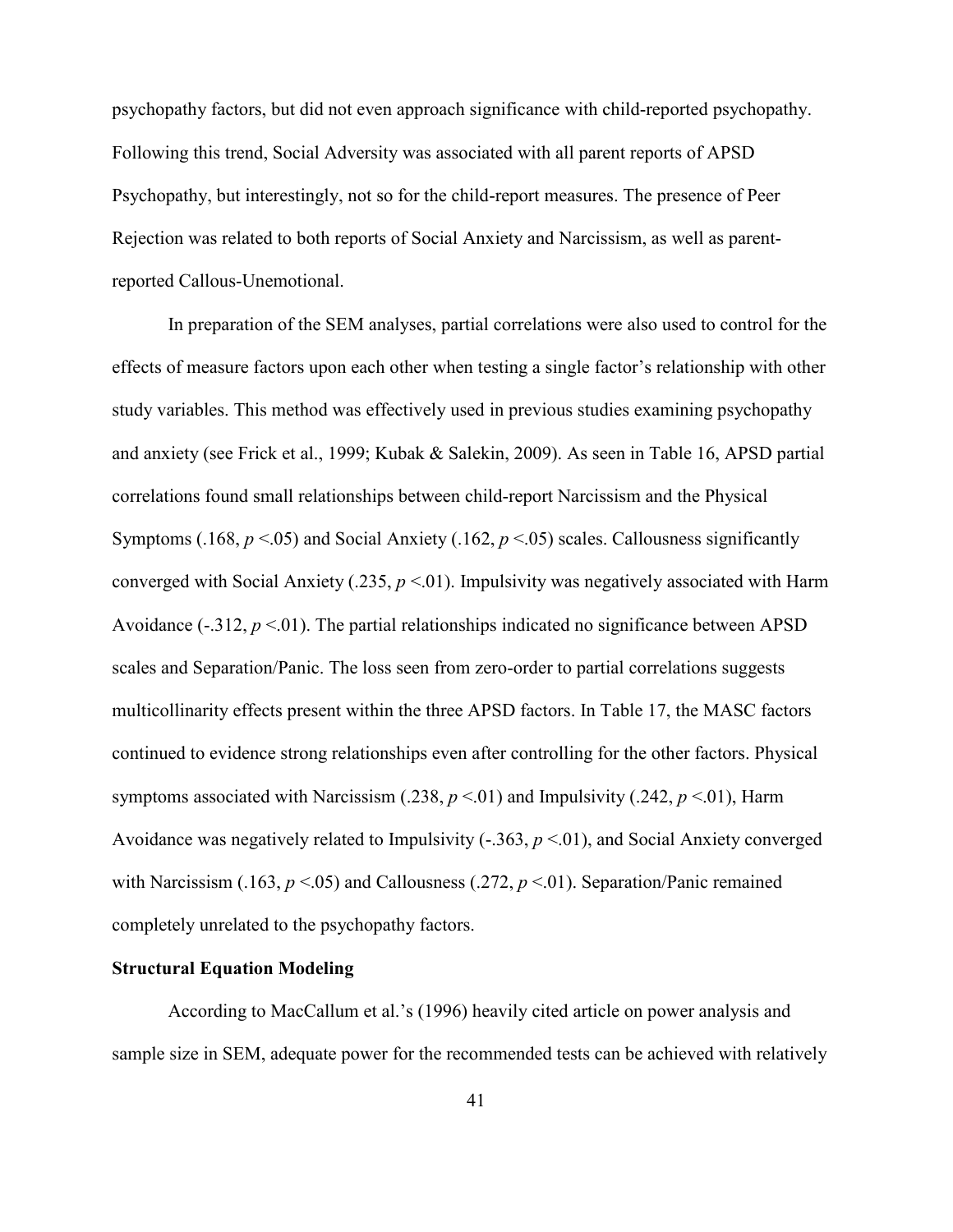moderate levels of N when *df* is not small. For instance, with *df* = 100, a power of 0.80 for the test of close fit is achieved with  $N = 132$  (MacCallum, Browne, & Sugawara, 1996). MacCallum et al.'s (1996) state that their results indicate that if *df* is high, adequately powerful tests of fit can be carried out on models with moderate *N*. As recommended by modeling experts and used by previous studies examining psychopathy (see Salekin et al., 2006; Vitacco et al., 2006), data file input to the modeling software always involved raw items (i.e., simply allowing the APSD items to load directly onto one of the three respective psychopathy factors). The degrees of freedom for even the least complex models tested in the present study ( $df = 132$  and  $df = 110$ ) were higher than 100, thus the present sample size  $(N = 143)$  was adequate for the analyses.

**Measurement Model.** To specify the measurement models included in the overall structural model, multiple indicators were used for each of the MASC and APSD dimensions. Confirmatory factor analysis is typically designated under the umbrella term of factor analysis, but it is also the measurement model of structural equation modeling (Blunch, 2008). It is meaningless to analyze the structural part of the model if the measurement model does not show satisfactory reliabilities (Blunch, 2008).

Four commonly reported fit indices were utilized in the current study: χ2/degrees of freedom, RMSEA, CFI, and Tucker-Lewis index (TLI). χ2 indices are sensitive to larger sample sizes, and to minimize this sensitivity, the  $\chi$ 2 to degrees of freedom ratio ( $\chi$ 2/df), or relative likelihood ratio (RLR), is often examined, with ratios of <2 generally considered representative of a good fit with the data (Blunch, 2008; Kline, 1998, 2005). The RMSEA indicates a close model fit at values less than .05 and an adequate fit at values between .05 and .08. (Blunch, 2008; Browne & Cudeck, 1989; Hu & Bentler, 1999; Kline, 2005; Tabachnick & Fidell, 2001). Finally, TLI and CFI values equal to or greater than .90 indicate that a model is a good fit with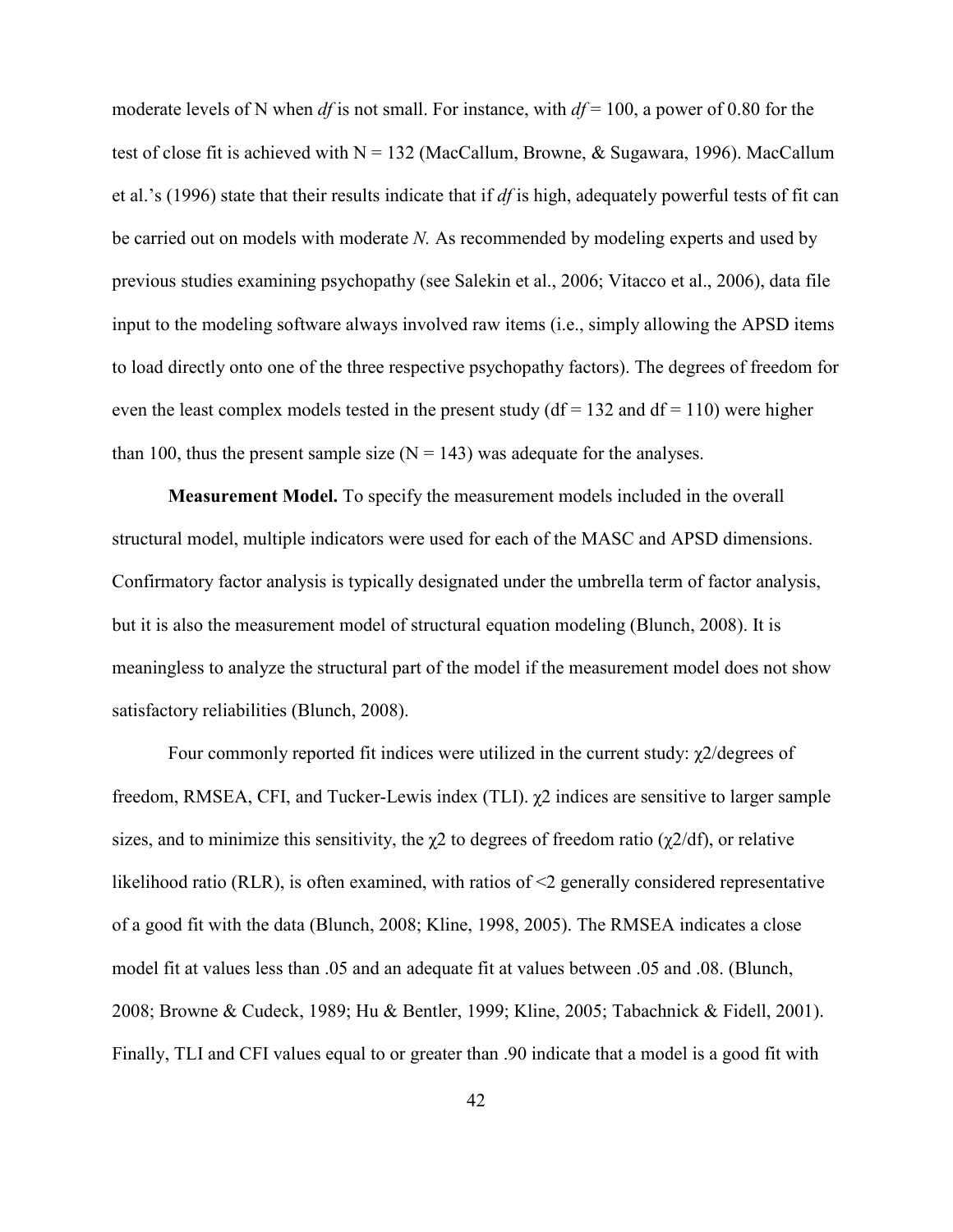the data, while values below .80 should be taken seriously (Arbuckle, 2006; Bentler, 1990; Blunch, 2008). The RLR expresses the degree of fit with that the model proposes to reproduce the data observed, taking into account the degrees of freedom in the model (Kline, 2005). The CFI compares the existing model fit with a null model, which identifies no relationship among the observed variables. The RMSEA index assesses the error caused by approximation, or the lack of fit of the model to the population covariance matrix. It compensates for model complexity measuring the discrepancy per degree of freedom between the model and the data (Blunch, 2008).

Confirmatory factor analysis was conducted using the AMOS 7.0 statistical software. AMOS is one of the most user-friendly modeling programs, as structural models can be drawn directly or inferred by matrix specification through a simplified programming language. AMOS also is an appealing software package because of its designed compatibility with SPSS. Data can be read as correlation matrices with variable standard deviations, as covariance matrices, or as raw data. In the current study, raw data was input into AMOS once the model had been specified with appropriate variable names. As nonnormality of the data did not appear to be a problem (Kline, 2005), models were accordingly estimated using maximum likelihood estimation. Maximum Likelihood has been used in several well-cited articles conducting factor analyses with the APSD (see Fite et al., 2009; Frick et al., 2000; Vitacco et al., 2003) and the MASC (Baldwin & Dadds, 2007; Olason et al., 2004; March et al., 1997, 1999; Grills-Taquechelet al., 2008). The Maximum Likelihood method is considered one of the most widely used and robust estimates in structural equation modeling (Andersen & Gerbing, 1988; Chou & Bentler, 1990; Schumaker & Lomax, 2004).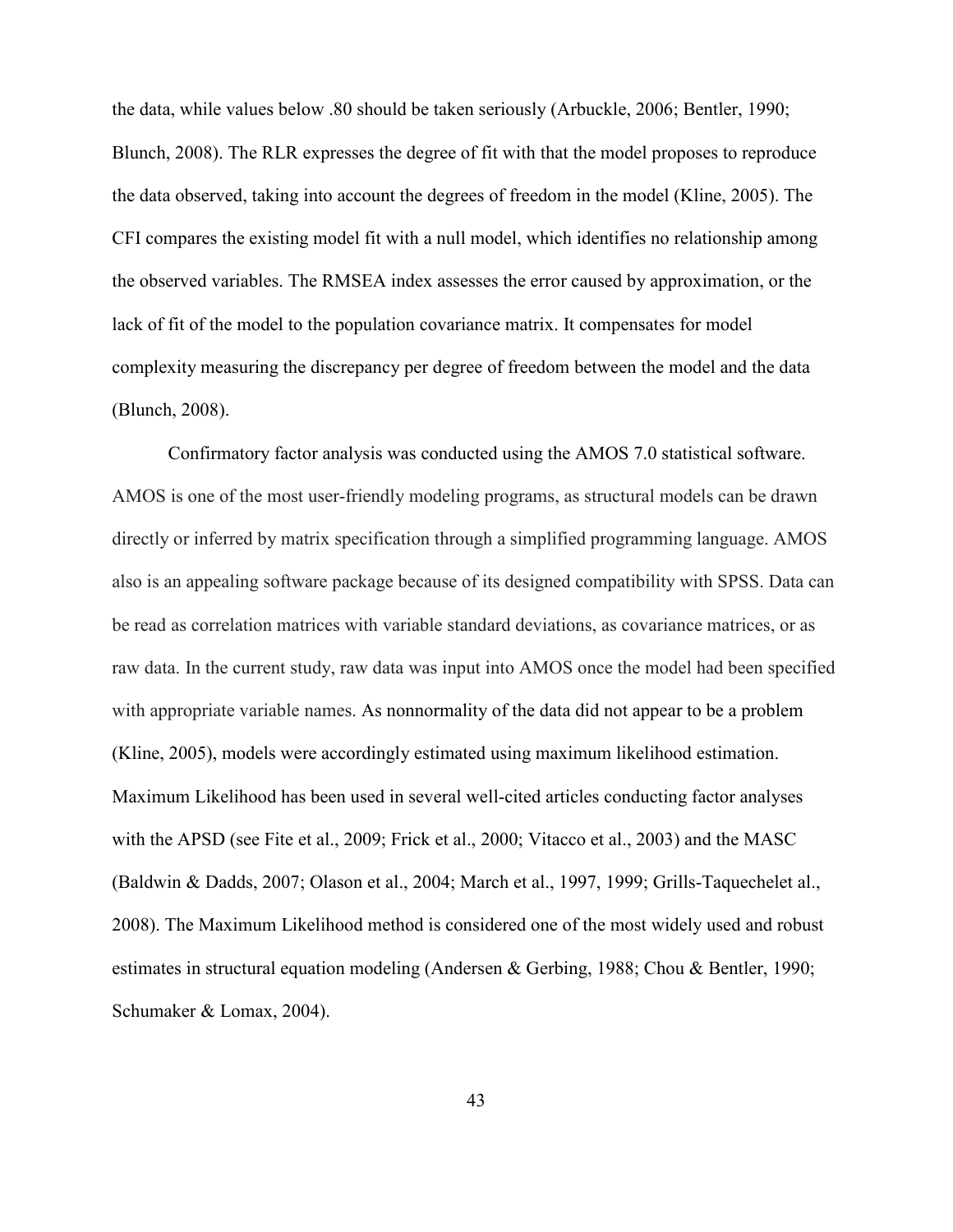The measurement model of the APSD (Figure 1) was constructed by allowing measure items to load directly onto respective factors. Specifically, the three-factor solution (Frick et al., 2000) was followed, with the Impulsivity, Narcissism, and C/U dimensions estimated with the present sample. Individual item loadings have been used to good effect in previous studies with the APSD (e.g., Poythress et al., 2006; Vitacco et al., 2003). Confirmatory factor analysis procedures revealed an excellent fit for the children's reports on the APSD measurement model,  $\chi$ 2(131, *N*= 143) = 138.243, *p* = .315, RLR ( $\chi$ 2/df) = 1.055, CFI = .982, TLI = .979, RMSEA = .020. Also, it was necessary to correlate the residual errors for the following pairs of APSD items: 5 and 19. Correlated error terms are similar to the results of the Cooke and Michie (2001) study and may have been necessary because of item redundancy among the respective pairs. This appears sound considering the content of the two items (Item 5: My emotions are shallow and fake; Item 19: I hide my feelings or emotions from others). As shown on Table 19, most items load significantly on their respective factors. However, APSD items 5, 17, and 20 exhibit factor loadings that are below the traditionally accepted value of .30 (Pallant, 2007). These findings are very similar to previous studies that found low loading on items 5 and 20 (see Poythress et al., 2006; Vitacco et al., 2003).

Furthermore, the Impulsivity and Narcissism latent factors were observed to be highly correlated  $(r = .88)$ , suggesting that these two factors shared 77% of their variance. This high correlation suggests that these two factors could be combined into one factor (Kline, 2005). However, as the model provided an excellent fit, as well as to maintain coherence with previous studies, the three-factor model was kept as the measurement model for the current study. For comparison purposes, a CFA was also carried out on the two-factor solution of the APSD (Callous-Unemotional, 6 items; Impulsivity/Conduct Problems, 11 items; see Frick et al., 1994).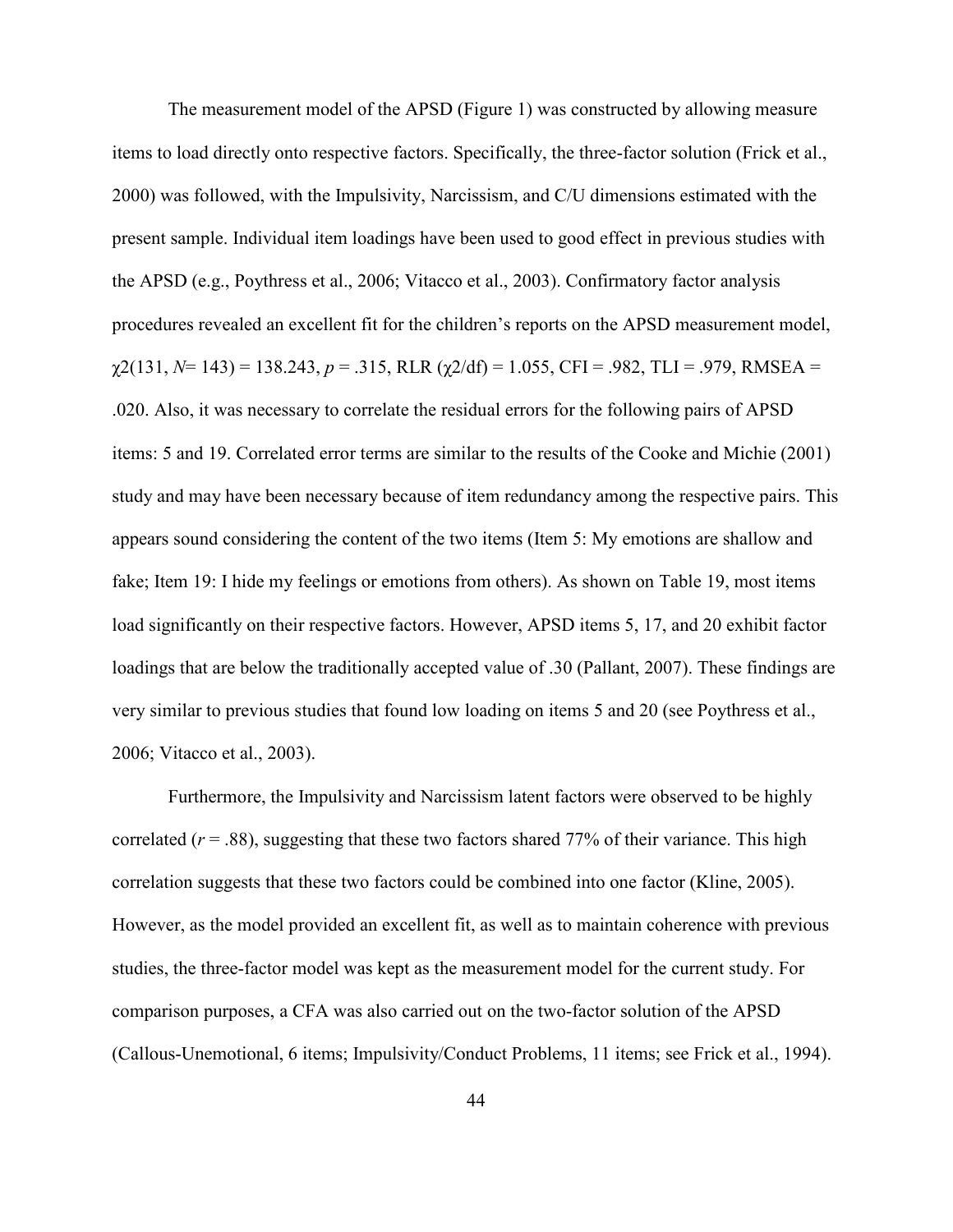In contrast to the three-factor solution, however, the two-factor model provided a poor fit to the data,  $\chi$ 2(103, N = 143) = 185.89,  $p < 0.01$ , RLR ( $\chi$ 2/df) = 1.805, CFI = .727, TLI = .682, RMSEA = .075.

A similar confirmatory factor analysis was implemented with the four-factor solution of the MASC (March, 1997). Previous research has suggested that the data would be best explained by a four correlated factors model in which items loaded upon latent factors related to physical symptoms, harm avoidance, social anxiety, and separation/panic (Baldwin & Dadds, 2007; Olason et al., 2004; March et al., 1997, 1999; Grills-Taquechel et al., 2008). Individual items were loaded onto factors individually to match earlier CFA analyses with the MASC (Baldwin & Dadds, 2007; Grills-Taquechel et al., 2008). The results of the confirmatory factor analysis suggested a reasonable fit with the four correlated factor solution in line with previous findings. For the child report on the MASC, there was good fit for some indices ( $RLR = 1.57$ ,  $RMSEA =$ .063) but not for others ( $CFI = .701$ ). The child self-report indices correspond with those found by Olason et al. (2004) and Baldwin and Dadds (2007), but lower than what was found by March et al. (1999) and Grills-Taquechel et al. (2008). It was noted, however, that March et al. (1999) allowed error terms to covary with the latent factors which would account for a better model fit. These CFA results suggest that the four-factor structure of the MASC obtained by March et al. (1997) fit adequately to the data. When all of the items were loaded onto a single factor, the resulting model fit was quite poor (RLR = 2.045, CFI = .447, TLI = .416, RMSEA = .086). This matches Baldwin and Dadds' (2007) forced one-factor model. A second-order factor model, with the four MASC factors indicating a Total Anxiety latent variable, also resulted in several poor indices (RLR = 1.518, CFI = .730, TLI = .711, RMSEA = .060).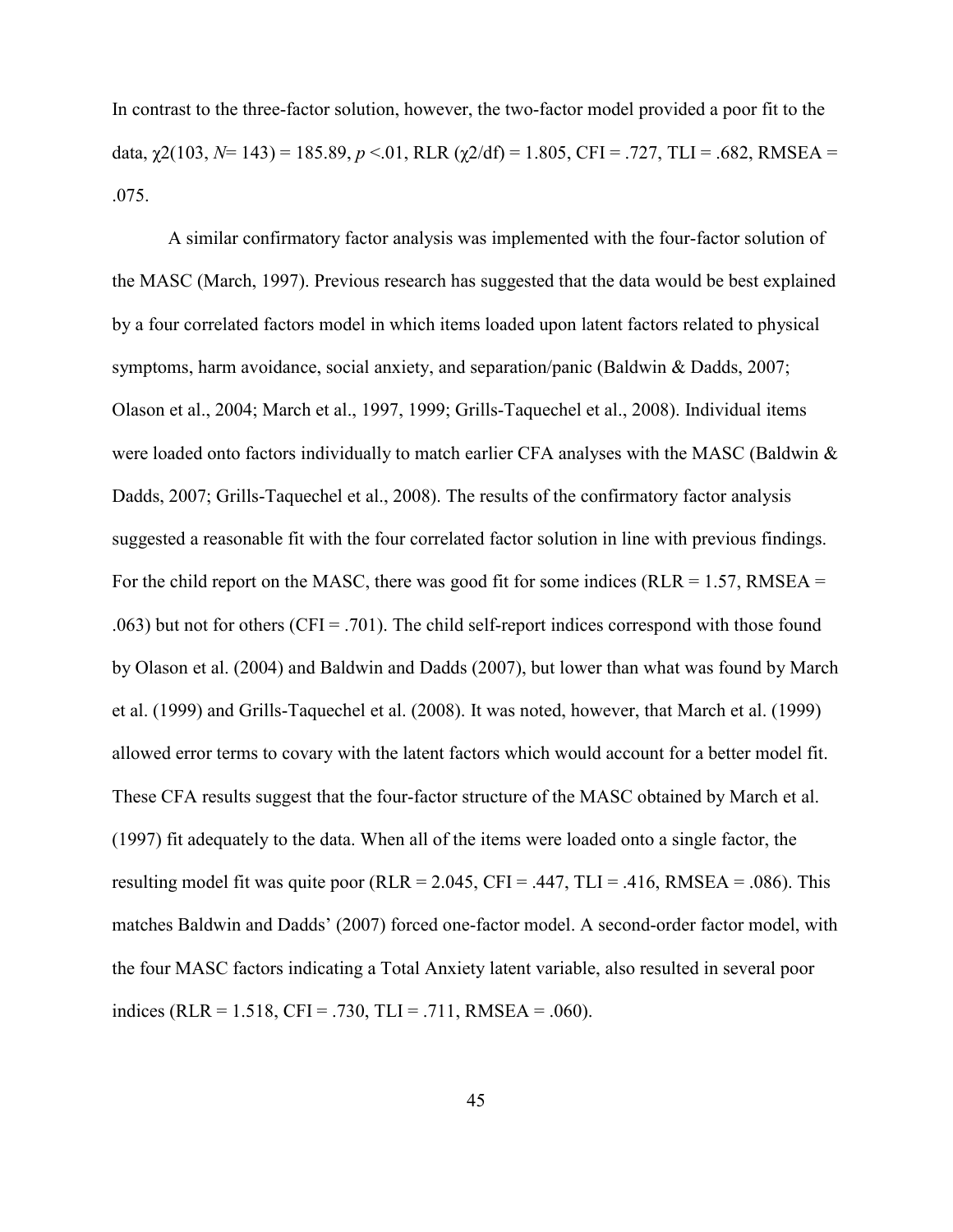As seen in previous studies examining the MASC factor structure (Olason et al., 2004; Yao et al., 2006), a concurrent parcel-based approach was also implemented in addition to itembased CFA. The factor structure of the MASC scale is comparatively complex, as it has 39 items loading onto four scales. This approach bypasses the complexity of large numbers of items by grouping them into parcels (sometimes referred to as testlets) under each factor. Parceling can also be used to reduce response bias in individual items or when there is concern that the CFA model is being rejected due to statistical artifact rather than by limitations of the models themselves (Kishton & Widaman, 1994; Raykov, 1998). Following Blunch's (2008) guidelines, MASC items were randomly allocated into 5, 4, 4, and 4 parcels for Harm Avoidance, Physical Symptoms, Social Anxiety, and Separation/panic scales respectively. Each parcel contained either two or three items to pass Blunch's (2008) summated scores procedure. Scree plots showed that every parcel was unidimensional, and the alpha coefficients varied between 0.62 and 0.79. Overall the dimensionality and reliabilities were satisfactory, particularly in view of the small number of items per parcel. The resulting model (Figure 2) provided a stronger relative fit indices than the item-based CFA (RLR =  $1.645$ , CFI = .890, TLI = .863, RMSEA = .067).

**Model Specification.** As discussed earlier, multiple indices were used to assess model fit. The Chi-square to degrees of freedom ratio ( $\chi^2$ /df; RLR, Wheaton, Muthe'n, Alwin, & Summers, 1977), the Comparative Fit Index (CFI; Bentler, 1990), the Tucker-Lewis Index (TLI; Tucker & Lewis, 1973), and the Root Mean Square Error of Approximation (RMSEA; Browne & Cudeck, 1993) is reported for each model. For the Chi-Square to degrees of freedom ratio, values below 2 indicate adequate fit. For the CFI and TLI, values of .90 or greater reflect adequate fit of the model. MacCallem et al. (1996) noted that RMSEA values of .05 or less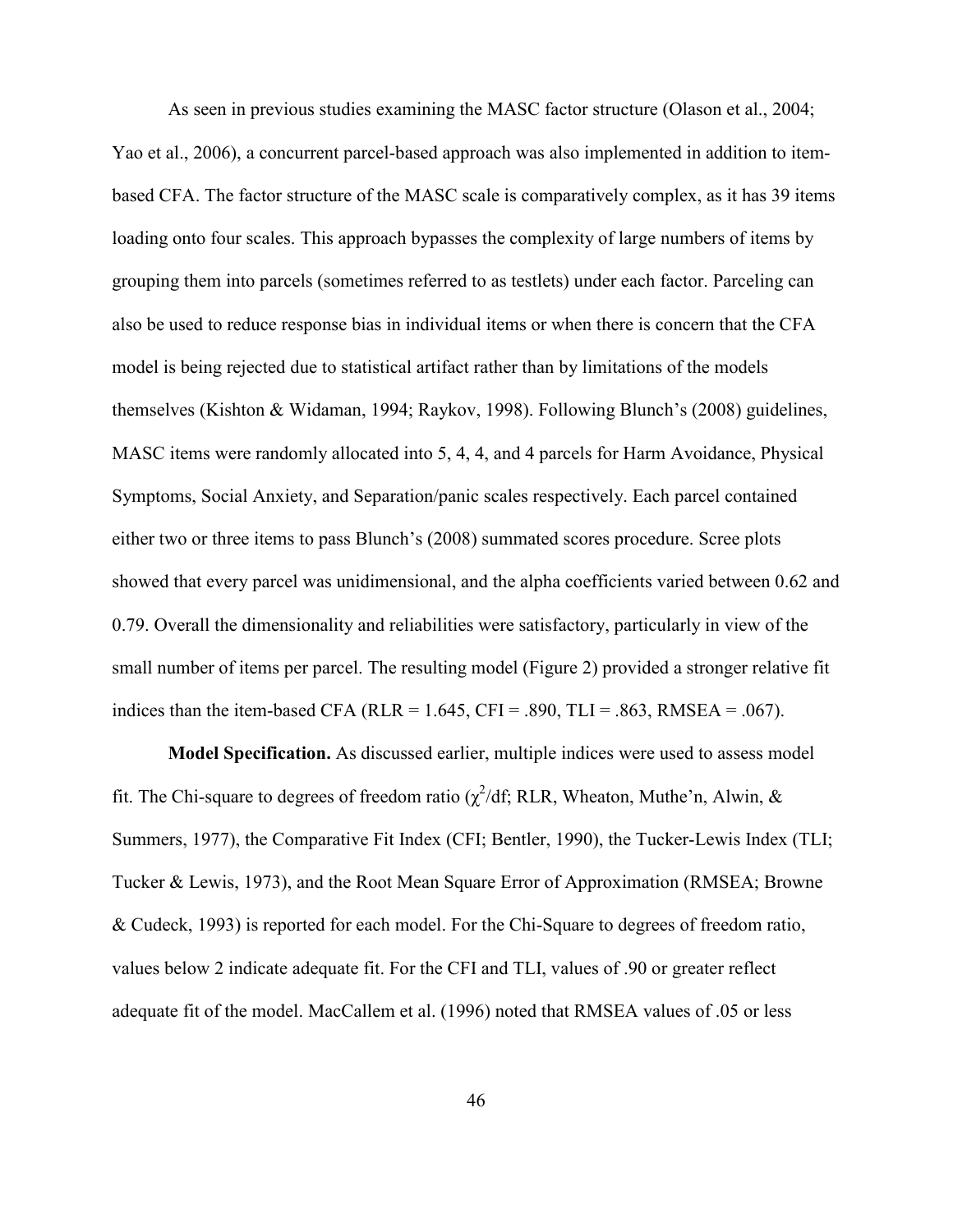indicate good fit, values up to .08 indicate reasonable fit, values ranging from .08-.10 indicate mediocre fit, and values greater than .10 indicate poor fit.

Standardized path coefficients make available effects comparisons across models (Blunch, 2008; Kline, 2005). In addition, two indices were also inspected to see which of the three models shown in Figures 3-6 represented the most simple and adequate fit to the data. Akaike's (1987) information criterion (AIC) was inspected, with smaller values indicating a better fit and a more parsimonious explanation for the data (Hu & Bentler, 1999). However, it is noted that the AIC does carry a penalty for degrees of freedom (Akaike, 1987; Blunch, 2008). The current study carries a high number of degrees of freedom due to the complex models examined. In response, the RMSEA confidence interval was also examined. The model holding a confidence interval lower limit less than .05 and the least overlap with the other hypothesized models indicated the best fit (for fit statistics for each model, see Table 24).

**Structural Models Predicting Relationships.** To evaluate the relationships between the APSD measurement model (Table 19) and the MASC measurement model (parceled) developed earlier, several prediction models were constructed. Standardized path coefficients are presented to allow for comparison of effects across models (Kline, 2005). First, the Lifestyle Consequence Model was estimated, which used impulsive/deviant lifestyle (APSD Impulsivity) as a predictor for internal and external anxiety symptoms (See Figure 3). Estimation of this model provided a good fit on two indices and adequate on two others,  $\gamma$ 2 (194,  $N$ = 143) = 257.0,  $p$  <.01, RLR  $(\gamma 2/df) = 1.325$ , CFI = .910, TLI = .893, RMSEA = .048. Inspection of the path coefficients (see Figure 3) indicates that Impulsivity was positively related to Physical Symptoms ( $\beta$  = .441, *p* < .01), negatively related to Harm Avoidance  $(\beta = -0.594, p < 0.01)$ , and not related to Separation/Panic ( $\beta$  = .024,  $p$  = .828) or Social Anxiety ( $\beta$  = .200,  $p$  = .16) and. The amount of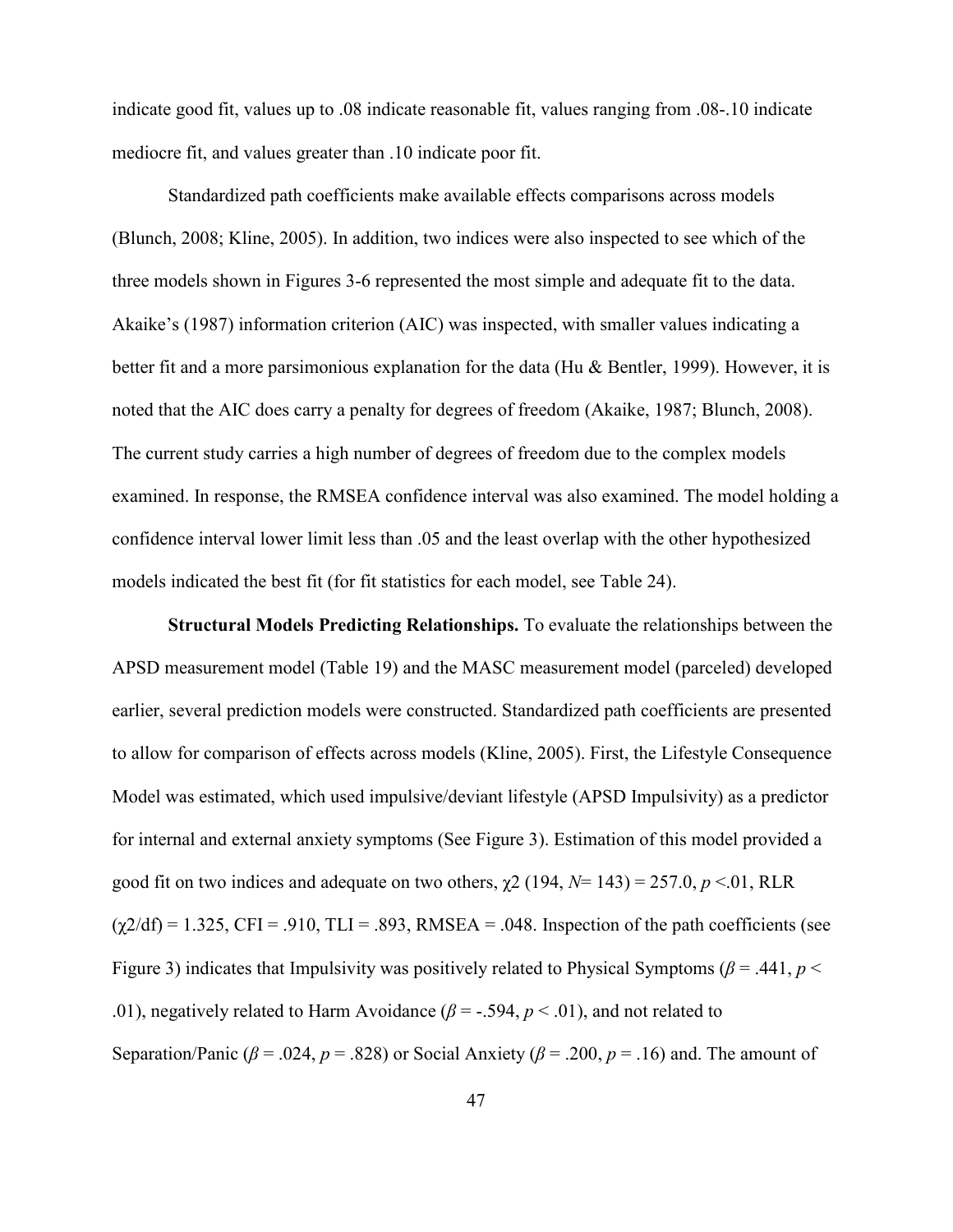variance explained for each anxiety factor was also examined. The Lifestyle Consequence Model explained 4% of the variance for Social Anxiety, 20% of the variance for Physical Symptoms, 35% of the variance for Harm Avoidance, and <1% of the variance for Separation/Panic.

Subsequently, the study examined the Full Psychopathy Response Model, which added the Narcissism and Callous-Unemotional dimensions as predictors of anxiety (See Figure 4). The relationships between the APSD latent dimensions were separately examined with the anxiety latent factors (see Table 16). A significant relationship was found between the Narcissism scale and the Physical Symptoms and Social Anxiety scales. The Callousness scale significantly converged with Social Anxiety. Impulsivity was significantly associated with Harm Avoidance. No significance was found between the APSD scales and Separation/Panic. As established by the aforementioned results, a multivariate structural model involving the full APSD measurement model (Table 19) and parceled MASC latent factors was tested, with the aforementioned paths made from APSD to the MASC factors. Estimation of this model provided a good fit on two indices and mediocre on two others,  $\chi$ 2(541, *N*= 143) = 671.134, *p* <.01, RLR ( $\chi$ 2/df) = 1.241,  $CFI = .885$ ,  $TLI = .874$ , RMSEA = .041. Inspection of the path coefficients (see Figure 4) indicates that Callousness was associated with Social Anxiety (β = .180, *p* < .05) and Impulsivity was negatively related to Harm Avoidance  $(\beta = -435, p < .01)$ . Narcissism no longer associated significantly with Physical Symptoms or Social Anxiety. The Full Psychopathy Response Model explained 6.8% of the variance for Social Anxiety, 15.1% of the variance for Physical Symptoms, 18.9% of the variance for Harm Avoidance, and <1% of the variance for Separation/Panic.

To compare the analogous prediction power of the MASC factors, a similar method was used to build an Anxiety Prediction model. The relationships between each MASC latent factor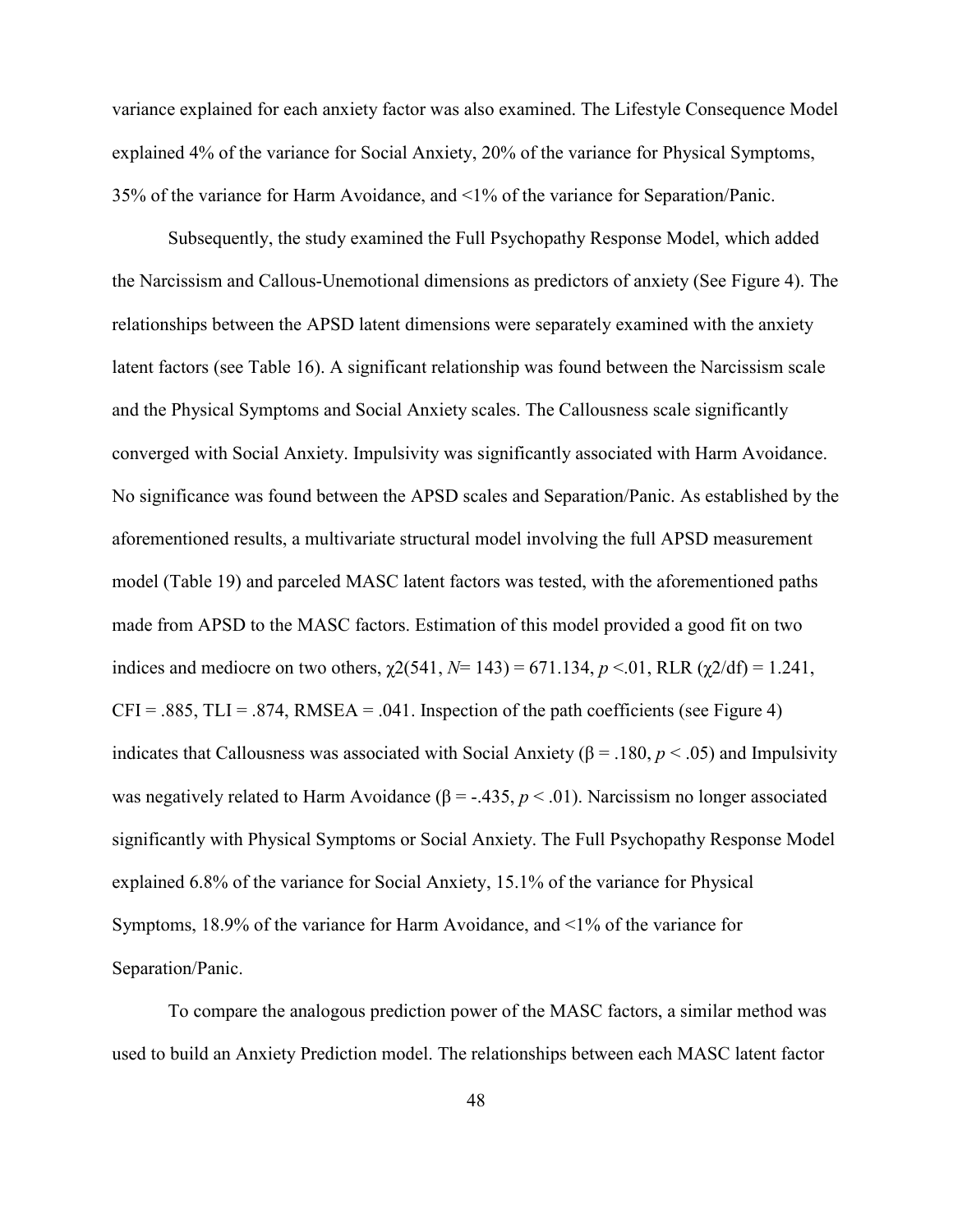and the psychopathy dimensions were examined first (see Table 17). Significant relationships were found between the MASC latent factors and psychopathy dimensions except in the case of Separation/Panic, which only evidenced nonsignificant relationships. Physical symptoms were associated with Narcissism and Impulsivity, Harm Avoidance was related to all psychopathy dimensions, and Social Anxiety converged with Narcissism and Callousness. Using these univariate findings, a multivariate structural model involving the full MASC measurement model (Table 21) was constructed. In this model (See Figure 5), estimation again provided a good fit on two indices and mediocre on two others,  $\chi$ 2 (537, N= 143) = 654 *p* <.01, RLR ( $\chi$ 2/df) = 1.218,  $CFI = .896$ ,  $TLI = .885$ , RMSEA = .039. Inspection of the path coefficients indicates that Physical Symptoms were associated with Impulsivity ( $β = .440, p < .01$ ). Harm Avoidance was negatively related to Callousness ( $\beta$  = -.282,  $p$  = .013) and Impulsivity ( $\beta$  = -.578,  $p$  < .01). Social Anxiety was positively connected with Callousness ( $\beta$  = .284,  $p$  < .01). The Anxiety Prediction Model explained 14.2% of the variance for Callousness, 53.2% of the variance for Impulsivity, and 21.9% of the variance for Narcissism.

**Moderation analysis.** Finally, the study hypothesized that the relations among psychopathy and anxiety would be moderated by age. This premise follows recent suggestions that the psychopathy and anxiety relationship decreases as the child grows old and experiences diminished distress in response to the consequence of their behavior and personality (see Kubak & Salekin, 2009). To examine whether this was true, the study tested models that included the moderation effect of age based on Hopwood's (2007) framework, which was in turn influenced by Baron and Kenny's (1986) influential article. In moderation, the effect of a predictor (X) on an outcome (Y) varies across levels of a moderator (M). The moderator variables became the interaction of age and the psychopathy factors. To obtain this value, standardized factor scores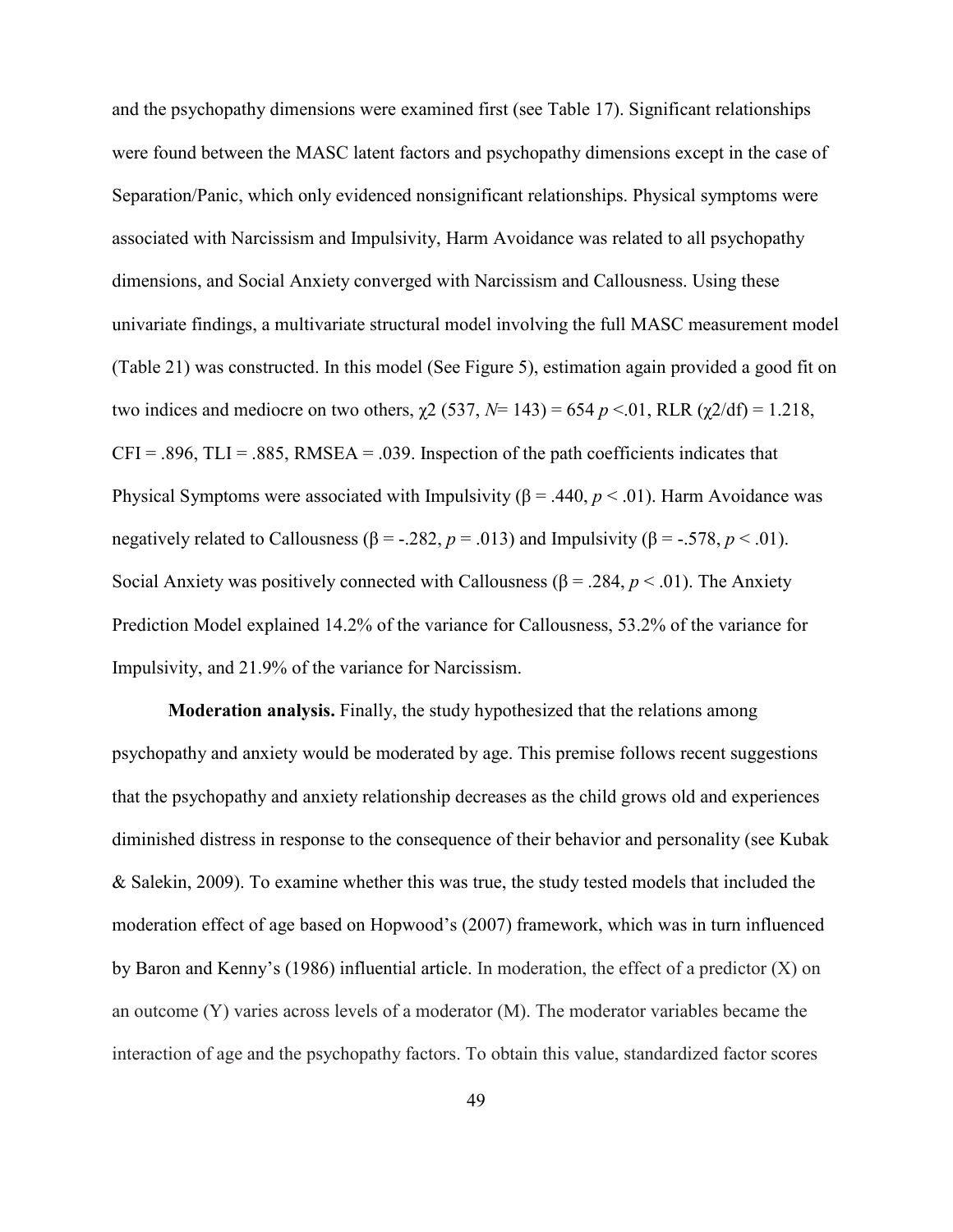for Narcissism, Callous-Unemotional, and Impulsivity were saved. Next, child age was standardized. The product of these factor scores and standardized age represents the interaction terms.

Using these terms, the Diminishing Anxiety Response Model was examined. Age, the three psychopathy factors, and the age-interaction factors were identified as predictors of anxiety. As Separation/Panic appeared to be completely unrelated to the psychopathy factors in the previous models, it was not included in the Diminishing Anxiety Response Model. Estimation of this model provided a mediocre fit that was not as strong as the Full Psychopathy Response or Anxiety Prediction Models (χ2 (532, *"*= 143) = 685.0, *p* <.01, RLR (χ2/df) = 1.287,  $CFI = .865$ ,  $TLI = .849$ , RMSEA = .045). Inspection of the path coefficients indicated that Impulsivity remained negatively related to Harm Avoidance (β = -.370, *p* < .01), while Callous-Unemotional remained positively associated with Social Anxiety (β = .216,  $p$  < .05). Child age was negatively linked with Harm Avoidance ( $\beta$  = -.241,  $p < .05$ ). None of the interaction terms significantly associated with the anxiety factors, although the interaction between age and Callous-Unemotional approached significance in regard to Social Anxiety ( $β = -.155$ ,  $p = .077$ ). The Diminishing Anxiety Response Model explained 11% of the variance for Social Anxiety, 17% of the variance for Physical Symptoms, and 25% of the variance for Harm Avoidance.

**Model Comparison.** Based on the fit statistics and variance explained by each model (see Table 24), the Full Psychopathy Response Model appeared to provide the best fit of anxiety predictors for the current data. To examine this possibility more closely, the confidence interval around the RMSEA was compared. A confidence interval containing a lower limit closest to 0 (but less than .05) and the least overlap with the RMSEA confidence for the other hypothesized models indicates the model provides the best fit (Blunch, 2008). The confidence interval for the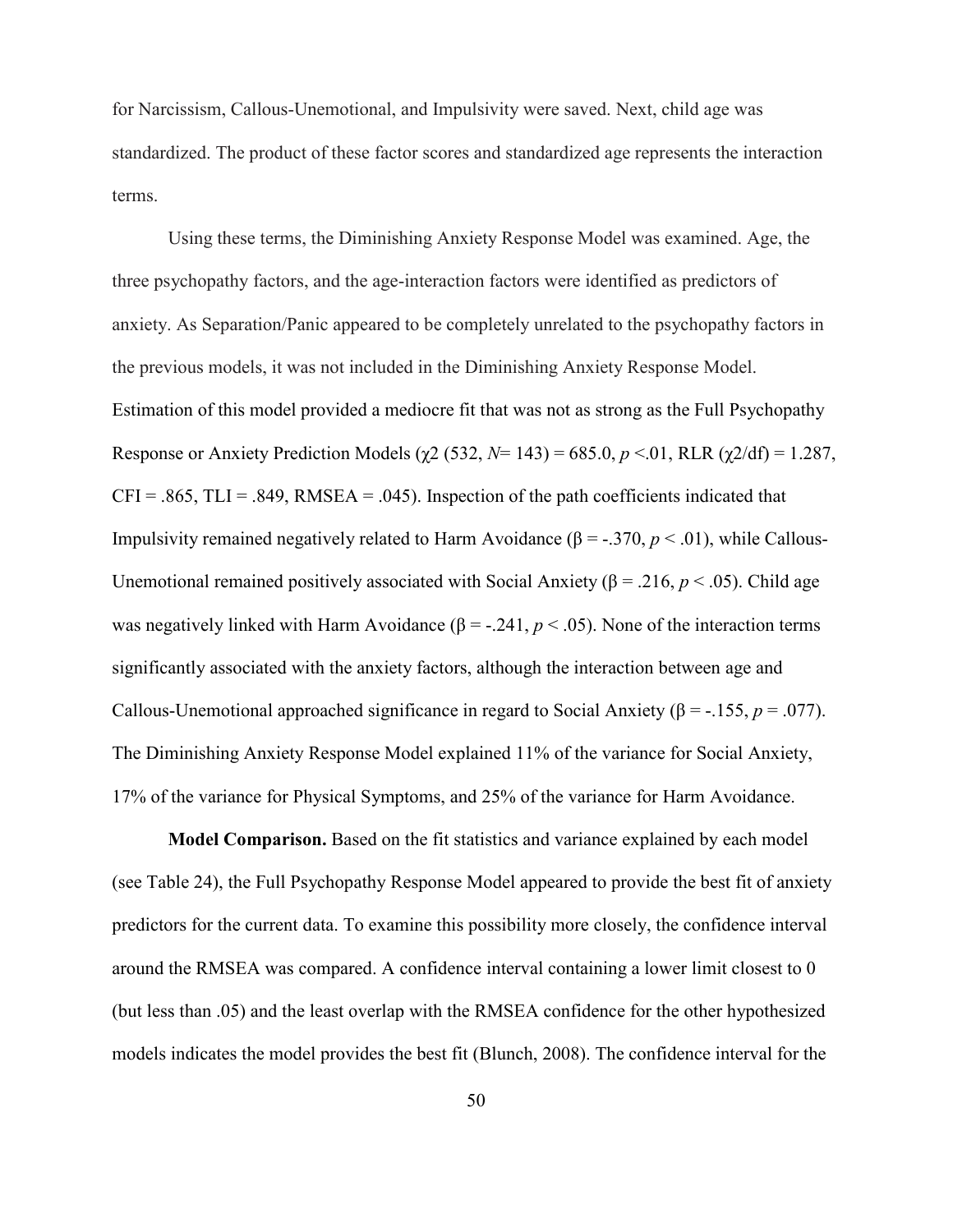Full Psychopathy included the lowest value, CI 90 interval = .028 to .050, when compared with the Lifestyle Consequences Model, CI 90 interval = .030 to .063, and the Diminishing Anxiety Response Model, CI interval .034 to .053. The Full Psychopathy Response Model provided a better fit than the Lifestyle Consequence Model and the Diminishing Anxiety Response Model, suggesting that it provides the best fit and explanation of the relationship between psychopathy and anxiety. The Anxiety Prediction Model also provided a strong fit, as it was modeled nearly identically to the Full Psychopathy Response Model, but instead using MASC anxiety factors as predictors for APSD psychopathy dimensions.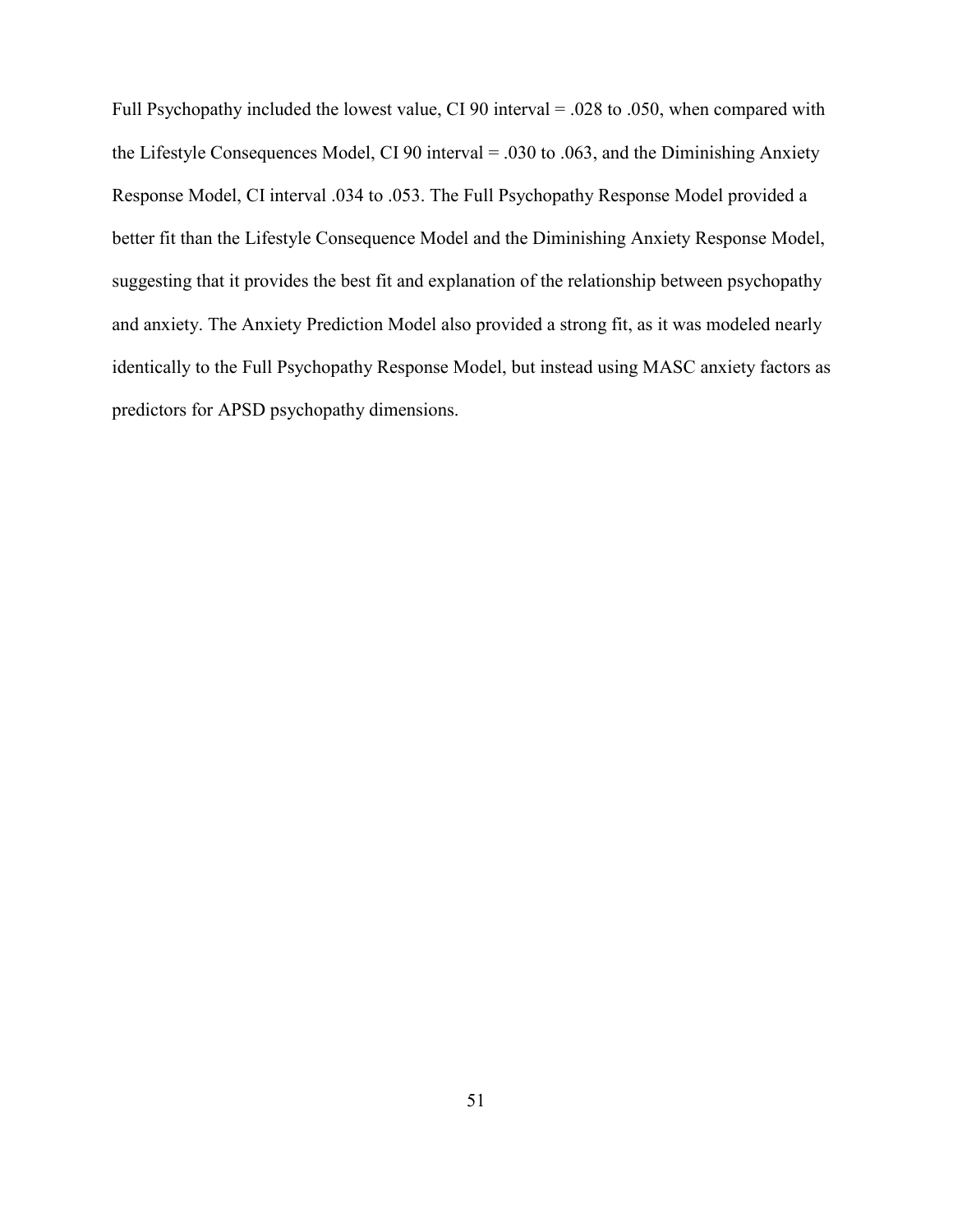#### CHAPTER 4

### **DISCUSSION**

Cleckley (1941, 1976) depicted the psychopath as free from other mental illness, such as anxiety, "neurotic disorders," and "irrational" thinking. From the time of Cleckley's initial depiction of the model psychopath, the relationship between anxiety and psychopathy has remained an impasse for researchers. Theories have focused on the absence of anxiety (Cleckley, 1941, 1976), a lack of fearful inhibition (Lykken, 1995), or anxiety as a consequence of lifestyle (Frick et al., 1999; Lilienfeld, 1994). The downward extension of psychopathy to children and adolescents further complicated the issue, as research continually exhibits unexpected links between youth psychopathy and anxiety (see Bauer & Kosson, 2000; Frick et al., 1999; Kubak & Salekin, 2009; Salekin et al., 2005). Fortunately, the presence of anxiety may hold vital inferences regarding both the development and treatment of psychopathy in childhood populations.

As mentioned, several prominent premises appeared in the literature to explain the relationship between psychopathy and anxiety. Foremost, Cleckley (1941, 1976) believed that psychopathic individuals were "as incapable of anxiety as of profound remorse" (p.257), creating the prevalent theory that psychopathy and anxiety were completely incompatible conditions. Subsequently, Lykken (1957) posited that, rather than with anxiety, the true inverse relationship existed between fearlessness and psychopathy. The fearlessness theory has found recent support with both adults (i.e., Patrick, 1994; Patrick et al., 1993) and adolescents (Kubak & Salekin, 2009). The most recent hypothesis suggests that while anxiety may be related to psychopathy, it is not due to personality or temperament, but it is instead context specific. Anxiety is a temporary reaction to the consequences (i.e., incarceration, legal difficulties, and social rejection) of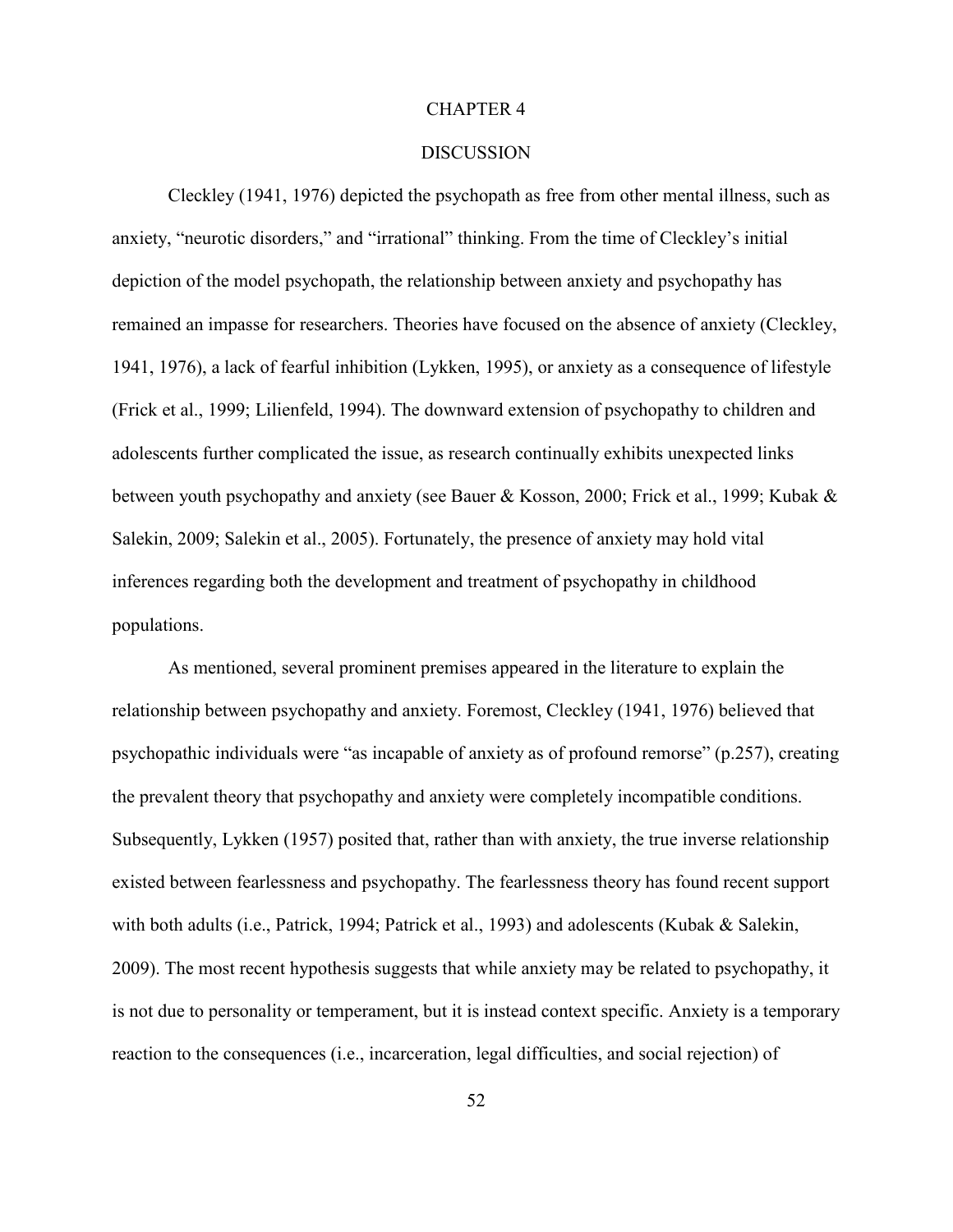irresponsible or antisocial behavior, and not an innate trait or disorder. Consequently, researchers (Frick et al., 1999; Lilienfeld, 1994) suggest that any anxiety will be positively associated with the lifestyle/impulsivity component of psychopathy, but maintain an inverse link with the affective and interpersonal features. The current study also posited an anxiety response model, which broadened the lifestyle consequence model by hypothesizing that children exhibiting interpersonal and affective psychopathy features would experience anxiety in a manner distinctive from impulsive features.

 This study sought to explore the complex relationship between child psychopathy and childhood conceptualizations of anxiety disorders while comparing several main theories created by the past research in this field. From a clinical perspective, it becomes necessary to progress from simple constructs of trait anxiety and instead lay emphasis on DSM-IV conceptualizations of child-specific anxiety symptoms. Specifically, the study hypothesized that symptoms of childhood anxiety disorders (i.e., somatic/tense symptoms, anxious coping, and social anxiety) would be associated with psychopathy. Structural equation modeling (SEM) was used to compare several models of psychopathy, based on the self-report APSD measure of psychopathy, and anxiety, derived from the self-report MASC. Confirmatory factor analyses were used to determine whether these measures were appropriate for a non-referred community sample of children. The study also examined whether child age could moderate the relationship between psychopathy and anxiety in the current population. As a final supplemental analysis, the connection between psychopathy, anxiety, and family stress events were also examined.

### **Psychopathy and Anxiety Relationship**

**Psychopathy Total Scores.** The examination of the preliminary Pearson productmoment correlation coefficients provide findings that contrast with the relationships found in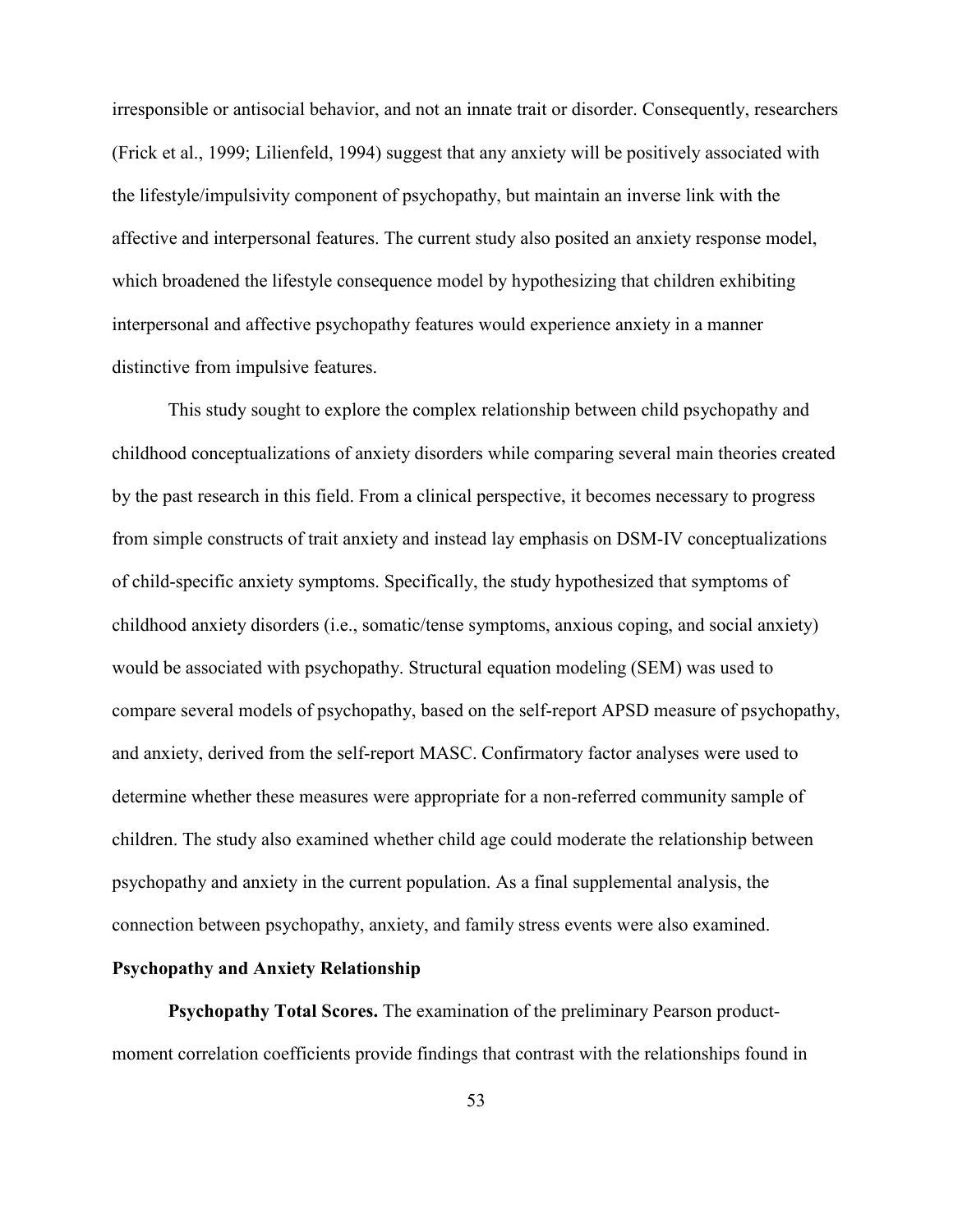adult psychopathy. Considering psychopathy total scores, psychopathy was found to be related to physical anxiety, social anxiety, and harm avoidance symptoms. Based on the fearlessness theory, the relationship between total psychopathy and fearful harm avoidance was in the predicted inverse direction. Specifically, children who reported high levels of apprehension and vigilant behaviors also reported low total psychopathy scores. In contrast to the inverse anxiety theory, the APSD total score evidenced moderate positive correlations with physical and social anxiety symptoms. Hence, children reporting high levels of APSD psychopathy may also report physical distress, worry over what other people think of them, and fears regarding embarrassment. Furthermore, separation anxiety and panic symptoms were completely unrelated to total psychopathy reports. These relationships were consistent within and across child and parent reports on the APSD and the MASC.

At first glance, the current data appears contradictory with Cleckley's hypothesis that psychopathic individuals are immune to the experience of anxiety. Rather, these findings imply that childhood psychopathy coexists with anxiety symptomatology in a fashion unanticipated by Cleckley (1976) and Hare (1991). However, children who report harm concerns and avoid fearprovoking situations also report low levels of overall psychopathy. This finding provides preliminary indirect support for the fearlessness theory.

**Psychopathy Factor Scores.** Pearson correlation coefficients present similar findings for the APSD factor scores. None of the APSD dimensions were related to the MASC total. Narcissism, callous-unemotionality, and impulsivity all evidenced small-to-moderate positive correlations with physical and social anxiety symptoms, no relationship with separation or panic symptoms, whereas narcissism and impulsivity exhibited inverse relationships to harm avoidance. These relationships diminished somewhat when partial correlations were used to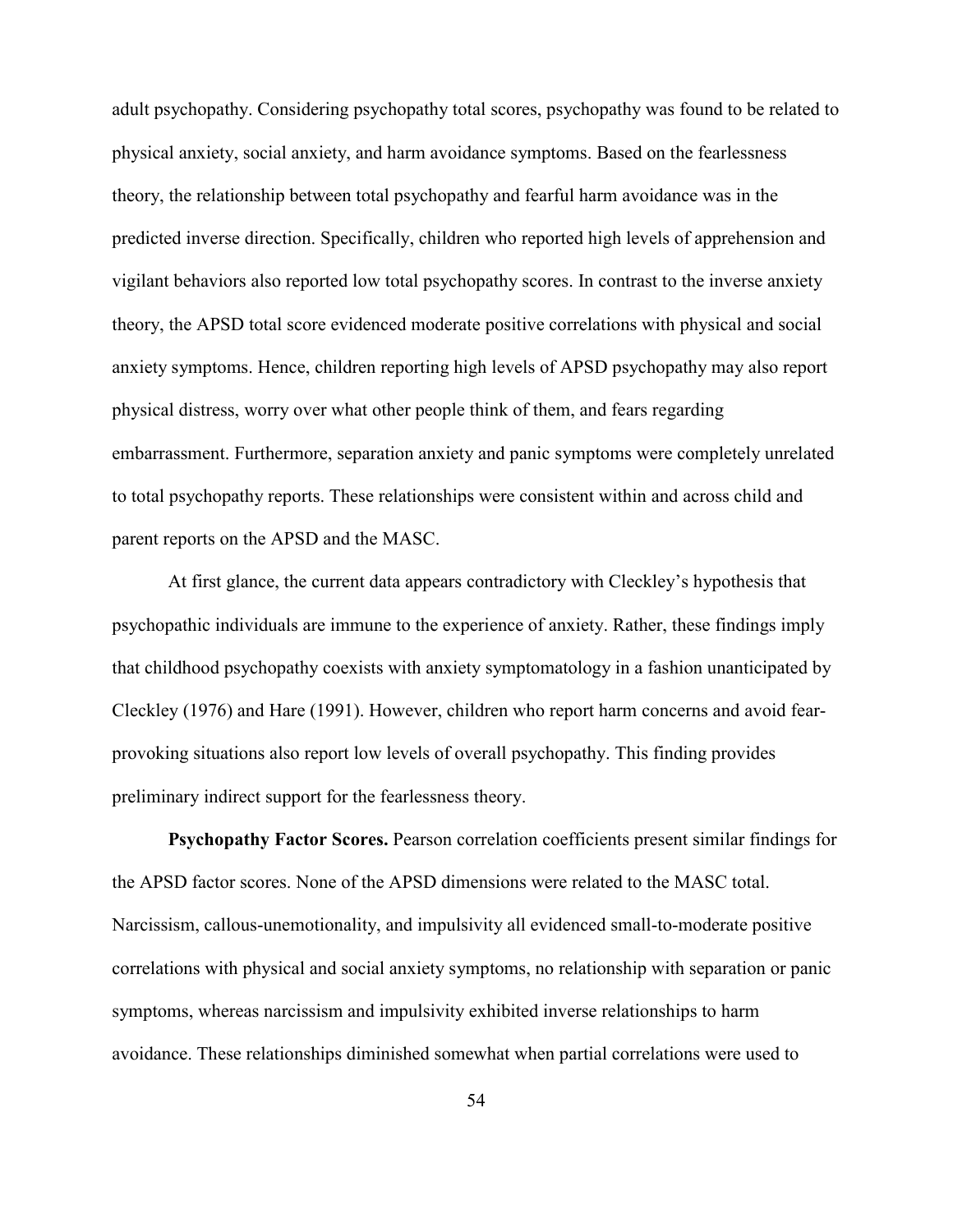control for respective psychopathy factors. Despite the shared variance evident between the three factors, the APSD factors preserved relationships with anxiety symptoms in a manner counter to the inverse anxiety theory and the lifestyle consequence theory. Narcissism retained a significant relationship with physical and social anxiety symptoms, callous-unemotionality continued to link with social anxiety, and impulsivity was inversely related to harm avoidant behaviors.

Once again, these preliminary partial correlation findings defy several prominent theories. The presence of psychopathy features does not render children impervious to anxiety. The unshared variance accounted for by the Impulsivity scale is unrelated to physical symptoms, separation anxiety, panic, or social anxiety symptoms, suggesting that the lifestyle consequence theory may not be adequately describing the psychopathy-anxiety relationship in children. Of the existing theories explored, only fearlessness theory found support, although indirectly. Children who reported high scores of impulsive behaviors also reported low amounts of anxious coping or safety preoccupation. Finally, the hypothesized anxiety response theory appeared better supported by the data than the lifestyle consequence theory. Particularly interesting were the positive relationships existing between narcissism, callous-unemotionality, and social anxiety. Children reporting higher scores of affective and interpersonal psychopathy features also reported concern about social disapproval and fears of humiliation.

**Additional measures.** Interestingly, child and parent reports of separation anxiety and panic symptoms were completely unrelated to any aspect of psychopathy. The symptoms were present in the sample; they simply had a negligible relationship with psychopathy across every analysis. This finding is divergent from earlier data (Kubak & Salekin, 2009), but this may be a function of the current population, as these children were nonreferred and have not faced the level of separation from support systems as a court-referred or inpatient sample may have. The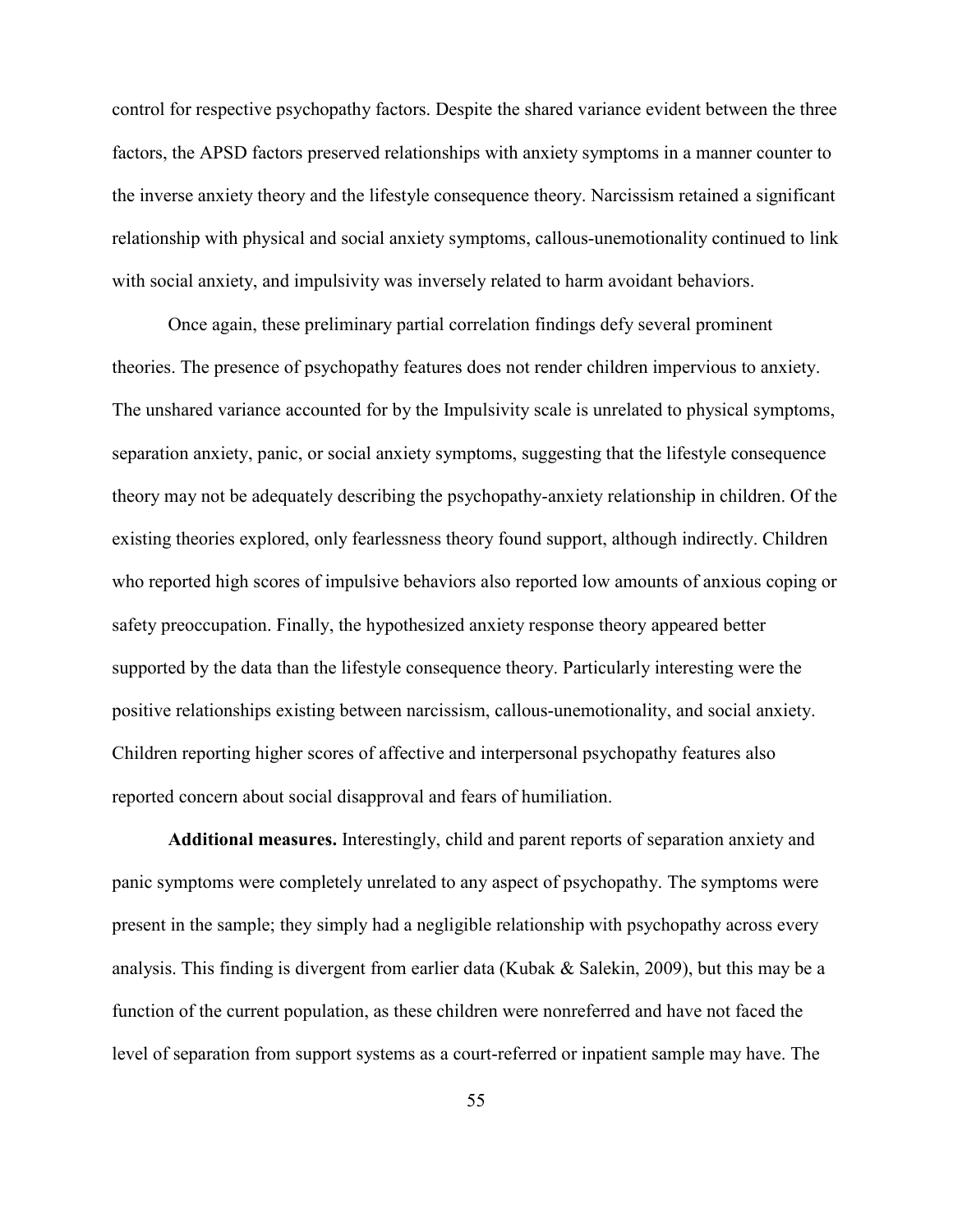earlier separation findings may have been heightened due to the participants' concern over their current predicament (being assessed in a juvenile evaluation center; Kubak & Salekin, 2009). Separation and panic symptoms did converge with a few variables in the study, specifically the age of the child and the parent-report mLES Negative Family Environment scale.

Considering the mLES scale, several notable patterns were observed. Specifically, the Negative Family Environment scale (i.e., marital difficulties affecting family, mental health problems affecting family, substance abuse affecting family, etc.) was moderately correlated with the parent-reported APSD total score and the Narcissism and Impulsivity scales, yet the child-reports were negligible. Children, however, evidenced small links between negative environment and their self-report on the Social Anxiety, Physical Symptoms, and Separation/Panic scales. This finding may suggest that parents who are distressed and struggling with significant life problems may have less patience and mental resources to cope with their children's behaviors. Hence, they may be more likely to rate their child as impulsive or selfcentered when they have a higher amount of negative environmental factors impacting the family, whereas their children may be displaying increased distress, anxiety, and need more support from their parents. Future study might benefit from an inclusion of parent anxiety assessment to determine whether child anxiety, child psychopathy, or parent reports are influenced by the parental distress.

A similar pattern was evidenced with the Social Adversity scale (i.e., Free/reduced lunch status, financial problems, home eviction, etc.). Small-to-moderate correlations existed between all parent-reported APSD scales and the Social Adversity scale. Social Adversity was surprisingly unrelated to all child-report APSD or MASC scales. Several researchers have suggested that social factors, such as abuse or neglect, might cause or link with conduct problems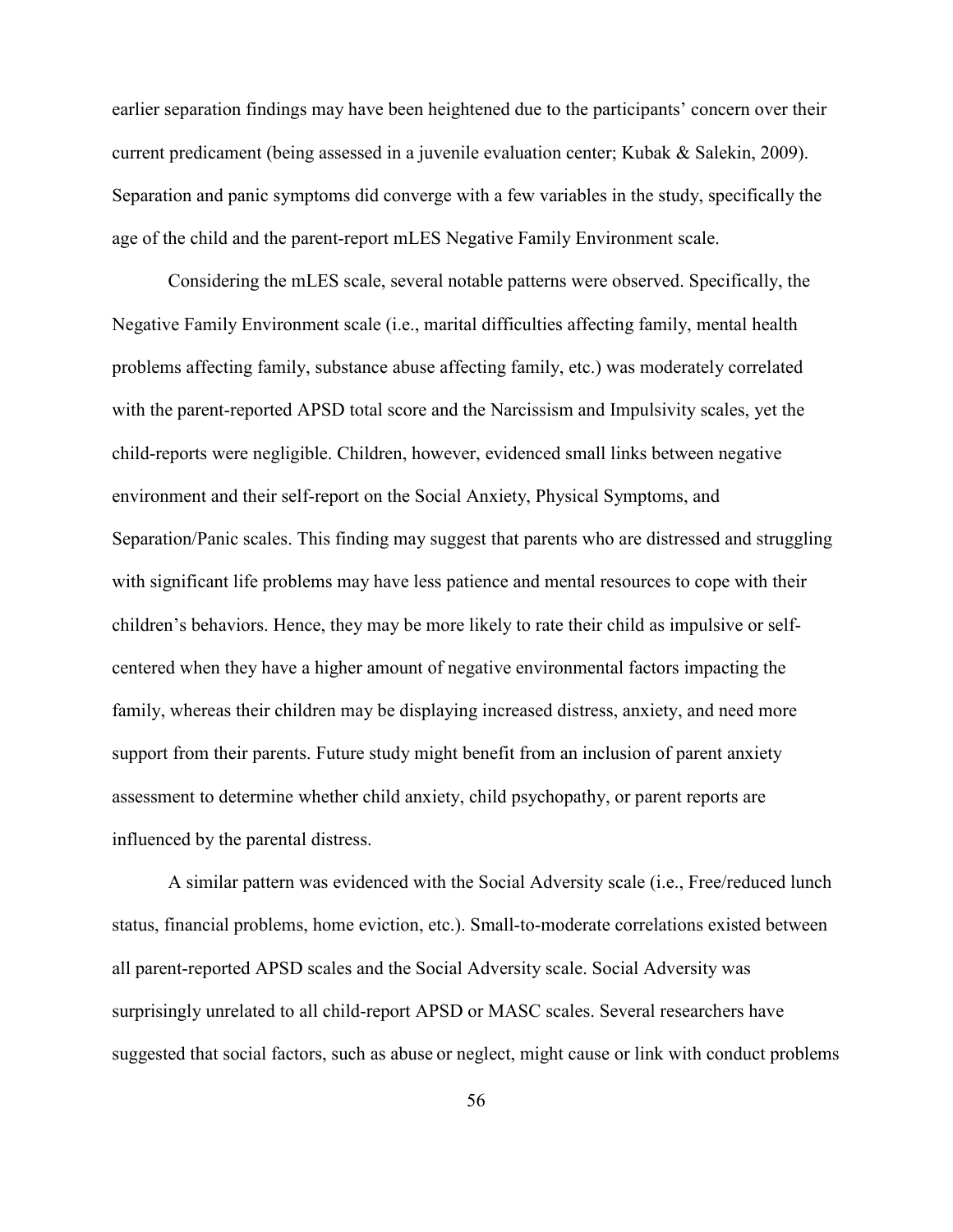and psychopathy in children and adolescents (Dodge et al., 1995; Farrington & Loeber, 2000; Widom, 1992). DSM-IV anxiety disorders have also been linked to harmful environments (e.g., separation anxiety disorder or posttraumatic stress disorder) and may have particular relevance for abused or neglected children and adolescents. Negative environment did relate with childreported anxiety in the current sample, but interestingly, child-reported psychopathy was unrelated with negative family environments and social adversity. On the other hand, the current sample came from families who were predominately in the middle to upper-middle class, so these findings may be distinct from more socially diverse backgrounds. While an investigation of socioeconomic status and family environment were not central components to the current study, they deserve continued in-depth investigation in future studies. At the least, it appears that parent-reporting of psychopathy may be influenced by family stress events. If that is the case, it further supports the current study emphasis on child self-reports of internal psychopathology.

### **Measure Consistency**

The inspection of the internal consistency indicators revealed good reliability for the APSD child ( $\alpha$  = .780) and parent ( $\alpha$  = .835) measures, as well as the MASC child ( $\alpha$  = .884) and parent ( $\alpha$  = .864) measures. While the child and parent subscales for the MASC were all above .700, the conventionally recommended criterion value (Pallant, 2007), the alpha values for the child-reported APSD Narcissism subscale ( $\alpha$  = .621) and both Impulsivity scales (child,  $\alpha$  = .509; parent,  $\alpha$  = .580) were not. These findings are similar to other studies that have examined the internal consistency of the APSD. For example, Poythress and colleagues (2006) found poor internal inconsistency for the three-factor APSD (Narcissism,  $\alpha$  = .61; Callous-Unemotional,  $\alpha$  = .45; Impulsivity,  $\alpha$  = .57) using a population of community youths on probation for minor offenses (i.e., retail theft). Using a child psychiatric inpatient sample, Fite and partners (2009)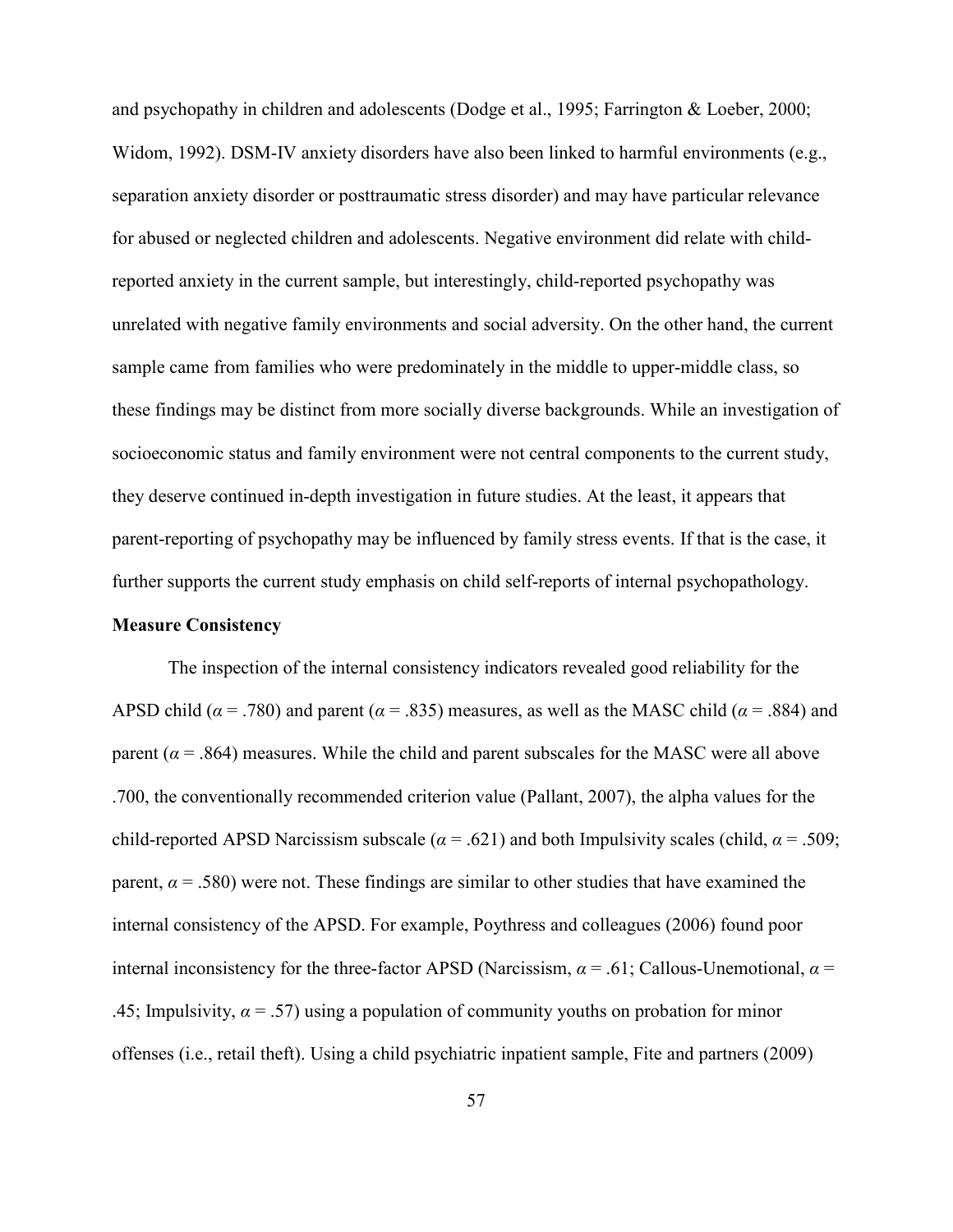also found low consistency with the APSD Impulsivity scale (child,  $\alpha$  = .67; parent,  $\alpha$  = .68). Finally, in a study with adolescent offenders in a maximum-security unit, Vitacco, Rogers, & Neumann (2003) also found low to moderate internal consistency values for the APSD factors (Narcissism, *α* = .74; Callous-Unemotional, *α* = .59; Impulsivity, *α* = .53). Taken together, concerns are raised as to whether the APSD is an adequate measure across youth populations, particularly in its ability to appraise impulsivity features. Furthermore, the Narcissism and Impulsivity scales were highly correlated  $(r = .88)$ , indicating that these two subscales share a great deal of variance. Comparable findings were found by Vitacco et al.,  $(r = .85; 2003)$  and Fite et al., ( $r = .98, 2009$ ). Fite et al., (2009) indicated that combining the two factors provided a more parsimonious fit to their data. Finally, the APSD included two items (5 and 20) which performed disappointingly in the current study as well as numerous previous studies (see Poythress et al., 2006). The MASC, on the other hand, had overall strong internal consistency indices.

Satisfactory factor models were replicated for both the APSD and the MASC using confirmatory factor analysis. Despite the earlier concerns directed at the APSD, the three-factor model provided a very good fit after allowing two item error terms to correlate, an accepted practice seen in earlier studies (see Cooke & Michie, 2001). The poor results for the two-factor APSD model are consistent with previous studies (Vitacco et al., 2003). For the MASC, an adequate fit was obtained by loading all individual items onto their respective factors. Results closely matched with previous full-item confirmatory factor analyses (Baldwin & Dadds, 2007; Olason et al., 2004). However, a stronger fit was attained by creating random item parcels, as also found by earlier studies (Olason et al., 2004; Yao et al., 2006). Whereas both measures appeared perform well with the current sample, two caveats require mention. First, it appears that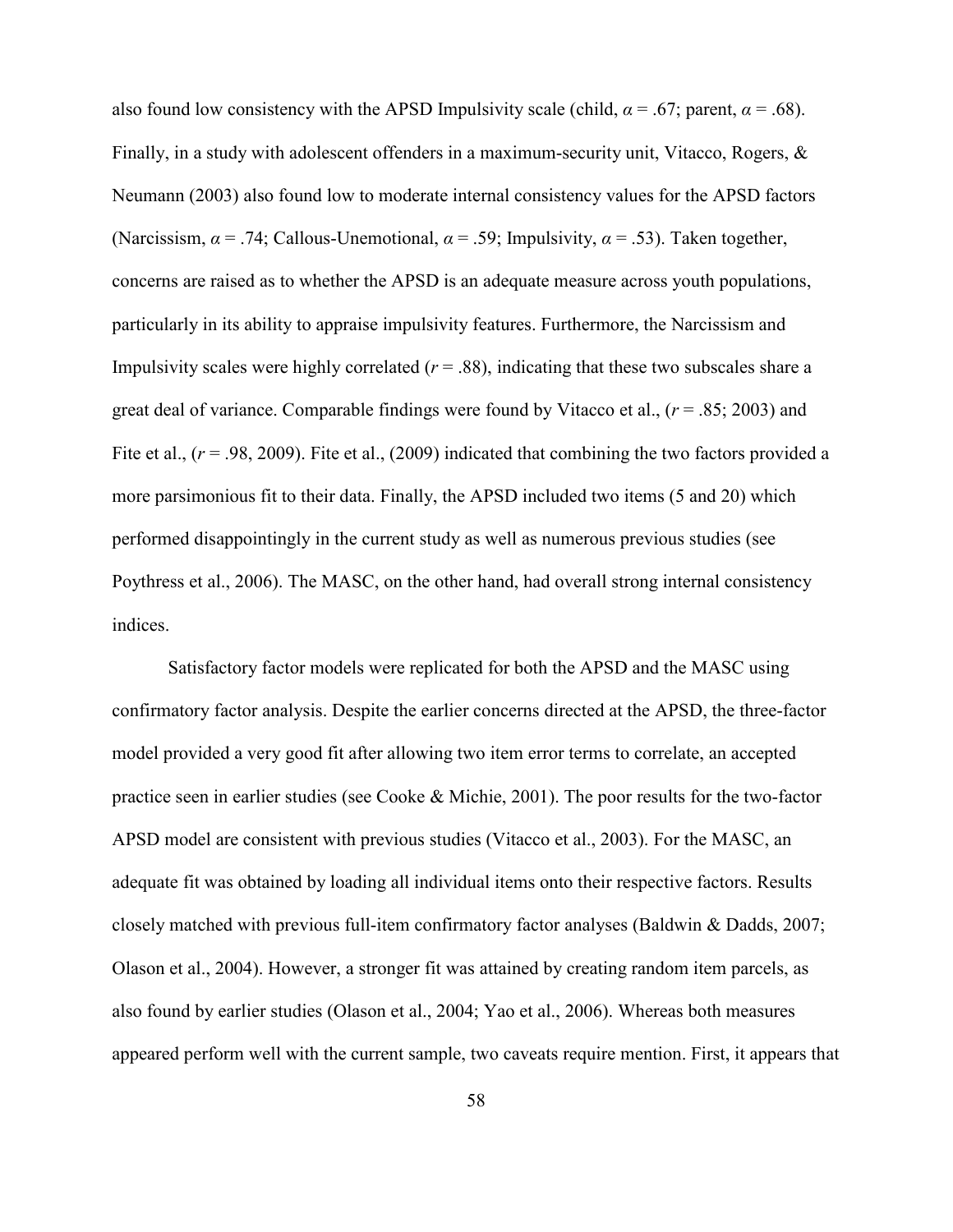some revision of the APSD factor scores may be necessary to enhance subscore reliability, as poor scale reliabilities were noted in the current and previous studies. Second, the MASC has thus far seen most of its reliability analyses limited to community populations. Furthermore, MASC confirmatory factor analyses have uniformly exhibited only adequate, not excellent, fit. The measure will need to be used in further studies, possibly with justice-involved or behaviordisordered youth, to determine whether it remains a satisfactory assessment of anxiety in those populations.

# **Structural Equation Models Predicting Relationships to Anxiety**

 Structural equation modeling corroborated that the APSD three-factor model held significant relationships with multiple MASC anxiety subscales. The impulsivity facet was no longer significantly related to social anxiety and physical symptoms after narcissism and callousunemotional facets were included into the model. However, a stronger model fit was observed after the addition of the narcissism and callous-unemotional dimensions. Furthermore, each APSD factor evidenced unique relationships to anxiety once all APSD factors were included and allowed to associate with anxiety scales. In particular, callous-unemotional and impulsive features each play a divergent role in the underlying relationship of child psychopathy and anxiety, further questioning the correctness of Cleckley's inverse theory or the lifestyle consequence theory. Increased callous-unemotional scores predicted increased social anxiety scores, while increased impulsivity scores predicted lower harm avoidance scores. Although narcissism evidence small partial correlations with social and physical anxiety symptoms, these relationships were not significant in the multivariate structural model.

The age moderation model also upheld the above mentioned relationships between callousness, impulsivity, and anxiety. Unfortunately, results for the moderation model did not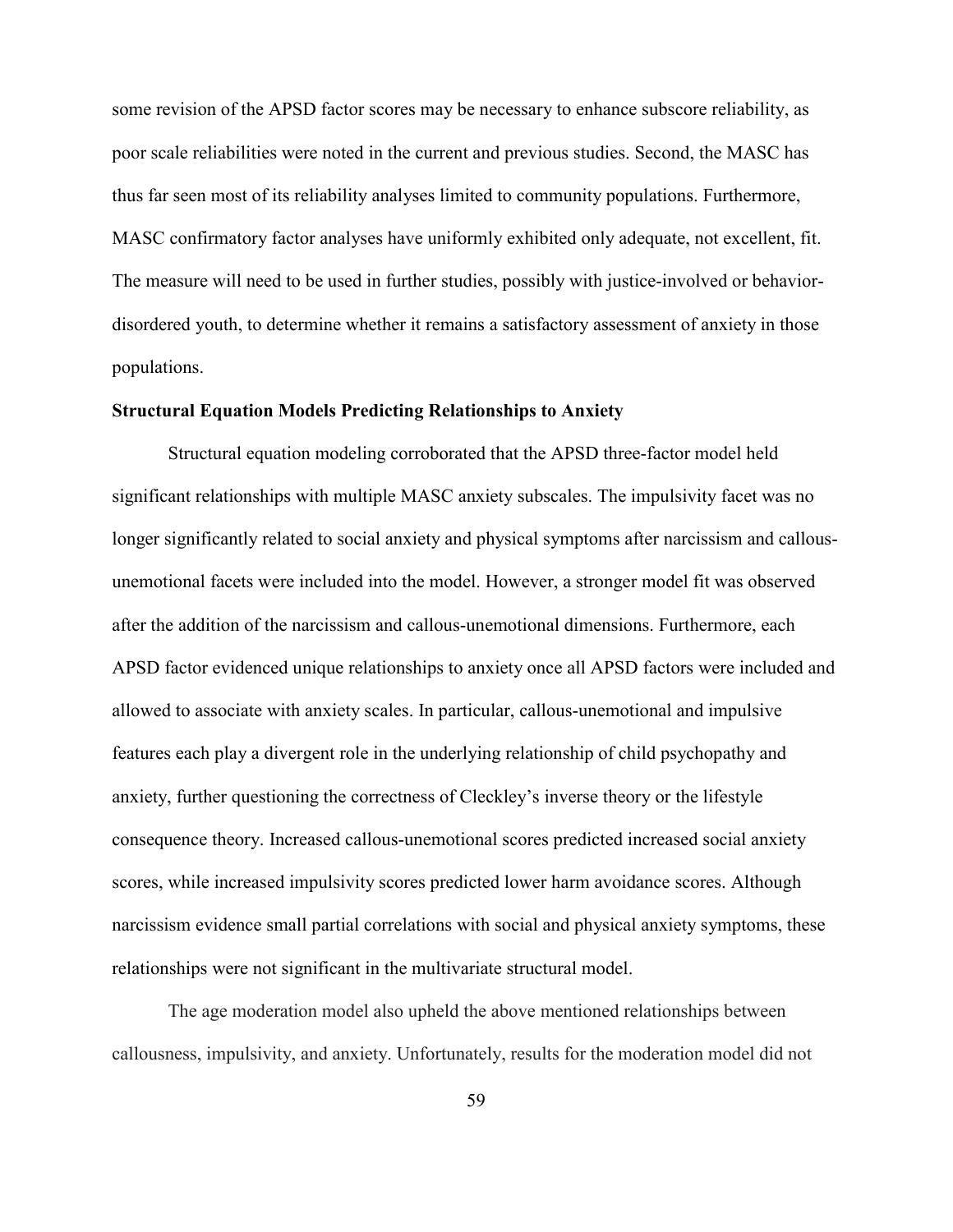indicate that age moderates the relationship between psychopathy and anxiety. Previous research (Kubak & Salekin, 2009) implied that the psychopathy-anxiety relationship may diminish over time as a child ages. In the current study, there was not a significant age moderation effect to support a diminishing anxiety response hypothesis. Kubak and Salekin (2009) noted that anxiety became less comorbid with youth, particularly late adolescents (age 16-18), who were having continual contact with law enforcement. They suggested that more contact with the law might lessen levels of anxiety as the youth becomes accustomed to negative consequences rather than the accumulation of anxiety. This developmental trend was used to explain the inconsequential relationship with anxiety that is observed in adults with psychopathic traits (Kubak & Salekin, 2009; Schmitt & Newman, 1999). However, the current sample of children was predominantly between the ages of 9 to 13. It may be that this population was too young to observe the posited diminishing anxiety response. On the other hand, the interaction between age and callousunemotional features did approach significance in regard to a negative relationship with social anxiety ( $\beta$  = -.155,  $p = .077$ ). In other words, as age and callous-unemotional features increased, there appeared to be a reduction in social anxiety. A sample with a broader age range may be necessary to further explore this relationship.

Although the current study could not sufficiently support this interaction, it may be that children who persist with callous-unemotional features into their adolescence begin to stop worrying about social rejection or fear social embarrassment. Furthermore, the current sample was unable to inquire about juvenile justice contacts or even school infractions. It is possible that a diminishing anxiety response may be due to continued exposure negative consequences, whether they are legal or social, and the current young sample was unable to detect the differences found in the Kubak and Salekin (2009) study.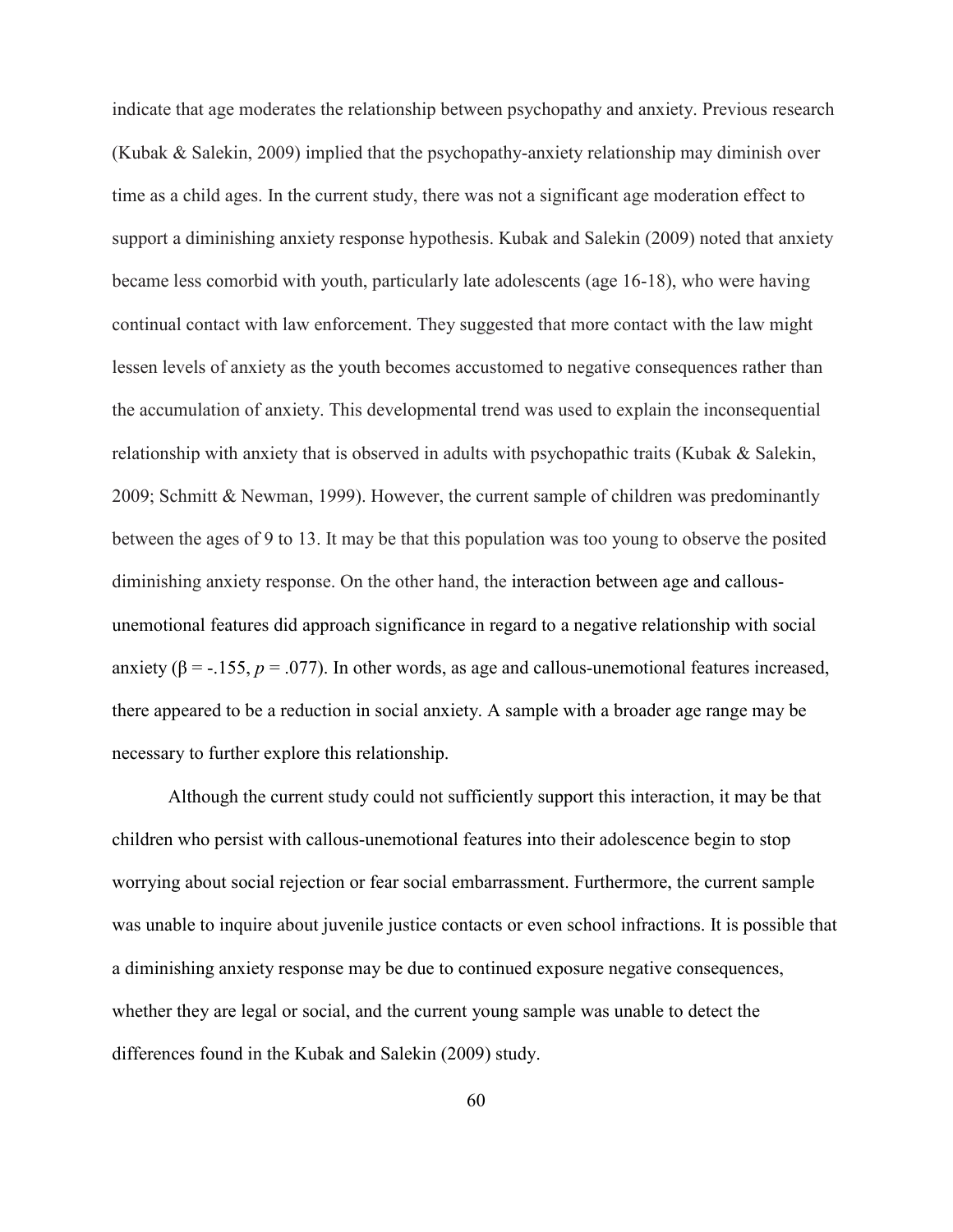The findings from the present study support the hypothesized anxiety response model, as children who reported callous-unemotional traits also consistently reported social anxiety symptoms, such as fear of embarrassment and worry over what others think. These concerns are at odds with the inverse relationship and lifestyle consequence theories of anxiety. At this point of development, personality traits are less likely to remain stable, so children presenting callous and unemotional characteristics may not do so consistently or be immune to the perceived judgments of others. When children act in a callous fashion, the resulting responses they receive may possibly result in anxiety, similarly to how older adolescents have been shown to experience anxiety as a result of antisocial behavior consequences (see Frick et al., 1999; Kubak & Salekin, 2009).

Narcissism features, however, did not maintain a significant relationship with anxiety within the structural models. Regrettably, it is unclear whether lost relationship is due to methodological reasons, as the APSD Narcissism factor was shown to evidence an exceptionally high correlation with the APSD Impulsivity scale. This finding is not limited to the current study (see Fite et al., 2009; Vitacco et al, 2003). Future studies may wish to combine the two factors due to their high overlap (see Fite et al., 2009), consider a revision of the APSD Narcissism and Impulsivity scales, or include additional measures of narcissism.

Despite the overlap with narcissism, impulsivity features were directly related to harm avoidance and safety preoccupation. However, this relationship did not provide support for the lifestyle consequence theory either, as the relationship was inversed. Impulsive children were less concerned about their personal safety or 'doing things right.' Instead, this relationship provides indirect support for the fearlessness theory. Fearfulness has been conceptualized as sensitivity to cues of impending danger (Tellegen, 1982), and such a sensitivity can be perceived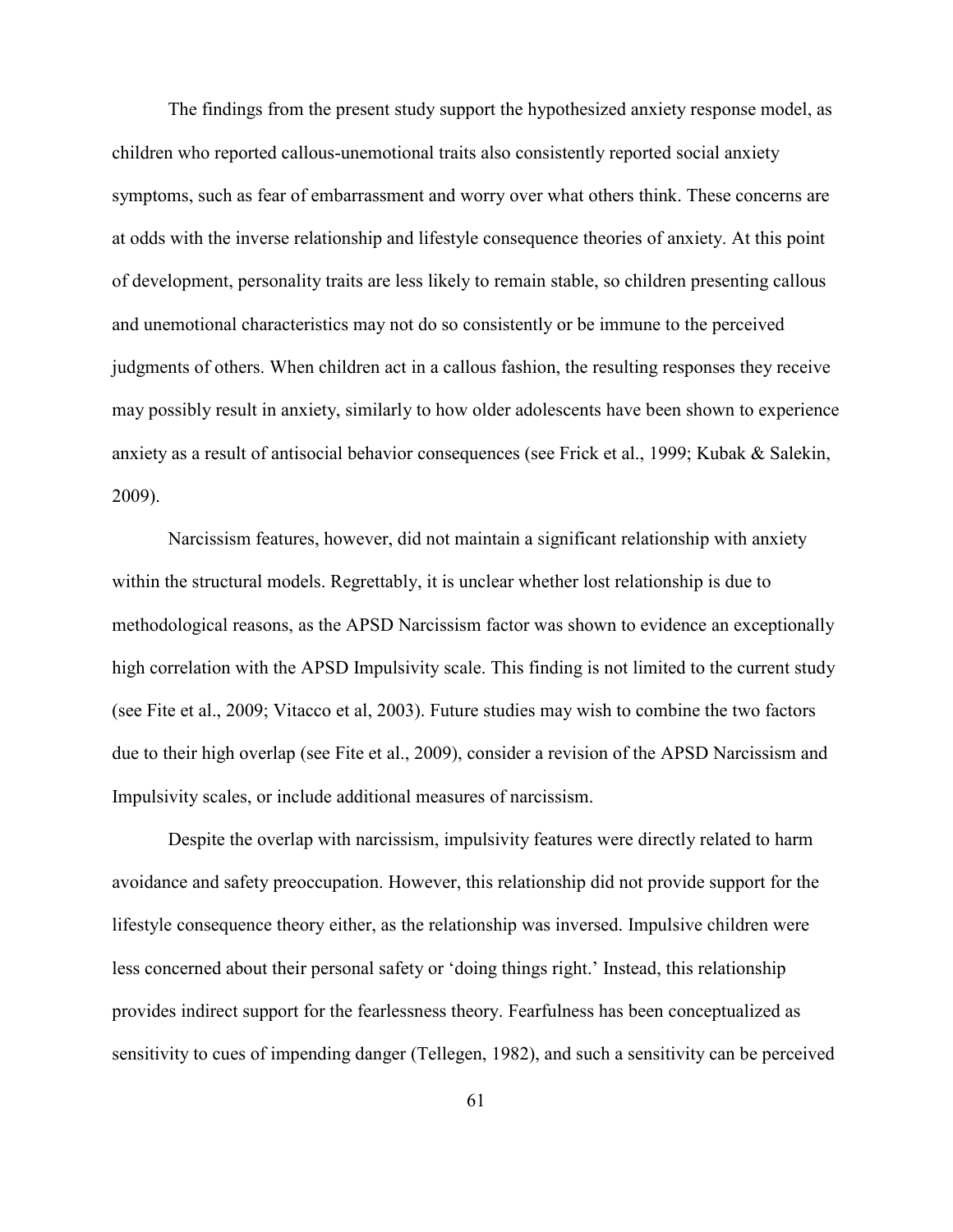within the MASC Harm Avoidance scale. Hence, children reporting impulsive behaviors tended to have low levels of fear, whereas safety-minded children tended to not act hastily. Fearlessness theory appears to be the only 'classic' conceptualization that appears relevant to the current child population. Regardless, it remains clear that the presentation of child psychopathy is, on some levels, fundamentally distinct from adult psychopathy.

### **Child-report and parent-report**

Consistent with child clinical research, the current study emphasized analyses using child-reported symptoms, as it has been suggested that children and adolescents may be better informants of their internalizing symptoms than other informants. Parents may have a hard time detecting internal symptoms in their children, as symptom manifestation is typically different in youth. Parents and teachers are known to be better reporters of disruptive behavior disorders. Fortunately, the child and parent reports were highly convergent with each other. Preliminary analyses also displayed similar patterns of relationships within the child and parent reports. Given that the current study was predominantly interested in internalized phenomena, and that the child and parent reports often paralleled, structural equation analyses were aimed at the child report measures. Parent ratings of child psychopathy were also related to financial and family environment problems, whereas child self-reports were not. On the other hand, parent-report and clinician assessed measures, such as the PCL-YV, have extensive validity to support their use. Future studies would do well to incorporate additional assessments of psychopathy and anxiety in children, as well as the relation of the constructs as assessed through different sources.

# **Strengths and Limitations**

The current study holds several strengths including the use of advanced statistical techniques, the gathering of self and parent-report measures, and it is one of a small number of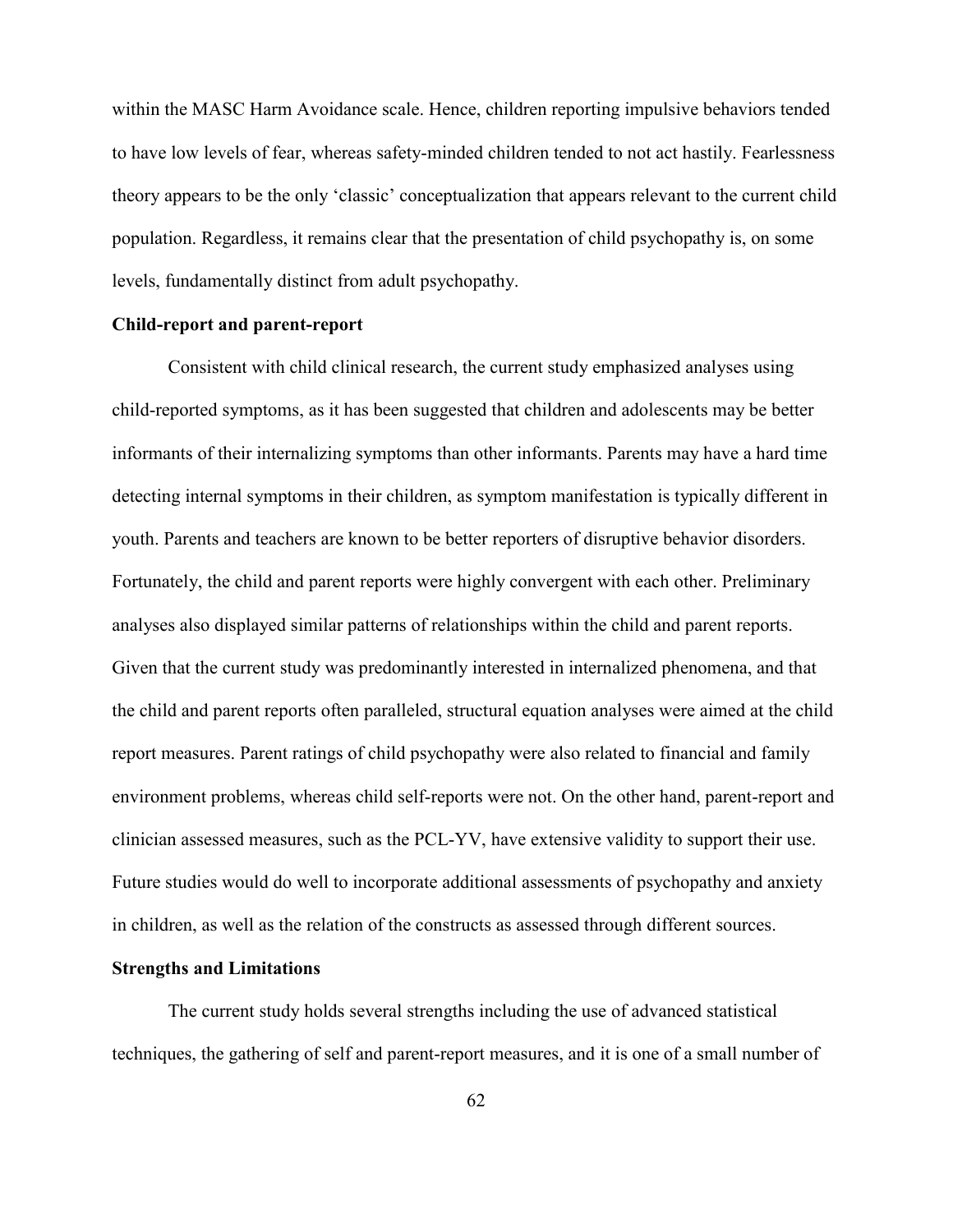studies to collect data on childhood psychopathy and anxiety. It is the first study to deliberately draw this data from a nonreferred community sample. The current study focused on a development period that still exists as a conceptual challenge for psychopathy research. By these merits, the study is able to address several empirical questions that have remained a quandary in the literature.

As always, it is important to place any interpretations in the context of several study limitations in the study. First, the sample of youth was heavily homogeneous, as the sample only included boys who were mostly Caucasian (88%), came from families in the middle to uppermiddle socioeconomic status ranges (81.5%), and had highly educated parents. Race, SES, and gender difference testing was not possible with the current sample. Future investigations will need to seek more diverse samples. However, by having a homogeneous sample, the current study is better able to investigate psychopathology without having to be especially cautious of the superfluous consequences of gender or SES differences. Second, the current study examined boys between the ages of eight to fourteen. To more fully assess the moderating effect of age, it would have been beneficial to include adolescent symptom presentations.

Third, the study was conducted exclusively through mail survey. Whereas the sample demographics were comparable to the school system demographics, the useable data represented roughly 15% of the system population. The response rate is not atypical for mail surveys, but future study should incorporate alternative methods to increase the overall sampling rate. Education management systems required conservative sampling procedures, so future study should include additional avenues to collect community data. Also, as the current data came from a community sample, it will be necessary to compare these constructs and findings to court or clinic-referred samples. The current study was not capable of explaining how these constructs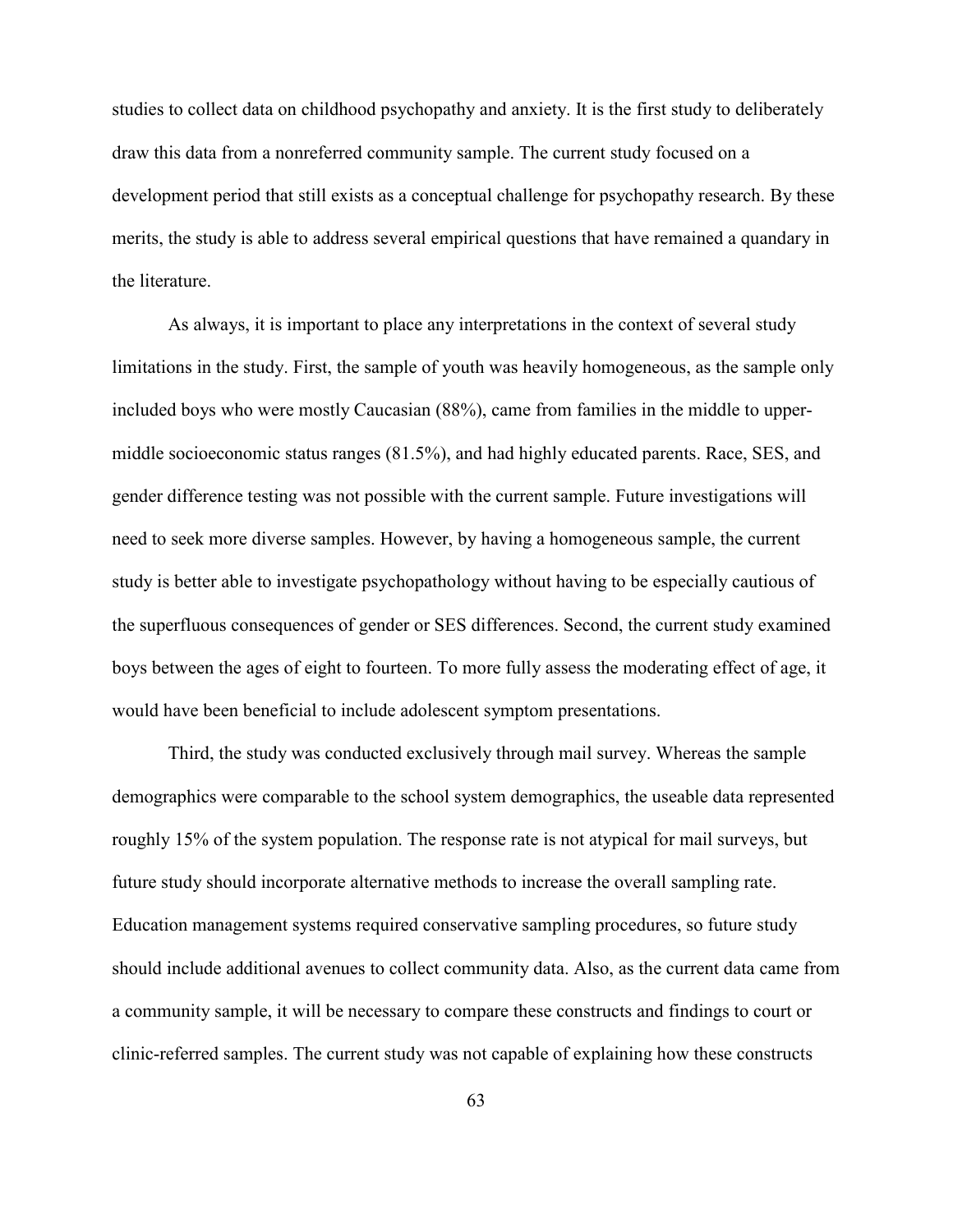might relate in children who have previously identified emotional or behavior problems. Nevertheless, the collection of data from a nonreferred population of young boys and their guardians remains a strong point of the current study, as it can concentrate on an area lacking in the literature.

A final prospective limitation of the current study was the reliance of self-report and parent-report assessments. Although the self-report of internal symptoms without the influence of an interviewer can be viewed as an asset, future research may wish to include additional disorder assessment methods, such as clinician assessment. The presence of a clinician or trained assistant would be useful to answer participant questions or monitor the autonomy of child selfreports. Furthermore, the chosen psychopathy measurement is widely used in the child psychopathy literature, but has evinced subscale reliability concerns across the current and previous studies.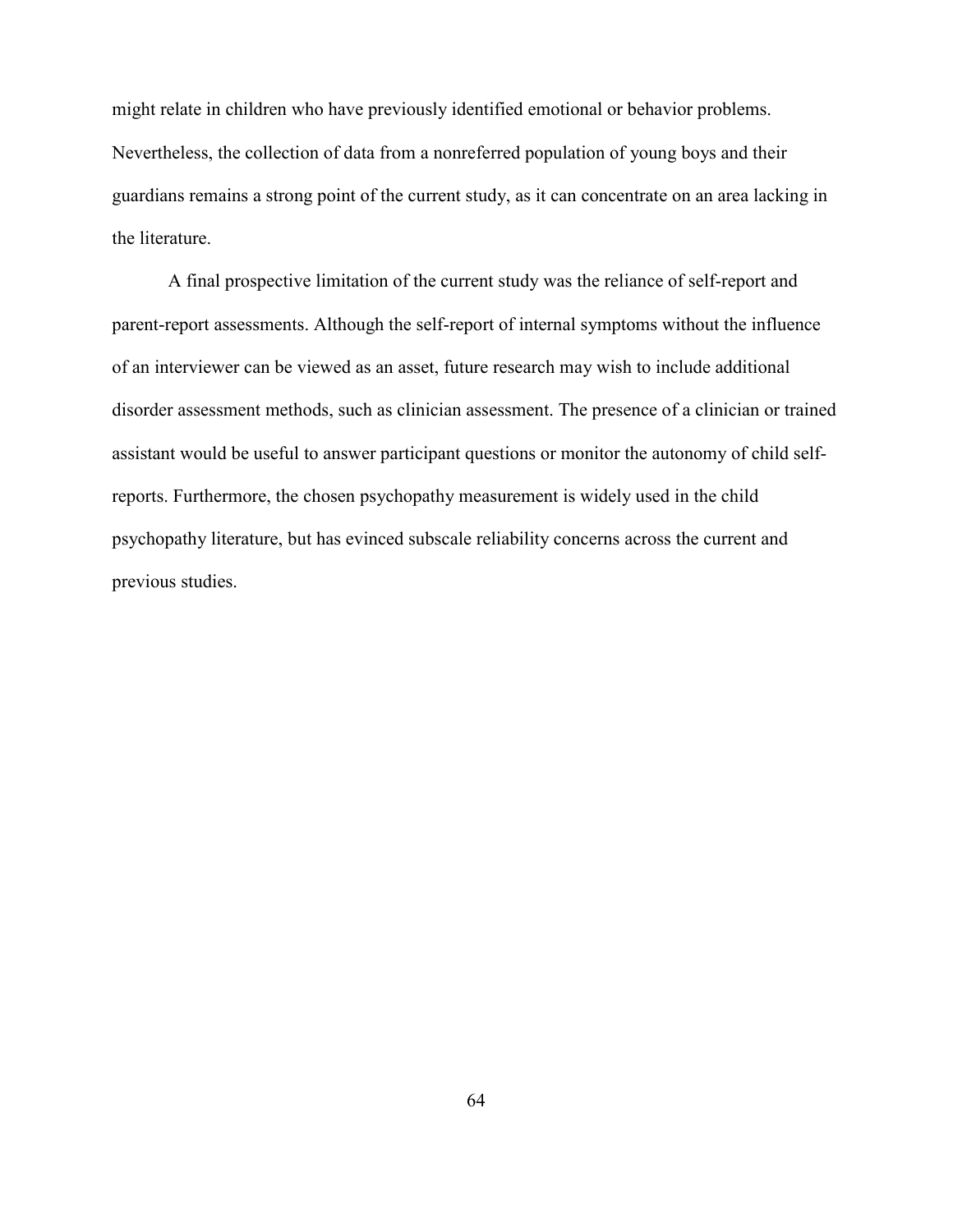#### CHAPTER 5

#### **CONCLUSION**

The results of the current study are both contradictory and concurrent with the adult psychopathy literature. Most prominently, children experience psychopathy features and anxiety in a manner that runs counter to Cleckley's theory. However, support was found for Lykken's theory of fearlessness, as children high in impulsive behaviors appear to have low levels of fearfulness. Finally, the lifestyle consequence theory does not adequately capture the relationship between psychopathy and anxiety. Impulsive behaviors were related to lowered levels of anxiety regarding safety rather than increased general distress. The full psychopathy anxiety response hypothesis suggested by the current study provided a better fit with the current community sample, as higher-reported callous-unemotional features were connected to increased social anxiety concerns. It may be that the current sample is dissimilar to previous studies examining court or clinic-referred youth, in that the children have not been specifically identified as having emotional or disruptive behavior problems. On the other hand, the study may be identifying a developmental trend where the consequences of affective and interpersonal psychopathy features create distress in children similarly to how older adolescents experience distress in regard to their impulsive or antisocial behaviors (Kubak & Salekin, 2009).

From a clinical perspective, the presence of anxiety at this developmental stage may be a positive sign for treatment. If children are experiencing anxiety parallel to affective or interpersonal psychopathy styles, particularly social anxiety regarding how others view them, treatment may be more effective in treating psychopathy characteristics that are notorious for their stability in adulthood. The screening procedure used by current study, if replicated in future studies, may assist mental health professionals in identifying and treating childhood psychopathy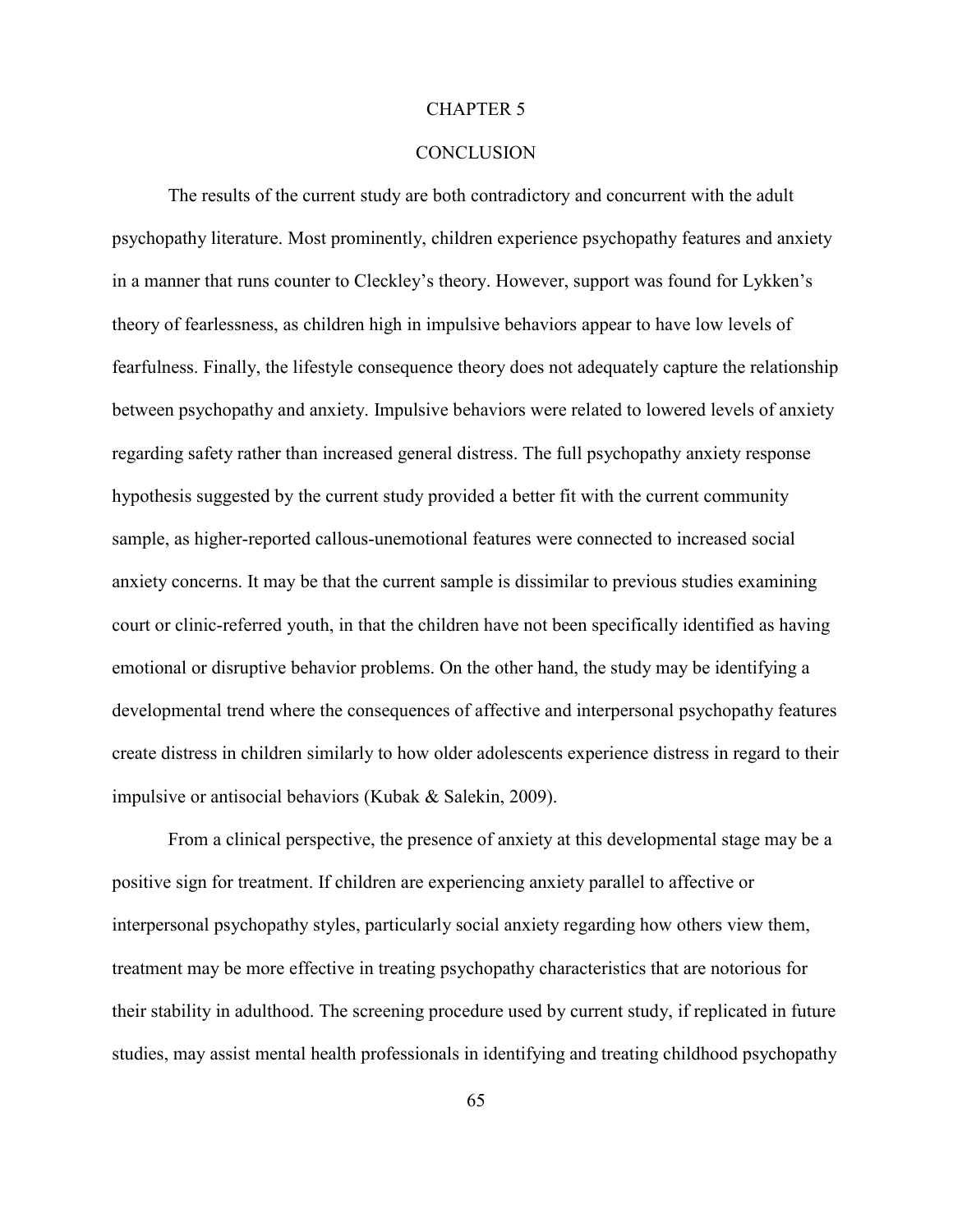features while they are still mutable. While some empirical attention has begun to be directed toward childhood psychopathy, its development, and co-morbid psychopathology, a great deal of work is still required. Investigating psychopathy from a developmental perspective is invaluable, as it may provide the opening to treat child psychopathy before it progresses to the adult presentation, a psychopathology that is well-known for antisocial behavior, increased hostile institutional behavior, and higher rates of overall recidivism.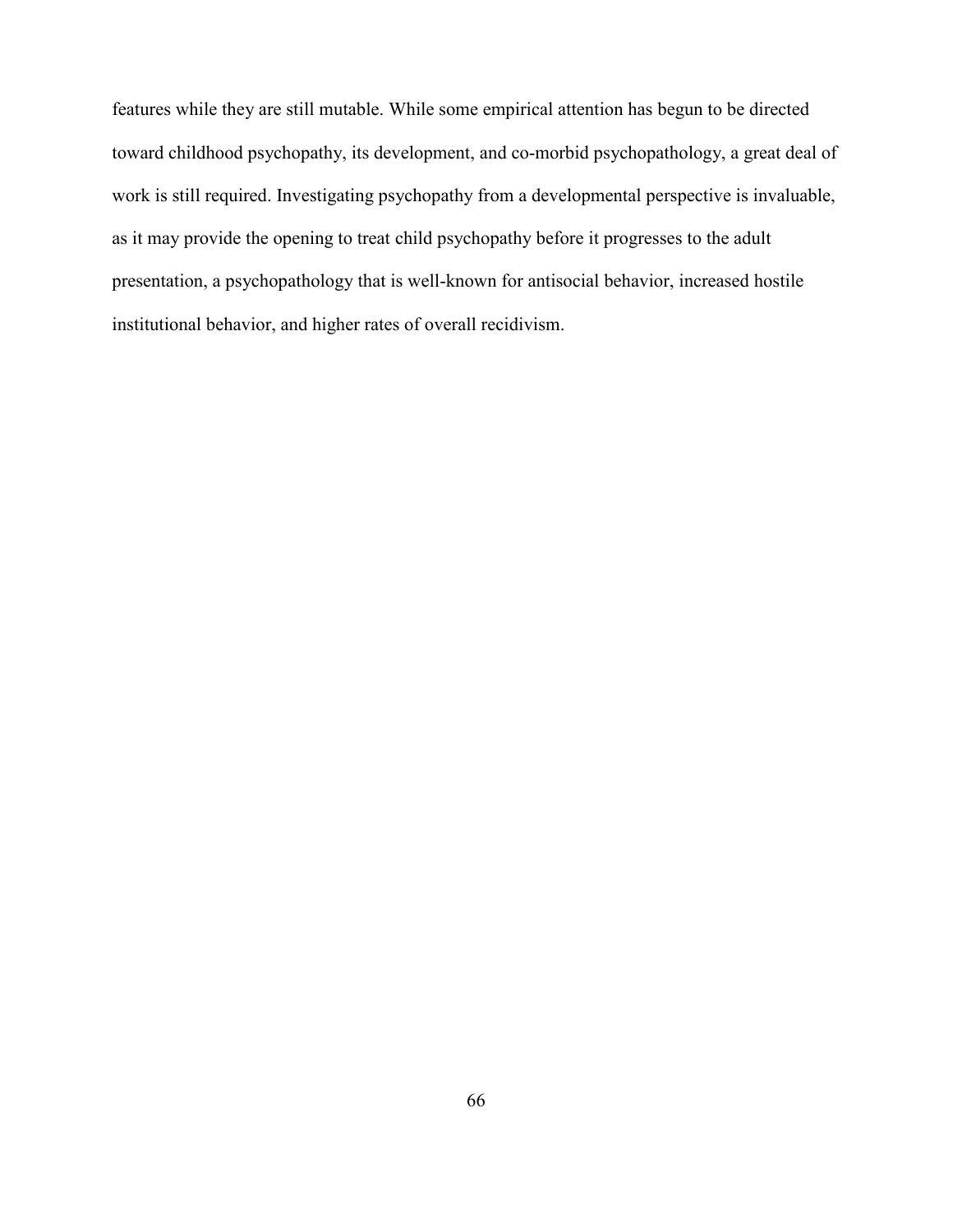#### REFERENCES

Akaike, H. (1987). Factor analysis and AIC. *Psychometrika*, *52*, 317-332.

- Andersen, J. C., & Gerbing, D. W. (1988). Structural equation modeling in practice: A review and recommended two step approach. *Psychological Bulletin, 103,* 411-423.
- Andershed, H., Kerr, M., Stattin, H., & Levander, S. (2002). Psychopathic traits in non-referred youths: Initial test of a new assessment tool. In E. Blaauw & L. Sheridan (Eds.), *Psychopaths: Current international perspectives* (pp. 131-158). The Hague: Elsevier.

Arbuckle, J. L (2006). *AMOS 7.0 user's guide*. Chicago: SPSS, Inc.

- Armstrong, J. S., & Lusk, E. J. (1987). Return postage in mail surveys: A meta-analysis. *Public Opinion Quarterly, 51,* 233-248.
- Baldwin, J. S., & Dadds, M. R., (2007). Reliability and validity of parent and child versions of the Multidimensional Anxiety Scale for Children in community samples. *Journal of the American Academy of Child and Adolescent Psychiatry, 46,* 252-260.
- Baron, R., & Kenny, D. (1986). The moderator–mediator variable distinction in social psychological research: Conceptual, strategic, and statistical considerations. *Journal of Personality and Social Psychology*, *51*, 1173-1182.
- Barry, C., Frick, P., DeShazo, T., McCoy, M., Ellis, M., & Loney, B. (2000). The importance of callous–unemotional traits for extending the concept of psychopathy to children. *Journal of Abnormal Psychology*, *109*, 335-340.
- Barry, C.T., Frick, P.J., & Killian, A. L. (2003). The relation of narcissism and self-esteem to conduct problems in children: A preliminary investigation. *Journal of Clinical Child and Adolescent Psychology, 32,* 139-152.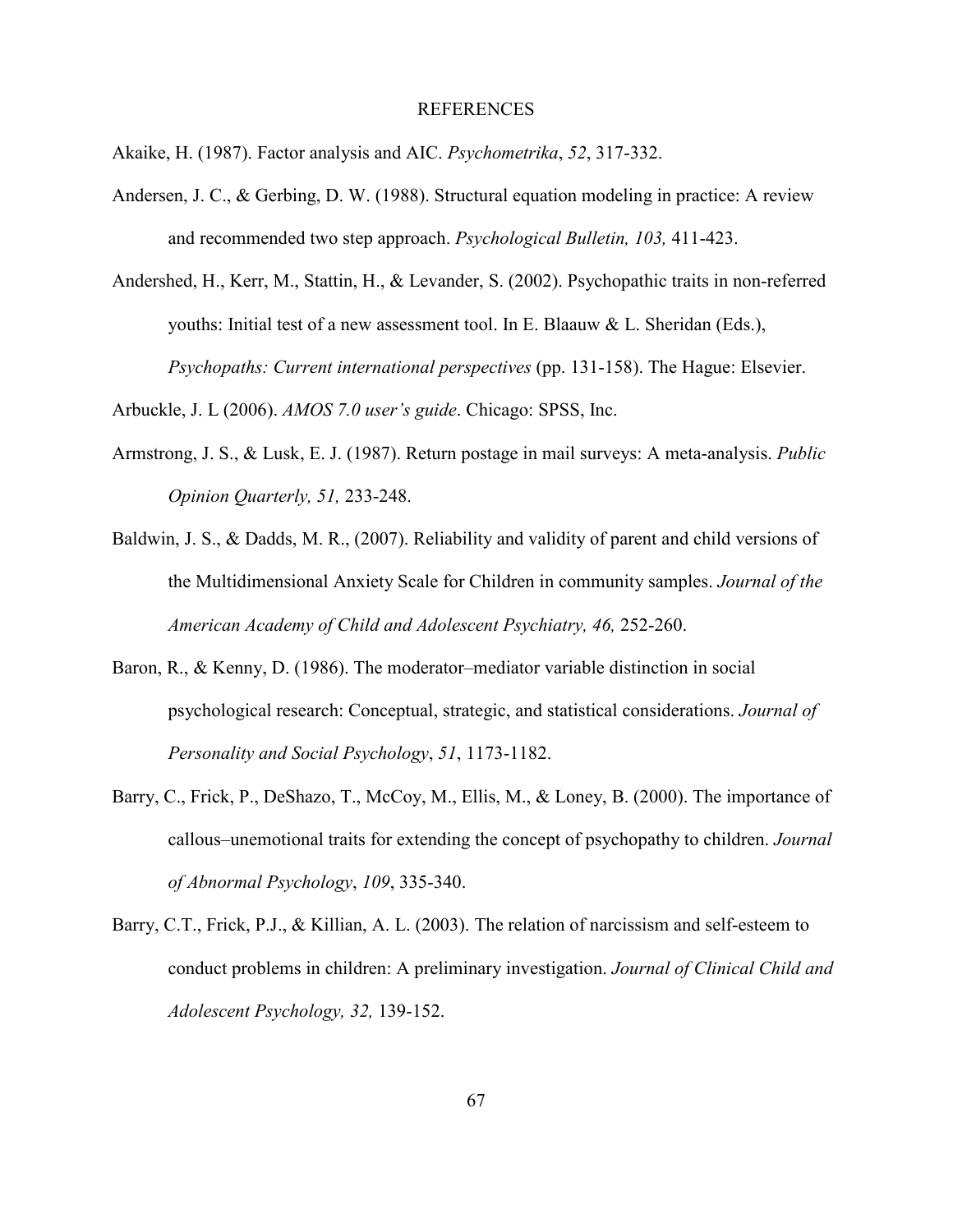- Barry, C.T., Frick, P.J., Adler, K. K., & Grafeman, S. J. (2007). The predictive utility of narcissism among children and adolescents: Evidence for a distinction between adaptive and maladaptive narcissism. *Journal of Child and Family Studies, 16,* 508-521.
- Bauer, D., & Kosson, D.S. (2000, March). *Psychopathy in incarcerated females: Prevalence rates and individual differences in personality and behavior.* Paper presented at the American Psychology-Law Society conference in New Orleans.
- Bentler, P. M. (1990). Multivariate analysis with latent variables: Causal modeling. *Annual Review of Psychology*, *31*, 419-456.
- Bentler, P. M. (1995). *EQS structural equations program manual*. Encino, CA: Multivariate Software, Inc.
- Bergin, A. E. & Garfield, S. L. (1994). Research on client variables in psychotherapy. *In:*  Garfield, S. L.: *Handbook of psychotherapy and behavior change (4th ed.)*. (pp. 190- 228). Oxford, England: John Wiley & Sons.
- Blair, R. J. R. (1999). Responsiveness to distress cues in the child with psychopathic tendencies. *Personality and Individual Differences, 27,* 135-145
- Blunch, N. J., (2008). *Introduction to structural equation modeling: Using SPSS and AMOS*. CA: Sage Publications.
- Brandt, J. R., Kennedy, W. A., Patrick, C. J., & Curtin, J. J. (1997). Assessment of psychopathy in a population of incarcerated adolescent offenders. *Psychological Assessment*, *9,* 429– 435.
- Brinkley, C. A., Newman, J. P., & Widiger, T. A. (2004). Two approaches to parsing the heterogeneity of psychopathy. *Clinical Psychology: Science and Practice, 11,* 69-94.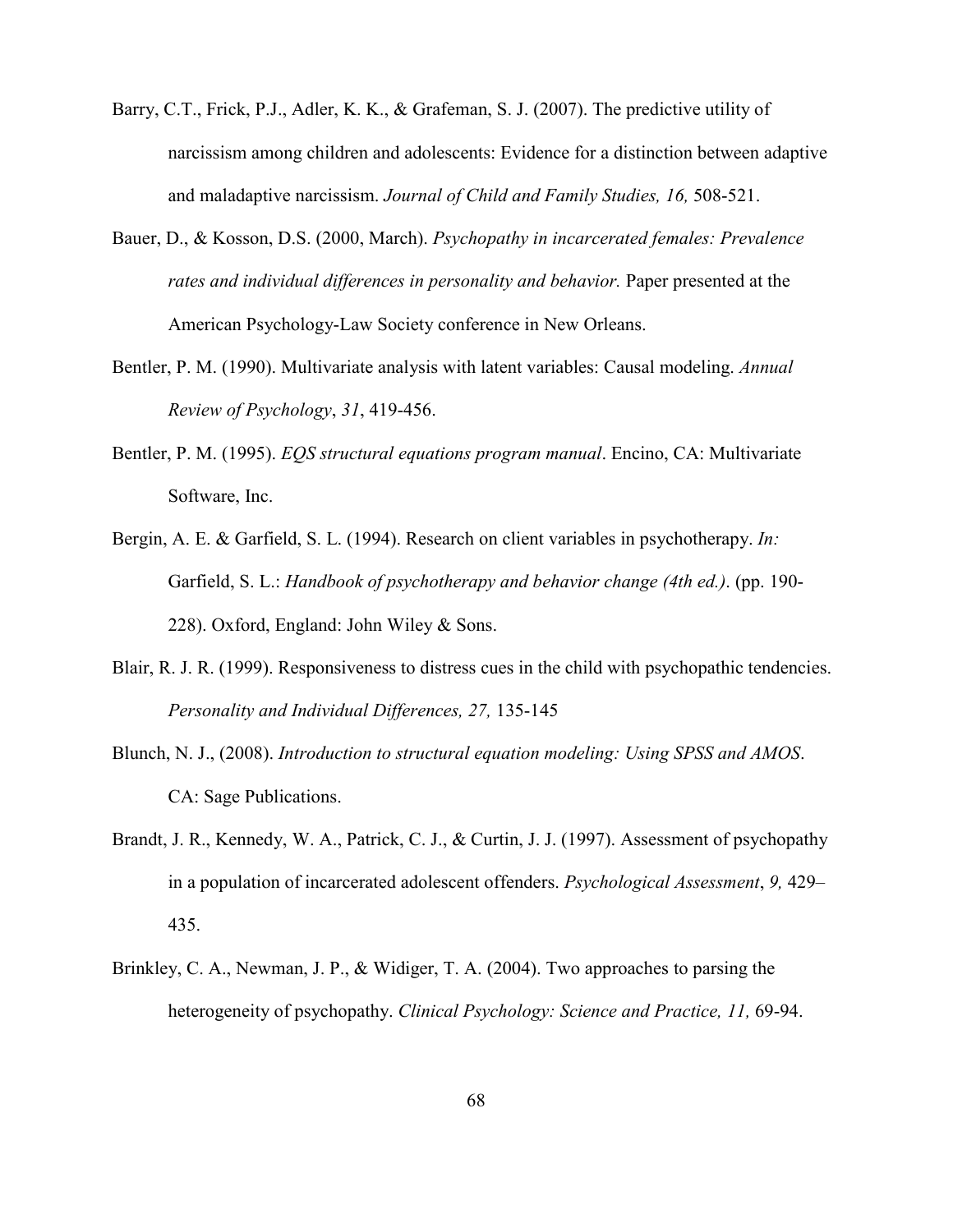- Browne, M., & Cudeck, R. (1989). Single sample cross-validation indices for covariance structures. Multivariate Behavioral Research, 24, 445-455.
- Byrne, B. (2001). Structural Equation Modeling With AMOS, EQS, and LISREL: Comparative Approaches to Testing for the Factorial Validity of a Measuring Instrument. *International Journal of Testing*, *1*, 55-86.
- Caputo, A. A., Frick, P. J., Brodsky, S. L. (1999). Family violence and juvenile offending: The potential mediating role of psychopathic traits and negative attitudes toward women. *Criminal Justice and Behavior, 26,* 338-356.
- Caron, C., & Rutter, M. (1991). Cormorbidity in child psychopathology: Concepts, issues, and research strategies. *Journal of child Psychology and Psychiatry, 32,* 1063-1080
- Chou, C. & Bentler, P. M. (1990). Model modification in covariance structure modeling: A comparison among likelihood ratio, Lagrange Multiplier, and Wald tests. *Multivariate Behavioral Research, 25,* 115-136.
- Christian, R. E., Frick, P. J., Hill, N. L., Tyler, L., & Frazer, D. R. (1997). Psychopathy and conduct problems in children: Implications for subtyping children with conduct problems. *Journal of the American Academy of Child and Adolescent Psychiatry, 36*, 233-241.
- Church, A. H. (1993). Estimating the effect of incentives on mail survey response rates: A metaanalysis. *Public Opinion Quarterly, 57*, 62-79.
- Cleckley, H. (1976). *The mask of sanity.* (5<sup>th</sup> ed.). St. Louis, MO: Mosby (Original work published 1941).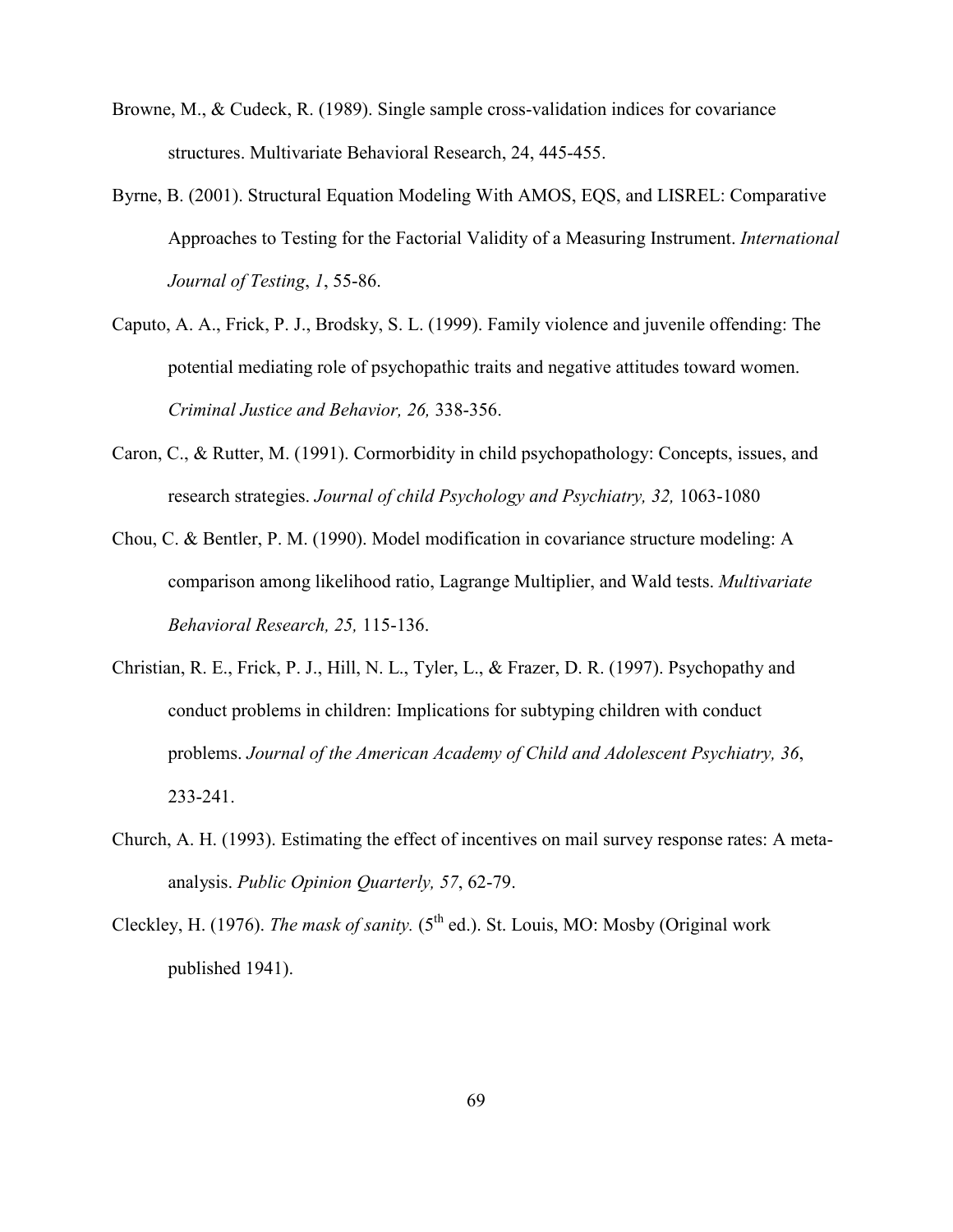- Coddington, R.D. (1972). The significance of life events as etiologic factors in the diseases of children: A survey of professional workers. *Journal of Psychosomatic Research, 16,* 7– 18.
- Cooke, D. J. & Michie, C. (2001). Refining the construct of psychopath: Towards a hierarchical model. *Psychological Assessment, 13*, 171-188.
- Cooke, D., Michie, C., Hart, S., & Clark, D. (2004). Reconstructing psychopathy: Clarifying the significance of antisocial and socially deviant behavior in the diagnosis of psychopathic personality disorder. *Journal of Personality Disorders*, *18*, 337-357.
- Dadds, M. R., Fraser, J., & Frost, A. (2005). Disentangling the underlying dimensions of psychopathy and conduct problems in childhood: A community study. *Journal of Consulting and Clinical Psychology, 73,* 400-410.
- Dillman, D. A. (1991). The design and administration of mail surveys. *Annual Review of Sociology, 17,* 225-249.
- Dillman, D. A. (2007). *Mail and internet surveys: The Tailored Design Method*. New Jersey: John Wiley & Sons, Inc.
- Ding, L., Velicer, W.F., & Harlow, L. L. (1995). Effects of estimation methods, number of indicators per factor, and improper solutions on structural equation modeling fit indices. *Structural Equation Modeling: A Multidisciplinary Journal, 2,* 119-143.
- Edens, J. F., Skeem, J. L., Cruise, K. R., & Cauffman, E. (2001). Assessment of "juvenile psychopathy" and its association with violence: A critical review. *Behavioral Sciences and the Law, 19*, 53-80.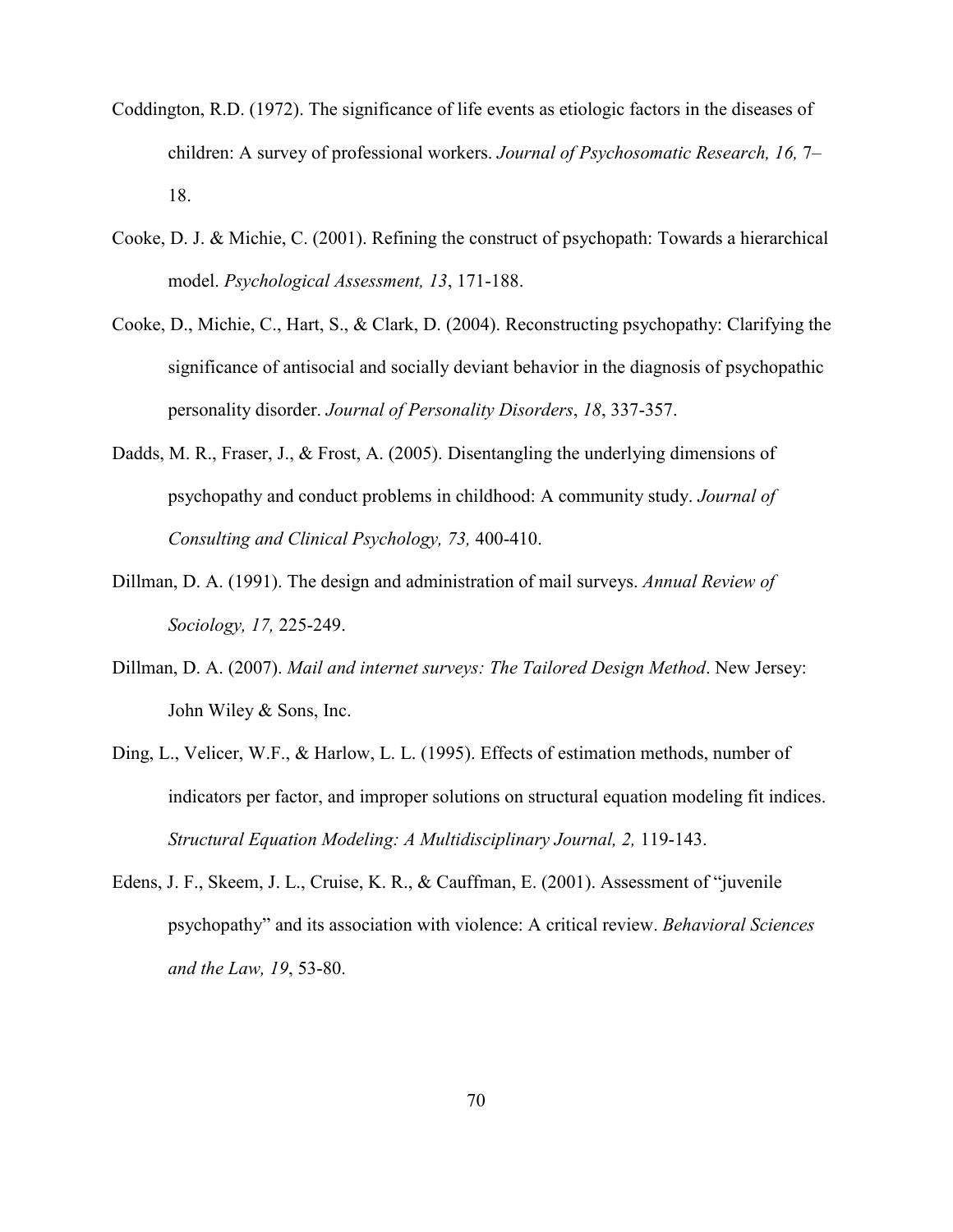Falkenbach, D., Poythress, N., & Heide, K. (2003). Psychopathic Features in a Juvenile Diversion Population: Reliability and Predictive Validity of Two Self-Report Measures. *Behavioral Sciences & the Law*, *21*, 787-805.

- Farrington, D. P. & Loeber, R. (2000). Epidemiology of juvenile violence. *Child and Adolescent Psychiatric Clinics of North America, 9, 733-748.*
- Farrington, D. P. (2005). The importance of child and adolescent psychopathy. *Journal of Abnormal Child Psychopathology. 33,* 489-497.
- Finn, S. E., (1986). Stability of personality self-ratings over 30 years: Evidence for an age/cohort interaction. *Journal of Personality and Social Psychology, 50,* 813-818.
- Fite, P. J., Greening, L., Stoppelbein, L., & Fabiano, G. A. (2009). Confirmatory factor analysis of the Antisocial Process Screening Device with a clinical inpatient population. *Assessment, 16,* 103-114.
- Foa, E. B. (1995). Posttraumatic Stress Diagnostic Scale. Minneapolis, MN: National Computer Systems.
- Foa, E. B., Cashmanm L., Jaycox, L., & Perry, K. (1997). The validation of a self-report measure of posttraumatic stress disorder: The Posttraumatic Diagnostic Scale. *Psychological Assessment, 9,* 445-451.
- Forth, A. E., Hart, S. D., & Hare, R. D. (1990). Assessment of psychopathy in male young offenders. *Psychological Assessment: A Journal of Consulting and Clinical Psychology*, *2,* 342–344.
- Forth, A. E., Kosson, D. S., & Hare, R. D. (2003). *The Hare Psychopathy Checklist: Youth Version.* North Tonawanda, NY: Multi-Health Systems.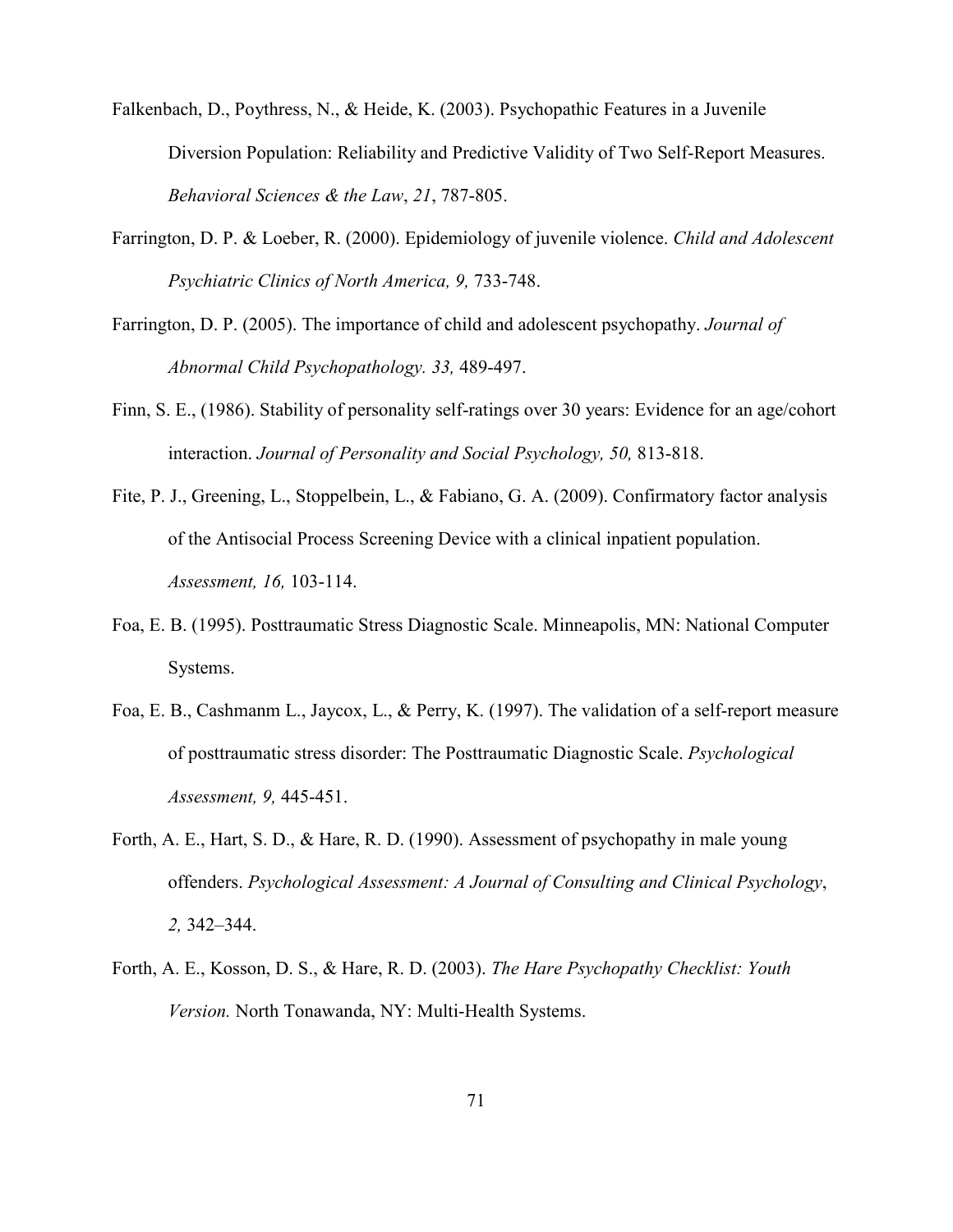- Fowler, F. J., Roman, A. M., Di, Z. X. (1998). Mode effects in a survey of medicare prostate surgery patients. *Public Opinion Quarterly, 62,* 29-46.
- Frick, P. J. & Hare, R. D. (2001). *The antisocial process screening device (APSD)* Toronto, Ontario: Multi-Health Systems.
- Frick, P. J. (1998). Callous-unemotional traits and conduct problems: Applying the two factor model of psychopathy to children. In D.J. Cooke, A. E. Forthe, & R.D. Hare (Ed.) *Psychopathy: Theory, research, and implications for society* (pp. 187-205) Dordrecht, The Netherlands: Kuwer Academic Publishers
- Frick, P. J. (2002). Juvenile psychopathy from a developmental perspective: Implications for construct development and use in forensic assessments. *Law and Human Behavior, 26*, 247-253.
- Frick, P. J., Bodin, S. D., & Barry, C. T. (2000). Psychopathic traits and conduct problems in community and clinic-referred samples of children: Further development of the psychopathy screening device. *Psychological Assessment, 12*, 382-393.
- Frick, P. J., Kimonis, E.R., Dandreaux, M.S., & Farell, J. M. (2003). The 4 Year Stability of Psychopathic Traits in Non-Referred Youth. *Behavioral Sciences and the Law, 21,* 713– 736.
- Frick, P. J., Lilienfeld, S. O., Ellis, M., Loney, B., & Silverthorn, P. (1999). The association between anxiety and psychopathy dimensions in children. *Journal of Abnormal Child Psychology, 27,* 383–392.
- Frick, P. J., O'Brien, B. S., Wootton, J. M., & McBurnett, K. (1994). Psychopathy and conduct problems in children. *Journal of Abnormal Psychology*, *103,* 700–707.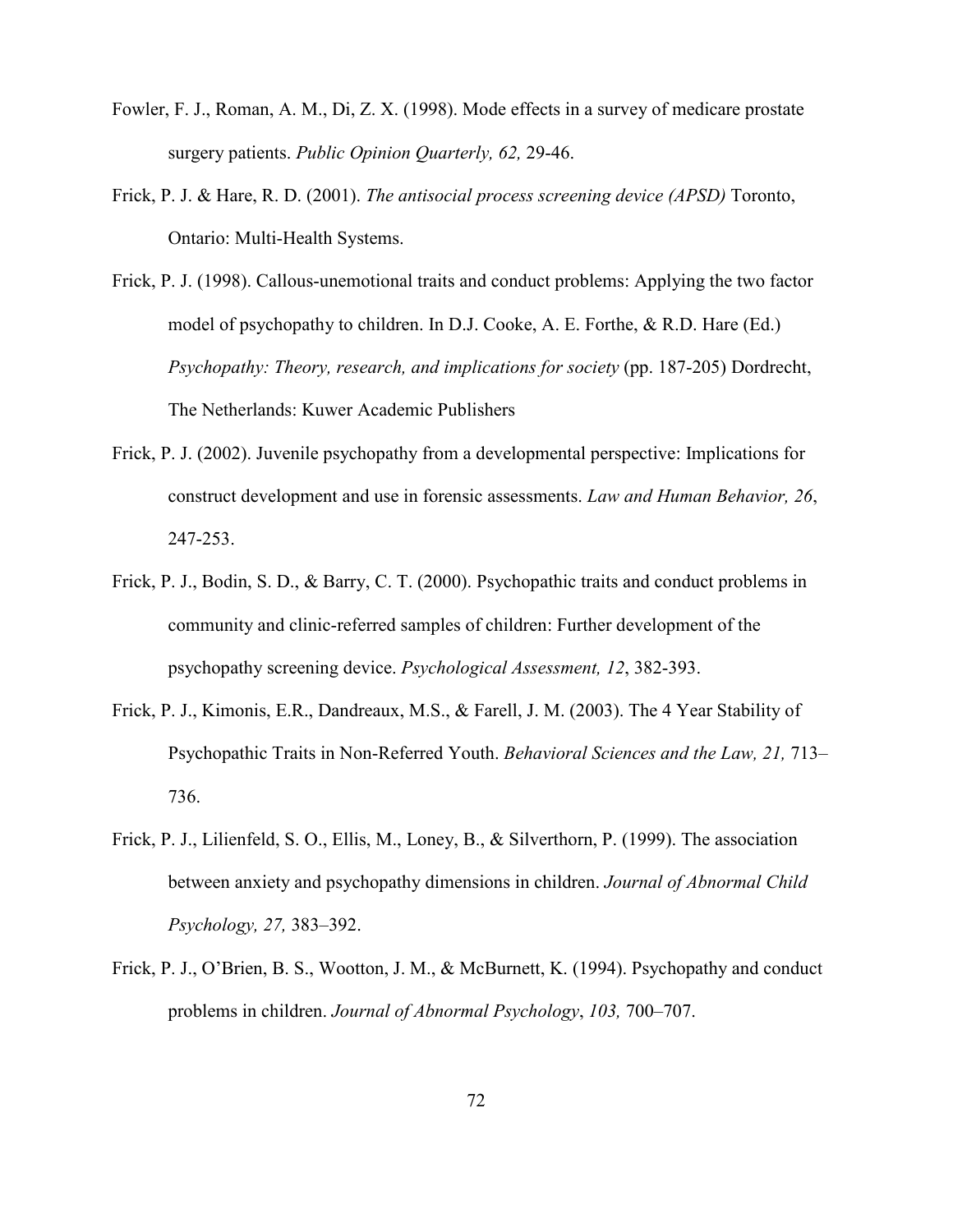- Frick, P., & Dantagnan, A. (2005). Predicting the stability of conduct problems in children with and without callous-unemotional traits. *Journal of Child and Family Studies*, *14*(4), 469- 485.
- Frick, P., & Marsee, M. (2006). Psychopathy and Developmental Pathways to Antisocial Behavior in Youth. *Handbook of the psychopathy* (pp. 353-374). New York, NY US: Guilford Press.
- Gadow, K. D., & Sprafkin, J. (2002). *Child Symptom Inventory-4 screening and norms manual.*  Stony Brook, NY: Checkmate Plus, 2002.
- Garfield, S. (1994). Research on client variables in psychotherapy. *Handbook of psychotherapy and behavior change (4th ed.)* (pp. 190-228). Oxford England: John Wiley & Sons.
- Gray, J. A. (1982). *The neuropsychology of anxiety: An enquiry into the functions of the septohippocampal system.* Oxford, England: Oxford University Press.
- Grills-Taquechel, A., Ollendick, T., & Fisak, B. (2008). Reexamination of the MASC factor structure and discriminant ability in a mixed clinical outpatient sample. *Depression and Anxiety*, *25*, 942-950.
- Grover, R.L., Ginsburg, G. S., Ialongo, N. (2005). Childhood predictors of anxiety symptoms: A longitudinal study. *Child Psychiatry & Human Development, 36,* 133-153.
- Hare, R. D. (1991). *The Hare psychopathy checklist—Revised*. Toronto: Multi-Health Systems.
- Hare, R. D. (1996). Psychopathy: A clinical construct whose time has come. *Criminal Justice and Behavior, 23*, 25-54.
- Harpur, T. J., Hare, R. D., & Hakstian, A. R. (1989). Two-factor conceptualization of psychopathy: Construct validity and assessment implications. *Psychological Assessment, 1,* 6-17.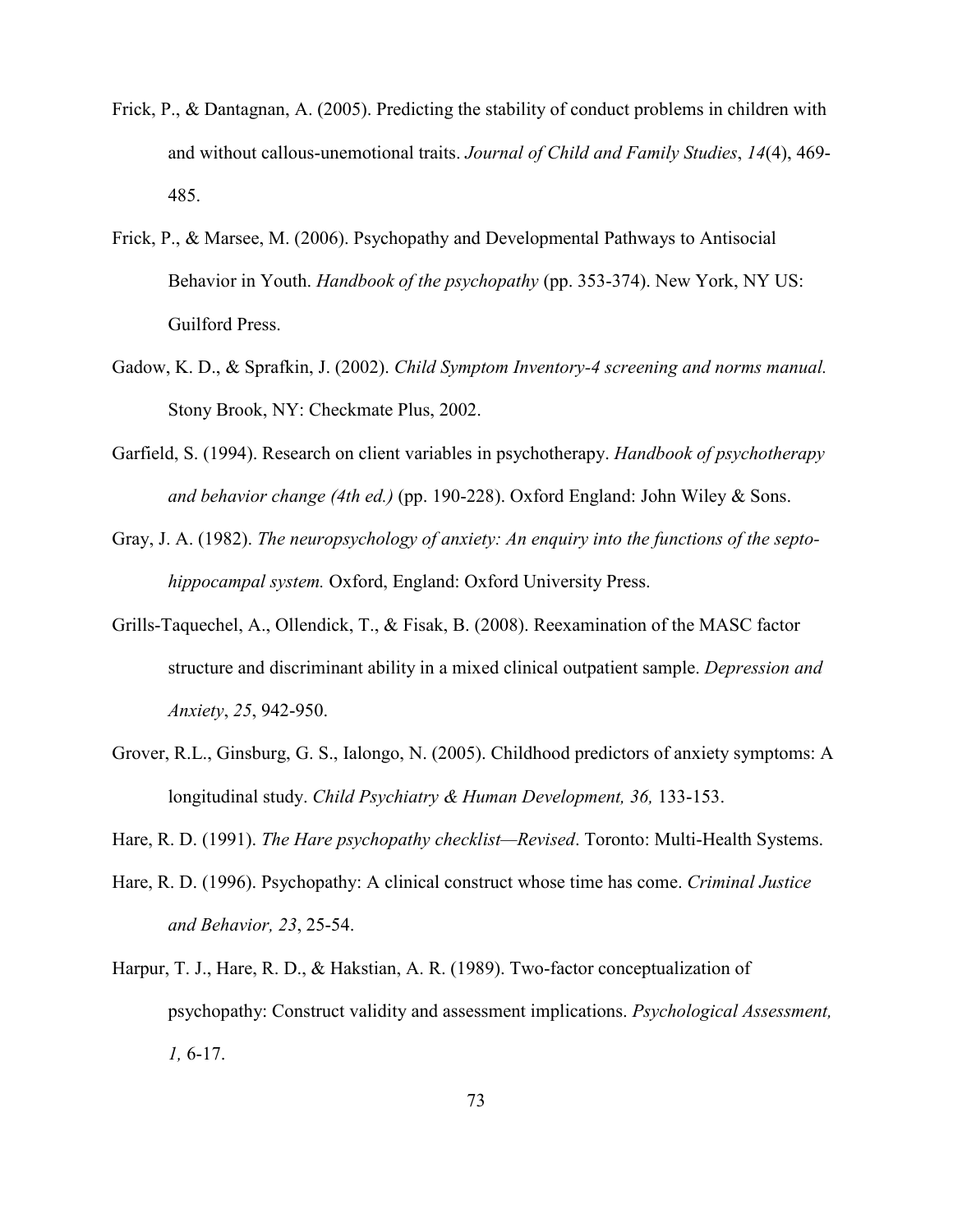- Hart S. D., & Hare R. D. (1989). Discriminant validity of the Psychopathy Checklist in a forensic psychiatric population. *Psychological Assessment, 1,* 211-218
- Hart, S. D., Watt, K. A., & Vincent, G. M. (2002). Commentary on Seagrave and Grisso: Impressions of the state of the art. *Law and Human Behavior, 26*, 241-245.
- Hawes, D. J., & Dadds, M. R. (2005). The treatment of conduct problems in children with callous-unemotional traits. *Journal of Consulting and Clinical Psychology, 73,* 737-741.
- Hemphill, J. F. (2003). Interpreting the magnitude of correlation coefficients. *American Psychologist*, *58,* 78-79.
- Hiatt, K. D., Schmitt, W. A., & Newman, J. P. (2004). Stroop tasks reveal abnormal selective attention among psychopathic offenders. *Neuropsychology*, 18, 50-59.
- Hollingshead, A. (1971). Commentary on 'the indiscriminate state of social class measurement'. *Social Forces*, *49*, 563-567.
- Hopwood, C. (2007). Moderation and mediation in structural equation modeling: Applications for early intervention research. *Journal of Early Intervention*, *29*, 262-272.
- Hu, L., & Bentler, P. M. (1999). Cutoff criteria for indexes in covariance structure analysis: Conventional criteria versus new alternatives. *Structural Equation Modeling, 60*, 1-55.
- James, J. M., & Bolstein, R. (1993). Large monetary incentives and their effect on mail survey response rates. *Public Opinion Quarterly, 56,* 442-453.
- Johnson, T., & McLaughlin, S. (1990). *GMAT registrant survey design report.* Los Angeles, CA: Los Angeles Graduate Admission Council.
- Karpman, B. (1941). On the need of separating psychopathy into two distinct clinical types: the symptomatic and the idiopathic. *Journal of Criminal Psychopathology*, *3,* 112-137.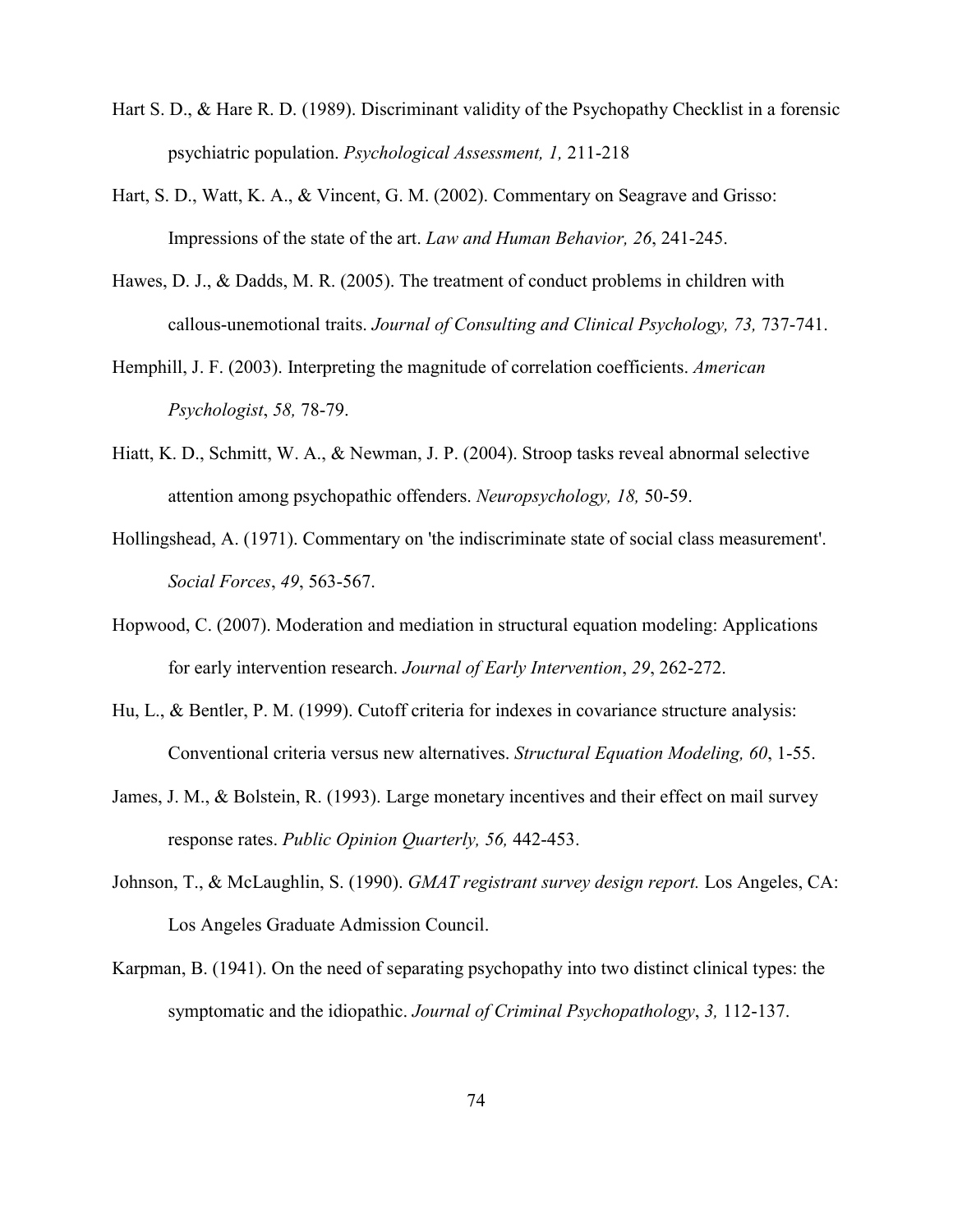- Karpman, B. (1945). From the autobiography of a bandit: toward the psychogenesis of so-called psychopathic behavior. *Journal of Criminal Law & Criminology*, *36,* 305-325.
- Kazdin, A. E. (1997). Parent management training: Evidence, outcomes, and issues. *Journal of the American Academy of Child & Adolescent Psychiatry, 36,* 1349-1356.
- Kessler, R.C., Davis, C.G., & Kendler, K.S. (1997). Childhood adversity and adult psychiatric disorder in the US National Comorbidity Survey. *Psychology Medicine,* 27, 1101–1119.
- Kimonis, E. R., Frick, P. J., & Boris, N. W. (2006). Callous-unemotional features, behavioral inhibition, and parenting: Independent predictors of aggression in a high-risk preschool sample. *Journal of Child and Family Studies, 15,* 745-756.
- Kingery, J. N., Ginsburg, G. S., & Burstein, M. (2009). Factor structure and psychometric properties of the Multidimensional Anxiety Scale for Children in an African American adolescent sample. *Child Psychiatry & Human Development, 40,* 287-300.
- Kishton, J. M., & Widaman, K., F. (1994). Unidimensional versus domain representative parceling of questionnaire items: An empirical example. *Education Psychological Measures, 54,* 757–765.
- Kline, R. B. (1998). *Principles and practice of structural equation modeling* (1st ed.). NY: Guilford Press.
- Kline, R. B. (2005). *Principles and practice of structural equation modeling* (2nd ed.). New York: Guilford.
- Kosson, D.S., Cyterski, T.D., Steuerwald, B.L., Neumann, C.S., & Walker-Matthews, S. (2002). The reliability and validity of the Psychopathy Checklist: Youth Version in nonincarcerated males. *Psychological Assessment, 14,* 97-109.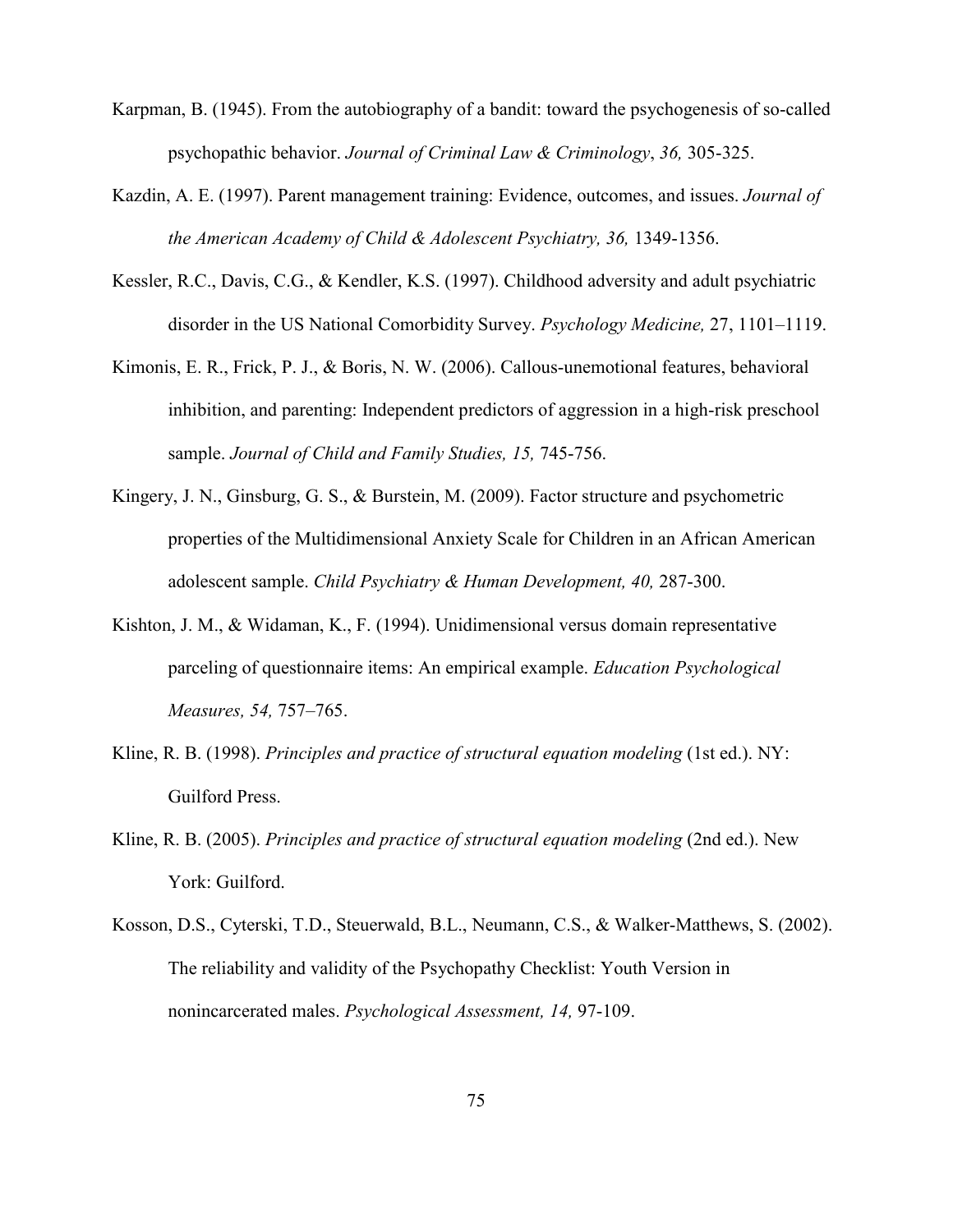- Kruh, I., Frick, P., & Clements, C. (2005). Historical and Personality Correlates to the Violence Patterns of Juveniles Tried as Adults. *Criminal Justice and Behavior*, *32*, 69-96.
- Kubak, F. A., & Salekin, R. T. (2009). Psychopathy and anxiety in children and adolescents: New insights on developmental pathways to offending. *Journal of Psychopathology and Behavioral Assessment, 31,* 271-284.
- Lahey, B.B., Loeber, R., Burke, J., Rathouse, P.J., & McBurnett, K. (2002) Waxing and waning in concert: Comorbidity of conduct disorder with other disruptive and emotional problems over 7 years among clinic-referred boys. *Journal of Abnormal Psychology, 111,*  556-567.
- Last, C.G., Strauss, C.C., Francis, G. (1987). Comorbidity among childhood anxiety disorders*.*  Journal of Nervous Mental Disorders, 175, 726-730.
- Lee, Z., Vincent, G. M., & Hart, S. D. (2003). The validity of the antisocial process screening device as a self-report measure of psychopathy in adolescent offenders. *Behavioral Sciences & the Law, 21,* 771-786.
- Leistico, A.R., Salekin, R. T., DeCoster, J., & Rogers, R. (2008). A large scale meta-analysis relating the Hare measures of psychopathy to antisocial conduct. *Law and Human Behavior, 32,* 28-45.
- Lilienfeld , S. O, (1994). Conceptual problems in the assessment of psychopathy*. Clinical Psychology Review, 14*, 17-38.
- Lilienfeld, S. O. (1998). Methodological advances and developments in the assessment of psychopathy. *Behavior Research and Therapy, 36*, 99–125.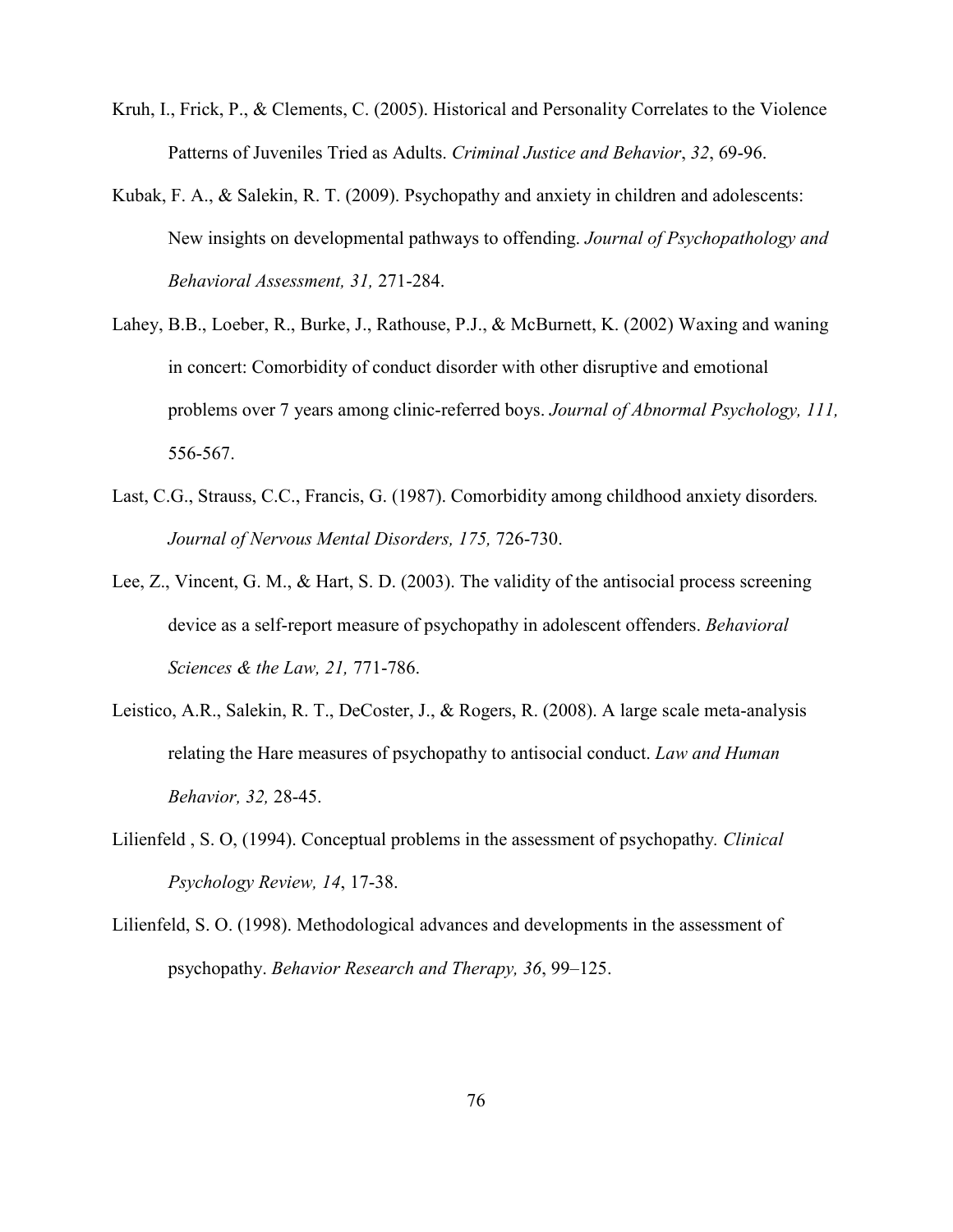Lilienfeld, S. O., & Andrews, B. P. (1996). Development and preliminary validation of a measure of psychopathic personality traits in noncriminal populations. *Journal of Personality Assessment, 66*, 488–524.

- Lilienfeld, S. O., & Penna, S. O. (2001). Anxiety sensitivity: Relations to psychopathy, DSM-IV personality disorder features, and personality traits. *Journal of Anxiety Disorders, 15,*  367-393.
- Lilienfeld, S.O. (2003). Comorbidity between and within childhood externalizing and internalizing disorders: Reflections and Directions. *Journal of Abnormal Child Psychology, 31,* 285-291.
- Liu, W., Ali, S., Soleck, G., Hopps, J., Dunston, K., & Pickett, T. (2004). Using Social Class in Counseling Psychology Research. *Journal of Counseling Psychology*, *51*, 3-18.
- *Loeber*, R., & K*eenan*, K. (1994) Interaction between conduct disorder and its comorbid conditions: Effects of age and gender. *Clinical Psychology Review, 14*, 497-523.
- Loney, B. R., Taylor, J., & Butler, M. A. (2007). Adolescent psychopathy features: 6-year temporal stability and the prediction of externalizing symptoms during the transition to adulthood. *Aggressive Behavior, 33,* 242-252.
- Lovelace, N. & Gannon, L. (1999) Psychology and depression: Mutually exclusive constructs? *Journal of Behavior Therapy and Experimental Psychiatry, 30, 16-76.*
- Lykken, D.T. (1957). A study of anxiety in the sociopathic personality. *Journal of Abnormal and Social Psychology, 55,* 6-10.

Lykken, D.T. (1995). *The antisocial personalities.* Hillsdale, NJ: Lawrence Erlbaum Associates.

Lynam, D. R. (1996). The early identification of chronic offenders: Who is the fledgling psychopath? *Psychological Bulletin*, *120,* 209–234.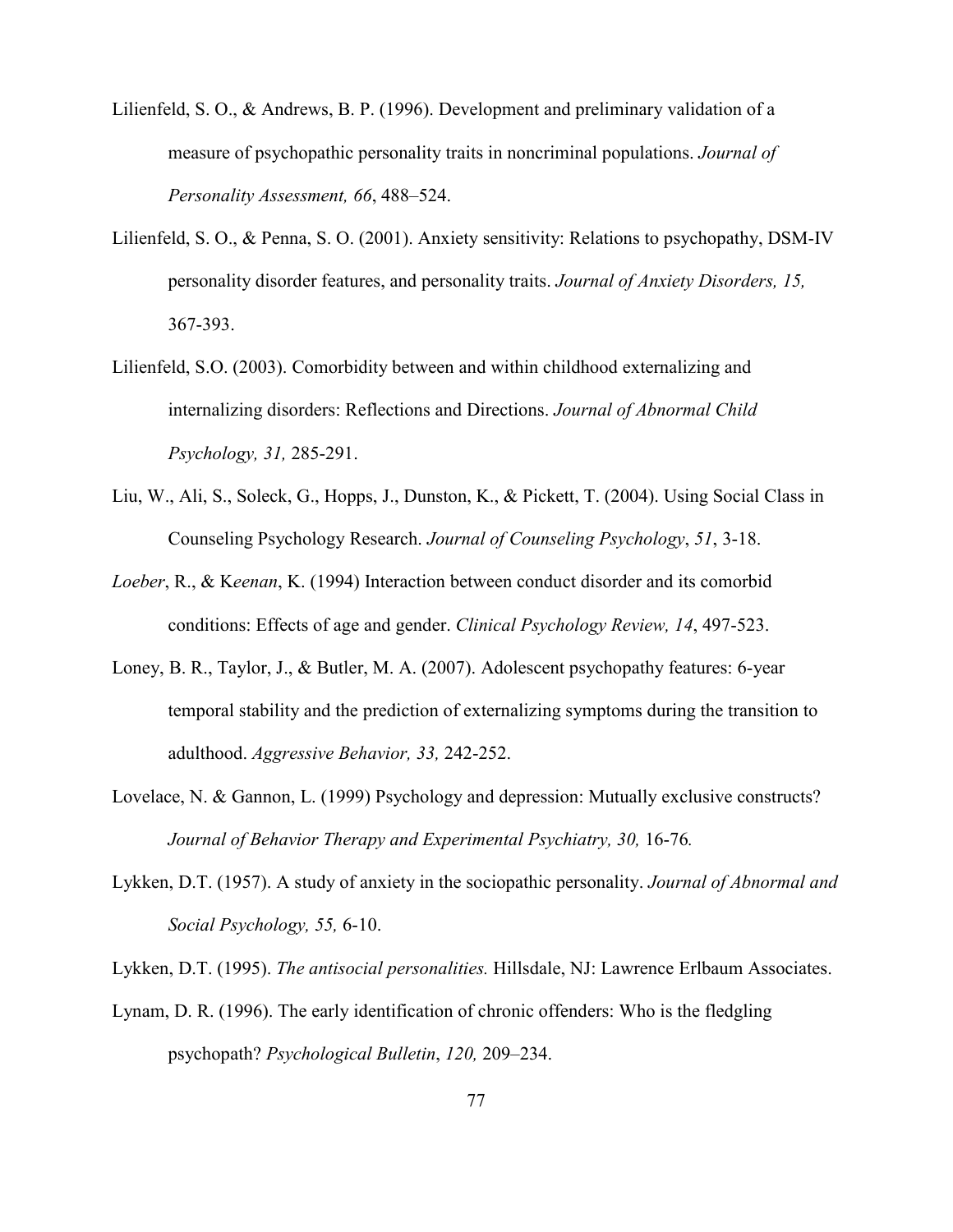- Lynam, D. R. (1997). Pursuing the psychopath: Capturing the fledgling psychopath in a nomological net *Journal of Abnormal Psychology*, *106,* 425–438.
- Lynam, D. R. (1998). Early identification of the fledgling psychopath: Locating the psychopathic child in the current nomenclature. *Journal of Abnormal Psychology*, *107,* 566–575.
- Lynam, D. R. (2002). Fledgling psychopathy: A view from personality theory. *Law and Human Behavior, 26,* 255-259.
- Lynam, D. R., & Gudonis, L. (2005). The development of psychopathy. *Annual Review of Clinical Psychology, 1*, 381–408.
- MacCallum, R. C., Browne, M. W., & Sugawara, H.M. (1996). Power analysis and determination of sample size for covariance structure modeling. *Psychological Methods, 1,* 130–149.
- March, J., & Sullivan, K., (1999). Test-retest reliability of the Multidimensional Anxiety Scale for Children. *Journal of Anxiety Disorders*, *13*, 349-358.
- March, J., Parker, J., Sullivan, K., Stallings, P., & Conners, C. (1997). The Multidimensional Anxiety Scale for Children (MASC): Factor structure, reliability and validity. *Journal of the American Academy of Child and Adolescent Psychiatry*, *36*, 554–565.
- Matthews, G. & Deary, I. J. (1998). *Personality traits.* New York, NY, US: Cambridge University Press.
- McCord, W., & McCord, J. (1964). The psychopath: an essay on the criminal mind. New York: Van Nostrand-Reinhold.
- McCrae, R. R. & Costa, P. T. (2003). *Personality in adulthood: A five-factor theory perspective (2nd ed.)*. New York, NY, US: Guilford Press.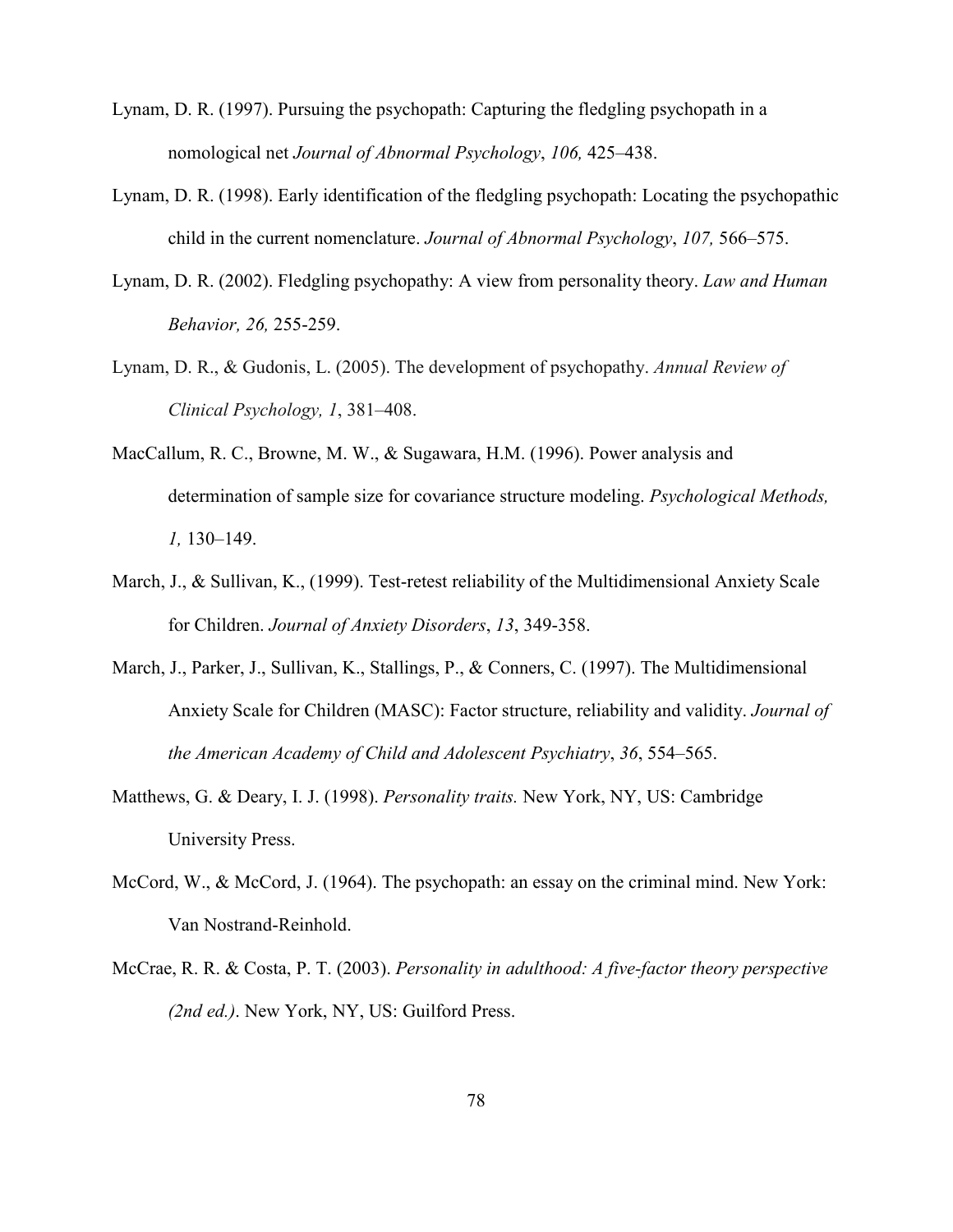- Megargee, E. I., & Golden, R. E. (1973). Parental attitudes of psychopathic and subcultural delinquents. *Criminology, 35,* 427–439.
- Morretti, M. M., Holland, R., & Peterson, S. (1994). Long term outcome of an attachment-based program for conduct disorder. *Canadian Journal of Psychiatry, 39*, 360–370.
- Murrie, D., Cornell, D., Kaplan, S., McConville, D., & Levy-Elkon, A. (2004). Psychopathy scores and violence among juvenile offenders: A multi-measure study. *Behavioral Sciences & the Law*, *22*, 49-67.
- Neumann, C. S., & Hare, R. D. (2008). Psychopathic traits in a large community sample: Links to violence, alcohol use, and intelligence. *Journal of Consulting and Clinical Psychology, 76,* 893-899.
- Neumann, C. S., Kosson, D. S., & Forth, A. E. (2006). Factor structure of the Hare Psychopathy Checklist: Youth Version (PCL: YV) in incarcerated adolescents. *Psychological Assessment, 18,* 142-154.
- Neumann, C., Hare, R., & Newman, J. (2007). The super-ordinate nature of the Psychopathy Checklist-Revised. *Journal of Personality Disorders, 21*, 102-117.
- Newman, J. P., Widom, C. S., *&* Nathan, S. (1985). Passive avoidance in syndromes of disinhibition: Psychopathy and extraversion. *Journal of Personality and Social Psychology, 48,* 1316- 1327.
- O'Neill, M.L., Lidz, V., & Heilbrun, K. (2003). Predictors and correlates of psychopathic characteristics in substance abusing adolescents. *International Journal of Forensic Mental Health, 2,* 35-45.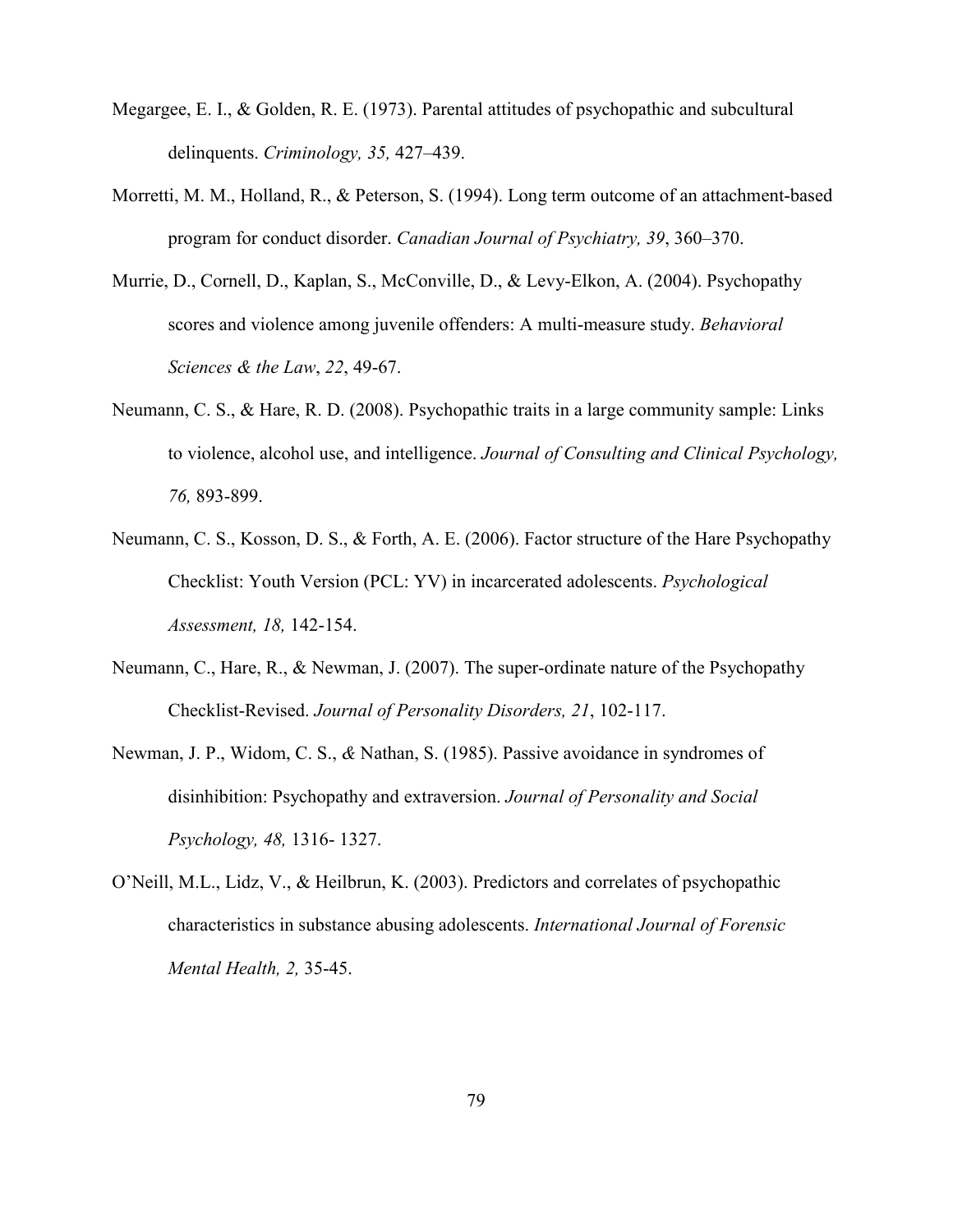Olason, D., Sighvatsson, M., & Smarj, J. (2004). Psychometric properties of the Multidimensional Anxiety Scale for Children (MASC) among Icelandic schoolchildren. *Scandinavian Journal of Psychology, 45,* 429 -436.

- Pallant, J. (2007). *SPSS Survival Manual: A Step by Step Guide to Data Analysis Using SPSS for Windows* (*3rd ed.)*. London: Open University Press.
- Patrick, C. J. (1994). Emotion and psychopathy: startling new insights. *Psychophysiology, 31*, 319–330.
- Patrick, C. J., Bradley, M. M., & Lang, P. J. (1993). Emotion in the criminal psychopath: Startle reflex modulation. *Journal of Abnormal Psychology, 102,* 82-92.
- Poythress, N. G., Dembo, R., Wareham, J., & Greenbaum, P.E. (2006). Construct Validity of the Youth Psychopathic Traits Inventory (YPI) and the Antisocial Process Screening Device (APSD) with justice-involved adolescents. *Criminal Justice and Behavior, 33*, 26-55.
- Poythress, N. G., Skeem, J. L., & Lilienfeld, S.O. (2006). Associations among early abuse, dissociation, and psychopathy in an offender sample. *Journal of Abnormal Psychology, 115,* 288-297.
- Raykov, T. (1998). On the use of confirmatory factor analysis in personality research. *Personality and Individual Differences*, *24*, 291–293.
- Reynolds, C. R. & Richmond, B. O. (1997). What I think and feel: A revised measure of children's manifest anxiety. *Journal of Abnormal Child Psychology, 25,* 15-20.
- Reynolds, W. M. (1998). *Adolescent Psychopathology Scale: Administration and interpretation manual.* Odessa, FL: Psychological Assessment Resources.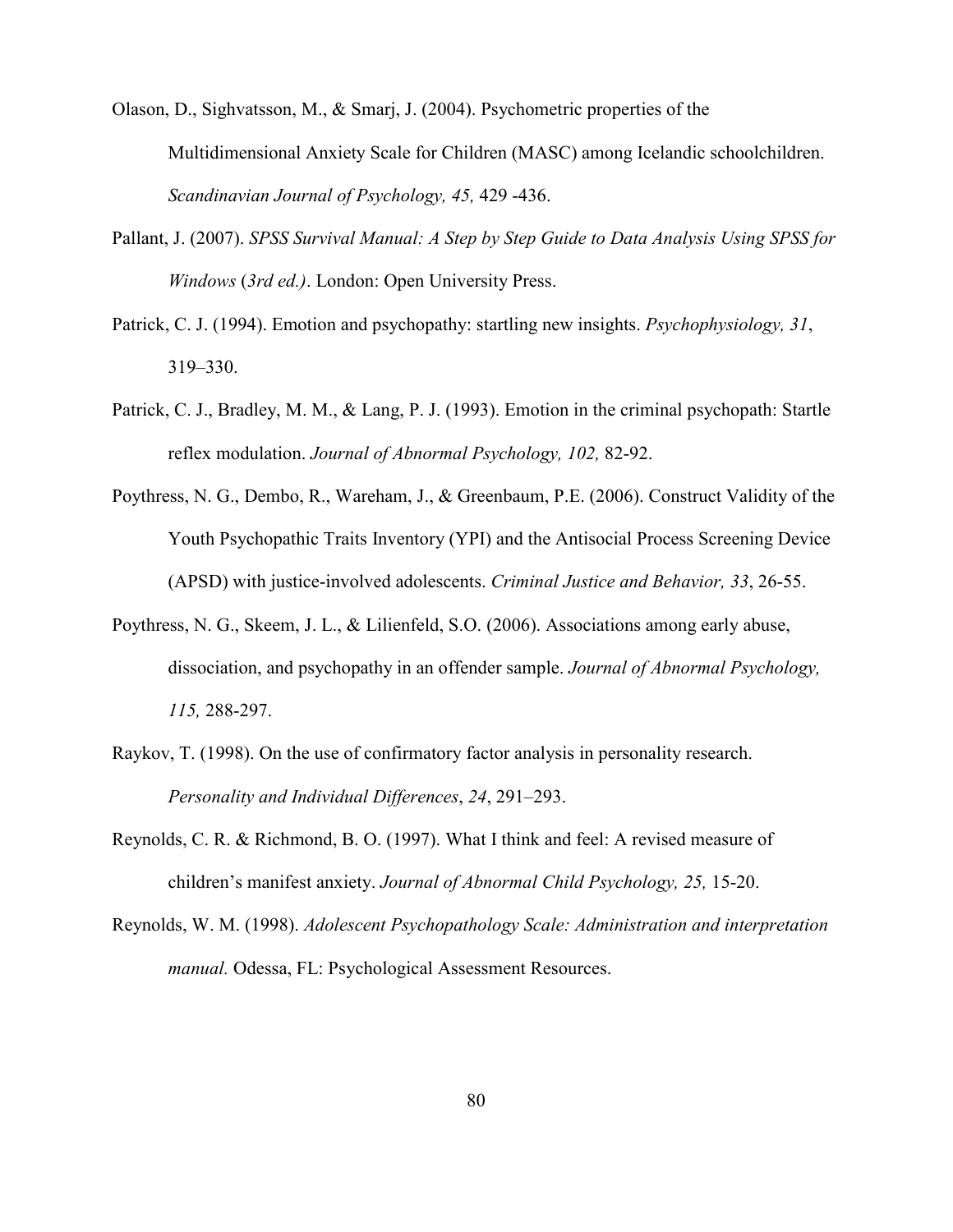- Roberts, B. W., & Del Vecchio, W. F. (2000). The rank-order consistency of personality traits from childhood to old age: A quantitative review of longitudinal studies. *Psychological Bulletin, 126,* 3–25.
- Russo, M. F., & Beidel, D. C. (1993). Co-morbidity of childhood anxiety and externalizing disorders: Prevalence, associated characteristics, and validation issues. *Clinical Psychology Review, 14,* 199-221.
- Rutter, M. (1997) Nature-nurture integration: The example of antisocial behavior. *American Psychologist, 52,* 390-398.
- Rynn, M., Barber, J., & Khalid-Khan, S. (2006). The psychometric properties of the MASC in a pediatric psychiatric sample. *Journal of Anxiety Disorders, 20,* 139-157.
- Salekin, R. T. & Frick, P.J. (2005). Psychopathy in children and adolescents: The need for a developmental perspective. *Journal of Abnormal Child Psychopathology. 33,* 403-409.
- Salekin, R. T. (2002). Psychopathy and therapeutic pessimism: Clinical lore or clinical reality? *Clinical Psychology Review*, *22,* 79–112.
- Salekin, R. T. (2006). Psychopathy in children and adolescents: Key issues in conceptualization and assessment. In C. J. Patrick (Ed.), *Handbook of psychopathy*. New York, NY: Guilford Press.
- Salekin, R. T., Brannen, D. N., Leistico, A. M., Zalot, A. A., & Neumann, C. S., (2006). Factor structure of psychopathy in youth: Testing the applicability of the new four-factor model. *Criminal Justice and Behavior, 33*, 135-157.
- Salekin, R. T., Neumann, C. S., Leistico, A. M., & Zalot, A. A. (2004). Psychopathy in youth and intelligence: An investigation of Cleckley's hypothesis. *Journal of Clinical Child and Adolescent Psychology*, *33*, 731-742.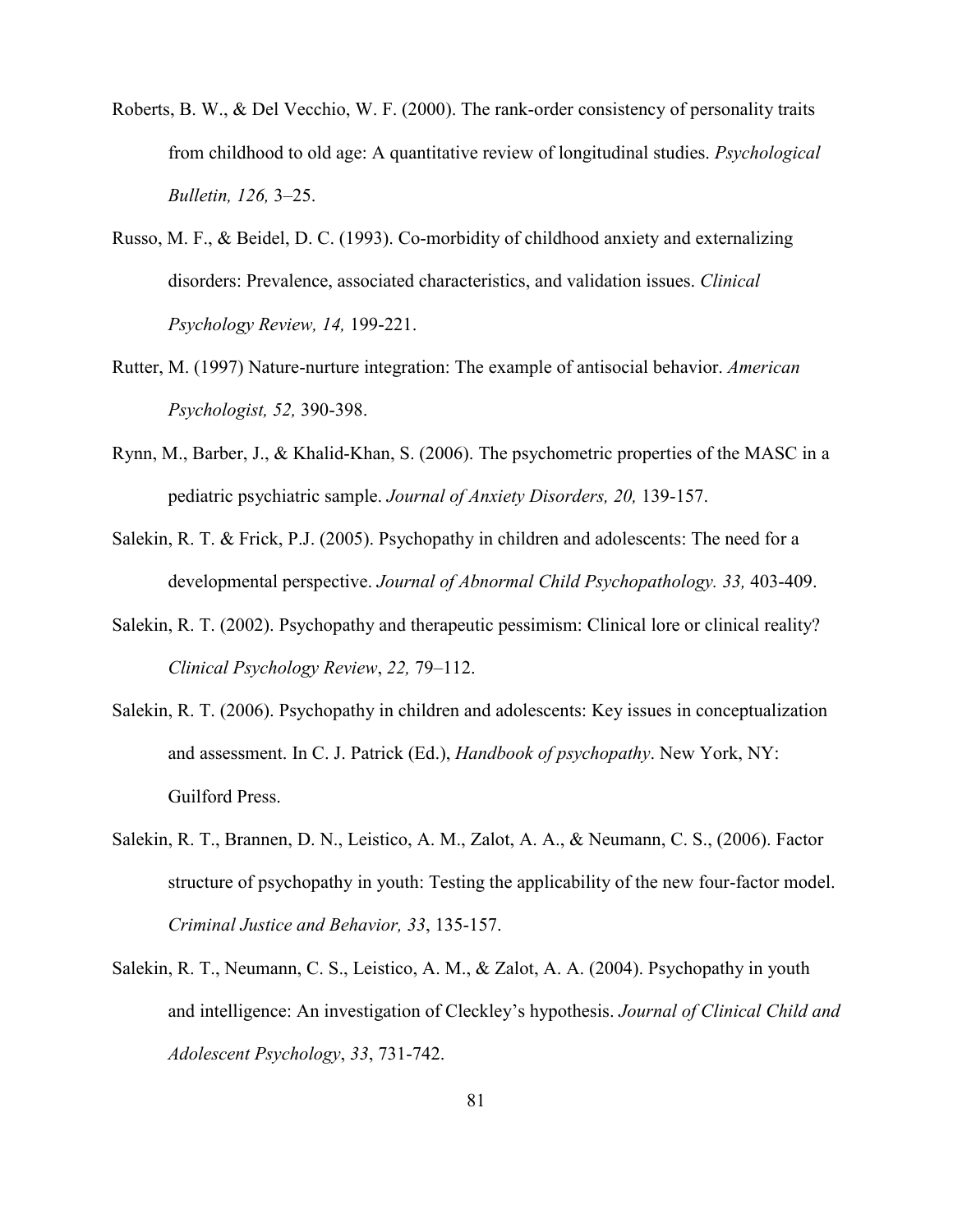- Salekin, R. T., Rogers, R., & Sewell, K.W. (1997). A review and meta-analysis of the Psychopathy Checklist and Psychopathy Checklist-Revised. *Clinical Psychology: Science and Practice, 3,* 203-215.
- Salekin, R. T., Rosenbaum, J., Lee, Z., & Lester, W. S. (2009). Child and adolescent psychopathy: like a painting by Monet. Youth Violence and Juvenile Justice.
- Salekin, R. T., Trobst, K. K., & Krioukova, M. (2001). Construct validity of psychopathy in a community sample: A nomological net approach. *Journal of Personality Disorders, 15,*  425-441.
- Salekin, R.T., Leistico, A.R., Trobst, K. K., Schrum, C. L., & Lochman, J. E. (2005). Adolescent psychopathy and personality theory - the interpersonal circumplex: Expanding evidence of a nomological net. *Journal of Abnormal Child Psychology, 33,* 445-460.
- Salekin, R.T., Neumann, C.S., Leistico, A.R., DiCicco, T. M. & Duros, R. (2004). Psychopathy and comorbidity in a young offender sample: Taking a closer look at psychopathy's potential importance over disruptive behavior disorders. *Journal of Abnormal Psychology, 113,* 416-427.
- Schmitt, W.A., & Newman, J.P. (1999) Are all psychopathic individuals low-anxious? *Journal of Abnormal Psychology, 108,* 353-358.
- Schumaker, R. E. & Lomax, R. G. (2004). *A beginner's guide to structural equation modeling*. NJ: Lawrence Erlbaum Associates.
- Schuster, R. (1976). Trust: its implication in the etiology and treatment of psychopathic youth. *International Journal of Offender Therapy, 20,* 128–133.
- Seagrave, D., & Grisso, T. (2002). Adolescent development and measurement of juvenile psychopathy. *Law and Human Behavior, 26*, 219-239.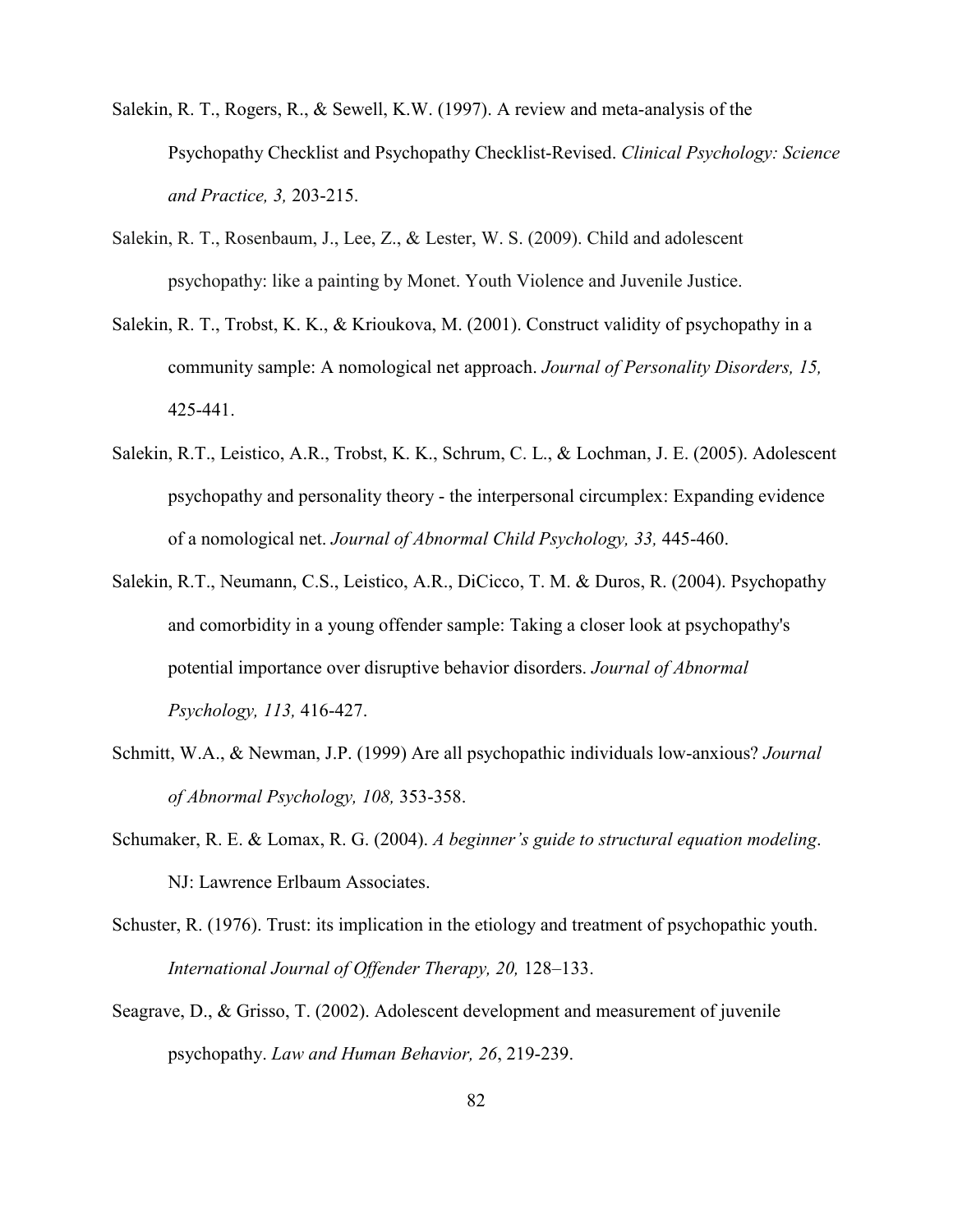- Shaffer, D., Fisher, P., Piacentini, J. C., Schwab-Stone, M., & Wicks, J. (1992). *National Institute of Mental Health Diagnostic Interview Schedule for Children, Version 2.3.* New York: Columbia University Press.
- Skeem, J. L., & Cauffman, E. (2003). Views of the downward extension: comparing the Youth Version of the Psychopathy Checklist with the Youth Psychopathic traits Inventory. *Behavioral Sciences & the Law, 21*, 737-771.
- Spence, S.H., Najman, J.M., & Bor, W. (2002). Maternal anxiety and depression, poverty and marital relationship factors during early childhood as predictors of anxiety and depressive symptoms in adolescence. *Journal of Child Psychology and Psychiatry, 43,* 457–469.
- Tabachnick, B. G., & Fidell, L. S. (2001). *Using multivariate statistics* (4th ed.). Needham Heights, MA: Allyn & Bacon.
- Tellegen, A. (1982). *Manual for the Multidimensional Personality Questionnaire.* Unpublished manuscript, University of Minnesota.
- Tucker, L., & Lewis, C. (1973). A reliability coefficient for maximum likelihood factor analysis. *Psychometrika*, *38*, 1-10.
- Ulzen, T.P. & Hamilton, H. (1998). The nature and characteristics of psychiatric comorbidity in incarcerated adolescents. *Canadian Journal of Psychiatry. 43,* 57–63.
- Vaughn, M. G., Howard, M. O., & Harper-Chang, L. (2006). Do prior trauma and victimization predict weapon carrying among delinquent youth? *Youth Violence and Juvenile Justice, 4,* 314-327.
- Velez, C.N., Johnson J., & Cohen, P., (1989). A longitudinal analysis of selected risk factors for childhood psychopathology. *Journal of the American Academy of Child & Adolescent Psychiatry, 28,* 861–864, 1989.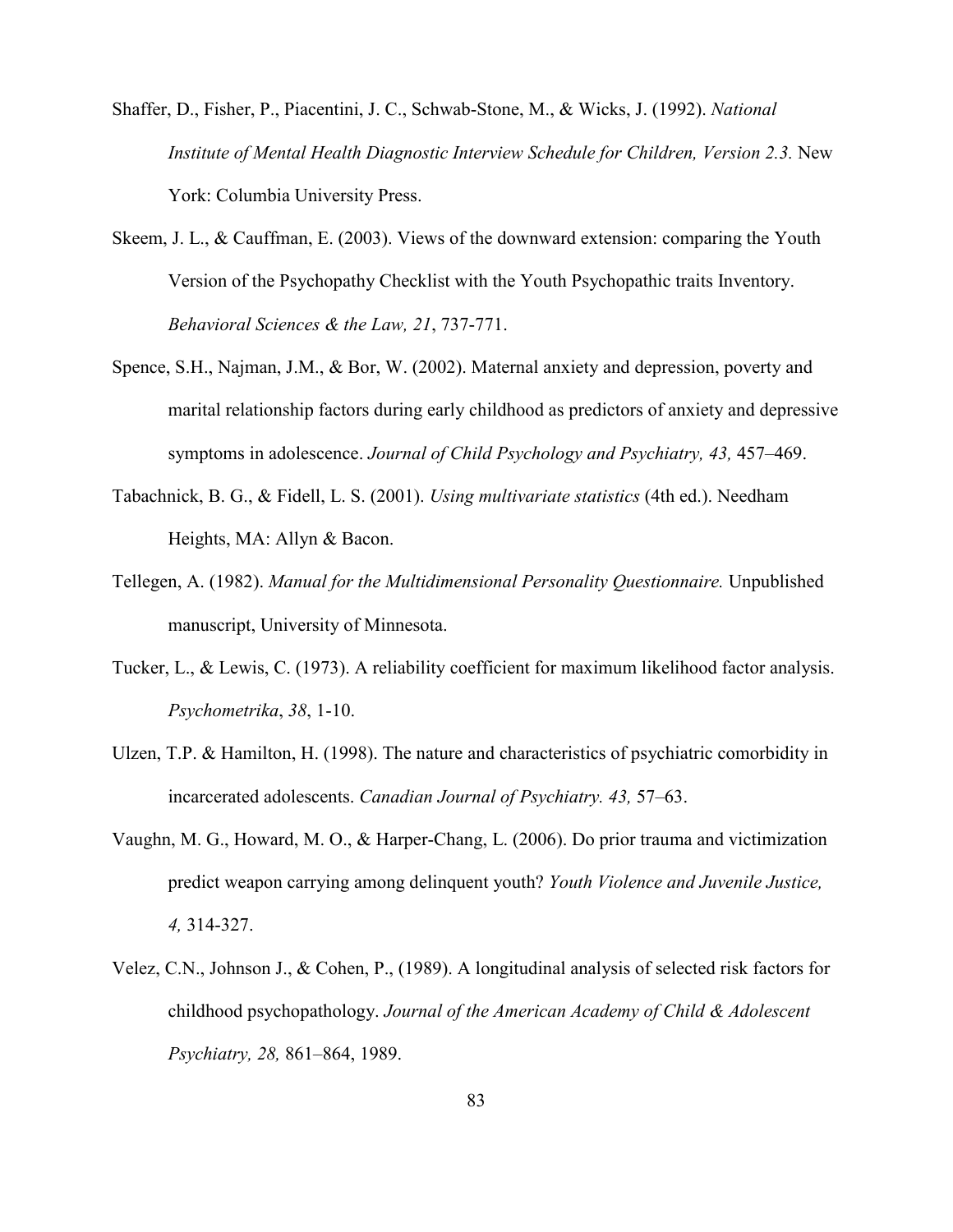- Vitacco, M. J., Neumann, C. S., & Jackson, R. L. (2005). Testing a four-factor model of psychopathy and its association with ethnicity, gender, intelligence, and violence. *Journal of Consulting and Clinical Psychology,73,* 466–476.
- Vitacco, M. J., Neumann, C. S., Caldwell, M., Leistico, A. R., & Van Rybroek, G. J. (2006). Testing factor models of the Psychopathy Checklist: Youth Version and their association with instrumental violence. *Journal of Personality Assessment*, *87*, 74-83.
- Vitacco, M. J., Rogers, R., Neumann, C. S., Harrison, K., & Vincent, G. (2005). A comparison of factor models on the PCL–R with mentally disordered offenders: The development of a four-factor model. *Criminal Justice and Behavior, 32,* 526–545.
- Vitacco, M. Rogers, R. & Neumann, C. S. (2003). The Antisocial Process Screening Device: An examination of its construct and criterion-related validity. *Assessment, 10*, 143-150.
- Vitacco, M., Neumann, C. S., & Wodushek, T. (2008). Differential relationships between the dimensions of *psychopathy* and intelligence: Replication with adult jail inmates. *Criminal Justice and Behavior, 35*, 48-55.
- Vitale, J. E., Newman, J. P., & Bates, J. E. (2005). Deficient behavioral inhibition and anomalous selective attention in a community sample of adolescents with psychopathic traits and low-anxiety traits. *Journal of Abnormal Child Psychology, 33*, 461-470.
- Welsh, G. S. (1956). Factor dimensions A and R. In G. S.Welsh and W. G.Dahlstrom (Eds.), *Basic readings on the MMPI in psychology and medicine* (pp. 264-281). Minneapolis: University of Minnesota Press.
- Wheaton, B., Muthe'n, B., Alwin, D., & Summers, G. (1977). Assessing the reliability and stability in panel models. In D.R. Heise (ed), *Sociological Methodology*. San Francisco, CA: Jossey-Bass.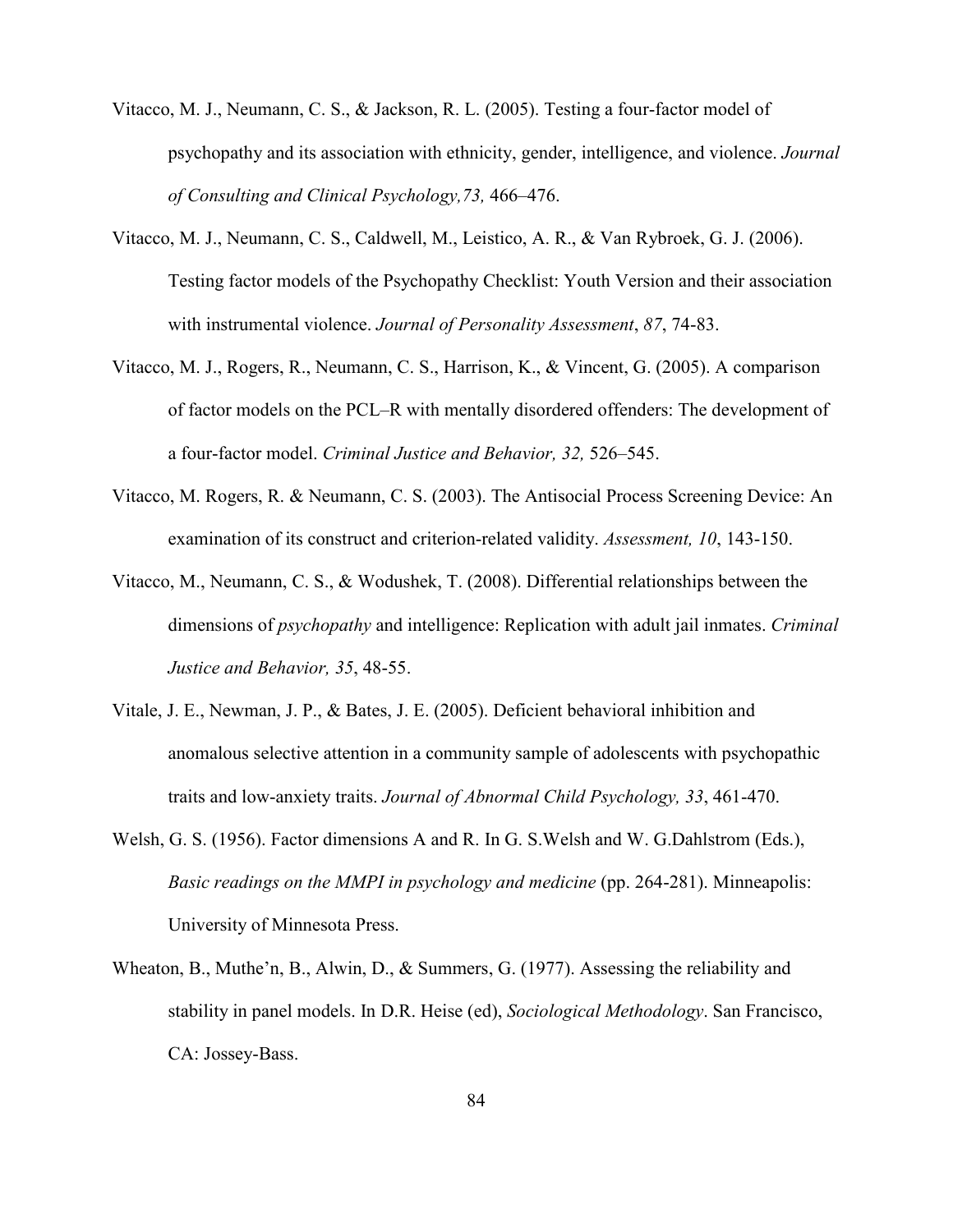- Yao, S., Zou, T., Zhu, X., Abela, J.R.Z., Auerbach, R. P., & Tong, X. (2006). Reliability and validity of the Chinese version of the Multidimensional Anxiety Scale for children among Chinese secondary school students. *Child Psychiatry & Human Development, 38,* 1-16.
- Zoccolillo, M. (1992). Characteristics and outcome of hospitalized adolescent girls with conduct disorder. *Journal of the American Academy of Child and Adolescent Psychiatry, 31,* 561.
- Zoccolillo, M. (1992b). Co-occurrence of conduct disorder and its adult outcomes with depressive and anxiety disorders: a review. *Journal of the American Academy of Child and Adolescent Psychiatry, 31,* 547–556.
- Zou, T. & Yao, S. (2007). Reliability and validity of the Chinese version of the Multidimensional Anxiety Scale for Chinese. *Chinese Journal of Clinical Psychology, 15,* 452-455.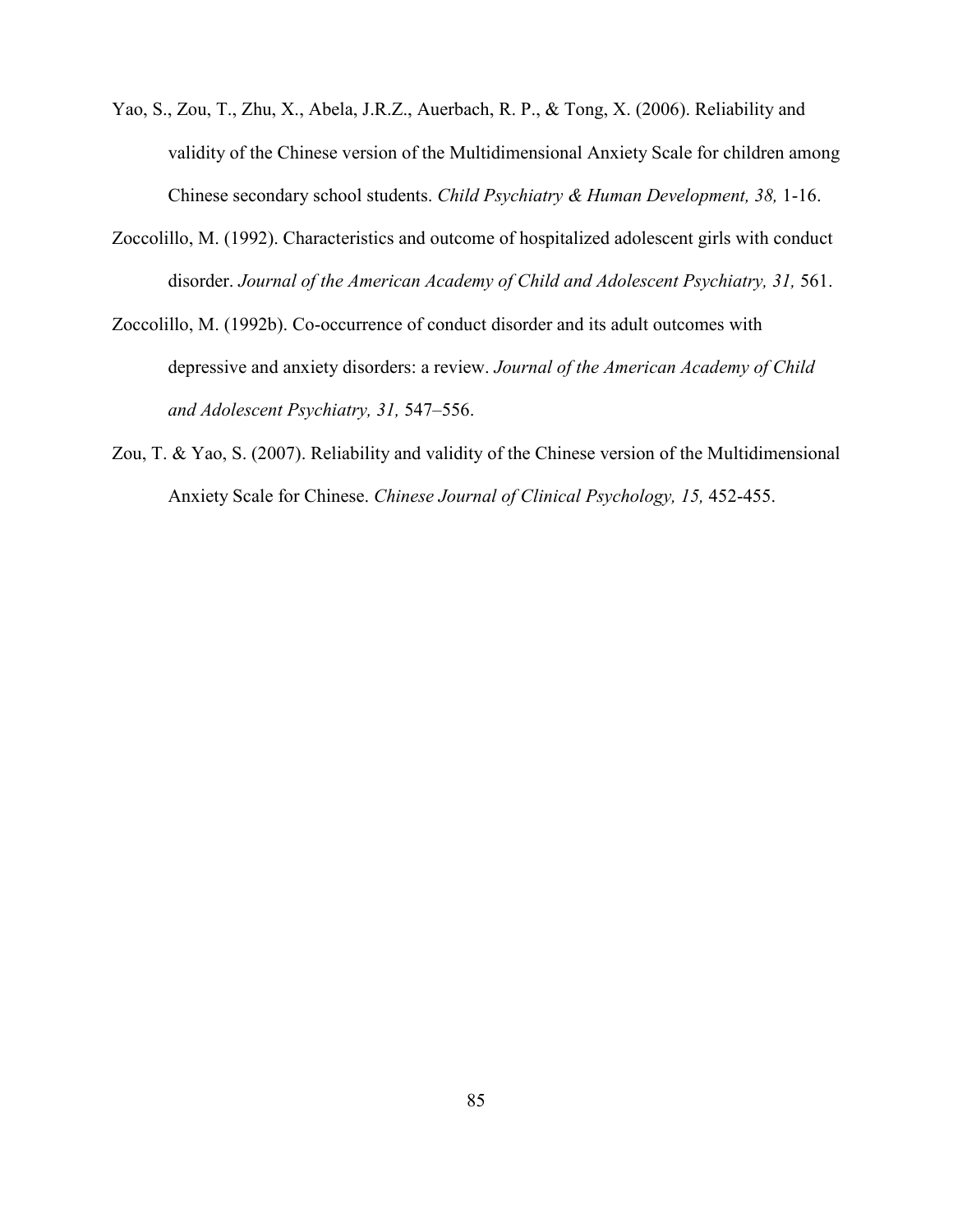## APPENDIXES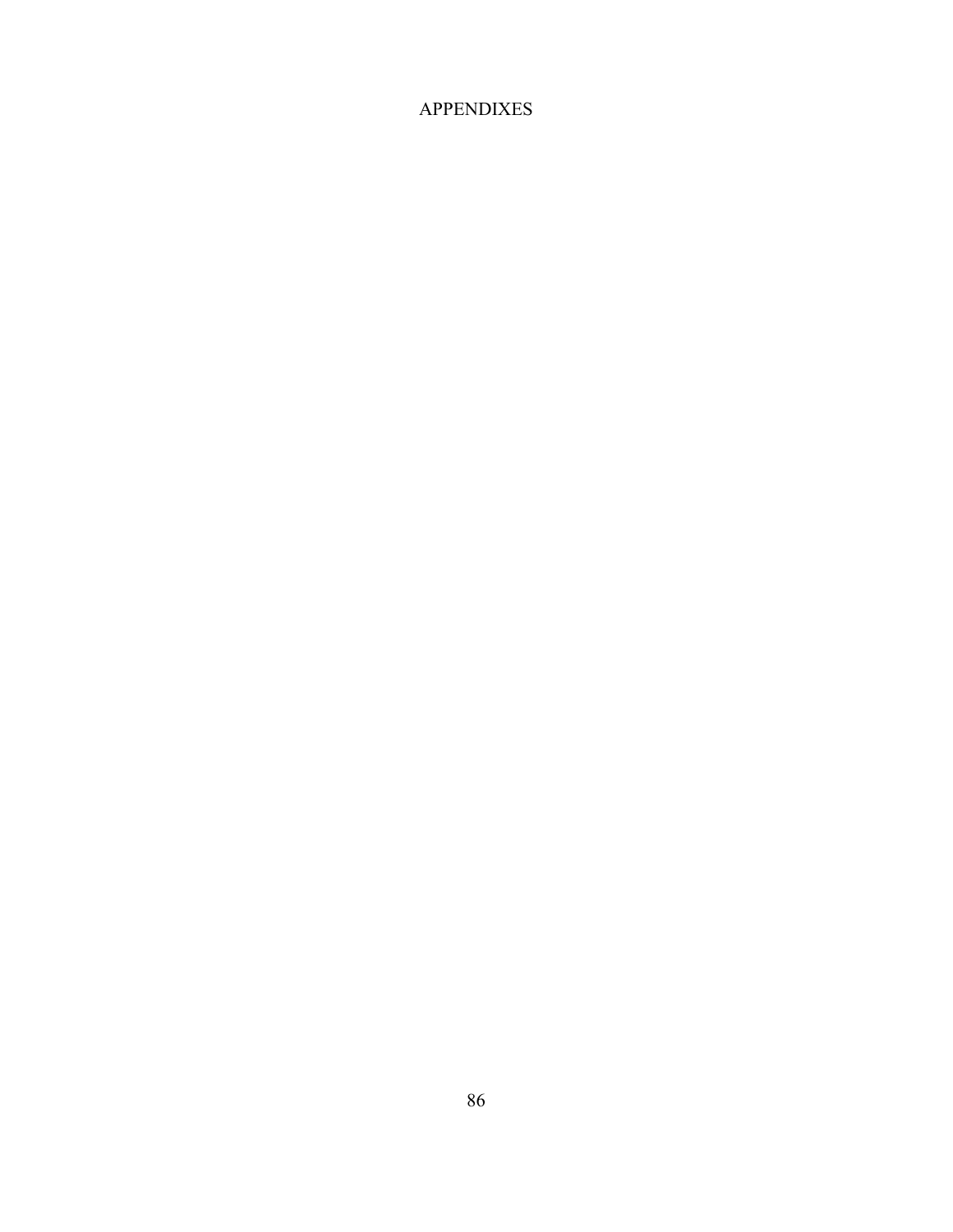|                                              |             |                | Age         |                        | Psychopathy                           | Anxiety                                                         | Findings                                                                                                                                                                                                               |
|----------------------------------------------|-------------|----------------|-------------|------------------------|---------------------------------------|-----------------------------------------------------------------|------------------------------------------------------------------------------------------------------------------------------------------------------------------------------------------------------------------------|
|                                              | $\mathbf N$ | Male<br>$(\%)$ | Mean        | Range                  | Instruments                           |                                                                 |                                                                                                                                                                                                                        |
| <b>Studies</b>                               |             |                |             |                        |                                       |                                                                 |                                                                                                                                                                                                                        |
| Brandt et al., 1997                          | 129         | 100%           | NA          | $13-19$                | PCL-R                                 | <b>CBCL</b>                                                     | $r = .12$                                                                                                                                                                                                              |
| Frick et al., 1999                           | 143         | 100%           | 8.65        | $6 - 13$               | <b>APSD</b>                           | <b>CBCL</b><br><b>DISC-2.3</b><br><b>DISC-2.3</b><br><b>OAD</b> | $r = .35$ (I/CP and CBCL)<br>$r = .19$ (I/CP and ANX)<br>$r = .17$ (I/CP and OAD)<br>$r = -.24$ (CU and CBCL)<br>$r = -.31$ (CU and ANX)<br>$r = -.32$ (CU and OAD)                                                    |
| Kosson et al., 2002                          | 115         | 100%           | 14.5        | $12 - 16$              | PCL:YV                                | WAI                                                             | $r = .25$                                                                                                                                                                                                              |
| Kubak & Salekin<br>(2009)                    | 93          | 79.8%          | 14.86       | $9 - 18$               | APSD;<br>PCL:YV                       | <b>APS</b>                                                      | PCL:YV<br>$r = .20, .16, .15$ (GAD)<br>$r = .21, .14, .21$ (SOC)<br>$r = .21, .12, .21$ (SEP)<br><b>APSD</b><br>$r = .30, .01, .40$ (GAD)<br>$r = .38, .12, .44$ (SOC)<br>$r = .34, .08, .43$ (SEP)<br>(Total, F1, F2) |
| Lynam, 1997                                  | 430         | 100%           | NA          | $12 - 13$              | <b>CPS</b>                            | CBCL                                                            | $r = -10$ (self report)<br>$r = -.11$ (teacher report)                                                                                                                                                                 |
| O'Neill et al., 2003<br>Salekin et al., 2005 | 64<br>114   | 100%<br>70.2%  | NA<br>15.16 | $15 - 18$<br>$11 - 18$ | PCL:YV<br>APSD, PCL:YV,<br><b>CPS</b> | <b>PDS</b><br>IASR-B5<br>(Neurotici<br>sm)                      | $r = -.09$<br>Male<br>$r = .41$ (APSD)<br>$r = .01$ (PCL:YV)<br>$r = .33$ (CPS)<br>Female<br>$r = .23$ (APSD)<br>$r = .20$ (PCL:YV)<br>$r = .04$ (CPS)                                                                 |
| Skeem & Caufman,<br>2003                     | 160         | 100%           | 15.9        | $14 - 17$              | PCL:YV                                | <b>RCMAS</b>                                                    | (Total, F1, F2,<br>respectively)<br>$r = -0.04, -0.05, 0.01$                                                                                                                                                           |
| Vitale et al., 2005                          | 304         | 52.6%          | 16          | 16                     | <b>APSD</b>                           | WAI                                                             | Male<br>$r = .46, p < .05$<br>Female<br>$r = .53, p < .05$                                                                                                                                                             |

*Published investigations of anxiety and adolescent psychology.* 

*"ote:* ANX Anxiety Composite; APS Adolescent Psychopathology Scale; APSD Antisocial Process Screening Device; CBCL Childhood Behavior Checklist; CU Callous-Unemotional Factor; CPS Child Psychopathy Scale; GAD Generalized Anxiety Disorder; IASR-B5 Interpersonal Adjective Scales Revised—Big 5 Version (Neuroticism); I/CP Impulsivity/Conduct Problems Factor; OAD Overanxious Disorder PCL:YV Psychopathy Checklist: Youth Version; PDS Posttraumatic Stress Diagnostic Scale; RCMAS Revised Children's Manifest Anxiety Scale; SEP Separation Anxiety Disorder; SOC Social Phobia; WAI Welsh Anxiety Inventory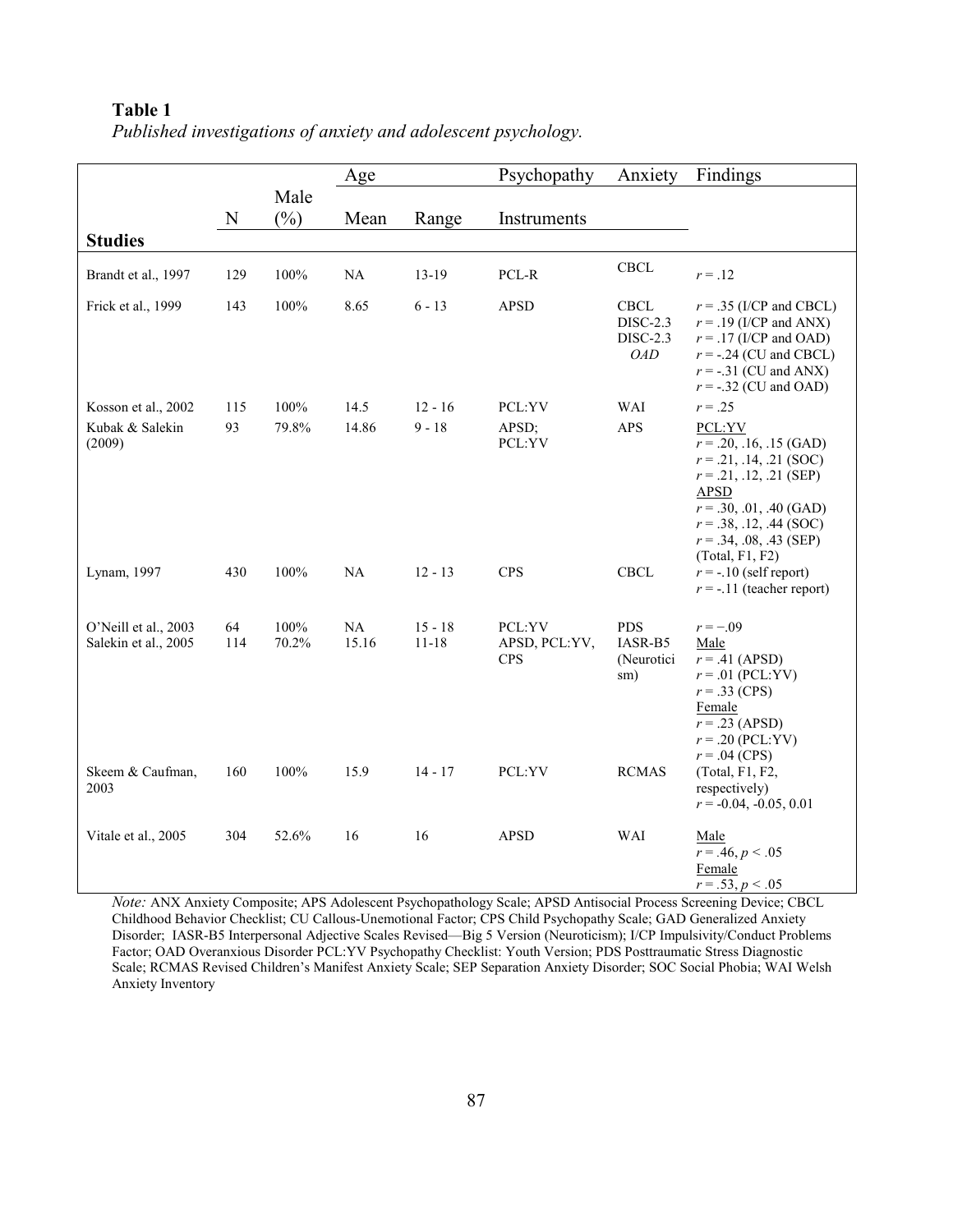**Table 2**  *APSD Self-Report Form*

|                | <b>APSD Self-Report Form</b>                                                      |                |              |                |
|----------------|-----------------------------------------------------------------------------------|----------------|--------------|----------------|
|                | Please read each statement and describe how well it describes you in              |                |              |                |
|                | general. Circle the appropriate number $(0 - 2)$ for each statement. Do not leave |                |              |                |
|                | any statement unrated.                                                            |                |              |                |
| $\#$           | Scale Items                                                                       | "In general"   |              |                |
| $\mathbf{1}$   | I blame others for my mistakes.                                                   | $\theta$       | 1            | 2              |
| $\overline{2}$ | I engage in illegal activities.                                                   | $\Omega$       | 1            | $\overline{2}$ |
| 3r             | I care about how well I do at school/work.                                        | 0              | 1            | $\overline{2}$ |
| $\overline{4}$ | I act without thinking of the consequences.                                       | 0              | 1            | $\overline{c}$ |
| 5              | My emotions are shallow and fake.                                                 | $\Omega$       | $\mathbf{1}$ | $\overline{2}$ |
| 6              | I lie easily and skillfully.                                                      | $\theta$       | 1            | $\overline{2}$ |
| 7r             | I am good at keeping promises.                                                    | $\Omega$       | $\mathbf{1}$ | $\overline{2}$ |
| 8              | I brag a lot about my abilities, accomplishments, or                              | $\theta$       | $\mathbf{1}$ | $\overline{2}$ |
|                | possessions.                                                                      |                |              |                |
| 9              | I get bored easily.                                                               | $\theta$       | 1            | $\overline{2}$ |
| 10             | I use or "con" other people to get what I want.                                   | $\theta$       | $\mathbf{1}$ | $\overline{2}$ |
| 11             | I tease or make fun of other people.                                              | 0              | $\mathbf{1}$ | $\overline{2}$ |
| 12             | I feel bad or guilty when I do something wrong.                                   | 0              | $\mathbf{1}$ | $\overline{2}$ |
| 13             | I do risky or dangerous things.                                                   | $\Omega$       | 1            | $\overline{2}$ |
| 14             | I act charming and nice to get things I want.                                     | $\overline{0}$ | $\mathbf{1}$ | $\overline{2}$ |
| 15             | I get angry when corrected or punished.                                           | $\Omega$       | $\mathbf{1}$ | $\overline{2}$ |
| 16             | I think I am better or more important than other                                  | 0              | $\mathbf{1}$ | $\overline{2}$ |
|                | people.                                                                           |                |              |                |
| 17             | I do not plan ahead or I leave things until the "last"                            | $\theta$       | 1            | $\overline{2}$ |
|                | minute."                                                                          |                |              |                |
| 18r            | I am concerned about the feelings of others.                                      | $\Omega$       | 1            | $\overline{2}$ |
| 19             | I hide my feelings or emotions from others.                                       | 0              | 1            | $\overline{2}$ |
| 20r            | I keep the same friends.                                                          | 0              | 1            | $\overline{2}$ |
|                |                                                                                   |                |              |                |
| $\mathbf{v}$   | 1                                                                                 | າ              |              |                |

|  |  | Not at all true |  |
|--|--|-----------------|--|
|  |  |                 |  |

### 0 1 2<br>all true Sometimes True Definitely True **For a set and the Sometimes True Sometimes True**

*Note:*  $r$  = reverse scored items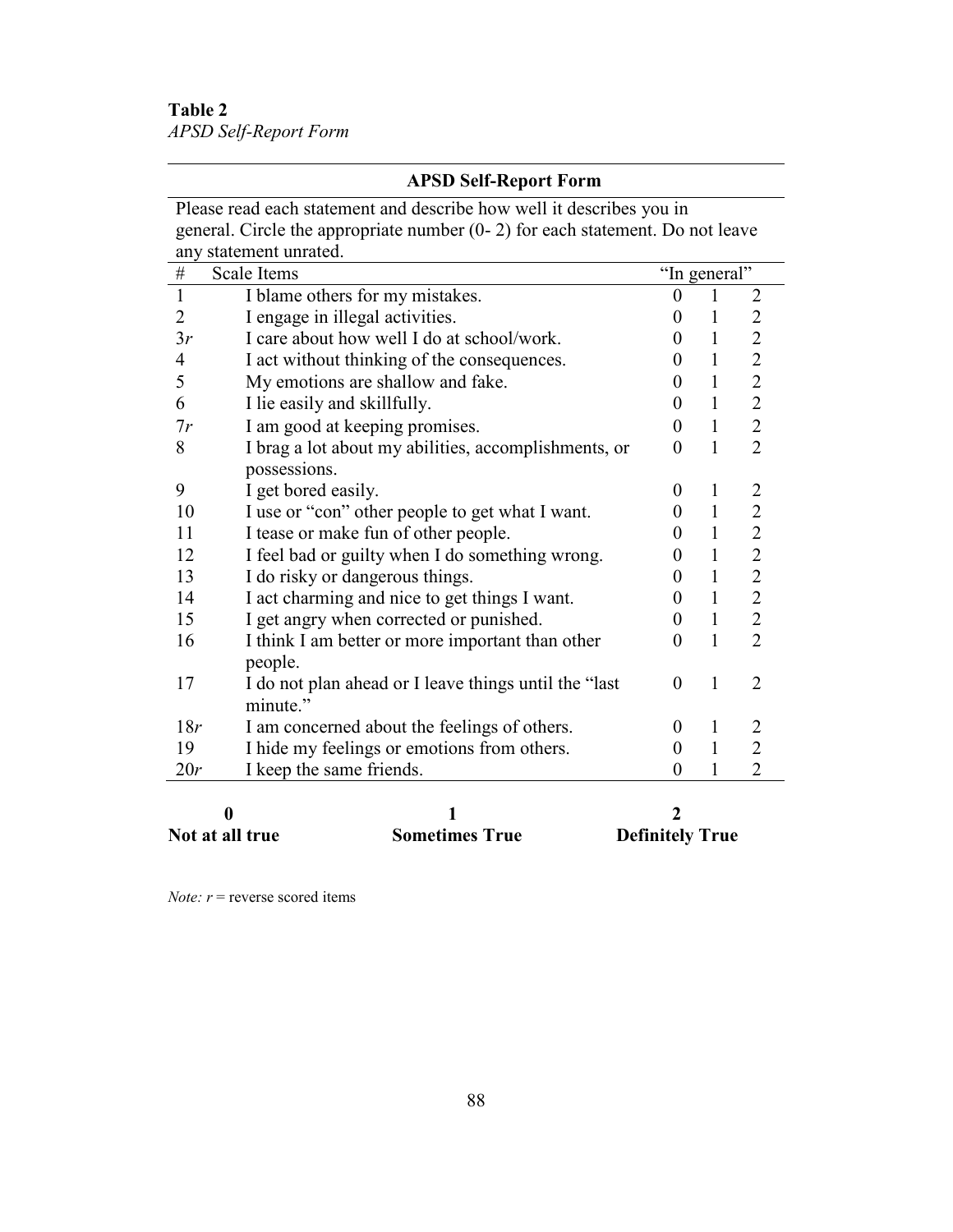**Table 3**  *APSD Parent-Report Form*

#### **APSD Parent-Form**

Please read each statement and describe how well it describes your child in general. Circle the appropriate number (0- 2) for each statement. Do not leave any statement unrated.

| $\overline{\#}$ | Scale Items                                           | "In general"     |              |                |
|-----------------|-------------------------------------------------------|------------------|--------------|----------------|
| $\mathbf{1}$    | Blames others for his/her mistakes.                   | 0                | $\mathbf{1}$ | $\overline{2}$ |
| $\overline{2}$  | Engages in illegal activities.                        | 0                | 1            | $\overline{2}$ |
| 3r              | Cares about how well s/he does at school/work.        | 0                | 1            | $\overline{2}$ |
| $\overline{4}$  | Acts without thinking of the consequences.            | $\Omega$         | $\mathbf{1}$ | $\overline{2}$ |
| 5               | His/her emotions seem shallow and not genuine.        | $\theta$         | $\mathbf{1}$ | $\overline{2}$ |
| 6               | Lies easily and skillfully.                           | 0                | $\mathbf{1}$ | $\overline{2}$ |
| 7r              | Is good at keeping promises.                          | 0                | $\mathbf{1}$ | $\overline{2}$ |
| 8               | Brags excessively about his/her abilities,            | $\boldsymbol{0}$ | $\mathbf{1}$ | $\overline{2}$ |
|                 | accomplishments, or possessions.                      |                  |              |                |
| 9               | Gets bored easily.                                    | 0                | 1            | $\overline{c}$ |
| 10              | Uses or "cons" other people to get what s/he wants.   | 0                | $\mathbf{1}$ | $\overline{2}$ |
| 11              | Teases or make fun of other people.                   | 0                | $\mathbf{1}$ | $\overline{2}$ |
| 12              | Feels bad or guilty when s/he does something          | $\theta$         | $\mathbf{1}$ | $\overline{2}$ |
|                 | wrong.                                                |                  |              |                |
| 13              | Engages in risky or dangerous activities.             | 0                | $\mathbf{1}$ | $\overline{2}$ |
| 14              | Can be charming at times, but in ways that seem       | 0                | $\mathbf{1}$ | $\overline{2}$ |
|                 | insincere or superficial.                             |                  |              |                |
| 15              | Becomes angry when corrected or punished.             | 0                | $\mathbf{1}$ | 2              |
| 16              | Seems to think that s/he is better or more important  | $\theta$         | $\mathbf{1}$ | $\overline{2}$ |
|                 | than other people.                                    |                  |              |                |
| 17              | Does not plan ahead or leaves things until the "last" | $\theta$         | $\mathbf{1}$ | $\overline{2}$ |
|                 | minute."                                              |                  |              |                |
| 18r             | Is concerned about the feelings of others.            | 0                | $\mathbf{1}$ | 2              |
| 19              | Does not show feelings or emotions.                   | 0                | $\mathbf{1}$ | $\overline{2}$ |
| 20r             | Keeps the same friends.                               | $\theta$         | 1            | $\overline{2}$ |
|                 |                                                       |                  |              |                |

| <b>Not at all true</b> | <b>Sometimes True</b> | <b>Definitely True</b> |
|------------------------|-----------------------|------------------------|

*Note:*  $r$  = reverse scored items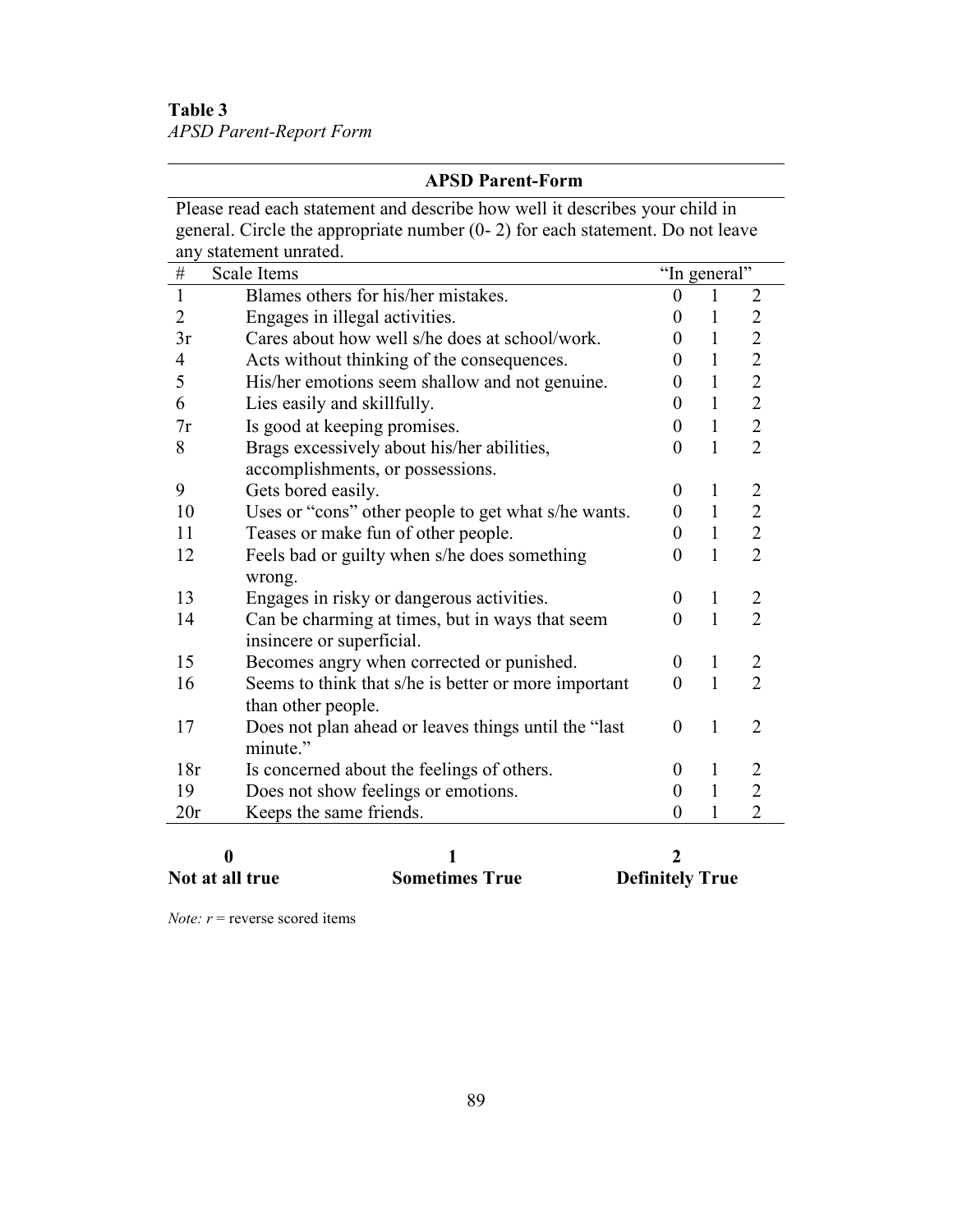.

*Three-Factor APSD Model* 

|                | <b>Three-Factor APSD Model</b>                                    |
|----------------|-------------------------------------------------------------------|
| $\#$           | <b>Factor 1: Narcissism</b>                                       |
| 5              | My emotions are shallow and fake.                                 |
| 8              | I brag a lot about my abilities, accomplishments, or possessions. |
| 10             | I use or "con" other people to get what I want.                   |
| 11             | I tease or make fun of other people.                              |
| 14             | I act charming and nice to get things I want.                     |
| 15             | I get angry when corrected or punished.                           |
| 16             | I think I am better or more important than other people.          |
|                | <b>Factor 2: Callous-Unemotional</b>                              |
| 3              | I care about how well I do at school/work.                        |
| $\overline{7}$ | I am good at keeping promises.                                    |
| 12             | I feel bad or guilty when I do something wrong.                   |
| 18             | I am concerned about the feelings of others.                      |
| 19             | I hide my feelings or emotions from others.                       |
| 20             | I keep the same friends.                                          |
|                | <b>Factor 3: Impulsivity</b>                                      |
| $\mathbf{1}$   | I blame others for my mistakes.                                   |
| 4              | I act without thinking of the consequences.                       |
| 9              | I get bored easily.                                               |
| 13             | I do risky or dangerous things.                                   |
| 17             | I do not plan ahead or I leave things until the "last minute."    |
|                | <b>Unused</b>                                                     |
| $\overline{2}$ | I engage in illegal activities.                                   |
| 6              | I lie easily and skillfully.                                      |
|                |                                                                   |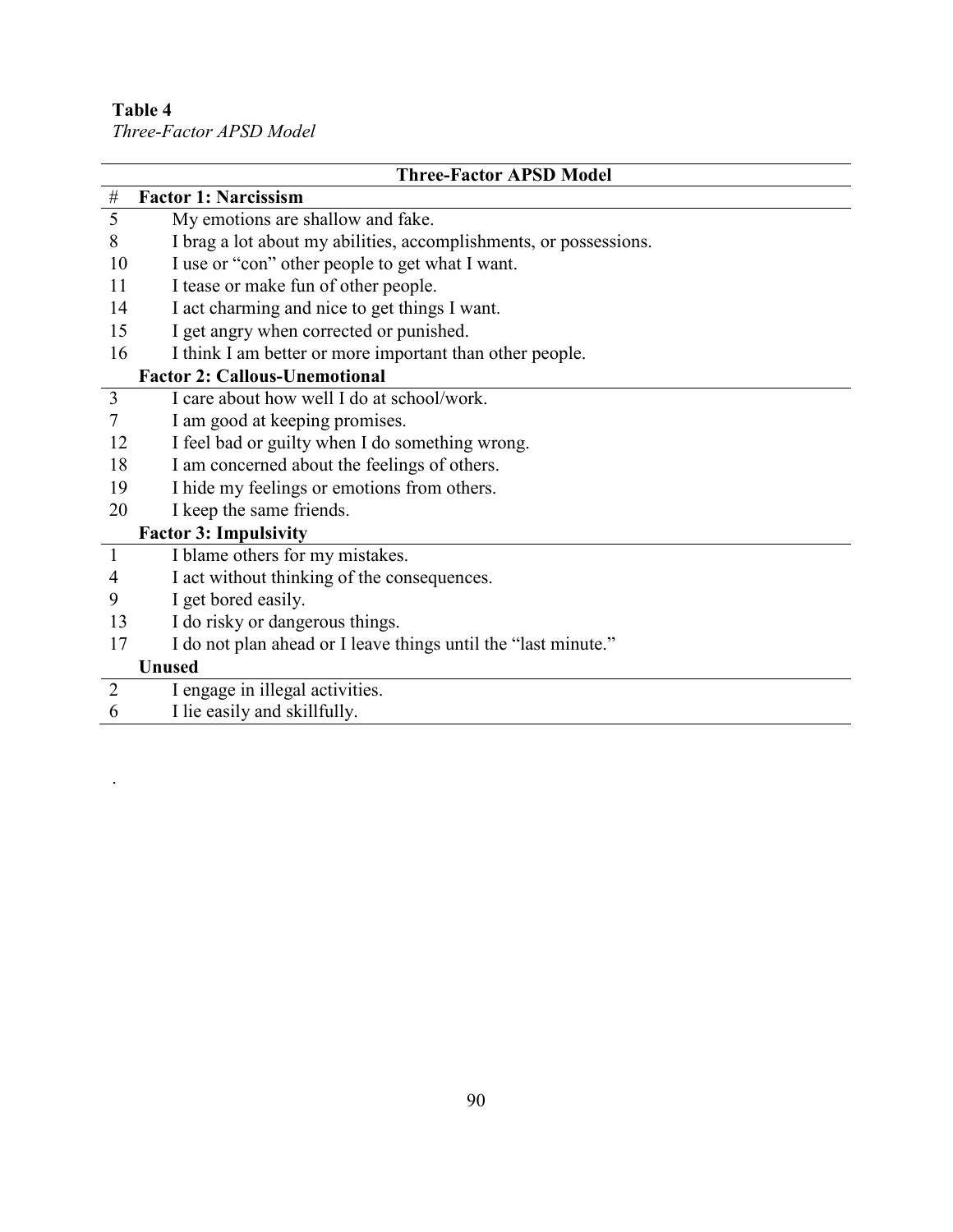|  |  | Family Live Events – Parent Form |
|--|--|----------------------------------|
|--|--|----------------------------------|

| <b>Family Live Events - Parent Form</b>                                                |     |                |  |
|----------------------------------------------------------------------------------------|-----|----------------|--|
| In the last 12 months, has any of the following happened to your family or your child? |     |                |  |
| Did parents separate or divorce?                                                       | Yes | N <sub>0</sub> |  |
| Does a parent have to work more than they used to?                                     | Yes | N <sub>0</sub> |  |
| Was a grandparent hospitalized?                                                        | Yes | N <sub>o</sub> |  |
| Was a child hospitalized?                                                              | Yes | N <sub>0</sub> |  |
| Did a child move away from home?                                                       | Yes | N <sub>0</sub> |  |
| Did a parent go to prison or jail?                                                     | Yes | N <sub>o</sub> |  |
| Did a parent move far away from home                                                   | Yes | N <sub>0</sub> |  |
| Does your child receive free/reduced lunch status?                                     | Yes | N <sub>o</sub> |  |
| Has a parent been unemployed?                                                          | Yes | N <sub>o</sub> |  |
| Has money been a problem for the family?                                               | Yes | N <sub>0</sub> |  |
| Has a parent lost their job?                                                           | Yes | N <sub>0</sub> |  |
| Has the family been evicted from home?                                                 | Yes | N <sub>0</sub> |  |
| Has the family had funds cut off from an agency?                                       | Yes | N <sub>0</sub> |  |
|                                                                                        |     |                |  |
| Have marital difficulties affected your family?                                        | Yes | N <sub>o</sub> |  |
| Has serious illness affected your family?                                              | Yes | N <sub>o</sub> |  |
| Has trouble with the law affected your family?                                         | Yes | N <sub>o</sub> |  |
| Have alcohol problems affected your family?                                            | Yes | N <sub>0</sub> |  |
| Have drug problems affected your family?                                               | Yes | N <sub>0</sub> |  |
| Have any mental/emotional illnesses affected your family?                              | Yes | N <sub>0</sub> |  |
| Do you or any other parent figures have mental health problems?                        | Yes | N <sub>0</sub> |  |
| Have there been more parental arguments?                                               | Yes | N <sub>0</sub> |  |
| Is your child's sibling involved in drugs and/or alcohol?                              | Yes | N <sub>0</sub> |  |
| Does your child struggle with reading?                                                 | Yes | N <sub>0</sub> |  |
| Does your child struggle with math?                                                    | Yes | N <sub>o</sub> |  |
| Has your child failed or almost failed any classes?                                    | Yes | No             |  |
| Does your child often have problems getting along with other<br>children their age?    | Yes | N <sub>0</sub> |  |
|                                                                                        |     |                |  |
| Has a parent died in the last year?                                                    | Yes | N <sub>0</sub> |  |
| Has a grandparent died in the last year?                                               | Yes | N <sub>0</sub> |  |
| Has a sibling of your child died in the last year?                                     | Yes | N <sub>o</sub> |  |
| Has an adult who your child was close to died in the last year?                        | Yes | N <sub>0</sub> |  |
| Has your child had a pet die in the last year?                                         | Yes | N <sub>0</sub> |  |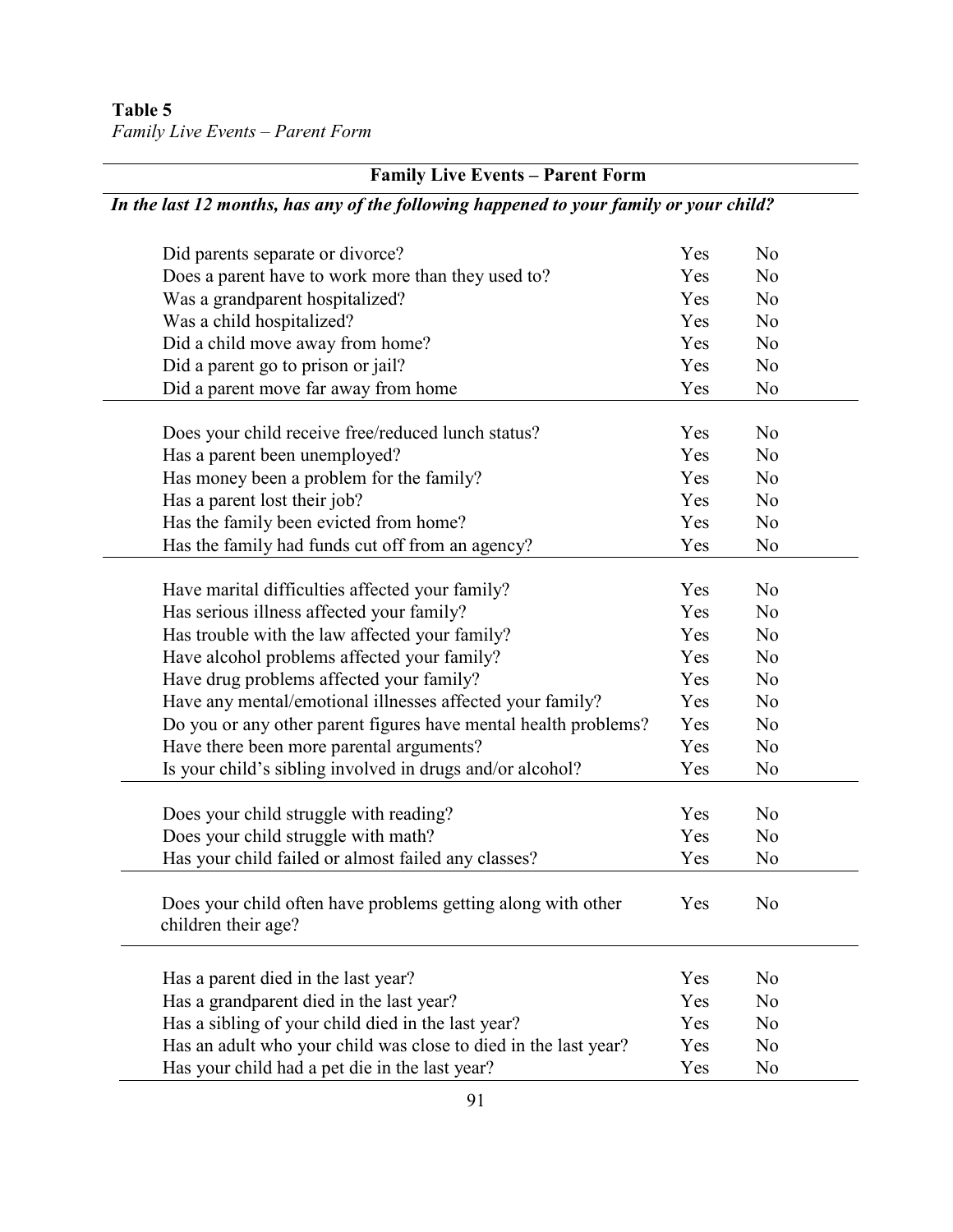*Modified Life Event Scales* 

| Yes | N <sub>o</sub>                  |
|-----|---------------------------------|
| Yes | N <sub>0</sub>                  |
| Yes | N <sub>0</sub>                  |
| Yes | N <sub>o</sub>                  |
| Yes | N <sub>0</sub>                  |
| Yes | N <sub>o</sub>                  |
| Yes | N <sub>0</sub>                  |
|     |                                 |
| Yes | N <sub>0</sub>                  |
| Yes | N <sub>0</sub>                  |
| Yes | N <sub>o</sub>                  |
| Yes | N <sub>0</sub>                  |
| Yes | N <sub>0</sub>                  |
| Yes | No                              |
|     |                                 |
| Yes | N <sub>o</sub>                  |
| Yes | No                              |
| Yes | N <sub>0</sub>                  |
| Yes | N <sub>o</sub>                  |
| Yes | N <sub>o</sub>                  |
| Yes | N <sub>o</sub>                  |
| Yes | N <sub>0</sub>                  |
| Yes | N <sub>0</sub>                  |
| Yes | No                              |
|     |                                 |
| Yes | N <sub>o</sub>                  |
| Yes | N <sub>0</sub>                  |
| Yes | N <sub>0</sub>                  |
|     |                                 |
| Yes | No                              |
|     |                                 |
|     | N <sub>0</sub>                  |
|     | N <sub>o</sub>                  |
|     | No                              |
|     | N <sub>o</sub>                  |
|     | No                              |
|     | Yes<br>Yes<br>Yes<br>Yes<br>Yes |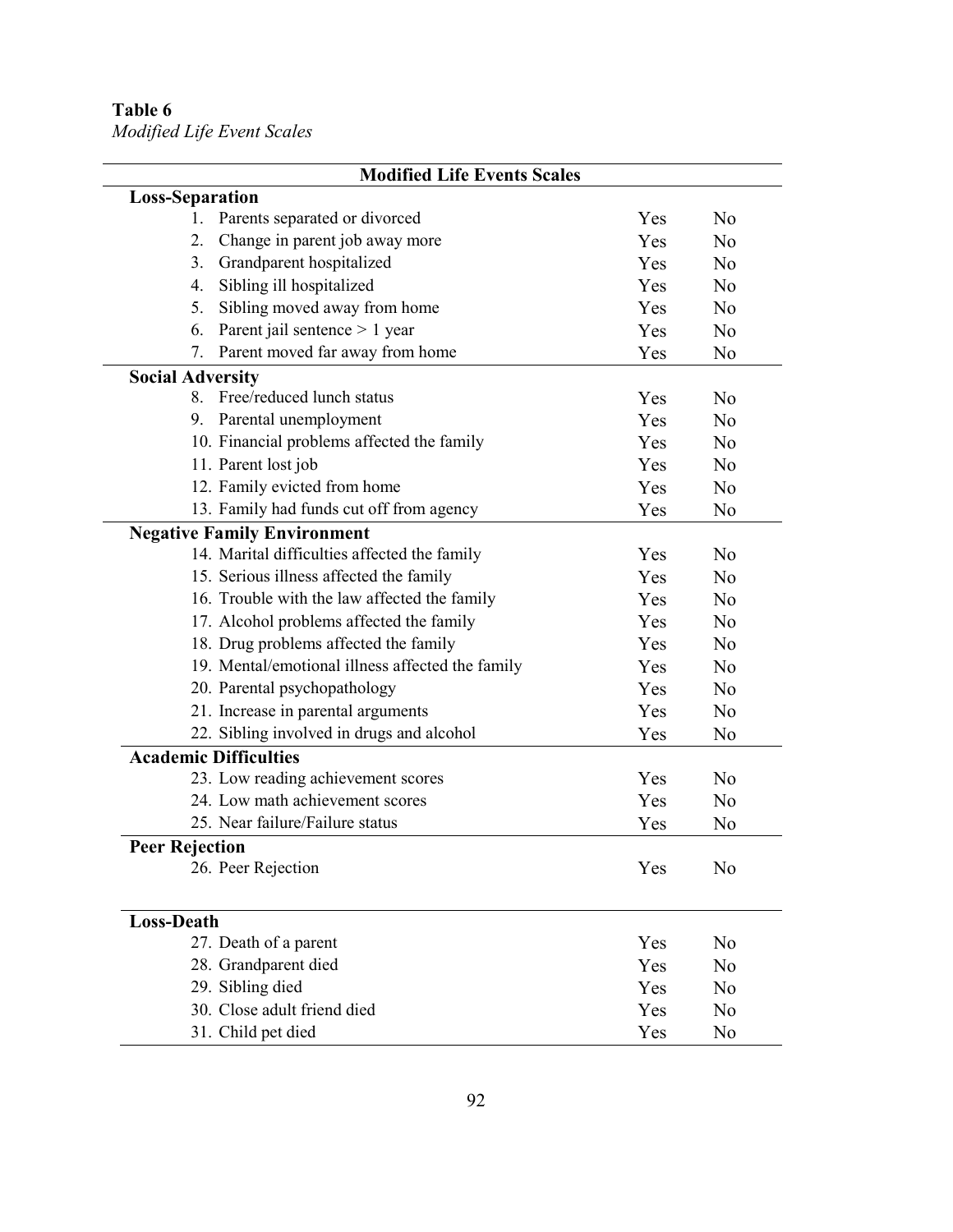| Table 7<br>Socioeconomic Demographics Questionnaire   |                                                                          |                                           |
|-------------------------------------------------------|--------------------------------------------------------------------------|-------------------------------------------|
|                                                       | <b>Socioeconomic Demographics Questionnaire</b>                          |                                           |
| How many people live in your home?                    |                                                                          |                                           |
| <b>Guardian Questions</b><br>What is your age?        | Marital Status (Single, Married, Divorced, Living with Partner)          | years                                     |
| Your relationship to the child?                       |                                                                          |                                           |
| $\Box$ Biological Mother                              | $\Box$ Biological Father                                                 |                                           |
| $\Box$ Adoptive Mother                                | $\Box$ Adoptive Father                                                   |                                           |
| $\Box$ Step-Mother                                    | $\Box$ Step-Father                                                       |                                           |
| $\Box$ Foster Mother                                  | $\Box$ Foster Father                                                     | For how long:                             |
| $\Box$ Grandmother                                    | $\Box$ Grandfather                                                       |                                           |
| $\Box$ Other (specify): $\Box$                        |                                                                          |                                           |
| What is your ethnicity?                               |                                                                          |                                           |
| $\Box$ European-American (White)                      |                                                                          | $\Box$ African/Caribbean-American (Black) |
| $\Box$ Native-American                                |                                                                          | □ Latin-American (i.e. Hispanic)          |
|                                                       | $\Box$ Asian-American (i.e. Chinese, Japanese, Korean, Vietnamese, etc.) |                                           |
|                                                       | □ South Asian-American (i.e. East Indian, Pakistani, etc.)               |                                           |
| $\Box$ Other (specify):                               | <u> 1980 - Jan Barbara Barbara, manazarta da </u>                        |                                           |
| <b>Education</b> (Please indicate your highest level) |                                                                          |                                           |
| $\Box$ High School (Highest Grade Complete            |                                                                          |                                           |
| $\square$ Some College/University                     |                                                                          |                                           |
| $\Box$ College/University Degree                      |                                                                          |                                           |
|                                                       | $\Box$ Some Graduate Education (e.g. one year of a Master's program)     |                                           |
| $\Box$ Graduate Education (e.g. M.A., M.D., Ph.D.)    |                                                                          |                                           |
| $\Box$ Other (specify):                               |                                                                          |                                           |

-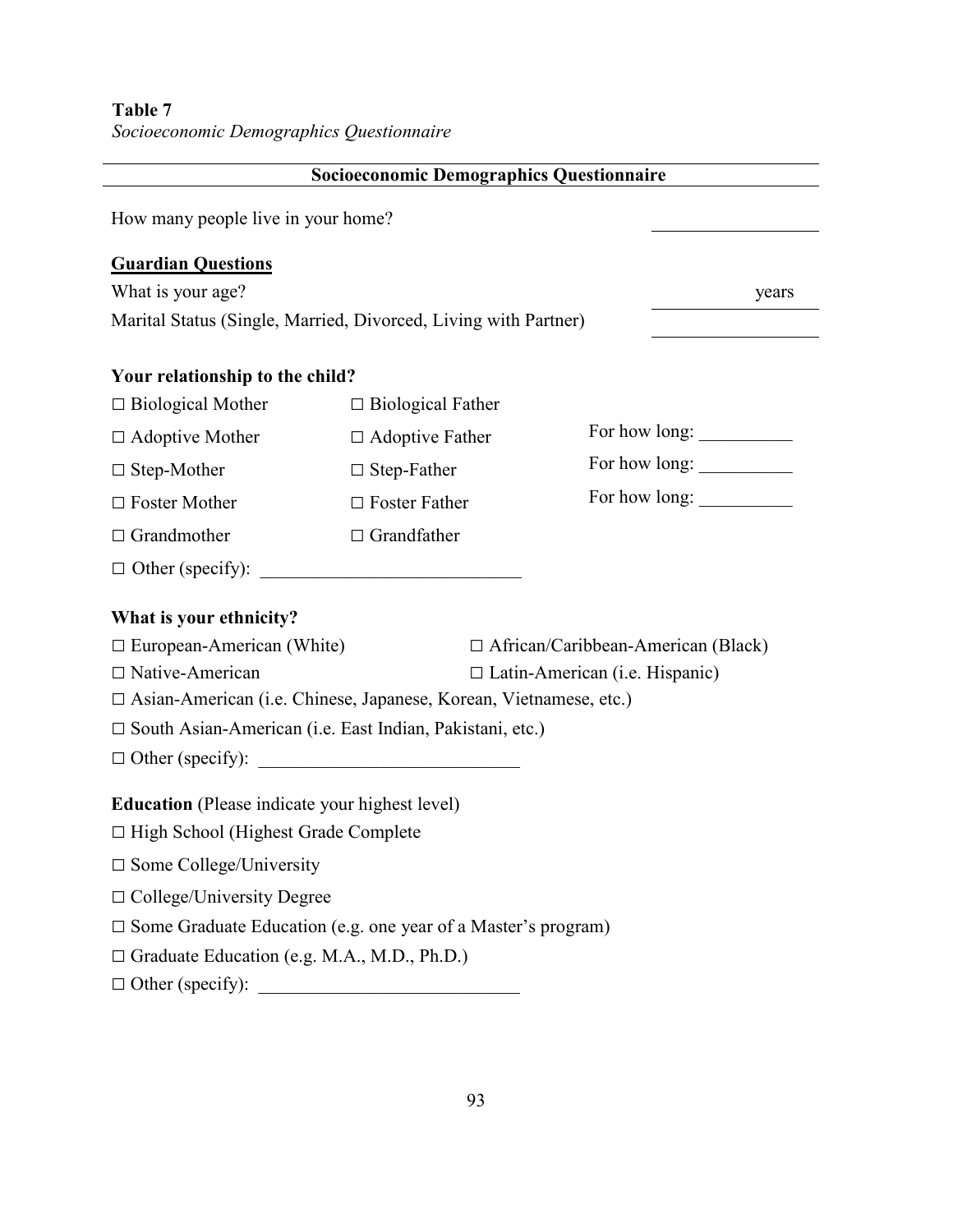**Table 7 cont.** 

*Socioeconomic Demographics Questionnaire* 

| Socioeconomic Demographics Questionnaire cont.                                                                                                                                                                                                                                                                                      |       |                |
|-------------------------------------------------------------------------------------------------------------------------------------------------------------------------------------------------------------------------------------------------------------------------------------------------------------------------------------|-------|----------------|
| <b>Employment:</b><br>Are you employed?                                                                                                                                                                                                                                                                                             | Yes   | N <sub>0</sub> |
| What is your current occupation?                                                                                                                                                                                                                                                                                                    |       |                |
| What kind of work do you do?                                                                                                                                                                                                                                                                                                        |       |                |
| <b>Spouse or Partner Questions (If applicable)</b><br>Spouse or partner's employment:<br>If married or living with a partner, are they employed?                                                                                                                                                                                    | Yes   | N <sub>0</sub> |
| What is their current occupation?                                                                                                                                                                                                                                                                                                   |       |                |
| What kind of work do they do?                                                                                                                                                                                                                                                                                                       |       |                |
| <b>Spouse or partner's Education</b> (Please indicate their highest level of education)<br>$\Box$ High School (Highest Grade Complete<br>$\Box$ Some College/University<br>$\Box$ College/University Degree<br>$\Box$ Some Graduate Education (e.g. one year of a MA program)<br>$\Box$ Graduate Education (e.g. M.A., M.D., Ph.D.) |       |                |
| <b>Questions about your child</b><br>What is your child's age?                                                                                                                                                                                                                                                                      | Years | Months         |
| Current grade in school?                                                                                                                                                                                                                                                                                                            |       |                |
| Grades (What kind of grades does your child get the most?)<br>$\Box$ A's<br>$\Box$ B's<br>$\Box C$ 's<br>$\Box$ D's<br>$\Box$ F's                                                                                                                                                                                                   |       |                |
| Has your child ever received mental health treatment?                                                                                                                                                                                                                                                                               | Yes   | N <sub>0</sub> |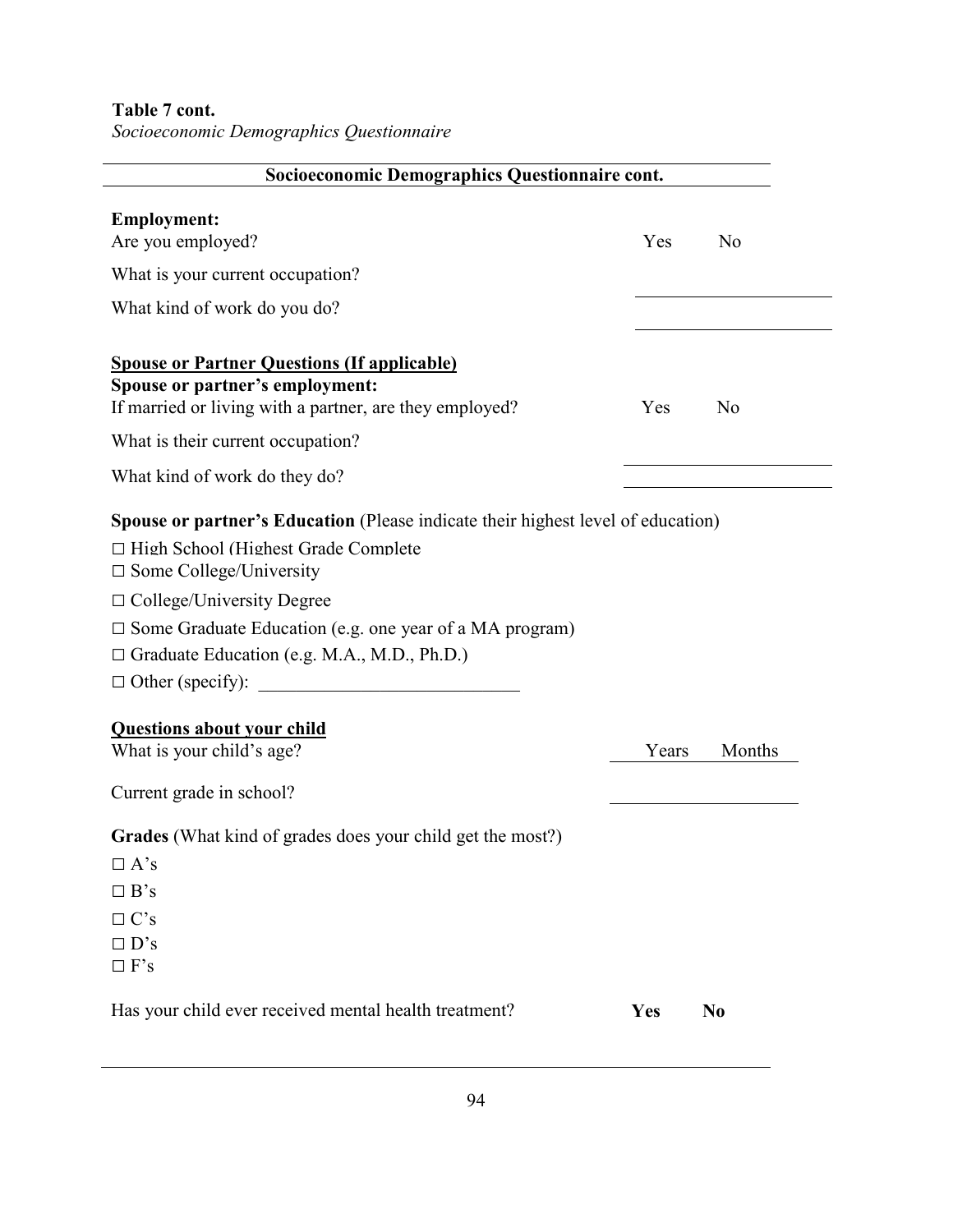*Hollingshead Index of Social Position* 

| Hollingshead Index of Social Position (Hollingshead, 1975)<br><b>Occupation Scale</b>  | <b>Score</b> |
|----------------------------------------------------------------------------------------|--------------|
| Higher executives of large concerns, proprietors, and major professionals              | 1            |
| Business managers, proprietors of medium-sized businesses, and lesser<br>professionals | 2            |
| Administrative personnel, owners of small businesses, and minor<br>professionals       | 3            |
| Clerical and sales workers, craftsmen, technicians, and owners of little<br>businesses | 4            |
| Skilled manual employees                                                               | 5            |
| Machine operators and semiskilled employees                                            | 6            |
| Unskilled employees, Laborers, Menial Service                                          |              |
| <b>Education Scale</b>                                                                 | <b>Score</b> |
| Professional (MA, MS, ME, MD, PhD, LLD, and the like)                                  |              |
| Four-year college graduate (BA, BS, BM)                                                |              |
| One to three years college (also business schools)                                     | 3            |
| High school graduate                                                                   | 4            |
| Ten to 11 years of school (part high school)                                           | 5            |
| Seven to nine years of school                                                          | 6            |
| Less than seven years of school                                                        |              |

#### **ISP score = (Occupation score X 7) + (Education score X 4)**

| Classification | <b>Score</b> |
|----------------|--------------|
| Upper          | $11 - 17$    |
| Upper-middle   | 18-31        |
| Middle         | 32-47        |
| Lower-middle   | $48 - 63$    |
| Lower          | 64-77        |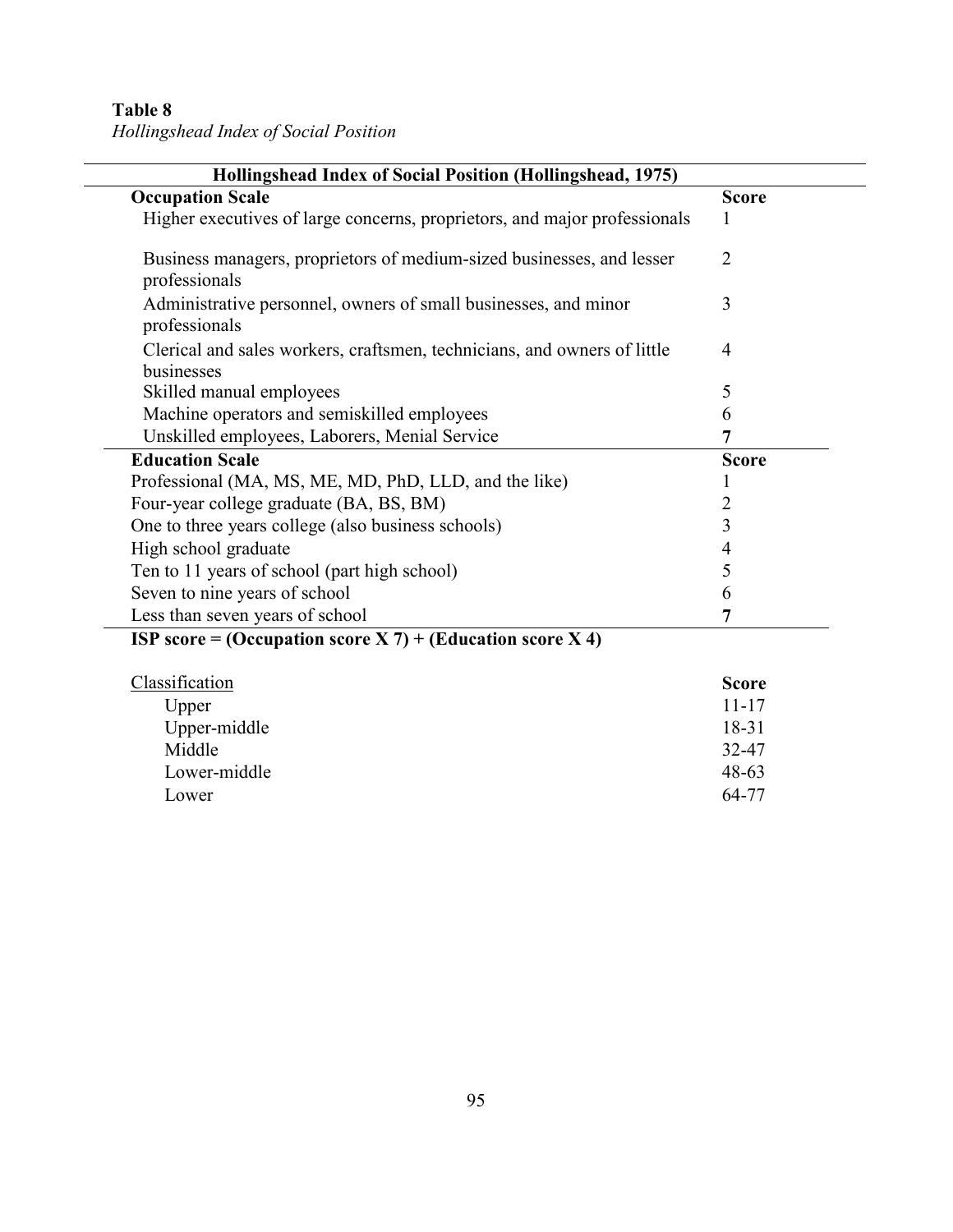## DATA TABLES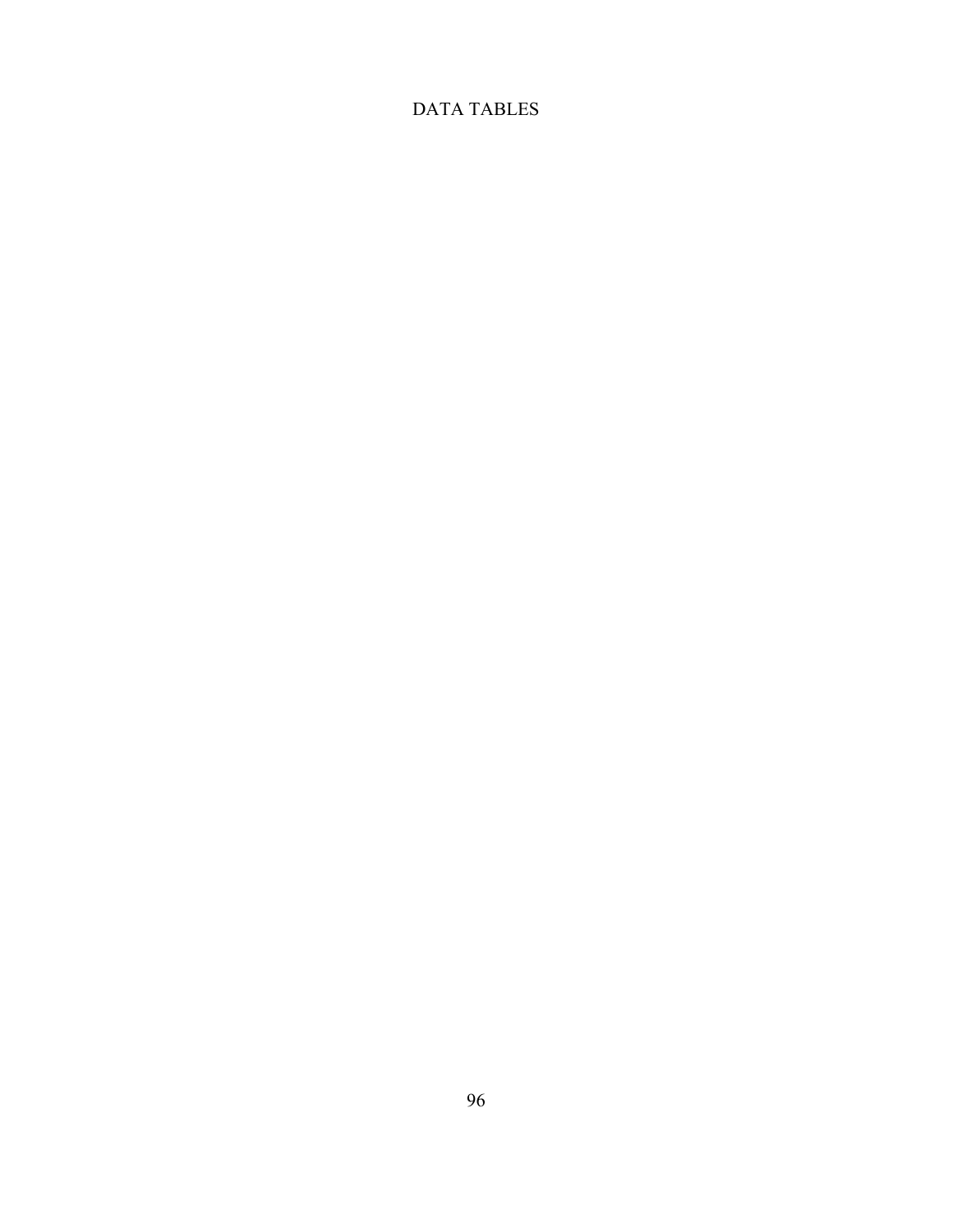**Table 9** 

| Scale means and standard deviations |  |  |  |
|-------------------------------------|--|--|--|
|-------------------------------------|--|--|--|

|                                  | <b>Boy</b>     |       |          | Guardian         |        |           |
|----------------------------------|----------------|-------|----------|------------------|--------|-----------|
| <b>Variable</b>                  | $\overline{M}$ | SD    | Range    | $\boldsymbol{M}$ | SD     | Range     |
| Age                              | 11.29          | 1.40  | $8 - 14$ | 42.33            | 5.71   | $26 - 61$ |
| <b>MASC Total</b>                | 40.24          | 12.37 | 14-77    | 39.53            | 12.927 | 13-93     |
| <b>MASC Physical Symptoms</b>    | 6.73           | 4.946 | $0 - 25$ | 4.64             | 4.260  | $0 - 28$  |
| <b>MASC Harm Avoidance</b>       | 17.62          | 4.138 | $4 - 27$ | 17.44            | 4.268  | $2 - 26$  |
| <b>MASC Social Anxiety</b>       | 9.29           | 4.958 | $1 - 24$ | 10.74            | 5.452  | $0 - 26$  |
| <b>MASC Separation/Panic</b>     | 6.61           | 4.159 | $0-19$   | 6.71             | 4.736  | $0 - 22$  |
| <b>APSD Total</b>                | 12.68          | 5.649 | $0 - 29$ | 10.88            | 6.143  | $0 - 29$  |
| <b>APSD Narcissism</b>           | 3.11           | 2.160 | $0 - 10$ | 2.89             | 2.532  | $0 - 13$  |
| <b>APSD Callous/Unemotional</b>  | 3.84           | 2.677 | $0 - 12$ | 2.82             | 2.621  | $0 - 12$  |
| <b>APSD</b> Impulsivity          | 4.25           | 1.802 | $0 - 9$  | 4.16             | 1.974  | $0 - 9$   |
| <b>FLE</b> Total                 |                |       |          | 2.55             | 3.008  | $0-29$    |
| FLE Loss by Separation           |                |       |          | .83              | .918   | $0 - 4$   |
| <b>FLE Social Adversity</b>      |                |       |          | .47              | 1.010  | $0-6$     |
| <b>FLE Negative Family</b>       |                |       |          | .71              | 1.315  | $0 - 6$   |
| Environment                      |                |       |          |                  |        |           |
| <b>FLE Academic Difficulties</b> |                |       |          | .33              | .969   | $0 - 8$   |
| <b>FLE Peer Rejection</b>        |                |       |          | .06              | .252   | $0 - 1$   |
| FLE Loss by Death                |                |       |          | .40              | .674   | $0 - 3$   |

*"ote: "* = 147 for all constructs; *MASC* Multivariate Anxiety Scale for Children; *APSD* Antisocial Process Screening Device; *FLE* Family Life Events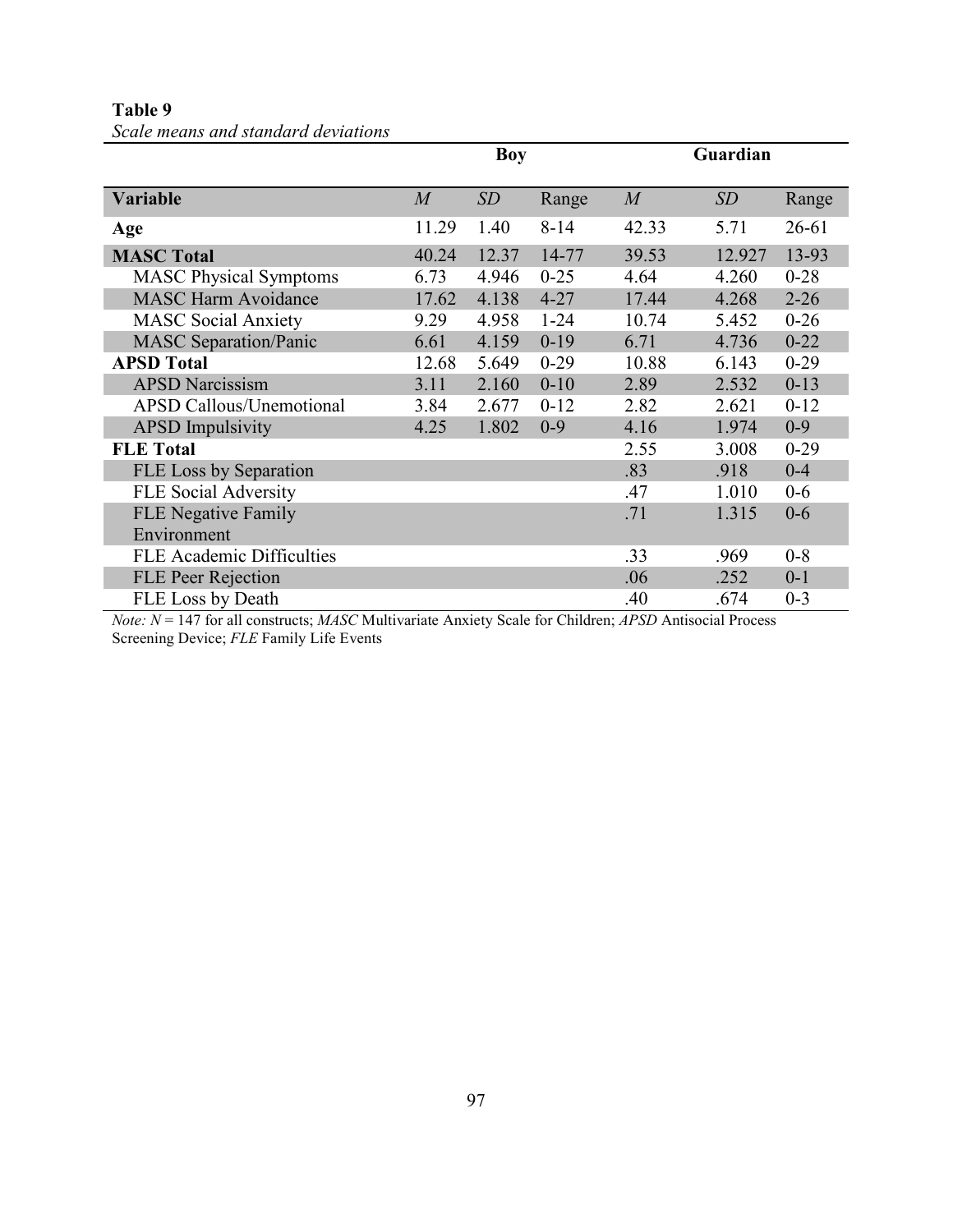**Table 10** 

*Family Demographic Information* 

|                              | Guardian       |        | <b>Guardian Partner</b> |                  |  |
|------------------------------|----------------|--------|-------------------------|------------------|--|
| <b>Variable</b>              | Frequency      | $\%$   | Frequency               | $\%$             |  |
| <b>Family Marital Status</b> |                |        |                         |                  |  |
| Single                       | 6              | 4.2    |                         |                  |  |
| Married                      | 127            | 86.7   |                         |                  |  |
| Divorced                     | 11             | 7.0    |                         |                  |  |
| Living with partner          | 1              | .7     |                         |                  |  |
| Widowed                      | $\overline{2}$ | 1.4    |                         |                  |  |
| <b>Ethnicity</b>             |                |        |                         |                  |  |
| Caucasian                    | 130            | 88.1   |                         |                  |  |
| African-American             | 5              | 3.5    |                         |                  |  |
| Latin-American               |                | $.7\,$ |                         |                  |  |
| Asian-American               | 8              | 5.6    |                         |                  |  |
| South Asian-American         | $\overline{2}$ | 1.4    |                         |                  |  |
| Other                        | 1              | .7     |                         |                  |  |
| <b>Education</b>             |                |        |                         |                  |  |
| Some high school             | 3              | 2.1    | $\boldsymbol{0}$        | $\boldsymbol{0}$ |  |
| High School                  | $\mathbf{1}$   | $.7\,$ | 5                       | 2.8              |  |
| Some college/university      | 12             | 8.4    | 18                      | 12.6             |  |
| College/University Degree    | 64             | 43.4   | 51                      | 35.0             |  |
| Some graduate education      | 17             | 11.9   | 6                       | 4.2              |  |
| <b>Graduate Degree</b>       | 49             | 32.9   | 57                      | 39.9             |  |
| Other                        | 1              | .7     | $\boldsymbol{0}$        | $\boldsymbol{0}$ |  |
| No Partner                   |                |        | 10                      | 5.6              |  |
| <b>Employed</b>              |                |        |                         |                  |  |
| N <sub>o</sub>               | 44             | 30.8   | 14                      | 83.9             |  |
| Yes                          | 103            | 69.2   | 123                     | 6.3              |  |
| No Partner                   |                |        | 10                      | 7.7              |  |

*Note:*  $N = 147$  for all constructs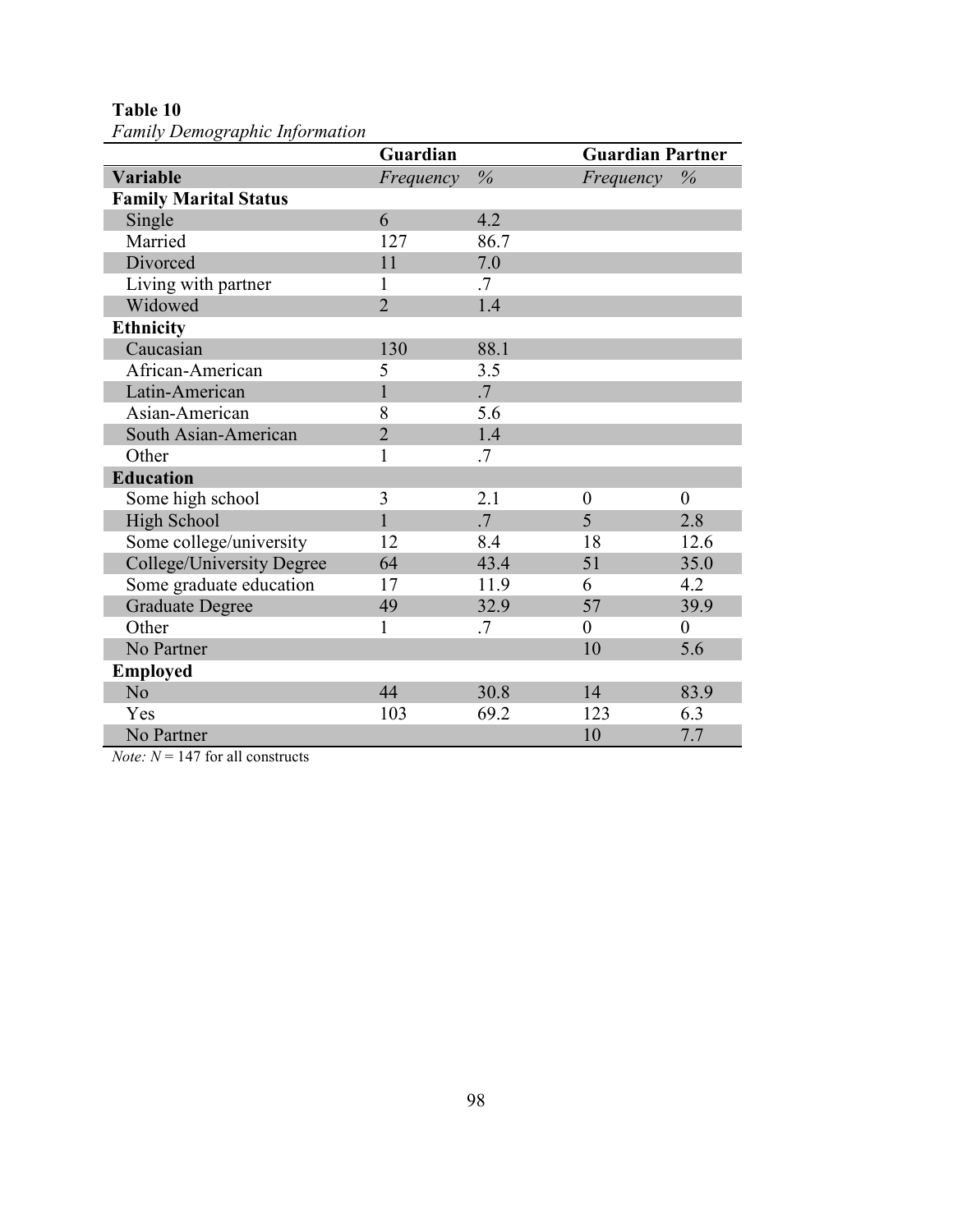**Table 11**  *Child Information* 

|                                | <b>Child</b>   |      |
|--------------------------------|----------------|------|
| Variable                       | Frequency      | $\%$ |
| Age                            |                |      |
| 8                              | 1              | .7   |
| 9                              | 19             | 12.6 |
| 10                             | 24             | 16.8 |
| 11                             | 33             | 22.4 |
| 12                             | 36             | 25.2 |
| 13                             | 30             | 19.6 |
| 14                             | $\overline{4}$ | 2.8  |
| <b>Year in School</b>          |                |      |
| 3rd Grade                      | 11             | 7.7  |
| 4th Grade                      | 20             | 13.3 |
| 5th Grade                      | 30             | 21.0 |
| 6th Grade                      | 34             | 23.1 |
| 7th Grade                      | 52             | 35.0 |
| <b>Average Grades Earned</b>   |                |      |
| A's                            | 97             | 67.1 |
| B's                            | 40             | 26.6 |
| C's                            | 8              | 4.9  |
| D's                            | $\overline{2}$ | 1.4  |
| <b>Mental Health Treatment</b> |                |      |
| N <sub>0</sub>                 | 128            | 87.4 |
| Yes                            | 19             | 12.6 |

*Note:*  $N = 147$  for all constructs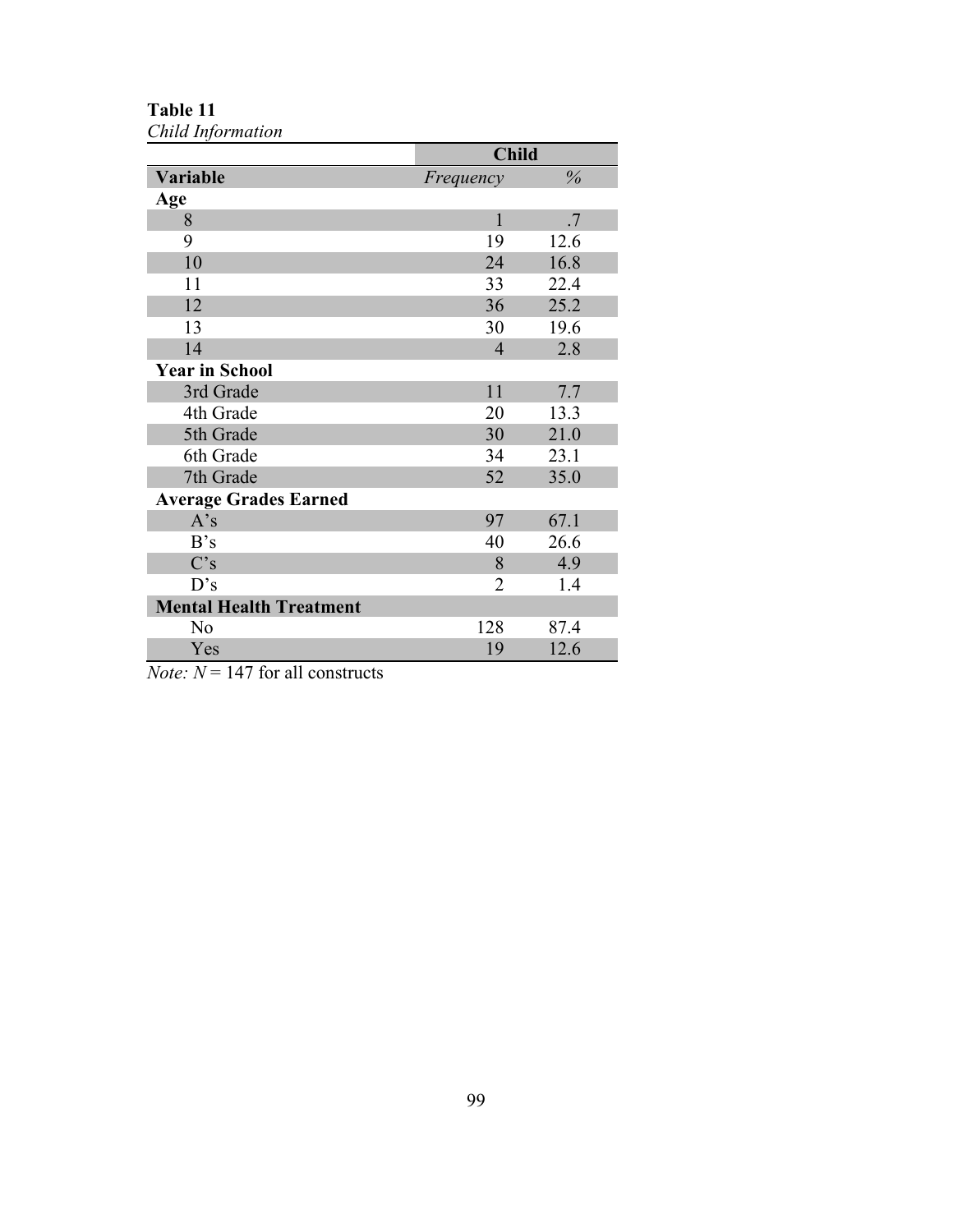| Pearson correlation coefficients for child self-reports of anxiety and psychopathy |          |          |          |          |         |          |          |          |   |
|------------------------------------------------------------------------------------|----------|----------|----------|----------|---------|----------|----------|----------|---|
| <b>Variable</b>                                                                    |          |          | 3        |          |         | 6        |          | 8        | 9 |
| <b>Child Report</b>                                                                |          |          |          |          |         |          |          |          |   |
| 1. MASC Tot                                                                        |          |          |          |          |         |          |          |          |   |
| 2. MASC PS                                                                         | $.694**$ |          |          |          |         |          |          |          |   |
| 3. MASC HA                                                                         | .499**   | .027     |          |          |         |          |          |          |   |
| 4. MASC SA                                                                         | $.759**$ | $.433**$ | .127     |          |         |          |          |          |   |
| 5. MASC SP                                                                         | $.729**$ | $.327*$  | $.326**$ | $.423**$ |         |          |          |          |   |
| 6. APSD Tot                                                                        | .135     | $.318**$ | $-282**$ | $.308**$ | $-.067$ |          |          |          |   |
| 7. APSD N                                                                          | .129     | $.282**$ | $-.170*$ | $.217**$ | $-.050$ | $.677**$ |          |          |   |
| 8. APSD CU                                                                         | .113     | $.168*$  | $-.151$  | $.272**$ | $-.040$ | $.757**$ | .153     |          |   |
| 9. APSD I                                                                          | .033     | 281**    | $-370**$ | $180*$   | $-.087$ | $.772**$ | $.523**$ | $.375**$ |   |

 $cc$  .  $\epsilon$  $1.111$  $\overline{10}$  $\mathbf{r}$ .  $\sim$  $\mathbf{1}$  $\overline{\mathbf{r}}$ <u>thy</u>

Table 12

Note:  $N = 147$  for all constructs, APSD Antisocial Process Screening Device; MASC Multivariate Anxiety Scale for Children; PS Physical Symptoms; HA Harm Avoidance; SA Social Anxiety; SP Separation/Panic; N Narcissism; CU Callous-Unemotional; I Impulsivity;  $* p \le 0.05$ ;  $p \le 0.01$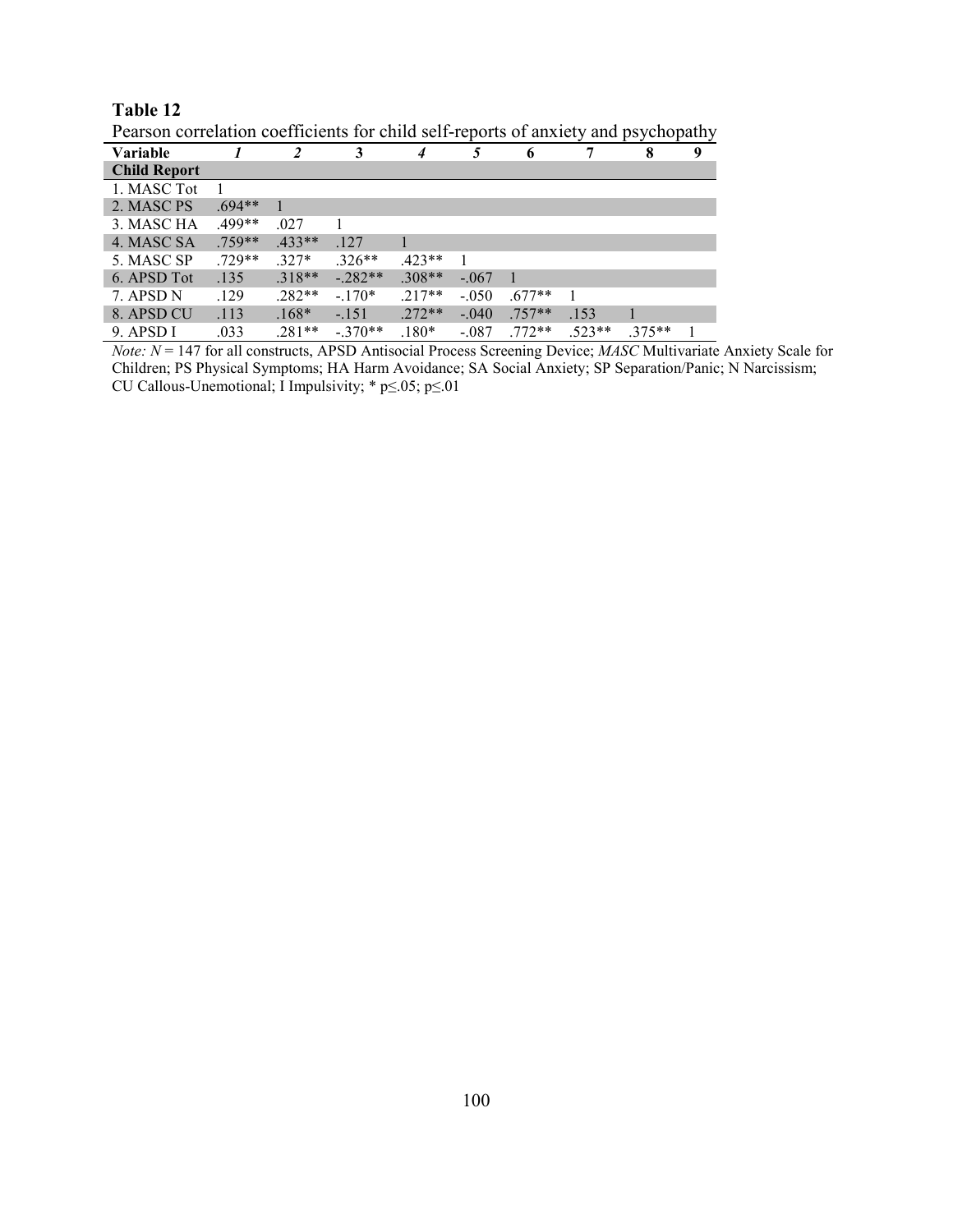| Pearson correlation coefficients for guardian-reported anxiety, psychopathy, and family stress |          |                |          |          |         |          |          |          |          |       |
|------------------------------------------------------------------------------------------------|----------|----------------|----------|----------|---------|----------|----------|----------|----------|-------|
| <b>Variable</b>                                                                                |          | $\overline{2}$ | 3        | 4        | 5       | 6        | 7        | 8        | 9        | 10    |
| Guardian                                                                                       |          |                |          |          |         |          |          |          |          |       |
| <b>Report</b>                                                                                  |          |                |          |          |         |          |          |          |          |       |
| 1. MASC Tot                                                                                    | 1.000    |                |          |          |         |          |          |          |          |       |
| 2. MASC PS                                                                                     | $.662**$ | 1.000          |          |          |         |          |          |          |          |       |
| 3. MASC HA                                                                                     | $.551**$ | .031           | 1.000    |          |         |          |          |          |          |       |
| 4. MASC SA                                                                                     | $.743**$ | $.424**$       | .151     | 1.000    |         |          |          |          |          |       |
| 5. MASC SP                                                                                     | $.776**$ | $.386**$       | $.396**$ | $.354**$ | 1.000   |          |          |          |          |       |
| 6. APSD Tot                                                                                    | $.177*$  | $.367**$       | $-343**$ | $.368**$ | .036    | 1.000    |          |          |          |       |
| 7. APSD N                                                                                      | .157     | $.346**$       | $-275*$  | $.260**$ | .065    | $.779**$ | 1.000    |          |          |       |
| 8. APSD CU                                                                                     | .132     | $.217**$       | $-219**$ | $.279**$ | .040    | $.773**$ | $.321**$ | 1.000    |          |       |
| 9. APSD I                                                                                      | .148     | $.357**$       | $-354**$ | $.374**$ | $-.030$ | $.727**$ | $.605**$ | $.286**$ | 1.000    |       |
| 10. mFLE<br>Total                                                                              | .126     | $.236*$        | $-139$   | $.193*$  | .034    | $.237**$ | $.297**$ | .051     | $.276**$ | 1.000 |

*Note: N* = 147 for all constructs; *MASC* Multivariate Anxiety Scale for Children; APSD Antisocial Process Screening Device; mFLE Family Life Events; \* p≤.05; p≤.01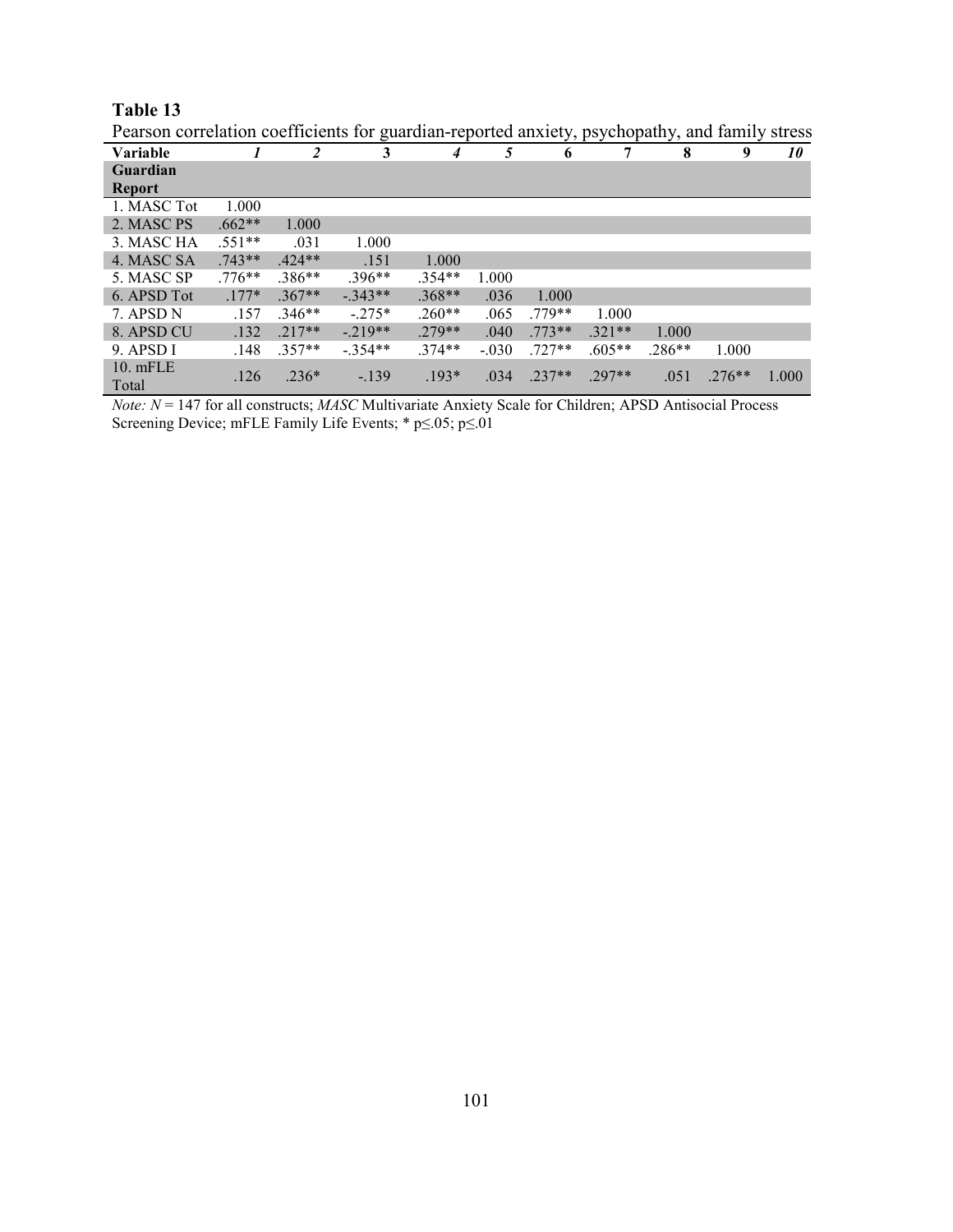|                        | T earson correlation coefficients between child reports and guaralan ratings |             |                      |             |             |                     |             |                       |             |  |  |
|------------------------|------------------------------------------------------------------------------|-------------|----------------------|-------------|-------------|---------------------|-------------|-----------------------|-------------|--|--|
| <b>Child</b>           | <b>MASC</b>                                                                  | <b>MASC</b> | <b>MASC</b>          | <b>MASC</b> | <b>MASC</b> | <b>APSD</b>         | <b>APSD</b> | <b>APSD</b>           | <b>APSD</b> |  |  |
| <b>Report</b>          | Tot                                                                          | <b>PS</b>   | HA                   | <b>SA</b>   | <b>SP</b>   | Tot                 | N           | <b>CU</b>             |             |  |  |
| <b>Guardian Report</b> |                                                                              |             |                      |             |             |                     |             |                       |             |  |  |
| <b>MASC Tot</b>        | $.596***$                                                                    | $.348***$   | $.242***$            | $.457***$   | $.577***$   | .018                | $-.066$     | .084                  | $-.022$     |  |  |
| <b>MASC PS</b>         | $.512***$                                                                    | $.537***$   | .093                 | $.370^{**}$ | $.355$ **   | $.201$ <sup>*</sup> | .089        | $.181$ <sup>*</sup>   | $.193*$     |  |  |
| <b>MASC HA</b>         | $.227***$                                                                    | $-.031$     | $.390**$             | .069        | $.242$ **   | $-.373***$          | $-.308$ **  | $-.219$ <sup>**</sup> | $-406$ **   |  |  |
| <b>MASC SA</b>         | $.370^{**}$                                                                  | $.228$ **   | $-.009$              | $.468***$   | $.284***$   | $.236***$           | .084        | $.249$ **             | $.206*$     |  |  |
| <b>MASC SP</b>         | $.531***$                                                                    | $.230**$    | $.234***$            | $.310^{**}$ | $.707^{**}$ | $-.066$             | $-.079$     | $-.024$               | $-.104$     |  |  |
| <b>APSD Tot</b>        | .128                                                                         | $.180*$     | $-.171$ <sup>*</sup> | $.221$ **   | .075        | $.592$ **           | $.324$ **   | $.500**$              | $.497**$    |  |  |
| <b>APSD N</b>          | .003                                                                         | .097        | $-163$               | .000        | .058        | $.375***$           | $.336***$   | $.236***$             | $.341***$   |  |  |
| <b>APSD CU</b>         | .124                                                                         | .075        | $-.079$              | $.284***$   | .022        | $.485***$           | .081        | $.586^{**}$           | $.293***$   |  |  |
| <b>APSD I</b>          | $.170*$                                                                      | $.290**$    | $-.175$ <sup>*</sup> | $.213*$     | .083        | $.466$ **           | $.417***$   | $202^*$               | $.571$ **   |  |  |
| mFLE Total             | .092                                                                         | .092        | $-.081$              | .121        | .100        | .010                | .073        | $-.074$               | .091        |  |  |

Table 14 Pearson correlation coefficients between child reports and quardian ratings

*Note:*  $N = 147$  for all constructs; *MASC* Multivariate Anxiety Scale for Children; APSD Antisocial Process Screening Device; mFLE Family Life Events; \*  $p \le 0.05$ ; \*\* $p \le 0.01$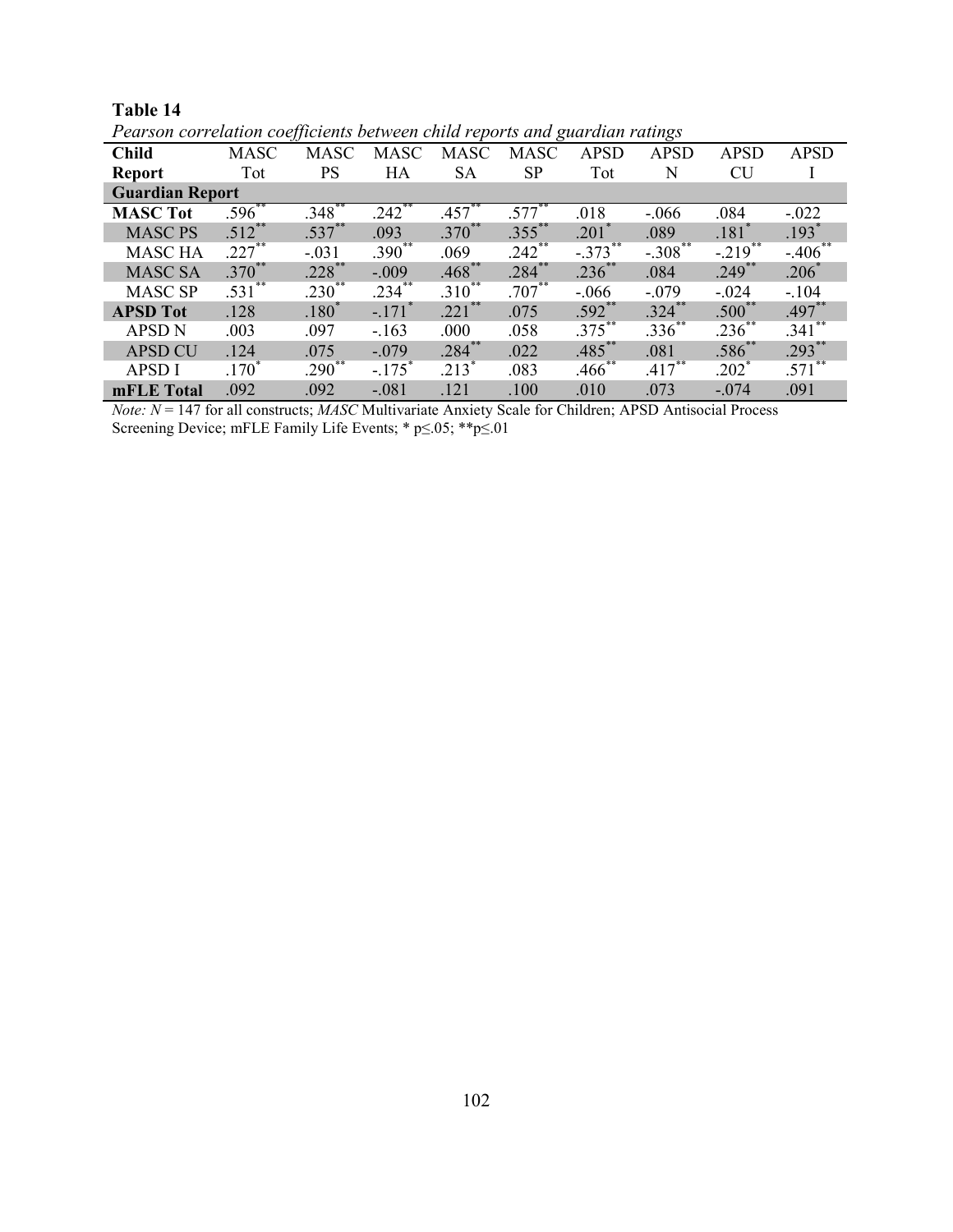*Pearson correlation coefficients of the Modified Family Life Events Questionnaire, anxiety and psychopathy* 

|                                   | <b>MASC</b><br><b>Total</b> |                                    | <b>Physical</b><br><b>Symptoms</b> |               | Harm<br>Avoidance            |                | <b>Social Anxiety</b> |          | <b>Separation</b><br>/Panic |         |
|-----------------------------------|-----------------------------|------------------------------------|------------------------------------|---------------|------------------------------|----------------|-----------------------|----------|-----------------------------|---------|
|                                   |                             | Child Parent Child Parent          |                                    |               | Child                        | Parent         | Child                 | Parent   | Child                       | Parent  |
| mFLE<br><b>Total Score</b>        | .092                        | .126                               | .092                               | $.236**-.081$ |                              | $-139$         | .121                  | $.193*$  | .100                        | .034    |
| Loss by<br>Separation             | $-.039$                     | $-.014$                            | $-.032$                            | .139          | $-.106$                      | $-.207*$       | .037                  | .060     | $-017$                      | $-.047$ |
| Social<br>Adversity               | .033                        | .062                               | .078                               | .147          | $-.084$                      | $-108$         | .086                  | $.178*$  | $-.013$                     | $-.070$ |
| Negative<br>Family<br>Environment |                             | $.250**$ .234** .214* .365** -.012 |                                    |               |                              | $-.073$        | $.212**$              | .141     | $.250**$                    | $.211*$ |
| Academic<br><b>Difficulties</b>   | .059                        | .035                               | .005                               | .051          | $-.044$                      | $-129$         | .163                  | $.185*$  | .018                        | $-.049$ |
| Peer<br>Rejection                 | .152                        | .160                               | .129                               | $.259**-.074$ |                              | $-.237**.212*$ |                       | .288**   | .122                        | .083    |
| Loss by<br>Death                  | $-137$                      | .027                               | $-.198^* - .012$                   |               | .021                         | .095           | $-163$                | $-0.065$ | $-.002$                     | .074    |
| <b>APSD Total</b>                 |                             | <b>Narcissism</b>                  |                                    |               | Callous-<br><b>Unemotion</b> |                | Impulsive             |          |                             |         |
|                                   | Child                       | Parent Child Parent                |                                    |               | Child                        | Parent         | Child                 | Parent   |                             |         |
| $m$ $\Gamma$ $\Gamma$             |                             |                                    |                                    |               |                              |                |                       |          |                             |         |

|                                   |         | Child Parent Child Parent         |         |                | Child          | Parent   | Child   | Parent   |
|-----------------------------------|---------|-----------------------------------|---------|----------------|----------------|----------|---------|----------|
| mFLE<br><b>Total Score</b>        | .010    | $.237**.073$                      |         | $.297**-.074$  |                | .051     | .091    | $.276**$ |
| Loss by<br>Separation             | .023    | $.192*$                           | $-.001$ | $.285**058$    |                | .052     | .004    | .139     |
| Social<br>Adversity               | .133    | $.350**.011$                      |         | $.219**$ . 163 |                | $.329**$ | .126    | $.215**$ |
| Negative<br>Family<br>Environment | .107    | $.288**.143$                      |         | $.327**.015$   |                | .091     | .119    | $.287**$ |
| Academic<br><b>Difficulties</b>   | .113    | $.252**.072$                      |         | $.175*$        | .134           | $194*$   | .101    | $.225**$ |
| Peer<br>Rejection                 | $.184*$ | $.367**$ $.227**$ $.331**$ $.113$ |         |                |                | $.305**$ | .156    | $.272**$ |
| Loss by<br>Death                  | $-.147$ | $-.068$                           | $-.073$ | $-.046$        | $-180** - 082$ |          | $-.081$ | $-.040$  |

*Note: N* = 147 for all constructs; *MASC* Multivariate Anxiety Scale for Children; APSD Antisocial Process Screening Device; mFLE Family Life Events; \* p≤.05; \*\* p≤.01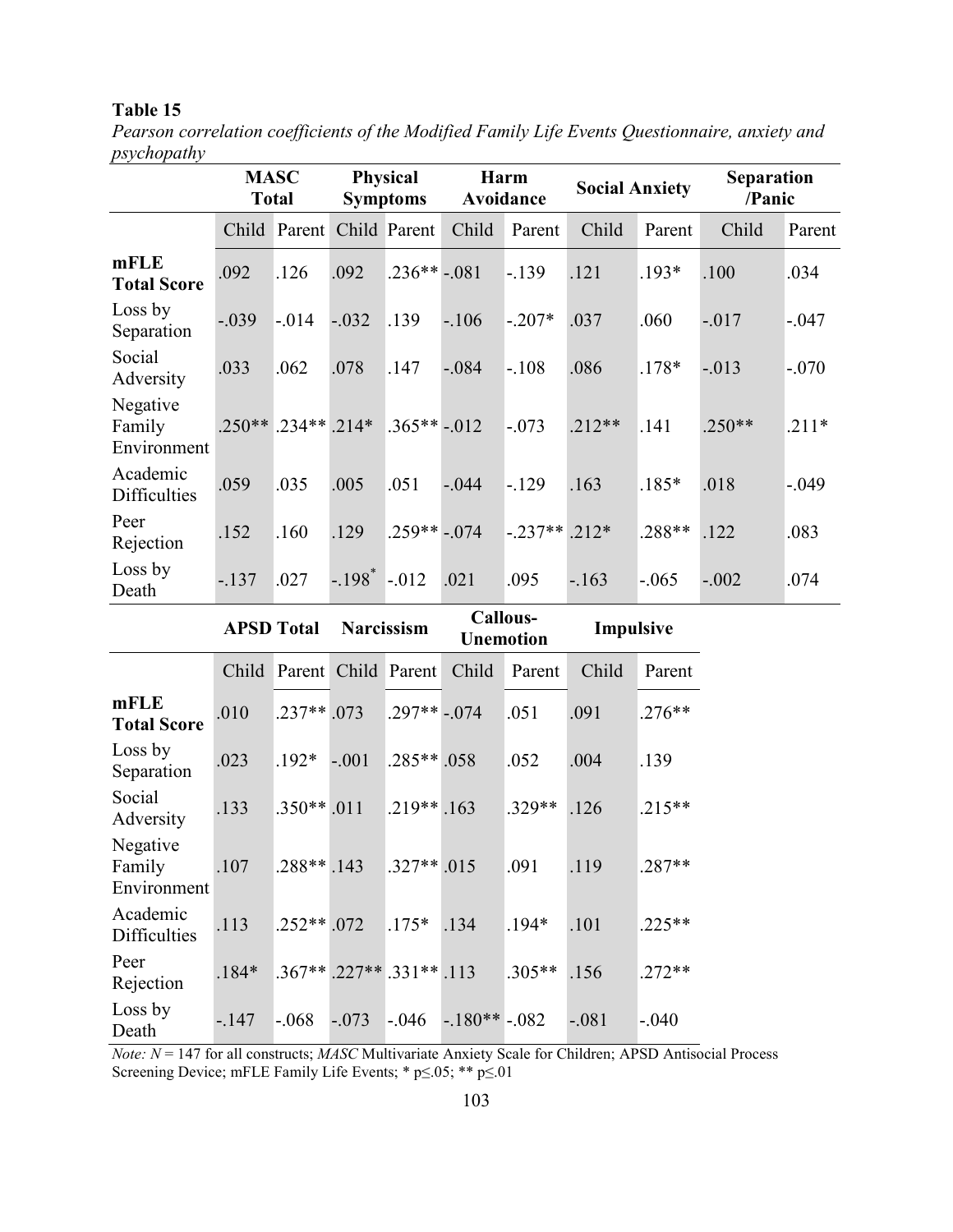|                | <b>MASC Total</b> |                          | <b>Physical</b><br><b>Symptoms</b> |                          | <b>Harm Avoidance</b> |           | <b>Social Anxiety</b> |          | Separation/<br>Panic |                          |
|----------------|-------------------|--------------------------|------------------------------------|--------------------------|-----------------------|-----------|-----------------------|----------|----------------------|--------------------------|
| <b>Measure</b> | Zero              | Partial                  | Zero                               | Partial                  | Zero                  | Partial   | Zero                  | Partial  | Zero                 | Partial                  |
| <b>Total</b>   | .135              | $\overline{\phantom{0}}$ | $.318**$                           | $\overline{\phantom{0}}$ | $-.282**$             |           | $.308**$              |          | $-.067$              | $\overline{\phantom{0}}$ |
| Narc           | .129              | .138                     | $.282**$                           | $.168*$                  | $-170*$               | .033      | $.217**$              | $162*$   | $-.050$              | .014                     |
| C/U            | .113              | .117                     | $.168*$                            | .079                     | $-151*$               | $-.010$   | $.272**$              | $.235**$ | $-.040$              | $-.008$                  |
| Impulse        | .033              | $-.081$                  | $.281**$                           | .124                     | $-.370**$             | $-.312**$ | $.180*$               | $-.010$  | $-.087$              | $-.064$                  |

Two-tailed zero-order and partial correlations for child-report APSD

*Note:*  $N = 147$  for all constructs; *MASC* Multivariate Anxiety Scale for Children; APSD Antisocial Process Screening Device; Narc Narcissism scale; C/U Callous/Unemotional scale; Impulse Impulsivity scale; \* p≤.05; \*\*  $p \leq 01$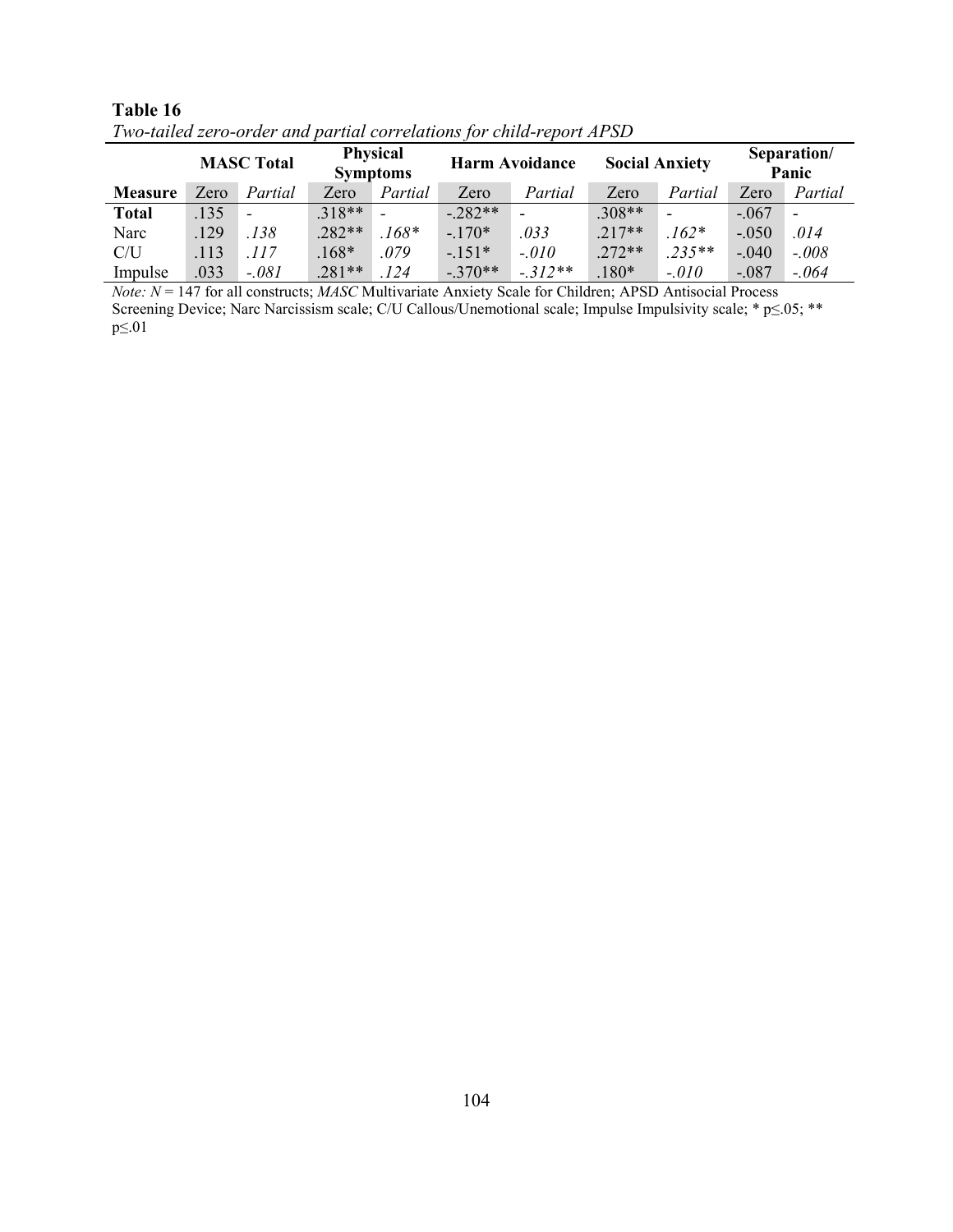|                 | <b>APSD</b> Total |           |          | <b>Narcissism</b> |          | <b>Callousness</b> |           | Impulsivity |  |
|-----------------|-------------------|-----------|----------|-------------------|----------|--------------------|-----------|-------------|--|
| <b>Measure</b>  | Zero              | Partial   | Zero     | Partial           | Zero     | Partial            | Zero      | Partial     |  |
| <b>MASC Tot</b> | .135              |           | .129     |                   | .113     |                    | .033      |             |  |
| <b>MASC PS</b>  | $.318**$          | $.235**$  | $.282**$ | $.238**$          | $.168*$  | .066               | $.281**$  | $.242**$    |  |
| <b>MASC HA</b>  | $-282**$          | $-.278**$ | $-170*$  | $-147$            | $-151*$  | $-144$             | $-.370**$ | $-.359**$   |  |
| <b>MASC SA</b>  | $.308**$          | $.282**$  | $217**$  | $.163*$           | $.272**$ | $.272**$           | $.180*$   | .147        |  |
| <b>MASC SP</b>  | $-.067$           | $-.153*$  | $-.050$  | $-.106$           | $-.040$  | $-.122$            | $-.087$   | $-.080$     |  |

Table 17 Two-tailed zero-order and partial correlations for child-report MASC scores

*Note:*  $N = 147$  for all constructs; *MASC* Multivariate Anxiety Scale for Children; APSD Antisocial Process Screening Device; PS Physical Symptoms; HA Harm Avoidance; SA Social Anxiety; SP Separation/Panic; \*  $p \le 05$ ; \*\*  $p \le 01$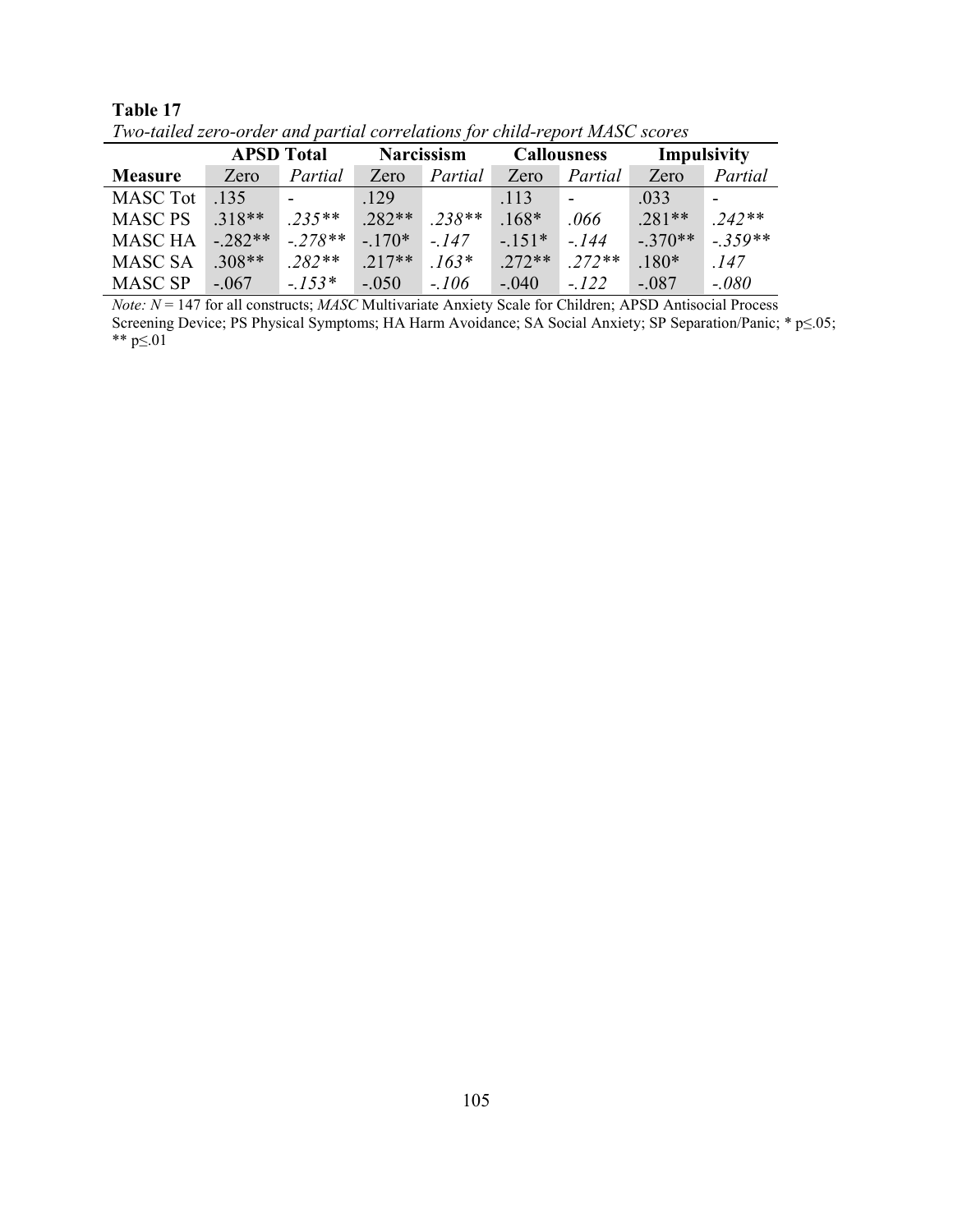| <b>Measure</b>           | <b>Child Report</b><br>Alpha $(a)$ | <b>Parent Report</b><br>Alpha $(a)$ |  |
|--------------------------|------------------------------------|-------------------------------------|--|
| <b>APSD Total</b>        | .780                               | .835                                |  |
| Narcissism               | .621                               | .764                                |  |
| Callous-Unemotional      | .742                               | .787                                |  |
| Impulsivity              | .509                               | .580                                |  |
| <b>MASC Total</b>        | .844                               | .864                                |  |
| <b>Physical Symptoms</b> | .788                               | .789                                |  |
| Harm Avoidance           | .707                               | .732                                |  |
| Social Anxiety           | .776                               | .843                                |  |
| Separation/Panic         | .705                               | .749                                |  |

**Table 18**  *Reliability analyses for the APSD and MASC*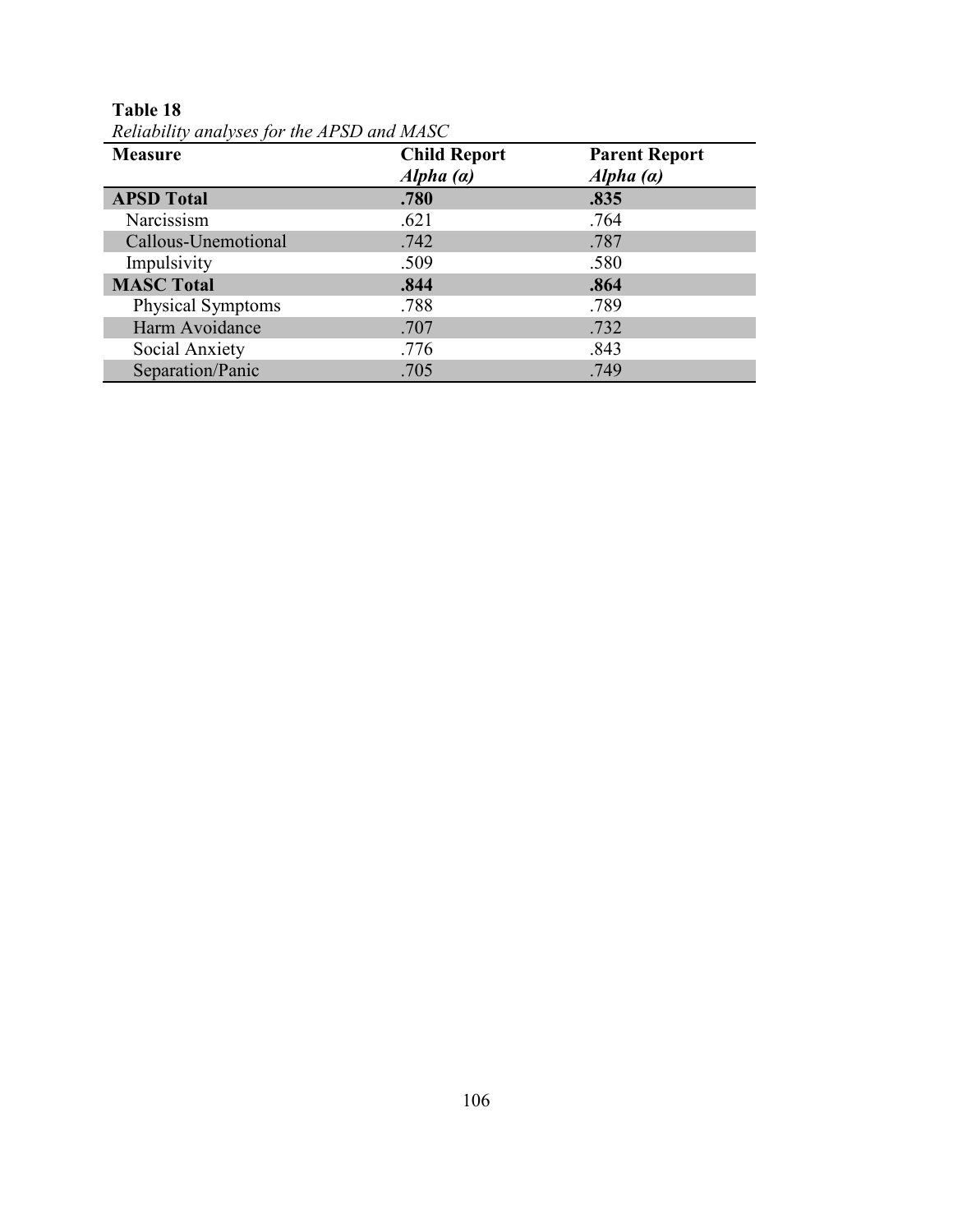| #              | <b>APSD</b> Scale/Item                   | Unstandardized | Standard | Critical | Standardized |
|----------------|------------------------------------------|----------------|----------|----------|--------------|
|                |                                          | Estimate       | Error    | Ratio    | Loading      |
|                | <b>Callous-Unemotional</b>               |                |          |          |              |
| 3              | Cares about school/work.                 | $1.000^a$      |          |          | .775         |
| $\overline{7}$ | Good at keeping promises                 | .859           | .109     | 7.857    | .716         |
| 12             | Feels bad or guilty                      | .837           | .108     | 7.741    | .705         |
| 18             | Concerned about the feelings of          | .778           | .102     | 7.618    | .693         |
|                | others.                                  |                |          |          |              |
| 19             | Hide feelings or emotions from           | .390           | .103     | 3.791    | .347         |
|                | others.                                  |                |          |          |              |
| 20             | Keeps the same friends.                  | .207           | .092     | 2.245    | .198         |
|                | Narcissism                               |                |          |          |              |
| 5              | Emotions are shallow and fake.           | $1.000^a$      |          |          | .153         |
| 8              | Brags about abilities                    | 3.204          | 2.061    | 1.554    | .422         |
| 10             | Cons others to get what they<br>want.    | 4.176          | 2.585    | 1.615    | .666         |
| 11             | Teases or makes fun of others            | 3.363          | 2.115    | 1.590    | .523         |
| 14             | Acts charming and nice to get<br>things  | 3.733          | 2.389    | 1.562    | .440         |
| 15             | Gets angry when corrected or<br>punished | 3.497          | 2.246    | 1.557    | .427         |
| 16             | Believes more important than<br>others   | 2.963          | 1.879    | 1.576    | .477         |
|                | <b>Impulsivity</b>                       |                |          |          |              |
| $\mathbf{1}$   | Blames others for mistakes.              | $1.000^a$      |          |          | .405         |
| 4              | Acts without thinking                    | 1.309          | .358     | 3.657    | .504         |
| 9              | Gets bored easily                        | 1.454          | .409     | 3.557    | .476         |
| 13             | Does risky things                        | 1.363          | .417     | 3.267    | .406         |
| 17             | Does not plan ahead                      | .869           | .332     | 2.613    | .289         |

 *Three-factor confirmatory factor analysis of the Antisocial Process Screening Device (APSD)* 

a. Fixed value to identify the model.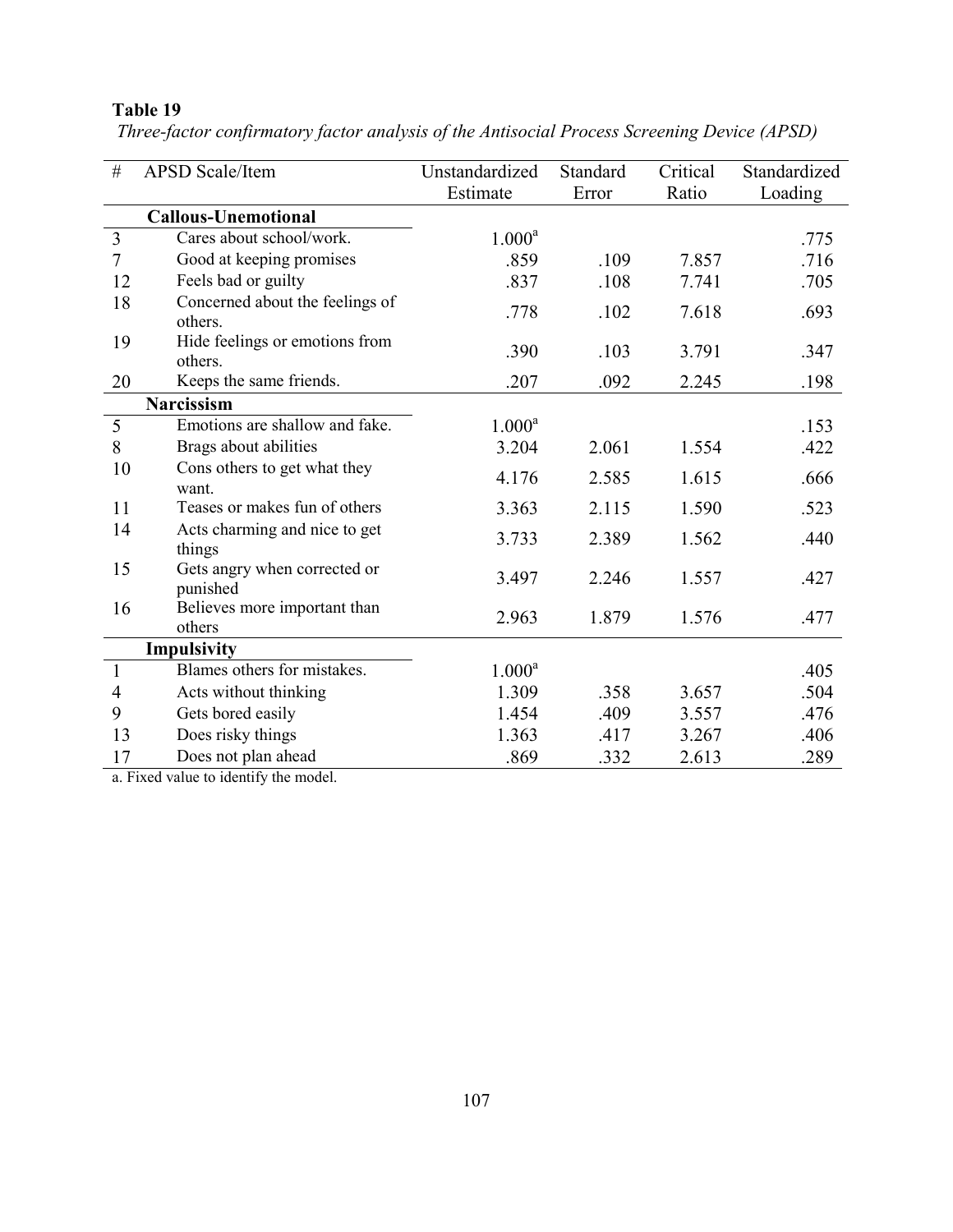| $\#$           | <b>APSD</b> Scale/Item                   | Unstandardized | Standard | Critical | Standardized |
|----------------|------------------------------------------|----------------|----------|----------|--------------|
|                |                                          | Estimate       | Error    | Ratio    | Loading      |
|                | <b>Callous-Unemotional</b>               |                |          |          |              |
| $\overline{3}$ | Cares about school/work.                 | $1.000^a$      |          |          | .747         |
| 5              | Emotions are shallow and fake.           | .014           | .087     | .158     | .015         |
| 12             | Feels bad or guilty                      | .895           | .130     | 6.883    | .726         |
| 14             | Acts charming and nice to get            | $-.039$        | .112     | $-.347$  | $-.033$      |
|                | things                                   |                |          |          |              |
| 18             | Concerned about the feelings of          | .822           | .121     | 6.798    | .705         |
|                | others.                                  |                |          |          |              |
| 19             | Hide feelings or emotions from           | .189           | .103     | 1.837    | .174         |
|                | others.                                  |                |          |          |              |
|                | <b>Impulsivity/Conduct Problems</b>      |                |          |          |              |
| $\mathbf{1}$   | Blames others for mistakes.              | $1.000^a$      |          |          | .369         |
| $\overline{2}$ | Engages in illegal activities            | 1.497          | .612     | 2.446    | .307         |
| $\overline{4}$ | Acts without thinking                    | 1.488          | .466     | 3.195    | .522         |
| 8              | Brags about abilities                    | 1.145          | .416     | 2.751    | .374         |
| 9              | Gets bored easily                        | 1.289          | .410     | 3.140    | .498         |
| 11             | Teases or makes fun of others            | 1.505          | .500     | 3.007    | .448         |
| 13             | Does risky things                        | 1.364          | .499     | 2.735    | .370         |
| 15             | Gets angry when corrected or<br>punished | 1.290          | .458     | 2.816    | .391         |
| 16             | Believes more important than<br>others   | 1.067          | .363     | 2.940    | .427         |
| 20             | Keeps the same friends.                  | .794           | .413     | 1.924    | .219         |
|                | Not used in two-factor model             |                |          |          |              |
| 6              | Lies easily                              |                |          |          |              |
| $\tau$         | Good at keeping promises                 |                |          |          |              |
| 10             | Cons others to get what they             |                |          |          |              |
|                | want.                                    |                |          |          |              |
| 17             | Does not plan ahead                      |                |          |          |              |

*Two-Factor Confirmatory Factor Analysis of the Antisocial Process Screening Device (APSD)* 

a. Fixed value to identify the model.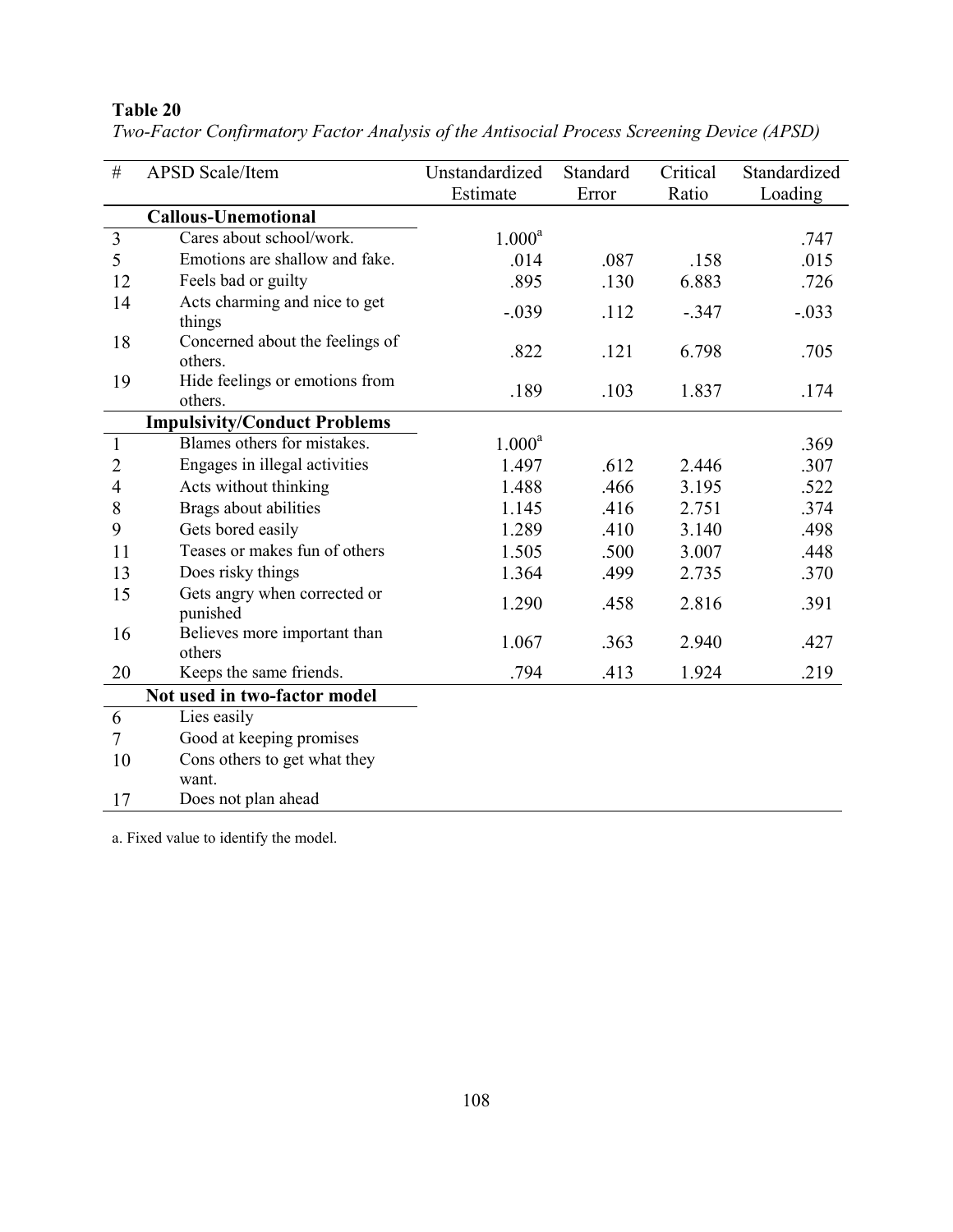| $\overline{\#}$         | MASC Scale/Item                                  | Unstandardized     | Standard | Critical | Standardized |
|-------------------------|--------------------------------------------------|--------------------|----------|----------|--------------|
|                         |                                                  | Estimate           | Error    | Ratio    | Loading      |
|                         | <b>Physical Symptoms</b>                         |                    |          |          |              |
| $\overline{1}$          | Tense or uptight                                 | $1.000^a$          |          |          | .277         |
| 6                       | Trouble getting breath                           | 1.388              | .508     | 2.732    | .463         |
| $8\,$                   | Shaky or jittery                                 | 1.536              | .540     | 2.843    | .539         |
| 12                      | Dizzy or faint feeling                           | 1.908              | .661     | 2.887    | .578         |
| 15                      | Jumpy                                            | 2.748              | .946     | 2.905    | .596         |
| 18                      | Pains in chest                                   | 1.400              | .545     | 2.570    | .386         |
| 20                      | Feel strange or unreal                           | 1.172              | .453     | 2.584    | .391         |
| 24                      | Heart races or skips                             | 2.032              | .693     | 2.934    | .627         |
| 27                      | Feel restless                                    | 2.494              | .864     | 2.887    | .578         |
| 31                      | Sick to stomach                                  | 1.637              | .619     | 2.646    | .418         |
| 35                      | Hands shake                                      | 1.517              | .528     | 2.875    | .567         |
| 38                      | Hands feel sweaty or cold                        | 2.285              | .801     | 2.853    | .547         |
|                         | <b>Harm Avoidance</b>                            |                    |          |          |              |
| $\overline{2}$          | Ask permission                                   | 1.1148             | .379     | 3.025    | .450         |
| 5                       | Look for danger                                  | 2.250              | .677     | 3.322    | .587         |
| 11                      | Obey parents and teachers                        | .797               | .334     | 2.388    | .291         |
| 13                      | Check things out                                 | 1.730              | .555     | 3.115    | .484         |
| 21                      | Do things that people like                       | $1.000^a$          |          |          | .347         |
| 25                      | Avoid upsetting things                           | 1.566              | .547     | 2.865    | .399         |
| 28                      | Try to do everything right                       | .982               | .392     | 2.502    | .311         |
| 32                      | Tell people right away when scared               | 1.450              | .497     | 2.919    | .415         |
| 36                      | Check for safety                                 | 2.566              | .740     | 3.467    | .717         |
|                         | <b>Social Anxiety</b>                            |                    |          |          |              |
| $\overline{\mathbf{3}}$ | Worry about people laughing                      | $1.000^a$          |          |          | .707         |
| 10                      | Afraid of kids making fun                        | 1.072              | .136     | 7.864    | .762         |
| 14                      | Worry about being called on                      | .443               | .115     | 3.870    | .357         |
| 16                      | Afraid people think stupid                       | .926               | .127     | 7.317    | .699         |
| 22                      | Worry what others think                          | .925               | .128     | 7.232    | .689         |
| 29                      | Worry about being embarrassed                    | .797               | .135     | 5.884    | .551         |
| 33                      | Nervous about public performance                 | .364               | .142     | 2.564    | .236         |
| 37                      | Trouble asking others to play                    | .404               | .130     | 3.099    | .285         |
| 39                      | Shy                                              | .425               | .119     | 3.582    | .330         |
|                         | <b>Separation/Panic</b>                          |                    |          |          |              |
| $\overline{4}$          | Scared when parents are away                     | 1.000 <sup>a</sup> |          |          | .638         |
| 7                       | Find going to camp scary                         | .933               | .160     | 5.834    | .653         |
| 9                       | Stay near parents                                | .908               | .174     | 5.216    | .558         |
| 17                      | Night light                                      | .739               | .192     | 3.853    | .389         |
| 19                      | Avoid going places without family                | .905               | .157     | 5.765    | .641         |
| 23                      | Avoid scary shows                                | .855               | .212     | 4.036    | .410         |
| 26                      | Sleep next to family members                     | .408               | .149     | 2.733    | .269         |
| 30                      | Scared riding in car or bus                      | $-.059$            | .071     | $-.829$  | $-0.080$     |
| 34                      | Scared of bad weather, bugs, animals,<br>heights | .583               | .180     | 3.245    | .323         |

*Four-factor confirmatory factor analysis of the Multivariate Anxiety Scale for Children (MASC)* 

a. Fixed value to identify the model.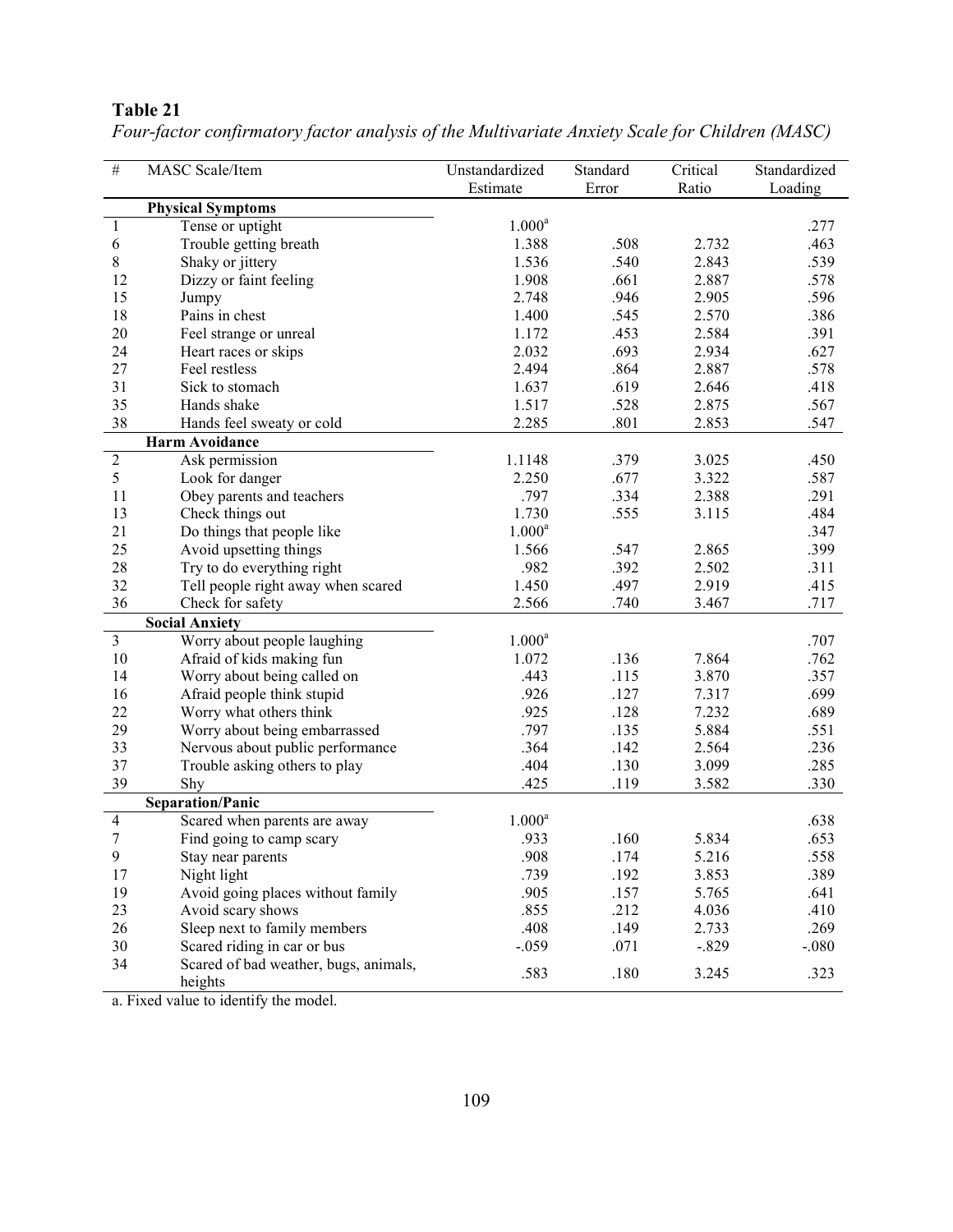| <b>MASC Total</b>        | <b>Item Cluster</b> | Alpha(a) |
|--------------------------|---------------------|----------|
| <b>Physical Symptoms</b> |                     | .787     |
| Parcel 1                 | 1, 15, 27           |          |
| Parcel 2                 | 6, 12               |          |
| Parcel 3                 | 35, 38              |          |
| Parcel 4                 | 20, 24, 31          |          |
| Parcel 5                 | 8, 18               |          |
| Harm Avoidance           |                     | .622     |
| Parcel 1                 | 2, 11,              |          |
| Parcel 2                 | 5, 13, 36           |          |
| Parcel 3                 | 28, 32              |          |
| Parcel 4                 | 21, 25              |          |
| Social Anxiety           |                     | .672     |
| Parcel 1                 | 3, 10, 29           |          |
| Parcel 2                 | 14, 33              |          |
| Parcel 3                 | 37, 39              |          |
| Parcel 4                 | 16, 22              |          |
| Separation/Panic         |                     | .734     |
| Parcel 1                 | 4, 9,               |          |
| Parcel 2                 | 7, 30, 34           |          |
| Parcel 3                 | 17, 23              |          |
| Parcel 4                 | 19, 26              |          |

*Parcels for MASC CFA confirmatory factor analysis*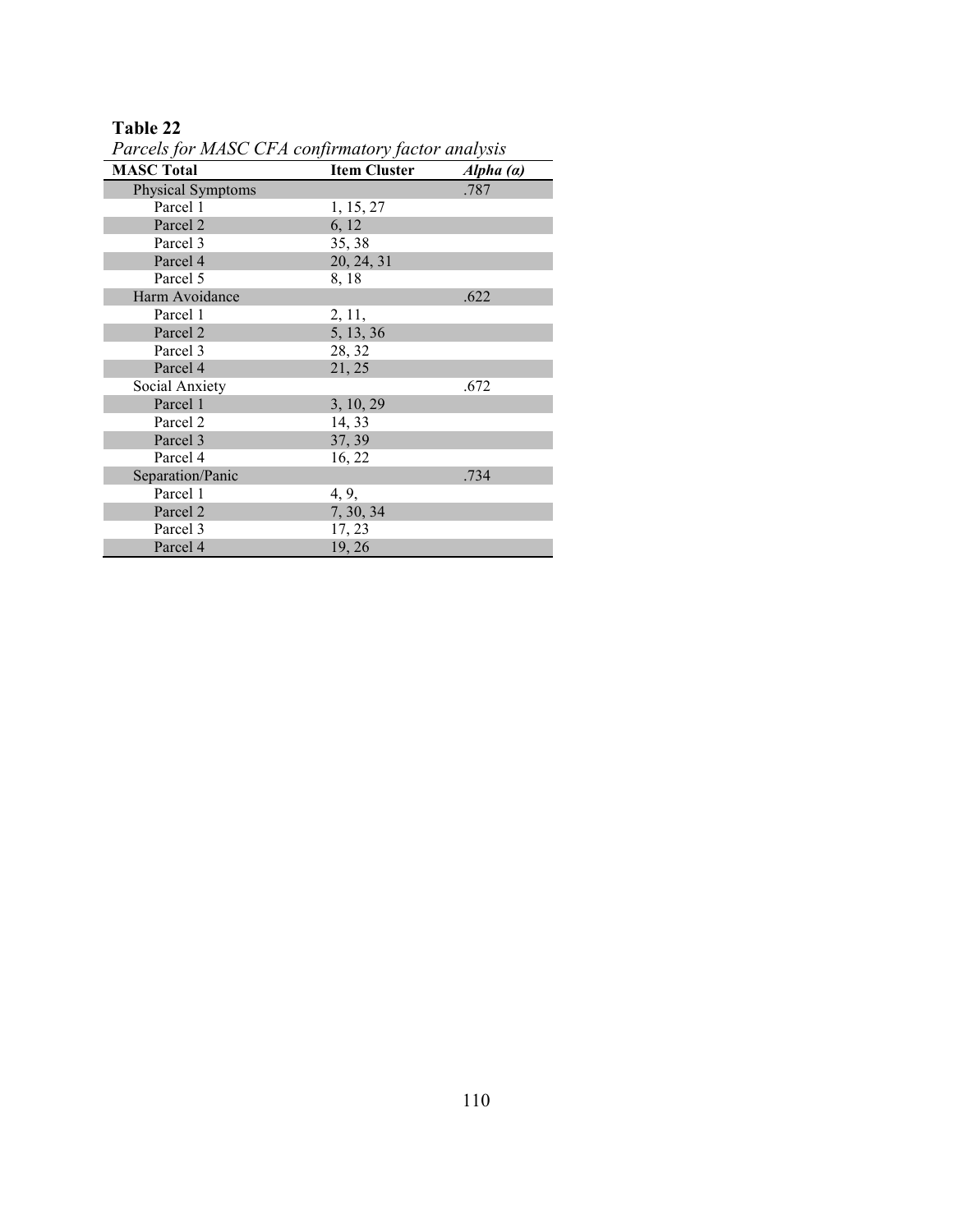|            | <b>Table 23</b> |  |  |  |
|------------|-----------------|--|--|--|
| $\sqrt{ }$ |                 |  |  |  |

| Confirmatory factor analyses fit indices |      |     |                  |                      |                      |            |      |      |              |
|------------------------------------------|------|-----|------------------|----------------------|----------------------|------------|------|------|--------------|
| Model                                    |      | df  | $\boldsymbol{p}$ | $\chi^2/df$          | AGFI                 | <b>CFI</b> | TLI. | IFI  | <b>RMSEA</b> |
| <b>APSD</b><br>Three-factor              | 138  | 131 | $P = 315$ 1.055  |                      | .873                 | .982       | .979 | .960 | .020         |
| <b>APSD</b><br>Two-factor                | 186  | 103 | p<.01            |                      | 1.832 .805 .726 .680 |            |      | .740 | .075         |
| <b>MASC</b><br>Four-factor               | 1041 | 609 | p<01             | 1.510 .725 .741 .722 |                      |            |      | .750 | .059         |
| <b>MASC</b><br>Four-factor<br>parceled   | 185  | 109 | p<01             | 1.70                 | .763.887             |            | .858 | .891 | .069         |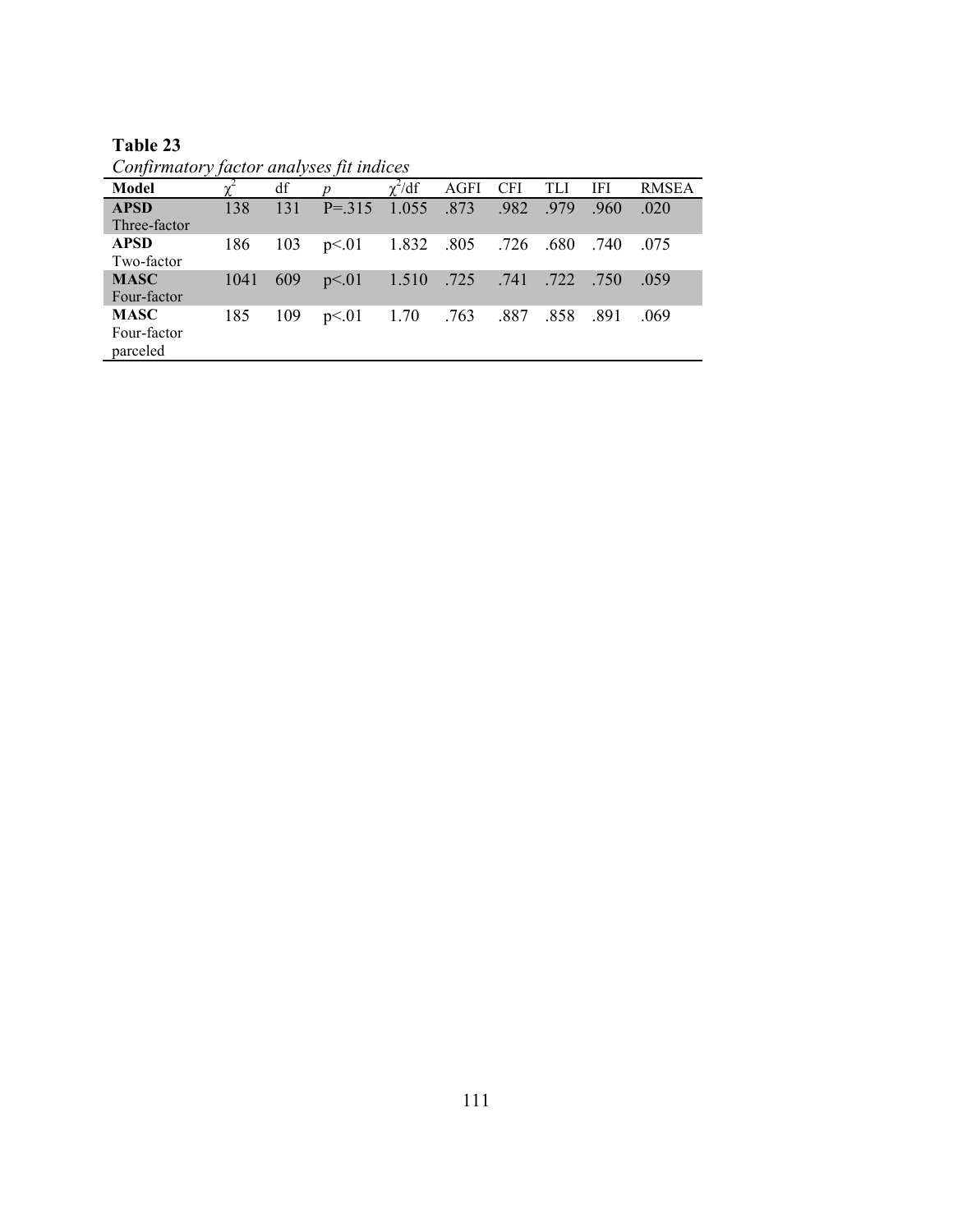**Table 24** 

*Comparison of fit indices for models* 

| Model                                             |     | df  |       | $\chi^2/df$ | <b>AGFI</b> | <b>CFI</b> | <b>TLI</b> | IFI  | <b>RMSEA</b> | <b>RMSEA CI</b> | AIC |
|---------------------------------------------------|-----|-----|-------|-------------|-------------|------------|------------|------|--------------|-----------------|-----|
| Lifestyle<br>Consequences<br>(Figure 3)           | 256 | 194 | p<01  | 1.325       | .824        | .910       | .893       | .915 | .048         | $.030 - .063$   | 375 |
| Full<br>Psychopathy<br>(Figure 4)                 | 660 | 540 | p<01  | 1.222       | .772        | .894       | .883       | .899 | .040         | $.028 - .050$   | 840 |
| <b>Anxiety</b><br><b>Prediction</b><br>(Figure 5) | 654 | 537 | p<01  | 1.218       | .771        | .896       | .885       | .902 | .039         | $.027 - .049$   | 840 |
| Diminishing<br>Anxiety<br><b>Response</b>         | 685 | 532 | p<.01 | 1.287       | .763        | .865       | .849       | .872 | .045         | $.034 - .054$   | 881 |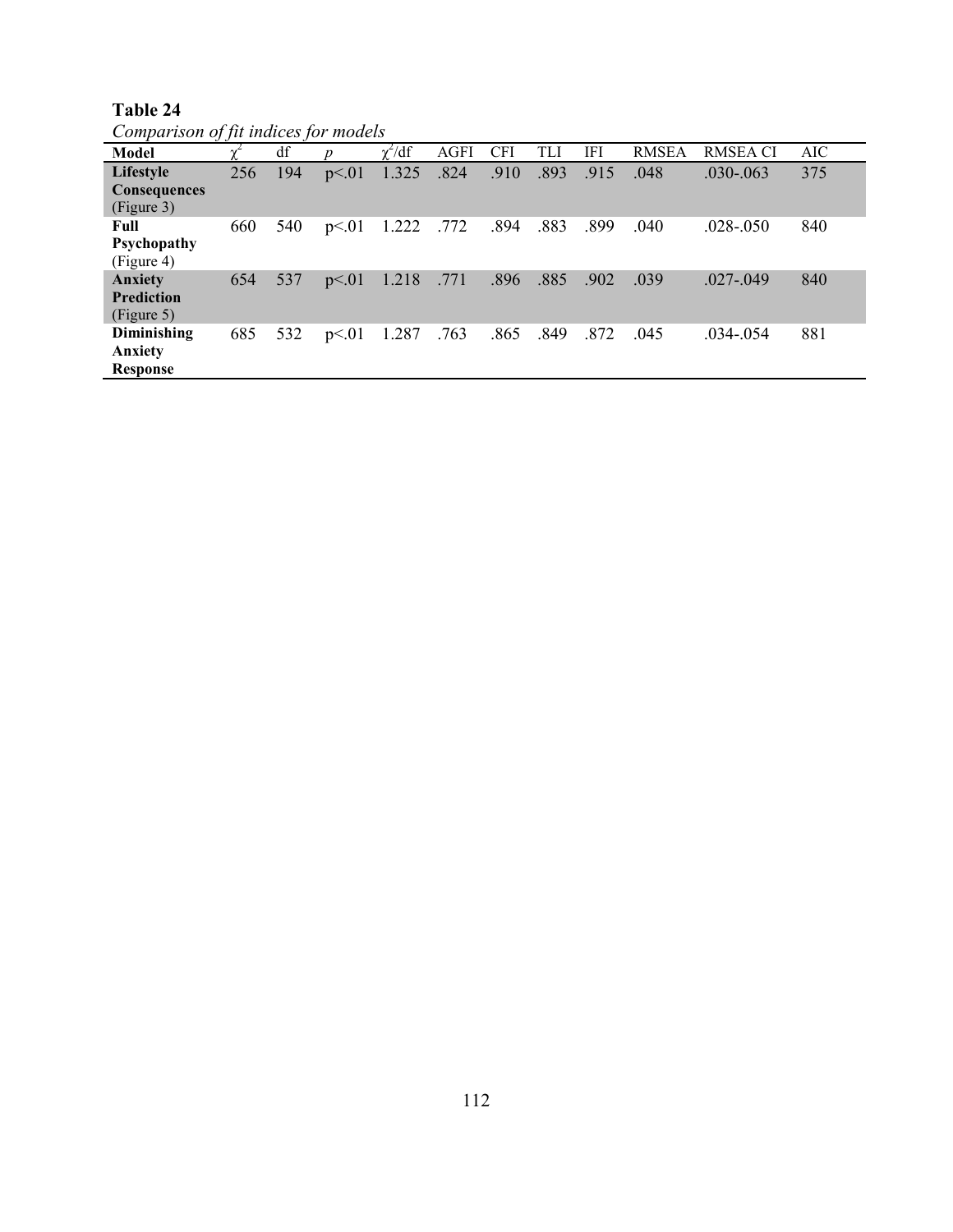FIGURES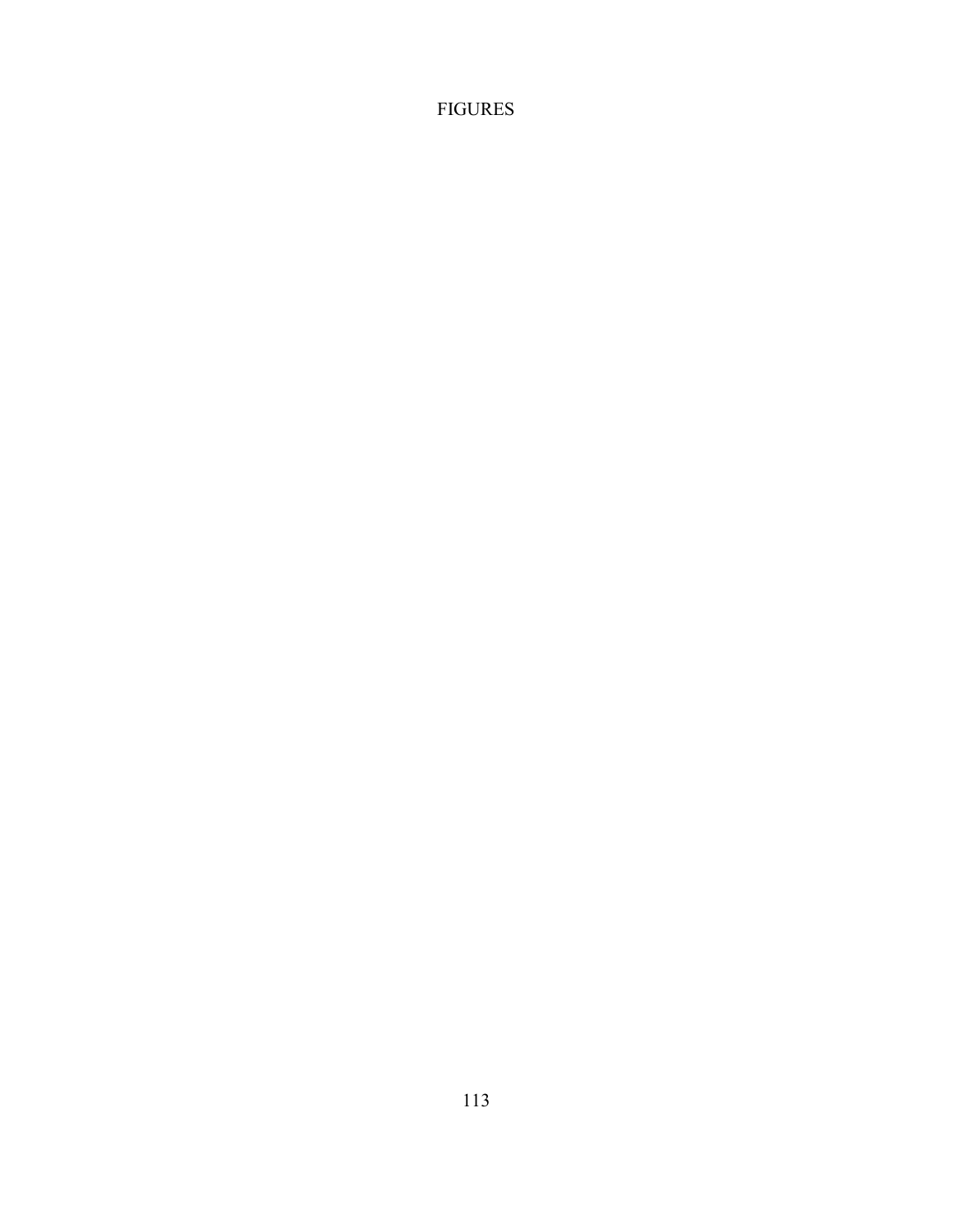**FIGURE 1:** 

Confirmatory factor analysis results for the three-factor Antisocial Process Screening Device model of youth psychopathy

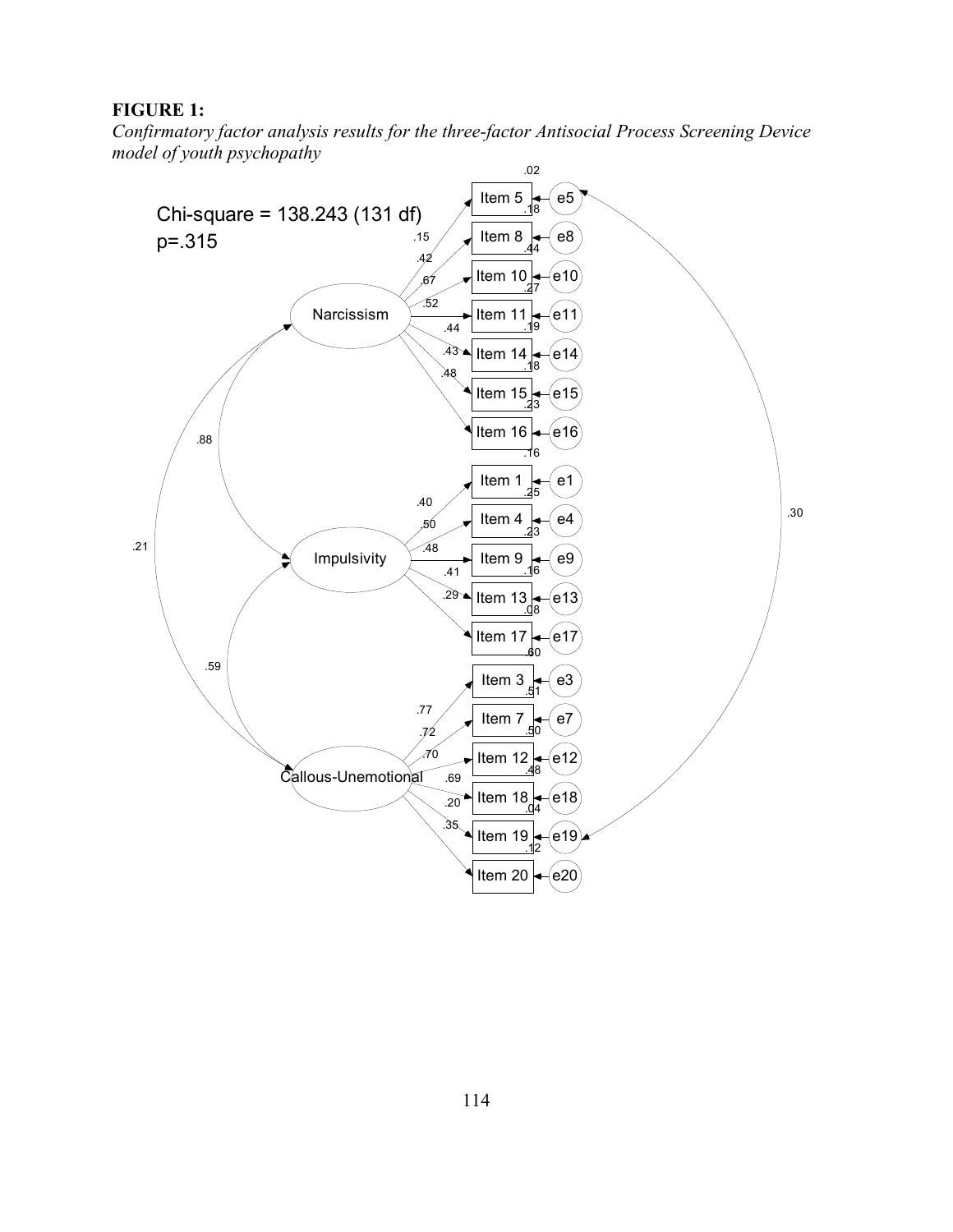## **FIGURE 2:**

Confirmatory factor analysis results for the four-factor Multidimensional Anxiety Scale for Children (parceled items)

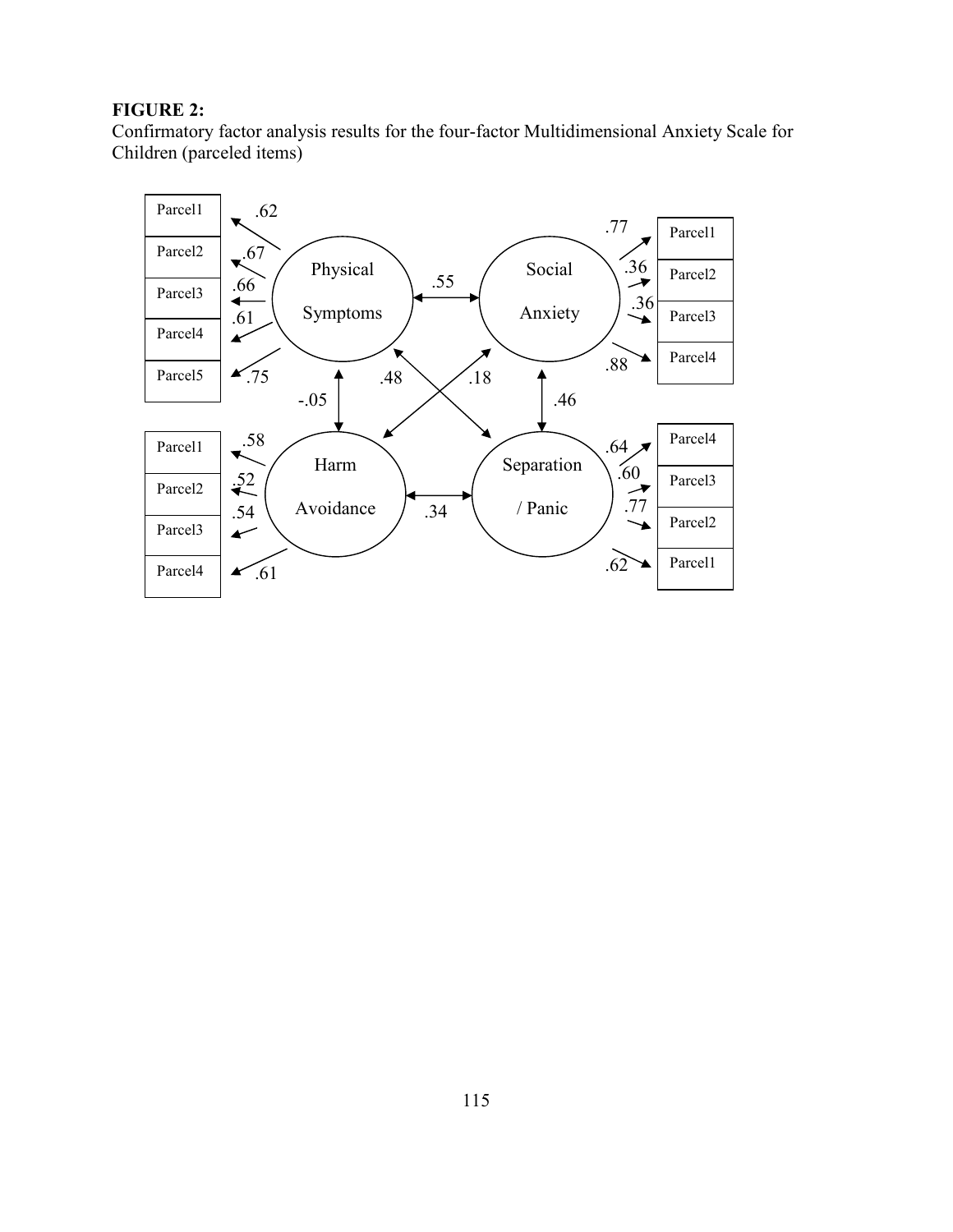### **FIGURE 3:**

The Lifestyle Consequence Model using Impulsivity as predictor of anxiety



All coefficients are standardized. Consistent with standard notation, latent constructs are enclosed in ellipses. Covariances between dependent latent variables are based on error terms. \*p<.05, \*\*p<.01.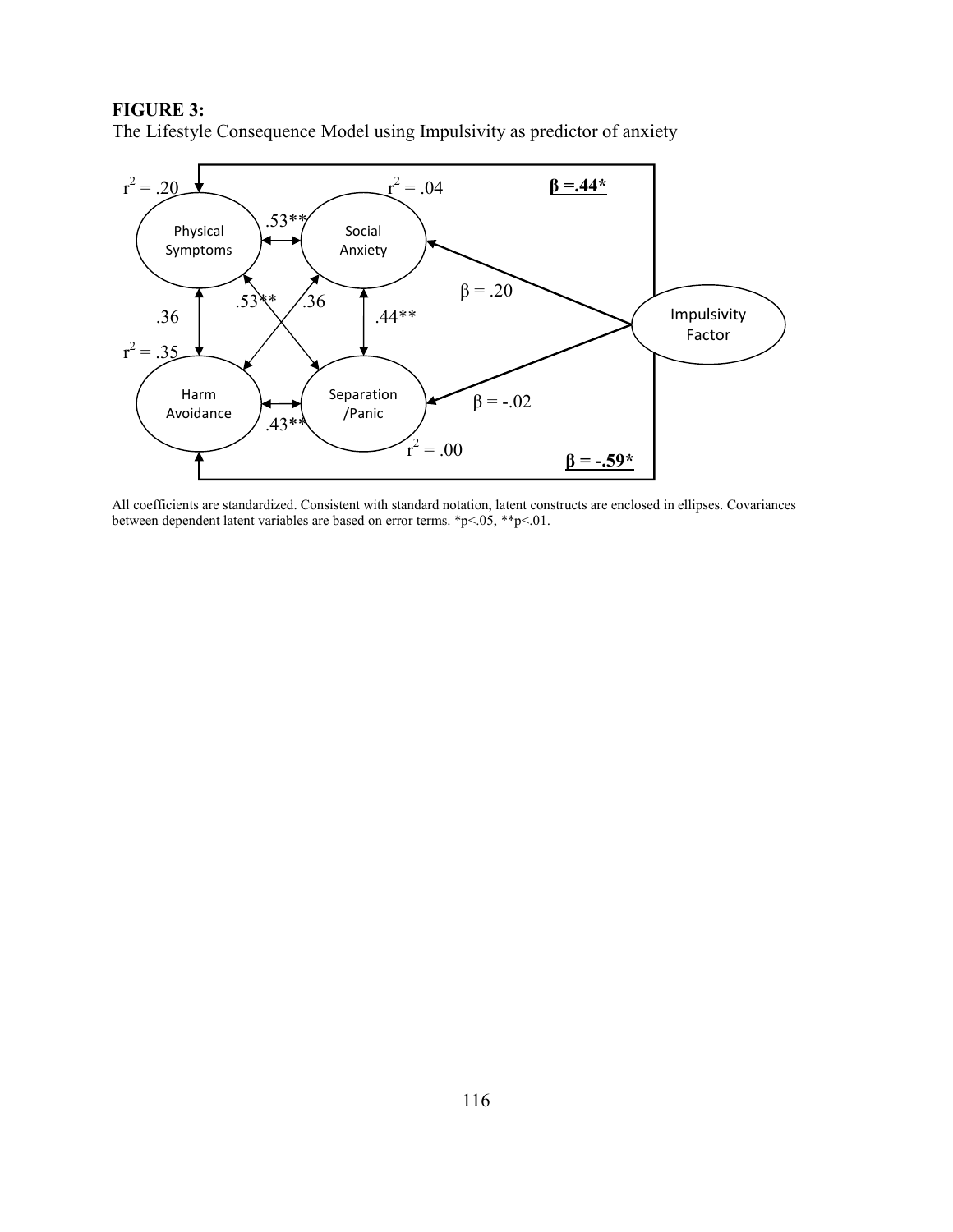#### **FIGURE 3a:**

The Lifestyle Consequence Model using Impulsivity as predictor of anxiety while including Narcissism, and Callous-Unemotional Dimensions



All coefficients are standardized. Consistent with standard notation, latent constructs are enclosed in ellipses. Covariances between dependent latent variables are based on error terms. \*p<.05, \*\*p<.01.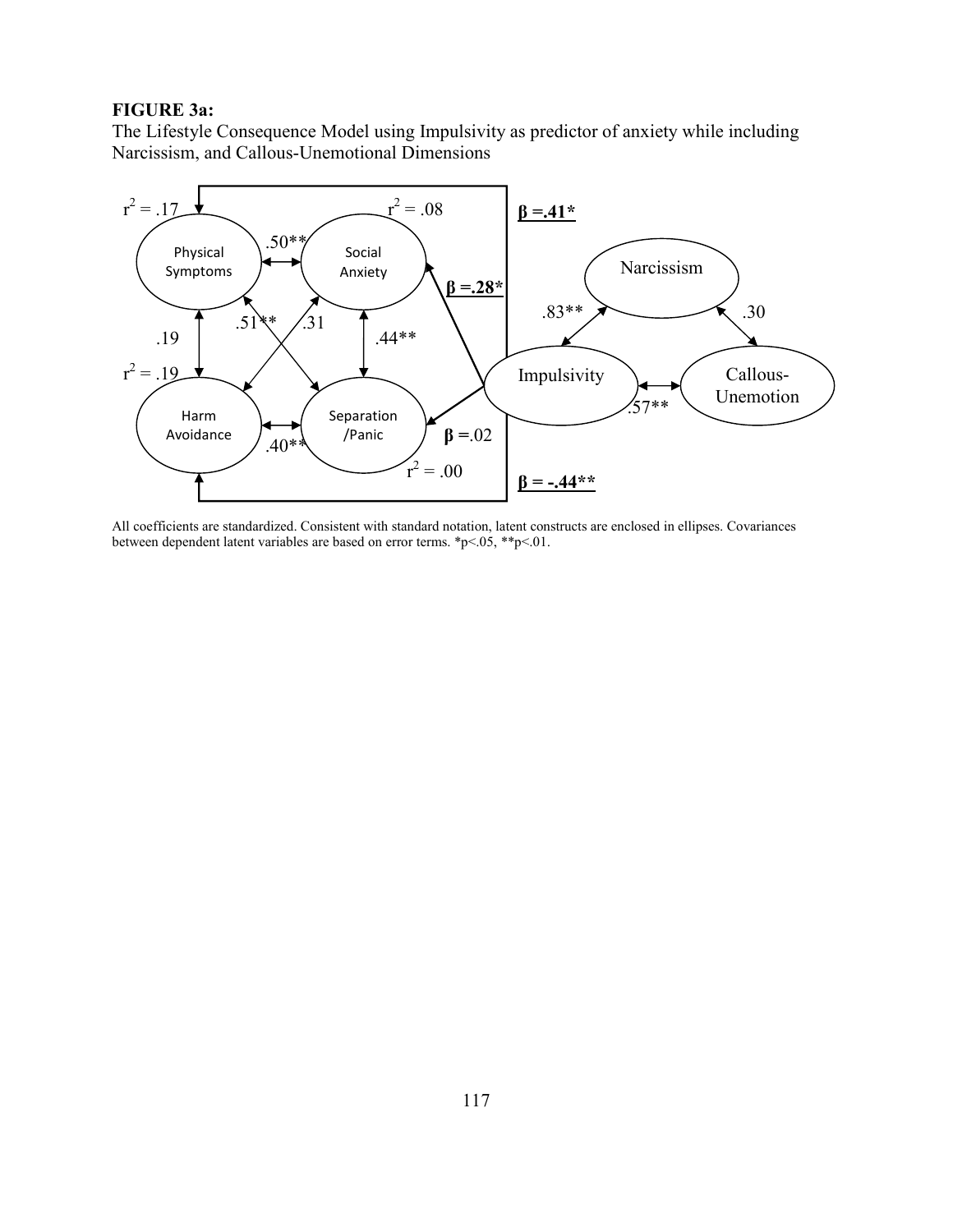

**FIGURE 4:** The Full Psychopathy Response Model, including Impulsivity, Narcissism, and Callous-Unemotional Dimensions as Predictors of anxiety

All coefficients are standardized. Consistent with standard notation, latent constructs are enclosed in ellipses. Covariances between dependent latent variables are based on error terms. \*p<.05, \*\*p<.01.